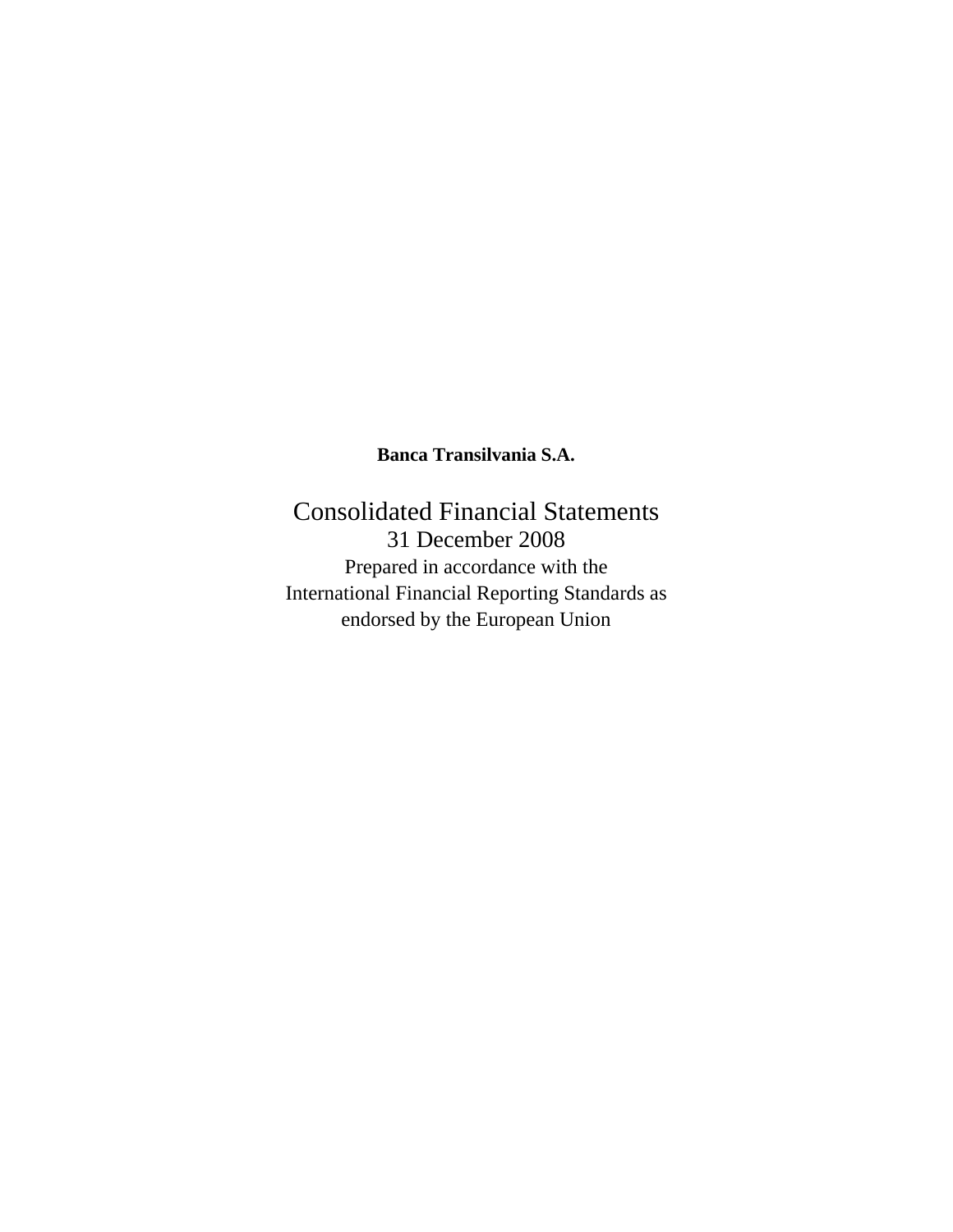# **CONTENTS**

| Independent auditors' report                   |          |
|------------------------------------------------|----------|
| Consolidated income statement                  |          |
| Consolidated balance sheet                     |          |
| Consolidated statement of changes in equity    | $3 - 4$  |
| Consolidated statement of cash flows           | $5 - 6$  |
| Notes to the consolidated financial statements | $7 - 78$ |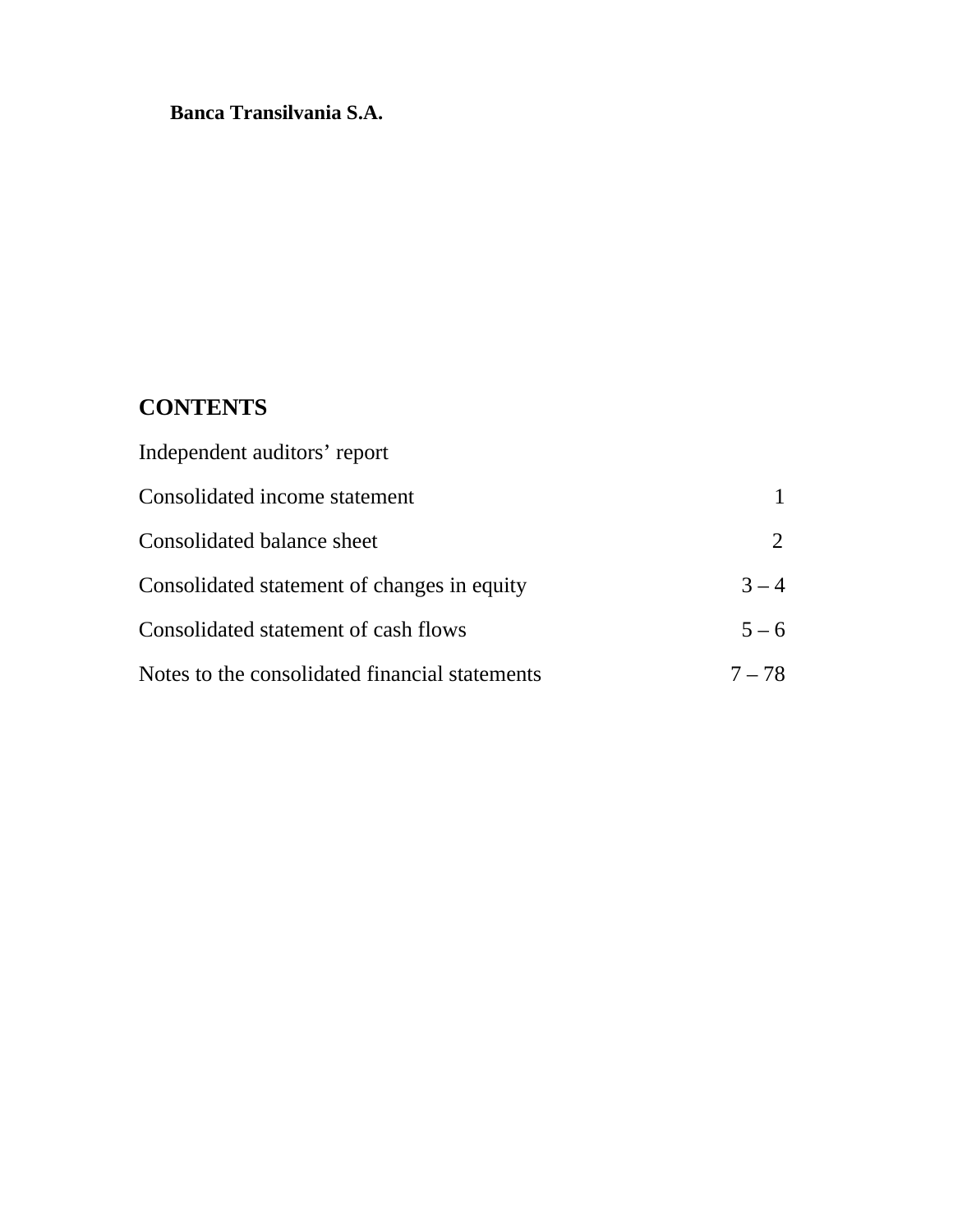# **Consolidated income statement**

*For the year ended 31 December* 

|                                                                                                                                                 |             |                     |                     |                         | <b>Convenience Translation*</b> |
|-------------------------------------------------------------------------------------------------------------------------------------------------|-------------|---------------------|---------------------|-------------------------|---------------------------------|
|                                                                                                                                                 | <b>Note</b> | 2008                | 2007                | 2008                    | 2007                            |
|                                                                                                                                                 |             | <b>RON</b> thousand | <b>RON</b> thousand | <b>EUR</b> thousand     | <b>EUR</b> thousand             |
| Interest income                                                                                                                                 |             | 1,535,806           | 910,928             | 417,033                 | 272,954                         |
| Interest expense                                                                                                                                |             | (953, 400)          | (474, 330)          | (258, 886)              | (142, 130)                      |
| Net interest income                                                                                                                             | 9           | 582,406             | 436,598             | 158,147                 | 130,824                         |
| Fee and commission income                                                                                                                       |             | 438,468             | 332,072             | 119,062                 | 99,503                          |
| Fee and commission expense                                                                                                                      |             | (44, 515)           | (32, 853)           | (12,088)                | (9,844)                         |
| Net fee and commission income                                                                                                                   | 10          | 393,953             | 299,219             | 106,974                 | 89,659                          |
| Net trading income                                                                                                                              | 11          | 69,511              | 121,733             | 18,875                  | 36,476                          |
| Other operating income                                                                                                                          | 12          | 42,977              | 18,740              | 11,670                  | 5,615                           |
| <b>Operating income</b>                                                                                                                         |             | 1,088,847           | 876,290             | 295,666                 | 262,574                         |
| Net impairment losses on assets                                                                                                                 | 13          | (157, 535)          | (116,517)           | (42, 778)               | (34, 913)                       |
| Personnel expenses                                                                                                                              | 14          | (386,033)           | (281, 935)          | (104, 823)              | (84, 480)                       |
| Depreciation and amortization                                                                                                                   | 24, 25      | (63, 137)           | (48,321)            | (17, 144)               | (14, 479)                       |
| Other operating expenses                                                                                                                        | 15          | (296, 643)          | (235, 268)          | (80, 550)               | (70, 496)                       |
| <b>Operating expenses</b>                                                                                                                       |             | (903, 348)          | (682, 041)          | (245, 295)              | (204, 368)                      |
| Share of losses in associates                                                                                                                   | 23          | (28, 581)           | (727)               | (7,761)                 | (218)                           |
| Profit from sale of associates                                                                                                                  | 23          | 268,814             |                     | 72,993                  |                                 |
| Profit before income tax                                                                                                                        |             | 425,732             | 193,522             | 115,603                 | 57,988                          |
| Income tax expense                                                                                                                              | 16          | (65,745)            | (28,099)            | (17, 852)               | (8,420)                         |
| Profit from continuing operations                                                                                                               |             | 359,987             | 165,423             | 97,751                  | 49,568                          |
| <b>Discontinued operations</b>                                                                                                                  |             |                     |                     |                         |                                 |
| Gain from discontinued operations                                                                                                               | 8           |                     | 173,560             |                         | 52,006                          |
| Income tax expense from discontinued operations                                                                                                 | 16          |                     | (29, 539)           |                         | (8, 851)                        |
| <b>Profit for the year</b>                                                                                                                      |             | 359,987             | 309,444             | 97,751                  | 92,723                          |
| Attributable to:                                                                                                                                |             |                     |                     |                         |                                 |
| Equity holders of the Bank                                                                                                                      |             | 361,672             | 307,823             | 98,209                  | 92,237                          |
| Minority interest                                                                                                                               |             | (1,685)             | 1,621               | (458)                   | 486                             |
| Profit for the year                                                                                                                             |             | 359,987             | 309,444             | 97,751                  | 92,723                          |
| Basic earnings per share                                                                                                                        | 38          | 0.3454              | 0.3085              |                         |                                 |
| Diluted earnings per share                                                                                                                      |             | 0.3029              | 0.2943              |                         |                                 |
| Basic earnings per share – continuing operations                                                                                                |             | 0.3454              | 0.1641              |                         |                                 |
| Diluted earnings per share – continuing operations<br>* Refer to Note 2c.                                                                       |             | 0.3029              | 0.1583              |                         |                                 |
| The consolidated financial statements were approved by the Board of Directors on 23.03.2009 and were signed on its behalf by:<br>Horia Ciorcila |             |                     |                     | Maria Moldovan          |                                 |
| Chairman                                                                                                                                        |             |                     |                     | Chief Financial Officer |                                 |
| The accompanying notes from pages 7 to 78 form an integral part of these consolidated financial statements.                                     |             |                     |                     |                         | 1                               |
| TRANSLATOR'S EXPLANATORY NOTE: The above translation of the consolidated financial statements is provided as a free translation from Romanian   |             |                     |                     |                         |                                 |
| which is the official and binding version.                                                                                                      |             |                     |                     |                         |                                 |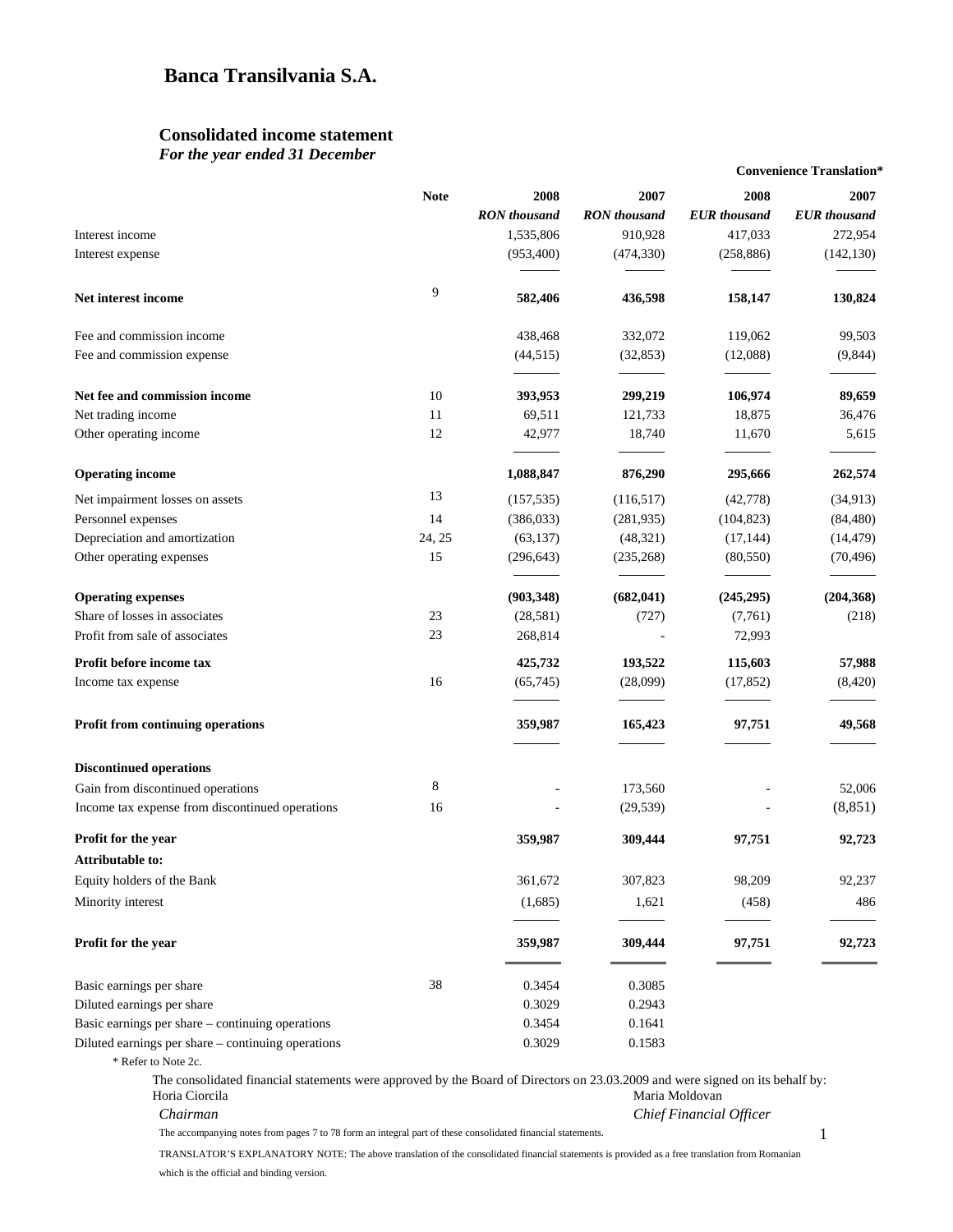## **Consolidated Balance sheet**

*As at 31 December.*

|                                                         |             |                     |                     |                     | <b>Convenience Translation*</b> |
|---------------------------------------------------------|-------------|---------------------|---------------------|---------------------|---------------------------------|
|                                                         | <b>Note</b> | 2008                | 2007                | 2008                | 2007                            |
|                                                         |             | <b>RON</b> thousand | <b>RON</b> thousand | <b>EUR</b> thousand | <b>EUR</b> thousand             |
| <b>Assets</b>                                           |             |                     |                     |                     |                                 |
| Cash and cash equivalents                               | 17          | 3,698,738           | 3,017,299           | 928,119             | 835,770                         |
| Placements with banks                                   | 18          | 828,608             | 1,182,975           | 207,922             | 327,676                         |
| Financial assets at fair value through profit and loss  | 19          | 14,522              | 63,067              | 3,644               | 17,469                          |
| Loans and advances to customers                         | 20          | 10,884,901          | 8,484,048           | 2,731,331           | 2,350,022                       |
| Net lease investments                                   | 21          | 380,779             | 298,107             | 95,548              | 82,574                          |
| Investment securities, available for sale               | 22          | 798,250             | 580,881             | 200,304             | 160,900                         |
| Investment securities, held to maturity                 | 22          | 11,655              | 12,672              | 2,925               | 3,510                           |
| Investments in associates                               | 23          | 28,663              | 68,670              | 7,192               | 19,021                          |
| Property and equipment                                  | 24          | 385,404             | 299,919             | 96,709              | 83,075                          |
| Intangible assets                                       | 25          | 14,628              | 8,366               | 3,671               | 2,317                           |
| Goodwill                                                | 25          | 8,369               | 8,369               | 2,100               | 2,318                           |
| Deferred tax asset                                      | 26          | 21,068              |                     | 5,287               |                                 |
| Other assets                                            | 27          | 73,168              | 59,112              | 18,358              | 16,374                          |
| <b>Total assets</b>                                     |             | 17, 148, 753        | 14,083,485          | 4,303,110           | 3,901,026                       |
|                                                         |             |                     |                     |                     |                                 |
| <b>Liabilities</b>                                      |             |                     |                     |                     |                                 |
| Deposits from banks                                     | 28          | 38,325              | 76,251              | 9,617               | 21,120                          |
| Deposits from customers                                 | 29          | 12,097,075          | 10,390,347          | 3,035,500           | 2,878,053                       |
| Loans from banks and other financial institutions       | 30          | 2,877,809           | 1,873,797           | 722,124             | 519,029                         |
| Other subordinated liabilities                          | 31          | 239,685             | 216,988             | 60,144              | 60,104                          |
| Debt securities issued                                  | 32          | 63,601              | 55,622              | 15,959              | 15,407                          |
| Deferred tax liabilities                                | 26          |                     | 685                 |                     | 190                             |
| Other liabilities                                       | 33          | 175,921             | 196,621             | 44,144              | 54,463                          |
| <b>Total liabilities</b>                                |             | 15,492,416          | 12,810,311          | 3,887,488           | 3,548,366                       |
|                                                         |             |                     |                     |                     |                                 |
| <b>Equity</b><br>Share capital                          | 34          | 1,149,595           | 700,979             | 288,466             | 194,166                         |
| Treasury shares                                         |             | (200)               |                     | (50)                |                                 |
| Share premiums                                          |             | 76,566              | 98,602              | 19,213              | 27,312                          |
| Retained earnings                                       |             | 265,677             | 266,371             | 66,665              | 73,783                          |
| Reevaluation reserve                                    |             | 23,852              | 24,061              | 5,985               | 6,665                           |
| Other reserves                                          | 35          | 130,427             | 172,957             | 32,728              | 47,908                          |
|                                                         |             |                     |                     |                     |                                 |
| Total equity attributable to equity holders of the Bank |             | 1,645,917           | 1,262,970           | 413,007             | 349,834                         |
| Minority interest                                       |             | 10,420              | 10,204              | 2,615               | 2,826                           |
| <b>Total equity</b>                                     |             | 1,656,337           | 1,273,174           | 415,622             | 352,660                         |
| <b>Total liabilities and equity</b>                     |             | 17,148,753          | 14,083,485          | 4,303,110           | 3,901,026                       |

\* Refer to Note 2c,

The consolidated financial statements were approved by the Board of Directors on 23.03.2009 and were signed on its behalf by: Maria Moldovan

*Chairman Chief Financial Officer*

The accompanying notes from pages 7 to 78 form an integral part of these consolidated financial statements.

TRANSLATOR'S EXPLANATORY NOTE: The above translation of the consolidated financial statements is provided as a free translation from Romanian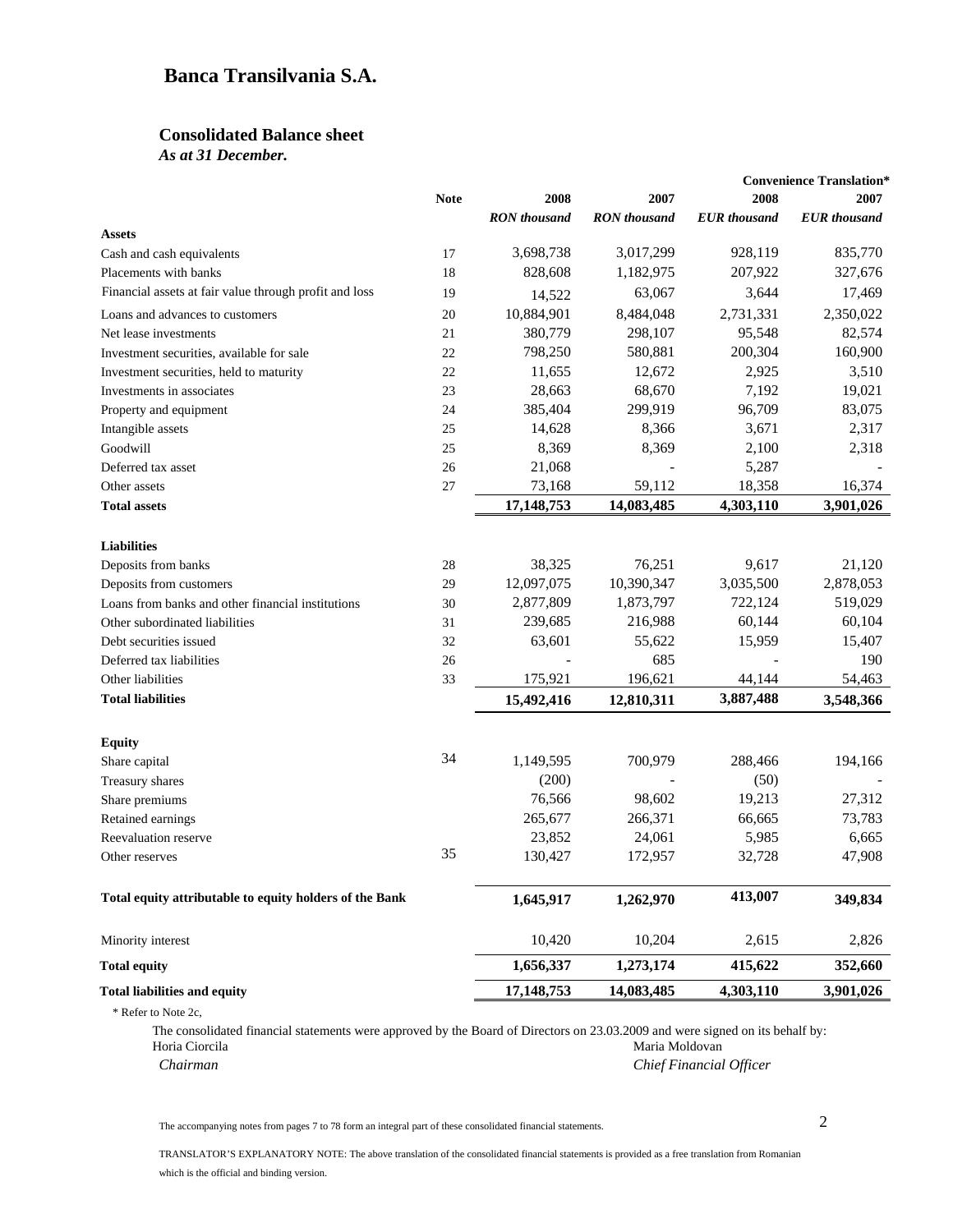## **Consolidated statement of changes in equity**  *For the year ended 31 December 2008*

|                                                                                 | Attributable to the equity holders of the Bank |                           |                          |                                 |                          |                             |                             |              |  |  |  |
|---------------------------------------------------------------------------------|------------------------------------------------|---------------------------|--------------------------|---------------------------------|--------------------------|-----------------------------|-----------------------------|--------------|--|--|--|
| In RON thousand                                                                 | <b>Share capital</b>                           | <b>Treasury</b><br>shares | <b>Share</b><br>premiums | <b>Reevaluation</b><br>reserves | <b>Other</b><br>reserves | <b>Retained</b><br>earnings | <b>Minority</b><br>interest | <b>Total</b> |  |  |  |
| <b>Balance as at 31 December 2007</b>                                           | 700,979                                        | $\blacksquare$            | 98,602                   | 24,061                          | 172,957                  | 266,371                     | 10,204                      | 1,273,174    |  |  |  |
| Increase in share capital through appropriation of<br>retained earnings         | 319,461                                        |                           |                          |                                 | $\overline{\phantom{a}}$ | (319, 461)                  |                             |              |  |  |  |
| Increase in share capital through incorporation of<br>share premiums            | 98,602                                         | ۰                         | (98,602)                 | $\overline{\phantom{a}}$        | $\sim$                   |                             |                             |              |  |  |  |
| Cash contribution to share capital                                              | 30,553                                         | ۰                         | 76,566                   |                                 |                          |                             |                             | 107,119      |  |  |  |
| Distribution to statutory reserves                                              |                                                |                           | ÷                        | $\overline{a}$                  | 23,360                   | (23,360)                    |                             |              |  |  |  |
| Acquisition of treasury shares                                                  |                                                | (200)                     | $\overline{\phantom{a}}$ |                                 |                          |                             |                             | (200)        |  |  |  |
| Transfer from revaluation surplus to retained<br>earnings                       |                                                | $\overline{\phantom{a}}$  | $\overline{\phantom{a}}$ | (209)                           | $\overline{\phantom{0}}$ | 209                         |                             |              |  |  |  |
| Fair values losses from available for sale<br>investments (net of deferred tax) |                                                |                           |                          | $\overline{\phantom{a}}$        | (65,890)                 |                             |                             | (65, 890)    |  |  |  |
| Profit for the year                                                             | $\overline{\phantom{a}}$                       | ۰                         | $\overline{\phantom{a}}$ | $\overline{\phantom{0}}$        | $\overline{\phantom{0}}$ | 361,672                     | (1,685)                     | 359,987      |  |  |  |
| Other changes                                                                   |                                                |                           | $\overline{\phantom{a}}$ |                                 |                          | (19, 754)                   | 1,901                       | (17, 853)    |  |  |  |
| <b>Balance as at 31 December 2008</b>                                           | 1,149,595                                      | (200)                     | 76,566                   | 23,852                          | 130,427                  | 265,677                     | 10,420                      | 1,656,337    |  |  |  |

The accompanying notes from pages 7 to 78 form an integral part of these consolidated financial statements.

TRANSLATOR'S EXPLANATORY NOTE: The above translation of the consolidated financial statements is provided as a free translation from Romanian which is the official and binding version.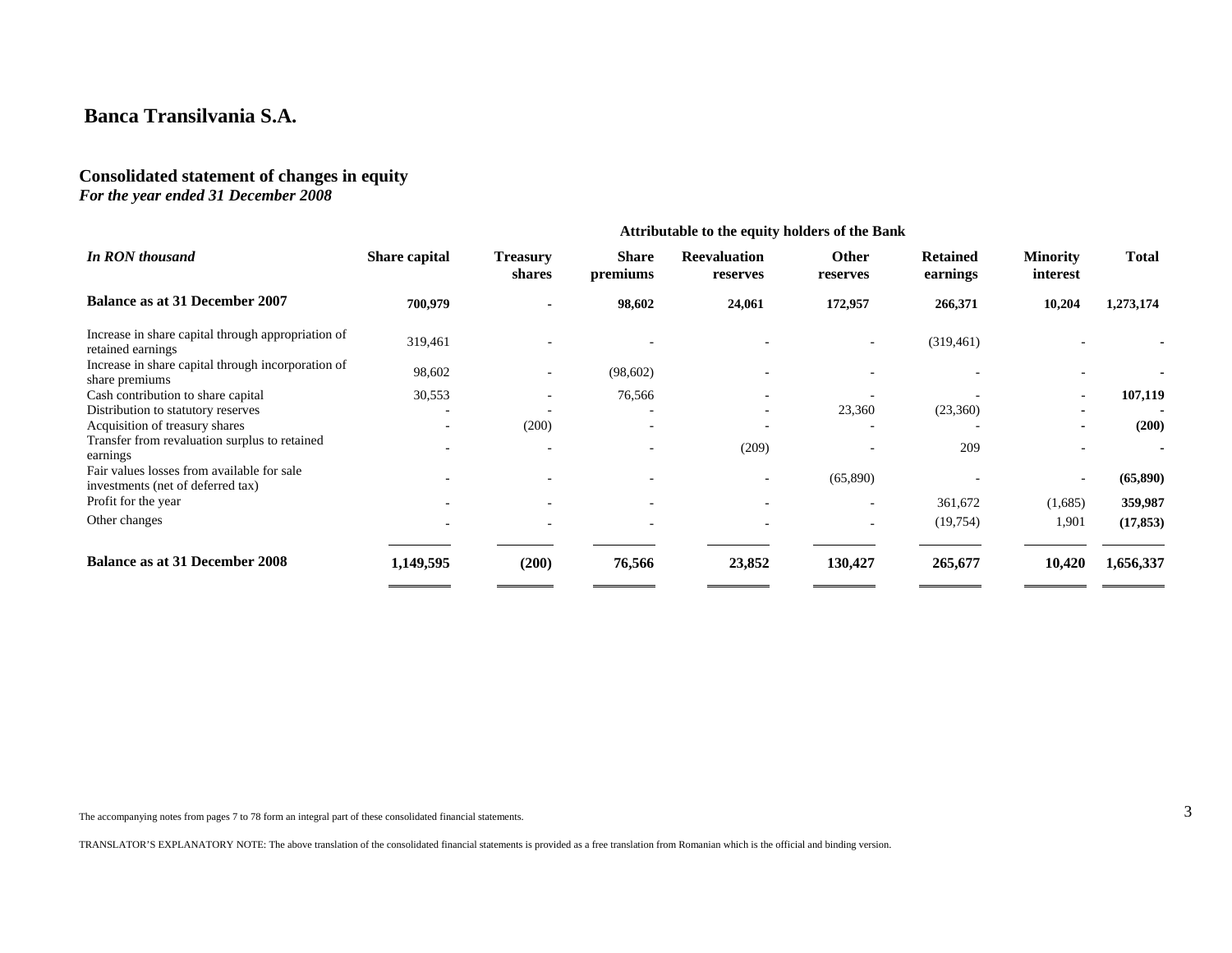## **Consolidated statement of changes in equity (continued)**  *For the year ended 31 December 2007*

| Attributable to the equity holders of the Bank                                |                          |                           |                          |                                 |                          |                             |                             |              |
|-------------------------------------------------------------------------------|--------------------------|---------------------------|--------------------------|---------------------------------|--------------------------|-----------------------------|-----------------------------|--------------|
| In RON thousand                                                               | Share capital            | <b>Treasury</b><br>shares | <b>Share</b><br>premiums | <b>Reevaluation</b><br>reserves | <b>Other</b><br>reserves | <b>Retained</b><br>earnings | <b>Minority</b><br>interest | <b>Total</b> |
| <b>Balance as at 31 December 2006</b>                                         | 483,254                  | (7, 559)                  | 96,995                   | 6,665                           | 178,238                  | 30,769                      | 7,031                       | 795,393      |
| Increase in share capital through appropriation of<br>retained earnings       | 84,165                   |                           |                          |                                 |                          | (84, 165)                   |                             |              |
| Increase in share capital through incorporation of<br>share premiums          | 94,199                   | $\overline{\phantom{a}}$  | (94, 199)                |                                 |                          |                             |                             |              |
| Cash contribution to share capital                                            | 39,335                   |                           | 98,398                   |                                 |                          |                             |                             | 137,733      |
| Distribution to statutory reserves                                            |                          |                           |                          |                                 | 22,084                   | (22,084)                    |                             |              |
| Increase in share capital through conversion of<br>bonds                      | 26                       |                           | 205                      |                                 | $\sim$                   |                             |                             | 231          |
| Treasury shares sold                                                          | $\overline{\phantom{0}}$ | 7,559                     |                          |                                 |                          | 7,581                       |                             | 15,140       |
| Increase in revaluation reserves                                              |                          |                           |                          | 17,396                          |                          |                             |                             | 17,396       |
| Share of other increases in associate's equity                                |                          |                           |                          |                                 | ٠                        | 11,932                      |                             | 11,932       |
| Fair value losses of available for sale<br>investments (net of deferred tax)  |                          |                           |                          | $\overline{\phantom{a}}$        | (15, 172)                |                             | $\overline{\phantom{a}}$    | (15, 172)    |
| Transfer of reserves related to discontinued<br>operation                     |                          |                           | (2,797)                  |                                 | (12, 193)                | 12,193                      |                             | (2,797)      |
| Profit for the year                                                           |                          |                           |                          |                                 |                          | 307,823                     | 1,621                       | 309,444      |
| Other changes                                                                 |                          |                           |                          |                                 |                          | 790                         |                             | 790          |
| Net increases from acquisition of subsidiaries<br>and discontinued operations |                          |                           |                          |                                 |                          | 1,532                       | 1,552                       | 3,084        |
| <b>Balance as at 31 December 2007</b>                                         | 700,979                  |                           | 98,602                   | 24,061                          | 172,957                  | 266,371                     | 10,204                      | 1,273,174    |

The accompanying notes from pages 7 to 78 form an integral part of these consolidated financial statements.

TRANSLATOR'S EXPLANATORY NOTE: The above translation of the consolidated financial statements is provided as a free translation from Romanian which is the official and binding version.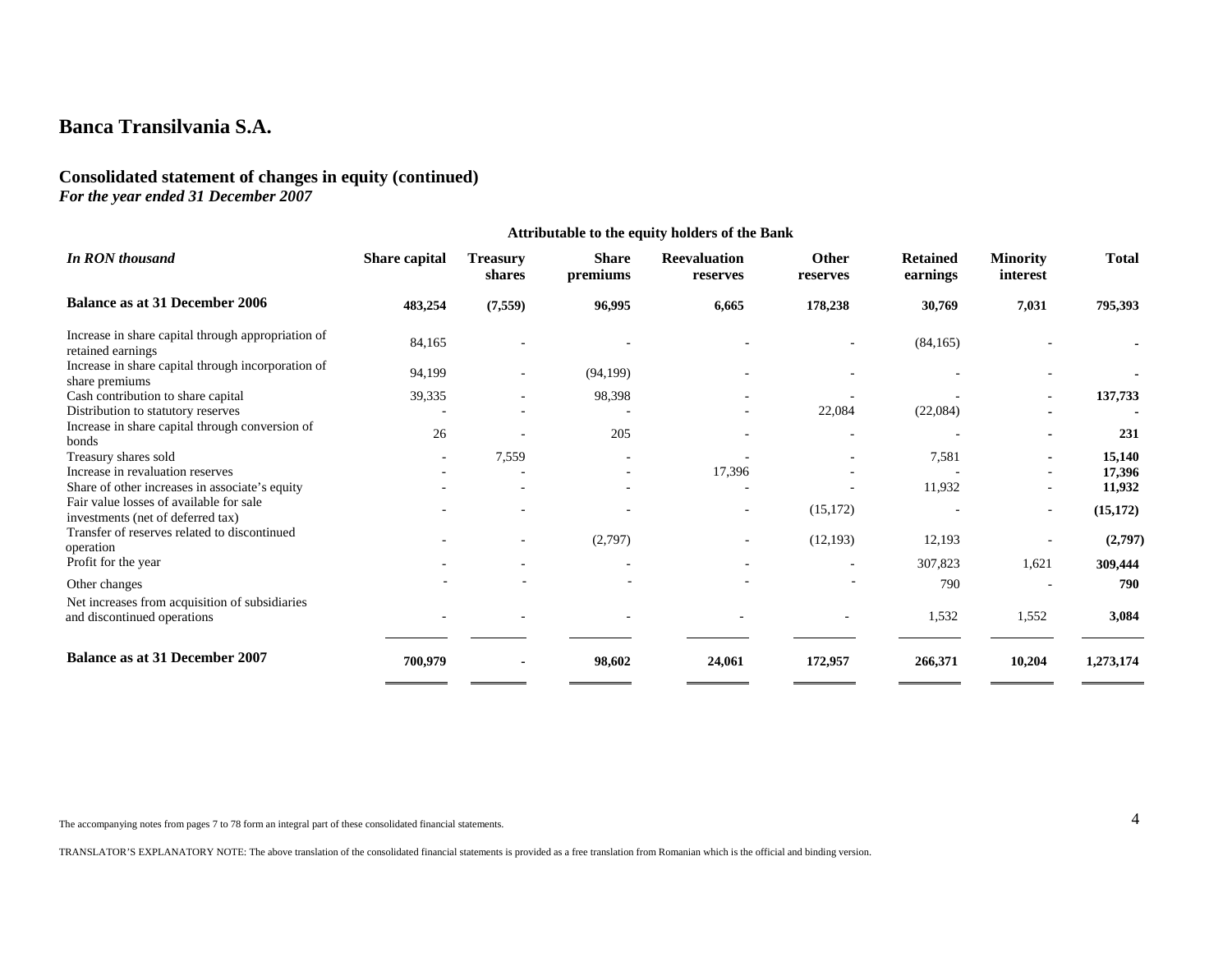# **Consolidated cash flow statement**

*For the year ended 31 December* 

| In RON thousand                                                                            | <b>Note</b> | 2008        | 2007        |
|--------------------------------------------------------------------------------------------|-------------|-------------|-------------|
| Cash flow from/ (used in) operating activities                                             |             |             |             |
| Profit for the year                                                                        |             | 359,987     | 309,444     |
| <b>Adjustments for:</b>                                                                    |             |             |             |
| Depreciation and amortization                                                              | 24, 25      | 63,137      | 48,321      |
| Impairments and write-offs of financial assets                                             |             | 161,492     | 124,740     |
| Share of profit in associate, net of dividends                                             |             | 28,581      | 727         |
| Fair value adjustment of financial assets at fair value through profit and loss            |             | 51,208      | (3,846)     |
| Profit from discontinued operations sold                                                   | 8           |             | (275, 577)  |
| Profit from sale of associates                                                             |             | (268, 814)  |             |
| Income tax expense                                                                         | 16          | 65,745      | 57,638      |
| Other adjustment                                                                           |             | 36,995      | 18,489      |
| Net profit adjusted with non-monetary elements                                             |             | 498,331     | 279,936     |
| Changes in operating assets and liabilities                                                |             |             |             |
| Change in investment securities                                                            |             | (371, 893)  | (467, 934)  |
| Change in placement with banks                                                             |             | (4,000)     | 207,976     |
| Change in loans and advances to customers                                                  |             | (2,537,511) | (3,747,572) |
| Change in net lease investments                                                            |             | (89, 164)   | (116,767)   |
| Change in financial assets at fair value through profit and loss                           |             | (1,912)     | 31,749      |
| Change in other assets                                                                     |             | (20, 350)   | (24, 815)   |
| Change in deposits from banks and customers                                                |             | 1,618,937   | 4,764,754   |
| Change in other liabilities                                                                |             | 8,450       | 25,551      |
| Income tax paid                                                                            |             | (106, 280)  | (13,896)    |
| Net cash from/ (used in) operating activities                                              |             | (1,005,392) | 938,982     |
| Cash flow from / (used in) investing activities                                            |             |             |             |
| Net acquisitions of property and equipment and intangible assets                           |             | (154, 035)  | (105,985)   |
| Net proceeds from sale of discontinued operations (net of cash disposed of)                | 8           |             | 200,590     |
| Net proceeds from sale of associates                                                       | 23          | 299,330     |             |
| Proceeds from sale of equity investments                                                   |             | 721         |             |
| Acquisition of subsidiaries (net of cash acquired) and investments in                      |             |             |             |
| associates                                                                                 |             | (4,696)     | (25, 531)   |
| Dividends collected                                                                        |             | 4,338       |             |
| Net cash flow from investing activities                                                    |             | 145,658     | 69,074      |
|                                                                                            |             |             |             |
| Cash flow from /( used in) financing activities<br>Proceeds from increase of share capital |             | 107,119     | 145,291     |
| Subscription of minority interest to the share capital of subsidiaries                     |             | 584         |             |
| Proceeds from loans from banks and other financial institutions,                           |             |             |             |
| subordinated liabilities and debt securities issued, net of payments                       |             | 1,014,407   | 584,726     |
| Net cash flow from financing activities                                                    |             | 1,122,110   | 730,017     |
|                                                                                            |             |             |             |

The accompanying notes from pages 7 to 78 form an integral part of these consolidated financial statements.

TRANSLATOR'S EXPLANATORY NOTE: The above translation of the consolidated financial statements is provided as a free translation 5 from Romanian which is the official and binding version.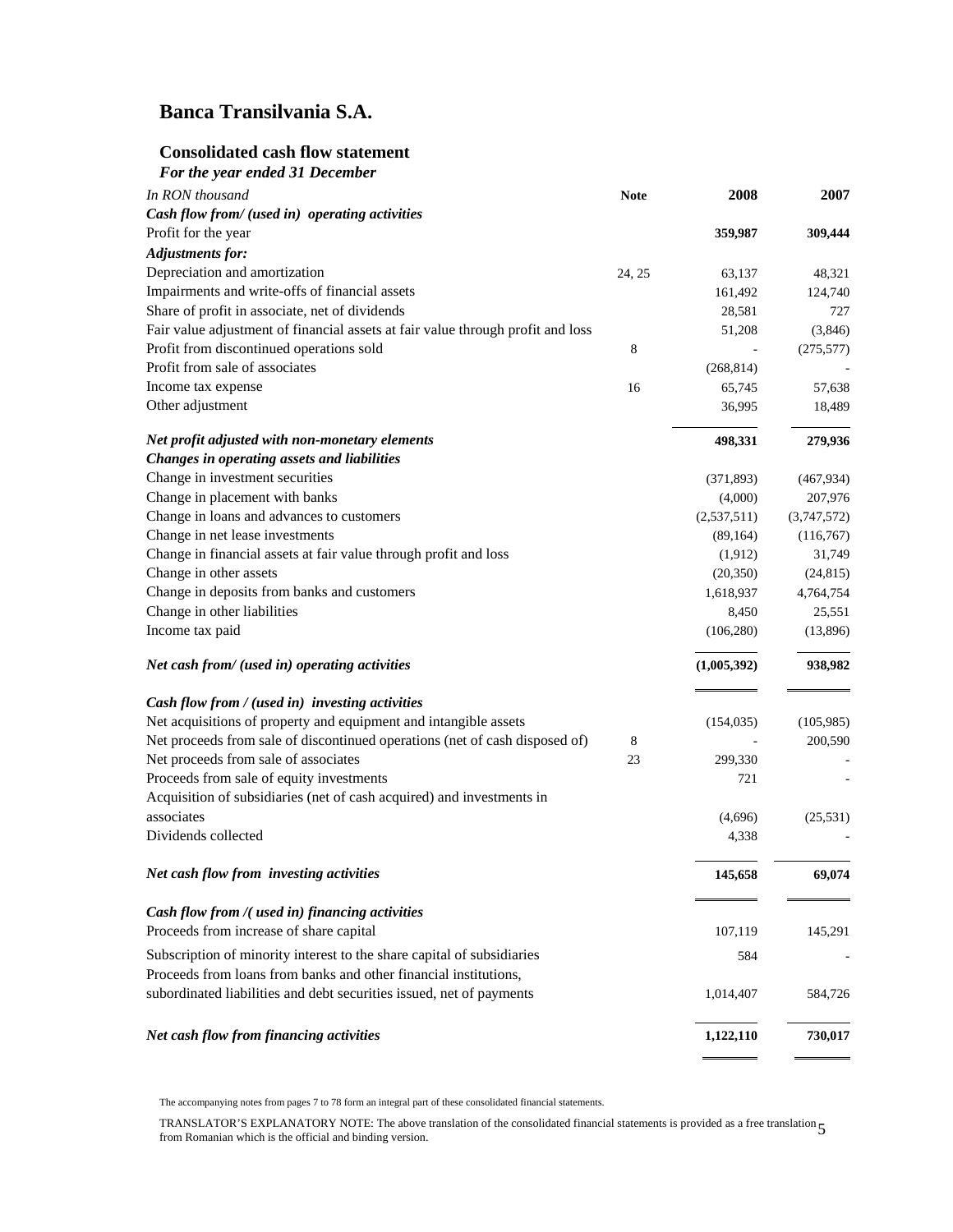# **Consolidated cash flow statement (continued)**

*For the year ended 31 December* 

| 2008      | 2007      |
|-----------|-----------|
| 262,376   | 1,738,073 |
| 4,200,274 | 2,462,201 |
| 4,462,650 | 4,200,274 |
|           |           |

### *Analysis of cash and cash equivalents*

| In RON thousand                                             | <b>Note</b> | 31 December<br>2008 | 31 December<br>2007 |
|-------------------------------------------------------------|-------------|---------------------|---------------------|
| Cash and cash equivalents include:                          |             |                     |                     |
| Cash at hand and accounts held with banks                   | 17          | 277,761             | 288,002             |
| Balances with National Bank of Romania – less than 3 months | 17.18       | 3,418,331           | 3,229,297           |
| Placements with other banks – less than 3 months            | 18          | 766.558             | 682,975             |
| <b>Total</b>                                                |             | 4,462,650           | 4,200,274           |
|                                                             |             |                     |                     |

# *Reconciliation of cash and cash equivalents to balance sheet*

| In RON thousand                                                             | <b>Note</b> | 31 December<br>2008 | 31 December<br>2007 |
|-----------------------------------------------------------------------------|-------------|---------------------|---------------------|
| Cash and cash equivalents                                                   | 4c          | 3,698,738           | 3,017,299           |
| Placements with banks, less than 3 months maturity<br>Less accrued interest | 4c          | 770.649<br>(6,737)  | 1,182,975           |
| Cash and cash equivalents in the cash flow statement                        |             | 4,462,650           | 4,200,274           |

## *Cash flows from operating activities include:*

| In RON thousand    | 2008      | 2007    |
|--------------------|-----------|---------|
| Interest collected | 1,537,442 | 896,074 |
| Interest paid      | 875.854   | 408.310 |

The accompanying notes from pages 7 to 78 form an integral part of these consolidated financial statements.

TRANSLATOR'S EXPLANATORY NOTE: The above translation of the consolidated financial statements is provided as a free translation 6 from Romanian which is the official and binding version.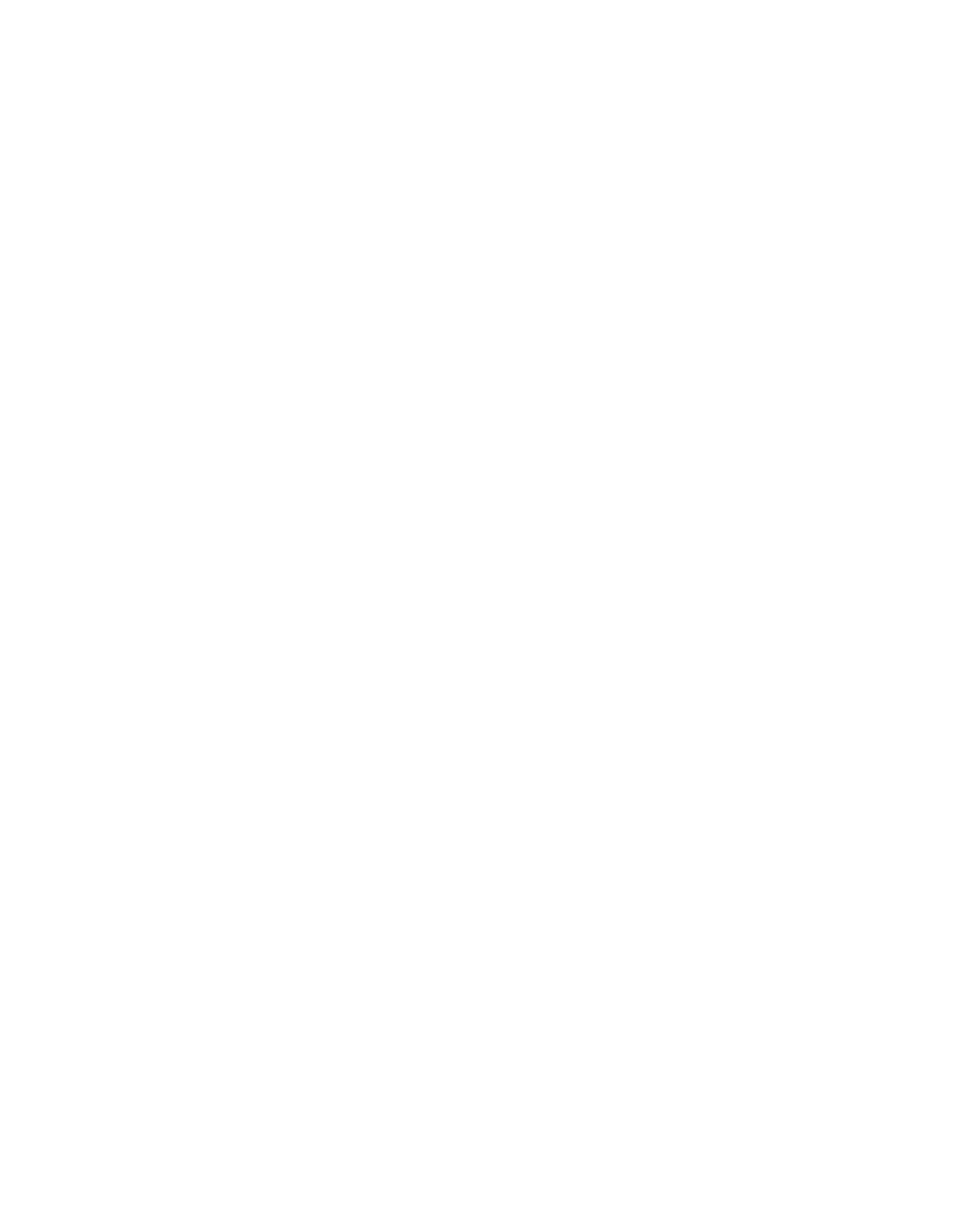# **Notes to the consolidated financial statements**

## **1. Reporting entity**

Banca Transilvania Group (the "Group") includes the parent bank, Banca Transilvania S.A.(the "Bank") and its subsidiaries domiciled in Romania and Moldova. The consolidated financial statements of the Group for the year ended 31 December 2008 include the Bank's and its subsidiaries' (together referred to as the "Group") financial statements, The subsidiaries include the following companies:

| <b>Branch</b>                             | <b>Field of activity</b> | 31 December 2008 | 31 December 2007 |
|-------------------------------------------|--------------------------|------------------|------------------|
| BT Securities S.R.L.                      | Investments              | 95.50%           | 95.50%           |
| BT Leasing Transilvania IFN S.A.          | Leasing                  | 100.00%          | 100.00%          |
| BT Investments S.R.L.                     | Investments              | 100.00%          | 100.00%          |
| BT Direct IFN S.A.                        | Leasing (consumer        | 100.00%          | 100.00%          |
|                                           | loans)                   |                  |                  |
| BT Building S.R.L.                        | Investments              | 100.00%          | 100.00%          |
| BT Asset Management S.A.I S.A.            | Asset management         | 80.00%           | 80.00%           |
| BT Solution Agent de Asigurare S.R.L.     | Insurance                | 95.00%           | 95.00%           |
| BT S.A.fe Agent de Asigurare S.R.L.       | Insurance                | 99.98%           | 99.98%           |
| BT Intermedieri Agent de Asigurare S.R.L. | Insurance                | 99.99%           | 99.99%           |
| BT Account Agent de Asigurare S.R.L.      | Investments              | 100.00%          | 100.00%          |
| Compania de Factoring IFN S.A.            | Factoring                | 50.00%           | 50.00%           |
| BT Finop Leasing S.A.                     | Leasing                  | 51.00%           | 51.00%           |
| BT Aegon S.A.                             | Pension                  | 50.00%           | 50.00%           |
| BT Consultant S.R.L.                      | Financial brokering      | 100.00%          | 100.00%          |
| BT Evaluator S.R.L.                       | Financial brokering      | 100.00%          | 100.00%          |
| Medicredit Leasing IFN S.A.               | Leasing                  | 57.39%           | 57.39%           |
| Rent-a-med S.R.L.                         | Rental of medical        | 57.39%           | 57.39%           |
|                                           | equipments               |                  |                  |
| BT Leasing MD SRL (Moldova)               | Leasing                  | 100.00%          |                  |

The Group has the following principal areas of business activity: banking, which is performed by Banca Transilvania S.A. ("the Bank"), leasing and consumer finance, which is performed mainly by BT Leasing Transilvania S.A., BT Finop Leasing S.A., Medicredit Leasing IFN S.A. and BT Direct IFN S.A., advisory services provided by Rent-a Med S.R.L., asset management which is performed by BT Asset Management S.A. (in which the Bank holds between 78.49% and 92.17 %) and investments on capital markets which are performed by the other subsidiaries presented above.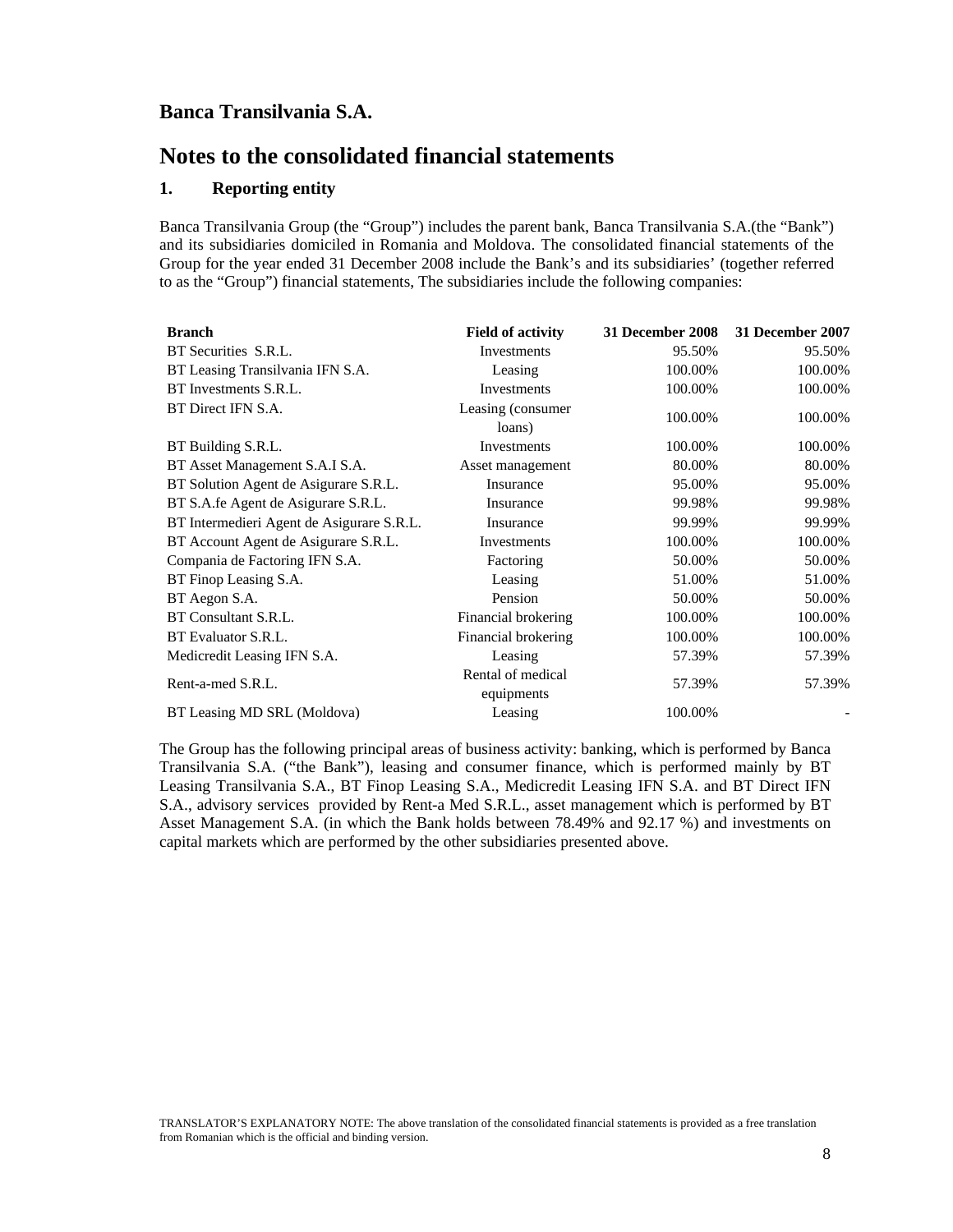# **Notes to the consolidated financial statements**

## **1. Reporting entity** *(continued)*

### *Banca Transilvania S,A,*

Banca Transilvania S.A. was incorporated in Romania in 1993 and is licensed by the National Bank of Romania to conduct banking activities. The Bank started its operations in 1994 and its main operations involve corporate and retail banking operations in Romania. The Bank operates through its Head Office located in Cluj-Napoca, 63 branches, 419 agencies and 49 working points (2007: 57 branches, 371 agencies and 28 working points) throughout the country and in Cyprus (a branch opened in 2007). The Bank accepts deposits and grants loans, carries out fund transfers in Romania and abroad, exchanges currencies and provides banking services for its corporate and retail customers.

The Cyprus branch financial information as at 31 December 2008 was as follows: total assets – RON 22,851 thousand (31 December 2007: RON 2,722 thousand), total liabilities – RON 23,166 thousand (31 December 2007: RON 3,213 thousand), loss – RON 1,200 thousand (2007: loss – RON 491 thousand),

The principal activity of the Bank is to provide day-to-day banking and other financial services to corporate and individual clients. These include: customer deposits, domestic and international payments, foreign exchange transactions, working capital finance, medium term facilities, bank guarantees, letter of credits and also financial consultancy for micro and small enterprises operating in Romania.

The Bank's number of employees as at 31 December 2008 was 6,466 employees (31 December 2007: 5,792 employees),

The registered address of the Bank is 8 Baritiu Street, Cluj-Napoca, Romania.

The structure of the equity holders of the Bank is presented below:

|                                                      | 31 December | 31 December |
|------------------------------------------------------|-------------|-------------|
|                                                      | 2008        | 2007        |
| The European Bank for Reconstruction and Development |             |             |
| ("EBRD")                                             | 14.97%      | 14.97%      |
| Individuals, citizens of Romania                     | 39.91%      | 41.90%      |
| Domestic companies                                   | 21.77%      | 20.14%      |
| Foreign individuals                                  | 6.01%       | 4.17%       |
| Foreign companies                                    | 17.34%      | 18.82%      |
| <b>Total</b>                                         | 100%        | 100%        |

The Bank's shares are listed on the Bucharest Stock Exchange and are traded under the symbol TLV.

#### *BT Leasing Transilvania S,A,*

BT Leasing Transilvania IFN S.A. was incorporated in 1995 as a privately owned joint-stock company, established under Romanian laws. It was initially incorporated under the name of LT Leasing Transilvania S.A., which was changed to the current name in February 2003. The company operates through its Head Office located in Cluj-Napoca, 1 branch and 31 working points (2007: 1 branches and 34 working points) throughout the country. The company leases various types of vehicles and technical equipment.

The number of employees as at 31 December 2008 was 127 employees (2007: 105 employees),

The registered address of BT Leasing Transilvania IFN S.A. is: 1<sup>st</sup> Baritiu Street, Cluj-Napoca, Romania.

TRANSLATOR'S EXPLANATORY NOTE: The above translation of the consolidated financial statements is provided as a free translation from Romanian which is the official and binding version.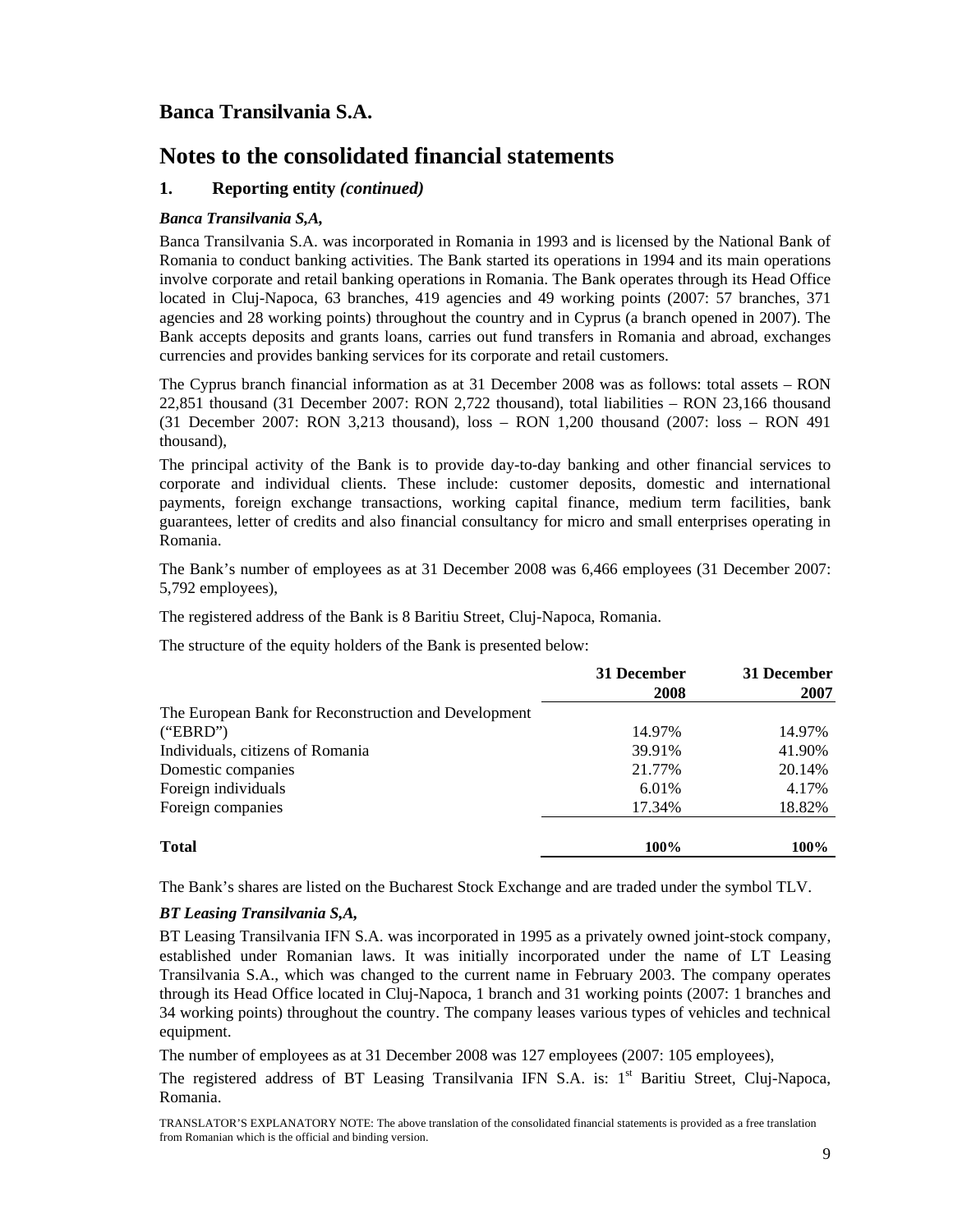# **Notes to the consolidated financial statements**

### **2. Basis of presentation**

#### **a) Statement of compliance**

The consolidated financial statements of the Group have been prepared in accordance with the International Financial Reporting Standards ("IFRS") as endorsed by the European Union, effective at the Group's annual reporting date, 31 December 2008.

In estimating impairment losses for loans and receivables and net lease investments, the Group has applied the internal methodology described in Note 3 (j) (vii) in order to assess impairment for loans and advances to customers and net lease investments.

#### *Differences between IFRS and statutory financial statements*

The accounting records of the Bank are maintained in RON in accordance with Romanian accounting law and National Bank of Romania and National Bank of Cyprus's banking regulations.

The subsidiaries maintain their accounting records in accordance with Romanian and Moldavian accounting law. All these accounts of the Bank and subsidiaries are defined hereafter as the statutory accounts.

These accounts have been restated to reflect the differences between the statutory accounts and IFRS. Accordingly, adjustments have been made to the statutory accounts, where considered necessary, to bring the financial statements into line, in all material aspects, with the IFRS.

The major changes applied to the statutory financial statements in order to bring them into line with the International Financial Reporting Standards as endorsed by the European Union are:

• grouping of numerous detailed items into broader captions;

• restatement adjustments required in accordance with IAS 29 ("Financial Reporting in Hyperinflationary Economies") due to the fact that Romanian economy has been hyperinflationary until 31 December 2003 (refer to Note 3c);

- fair value and impairment adjustments required in accordance with IAS 39 ("Financial Instruments") – Recognition and Measurement');
- setting up provisions for deferred tax, and
- presenting the necessary information in accordance with the IFRS,

#### **b) Basis of measurement**

The consolidated financial statements of the Group are prepared on a fair value basis, for financial assets and liabilities held at fair value through profit and loss and available-for-sale instruments, except fro those for which a reliable measure of fair value is not available.

Other financial assets and liabilities and non-financial assets and liabilities are stated at amortized cost, revaluated amount or historical cost. Non-current assets held for sale are stated at the lower of net book value and fair value, less cost to sale.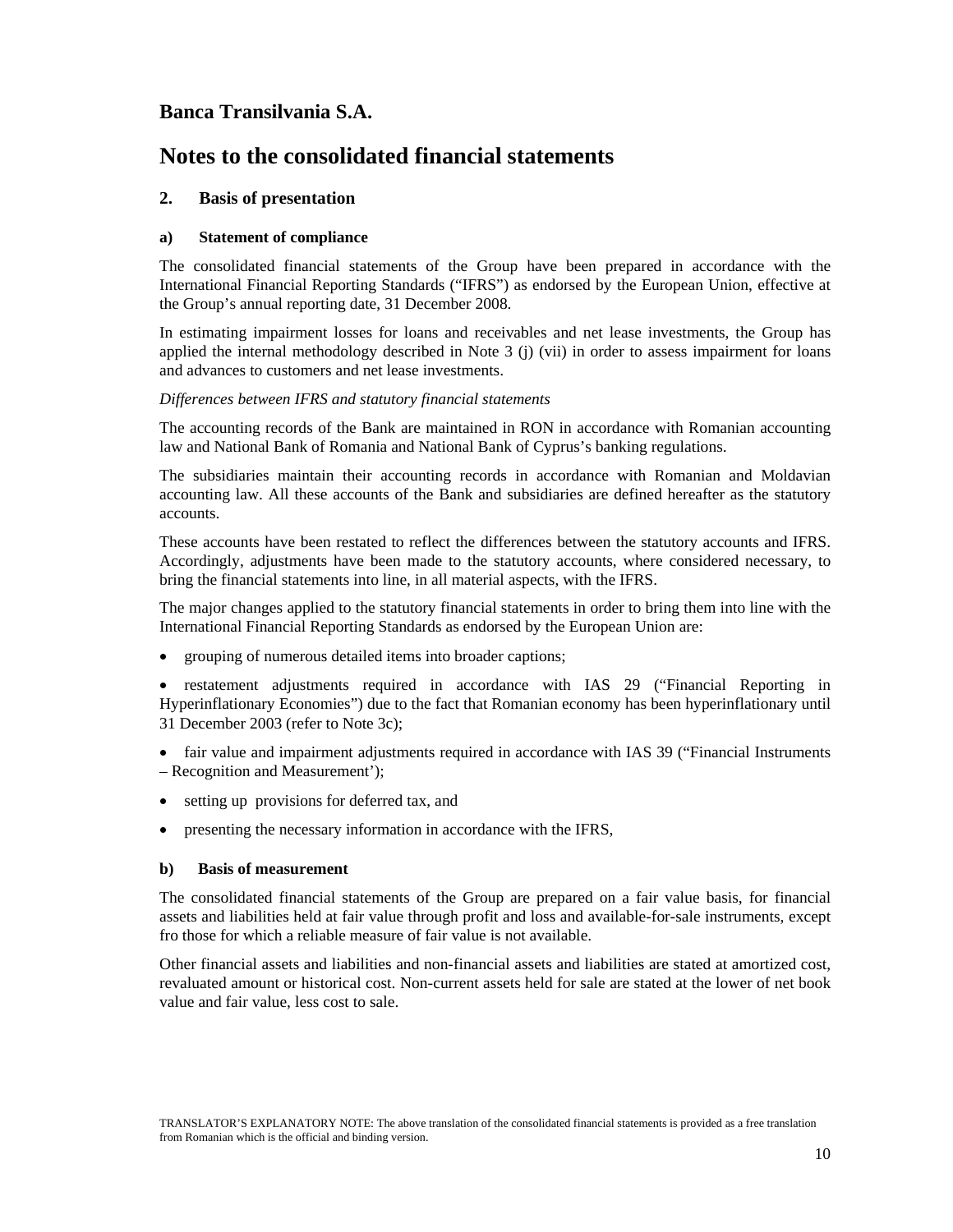# **Notes to the consolidated financial statements**

## **2. Basis of presentation** *(continued)*

#### **c) Functional and presentation currency**

Items included in the financial statements of each of the Group's entities are measured using the currency of the primary economic environment in which the entity operates ('the functional currency'). The consolidated financial statements are presented in RON, which is the Bank's functional and presentation currency, rounded to the nearest thousand.

#### *Convenience translation*

For the user's information, the restated RON figures have been presented in EUR, following the requirement of IAS 21 "The Effect of Changes in Foreign Exchange Rates". This presentation is not part of the audited financial statements.

According to IAS 21, since the functional currency is leul, for translation from RON to EUR the following procedures were followed:

• Assets, liabilities and equity items for all balance sheet items presented (i.e. including comparatives) were translated at the closing rate existing at the date of each balance sheet presented (31 December 2008: 3.9852 RON/EUR; 31 December 2007: 3.6102 RON/EUR);

• Income and expenses items for current period presented were translated at the exchange rates existing at the dates of the transactions or a rate that approximates the actual exchange rates (average exchange rate in 2008: 3.6827 RON/EUR; average exchange rate in 2006: 3.3373 RON/EUR);

• All exchange differences resulting from translation in the current period are recognized directly in equity.

The restatement and presentation procedures used according to IAS 21, "The Effects of Changes in Foreign Exchange Rates", could result in differences between the amounts presented in EUR and the real values.

#### **d) Use of significant estimates and judgments**

The preparation of financial statements in accordance with IFRS as endorsed by the European Union implies that the management uses estimation and judgments that affect the application of accounting policies, as well as the reported value of assets, liabilities, income and expenses. The estimates and associated assumptions are based on historical experience and various other factors that are believed to be reasonable under the circumstances, the result of which form the basis of the judgments used in assessing the carrying value of the assets and liabilities for which no other evaluation sources are available. Actual results may differ from these estimates.

The estimates and judgments are reviewed on an ongoing basis. The review of the accounting estimates are recognized in the period in which the estimate is reviewed if the review affects only that period or in the period of the review and future periods if the review affects both current and future periods.

Information about estimates used in the application of the accounting policies which carry a significant impact on the financial statements, as well as the estimates which involve a significant degree of uncertainty, are described in Notes 4 and 5.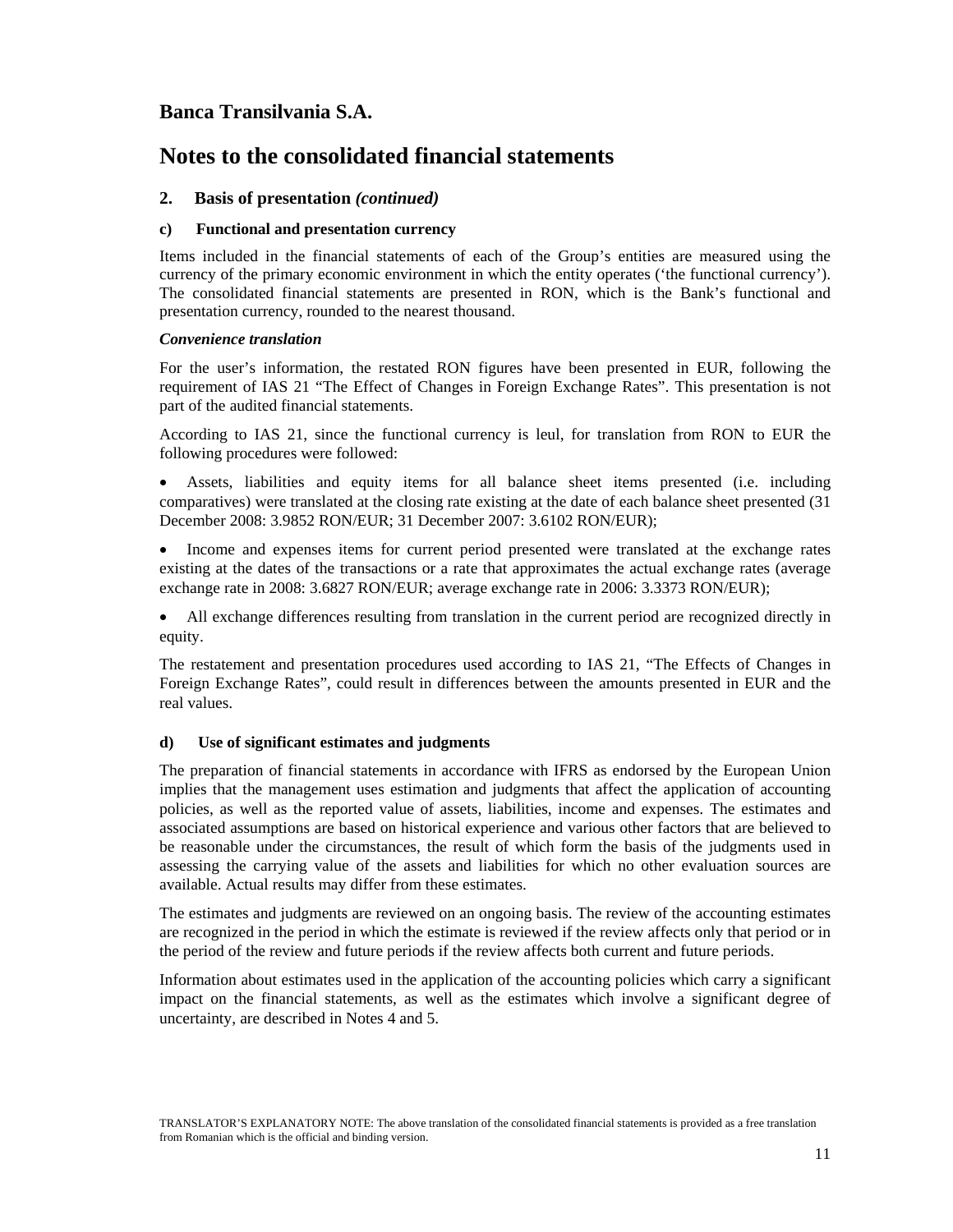# **Notes to the consolidated financial statements**

## **3. Significant accounting policies and methods**

Significant accounting policies and methods have been applied consistently by the Group entities to all periods presented in the consolidated financial statements.

In respect of comparative information, certain items from the consolidated financial statements as at 31 December 2007 have been reclassified to conform to current presentation.

### **a) Basis of consolidation**

### *i) Subsidiaries*

Subsidiaries are those companies controlled by the Bank, Control exists when the Bank has the power, directly or indirectly, to govern the financial and operating policies of an entity so as to obtain benefits from its activities. When assessing control, potential voting rights that presently are exercisable or convertible must be taken into consideration. The financial statements of subsidiaries are included in the consolidated financial statements from the date that control starts until the date that control ceases.

The Bank consolidates the financial statements of its subsidiaries in accordance with IAS 27 "Consolidated and separate financial statements". The list of the Group's branches is presented in Note 1.

### *(ii) Investment funds management*

The Group manages and administrates assets invested in unit funds on behalf of investors. The financial statements of these entities are not included in these consolidated financial statements except when the Group controls the entity by holding an interest higher than 50% in the respective unit fund.

#### *iii) Associates*

Associates are those companies on which the Group may exercise a significant influence, but not control over the financial and operational policies. The consolidated financial statements include the Group's share of the total recognized gains and losses of associates using the equity method, from the date that significant influence commences until the date that significant influence ceases. If the Group's share of losses from associates exceeds the carrying amount of the investment, the carrying amount is reduced to nil and recognition of further losses is discontinued except to the extent that the Group has incurred obligations in respect of the associate.

Banca Transilvania's shares in these investment funds varies between 23.88% and 35.%.

The Bank held an investment of 25% in Asiban S.A., an insurance company which was sold during August 2008 for EUR 87,500 thousand.

The Grup included its share from the associates' losses and gains according to IAS 28 "Investment in associates".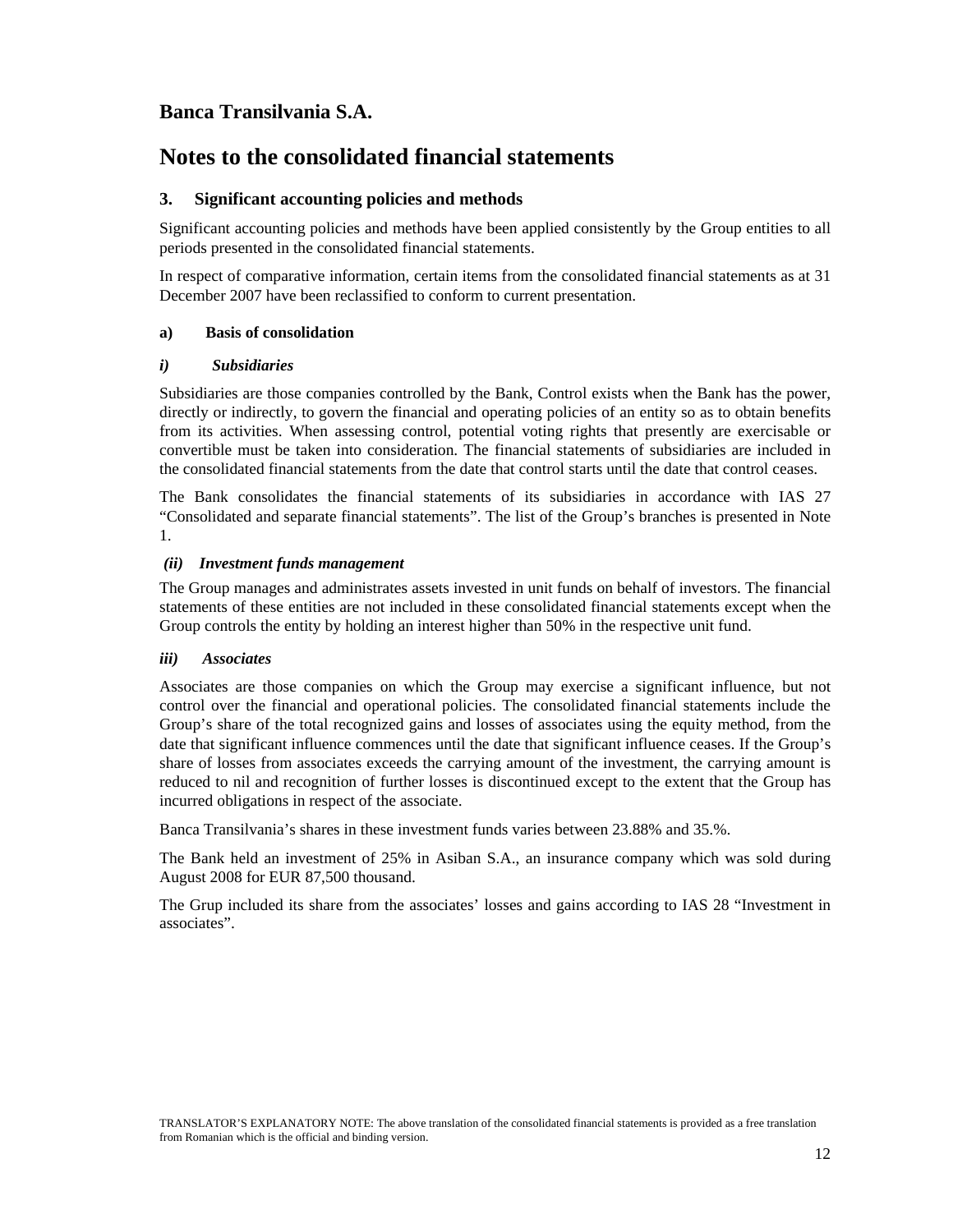# **Notes to the consolidated financial statements**

# **3. Significant accounting policies and methods** *(continued)*

### **a) Basis of consolidation** *(continued)*

### *iv) Jointly controlled entities*

Jointly controlled entities are those enterprises where there is a contractually agreed sharing of control over the economic activities of the respective entities, and exist only when the strategic financial and operating decisions relating to the activities require the unanimous consent of the parties sharing control. The consolidated financial statements include the Group's share of interest in a jointly controlled entity using proportionate consolidation in accordance with the provisions of IAS 31 "Interests in joined ventures".

At 31 December 2008, the jointly controlled entities owned by the Group are: Compania de Factoring IFN S.A. and BT Aegon S.A..

#### *v) Transactions eliminated on consolidation*

Intra-group balances and transactions as well as any unrealized gains resulted from the intra-group transactions have been eliminated in preparing the consolidated financial statements. Unrealized gains resulted from transactions with associates and jointly controlled entities are eliminated to the extent of the Group's interest in the entity. Unrealized gains resulted from transactions with associates are eliminated against the investment in the associate. Unrealized losses are eliminated in the same way as unrealized gains, but only to the extent that there is no evidence of impairment.

#### **b) Foreign currency**

#### *i) Foreign currency transactions*

Transactions in foreign currencies are booked in RON at the official exchange rate at the dates of the transaction. Monetary assets and liabilities denominated in foreign currencies at the balance sheet date are retranslated to the functional currency at the exchange rate at that date.

The gains and losses related to the settlement and translations of these balances using the exchange rate at the end of the financial year are recognized in the profit and loss accounts, except for the ones booked in equity as a result of accounting for risk management.

Non-monetary assets and liabilities that are measured in terms of historical cost in a foreign currency are translated using the exchange rate at the date of the transaction Non-monetary assets and liabilities denominated in foreign currencies that are stated at fair value are translated to the functional currency at the exchange rate valid at the date the fair value was determined.

Foreign currency differences arising on retranslation are recognized in profit or loss, except for differences arising on the retranslation of available-for-sale financial assets which are included in the fair value reserve in equity.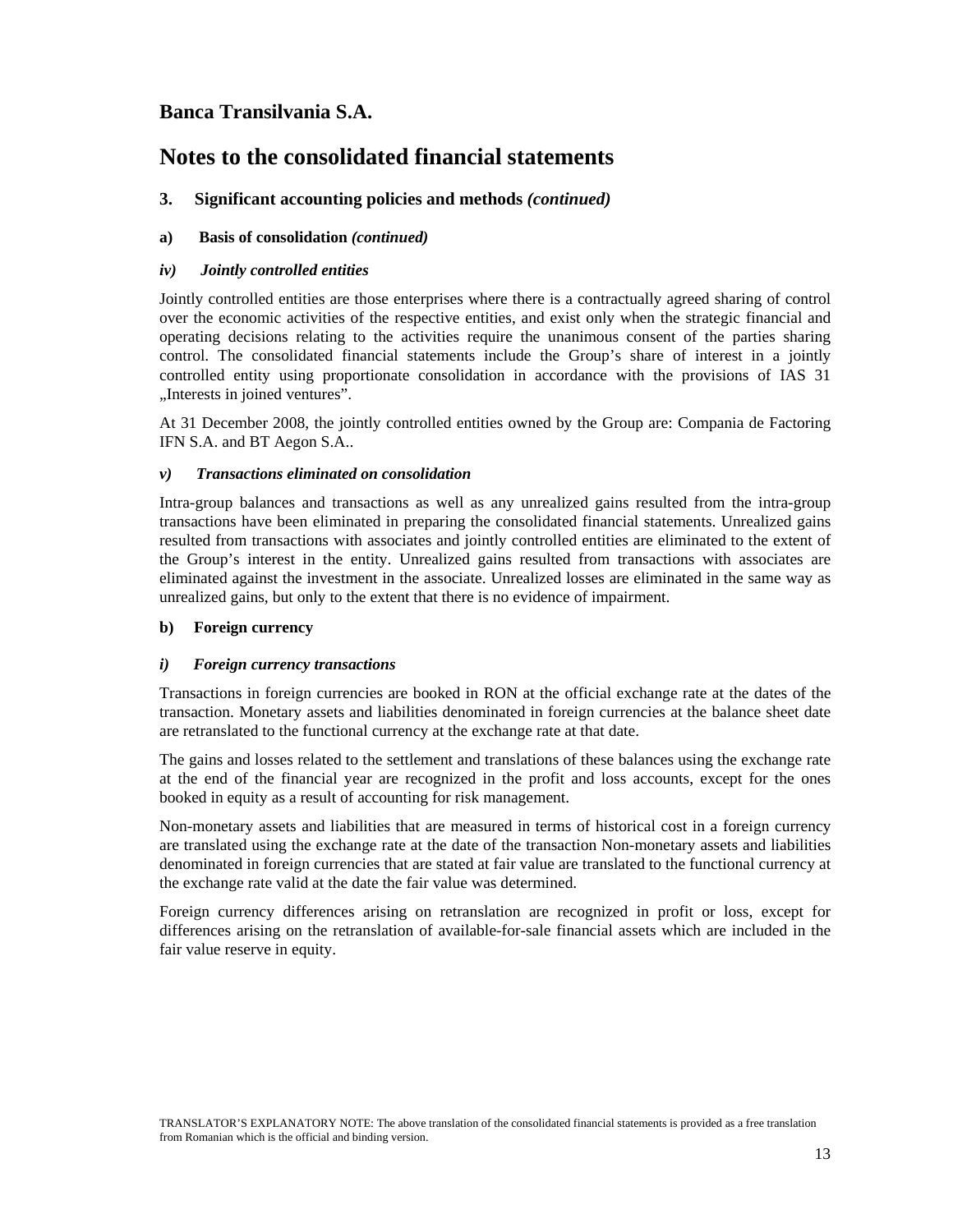# **Notes to the consolidated financial statements**

# **3. Significant accounting policies and methods** *(continued)*

### **b) Foreign currency** *(continued)*

#### *ii) Translation of foreign currency operations*

The result and financial position of foreign operations, which have a functional currency different from the functional and presentation currency of the Group, are translated into the presentation currency as follows:

• assets and liabilities, both monetary and non-monetary, of this entity have been translated at the closing rate;

income and expenses items of these operations have been translated at the average exchange rate of the period, as an estimated for the exchange rates from the dates of the transactions; and

• all resulting exchange difference have been classified as equity until the disposal of the investment.

The exchange rates of major foreign currencies were:

| Currency        | 31 December 2008 | 31 December 2007 | <b>Variation</b> |
|-----------------|------------------|------------------|------------------|
|                 |                  |                  | $\frac{0}{0}$    |
| Euro (EUR)      | 1: RON 3.9852    | 1: RON $3.6102$  | 10.38%           |
| US Dollar (USD) | 1: RON 2.8342    | 1: RON 2.4564    | 15.4%            |

#### **c) Accounting method for the effect of hyperinflation**

According to IAS 29 and IAS 21, the financial statements of an entity whose functional currency of a hyperinflationary economy should be stated in terms of measuring unit current at the balance sheet date i.e. non monetary items are restated using a general price index from the date of acquisition or contribution.

IAS 29 suggests that economies should be regarded as hyperinflationary if, among other factors, the cumulative inflation rate over a period of three years exceeds 100%.

The continuously decreasing inflation rates and other factors related to the characteristics of the economic environment in Romania indicate that the economy whose functional currency was adopted by the Group ceased to be hyperinflationary, effective for financial periods starting at 1 January 2004. Therefore, the provisions of IAS 29 have no longer been adopted in preparing these financial statements.

Accordingly, the amounts expressed in measuring unit current at 31 December 2003 are treated as the basis for the carrying amounts in these consolidated financial statements and do not represent appraised value, replacement cost, or any other measure of the current value of assets or the prices at which transactions would take place currently.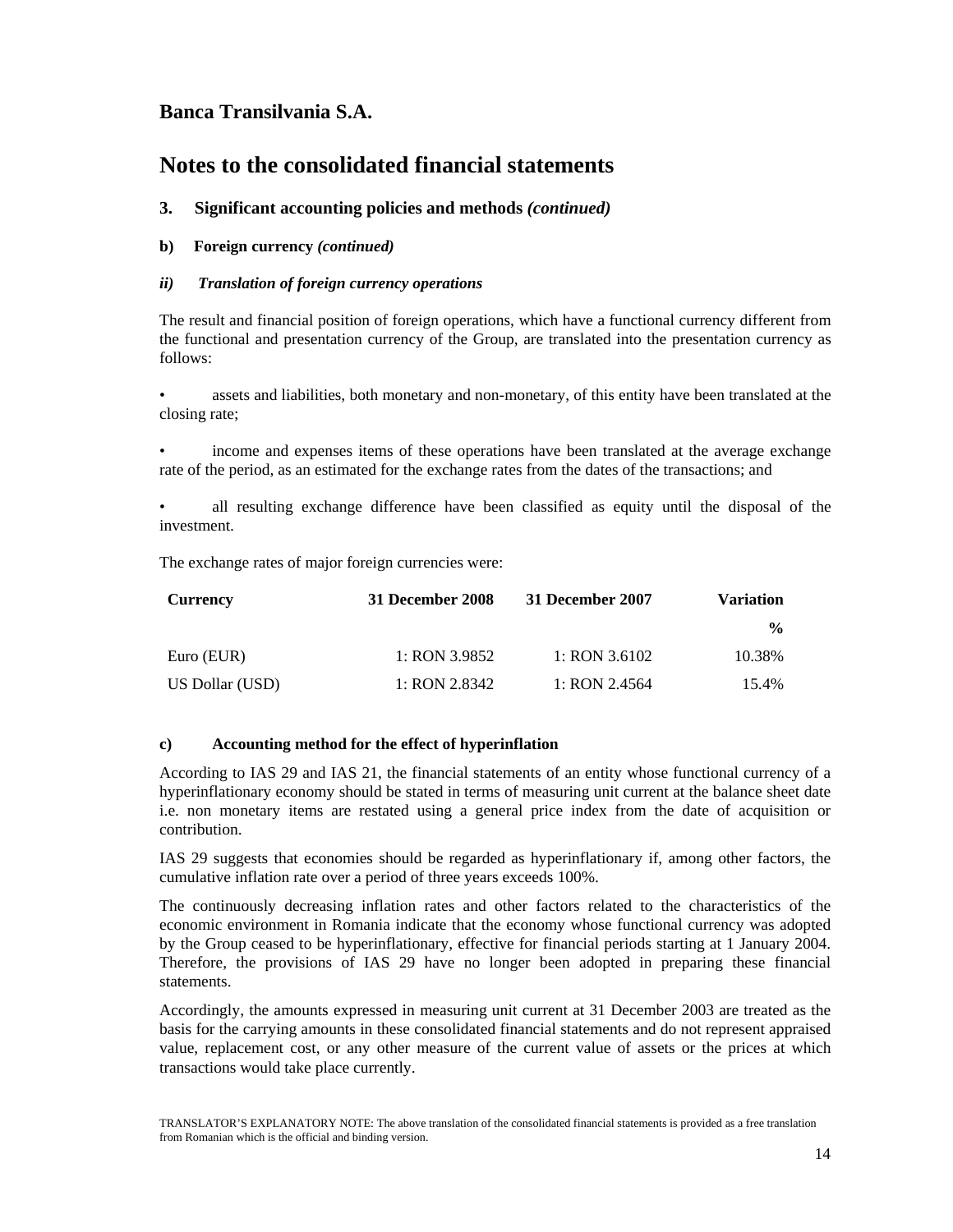# **Notes to the consolidated financial statements**

# **3. Significant accounting policies and methods** *(continued)*

### **d) Interest income and expenses**

Interest income and expenses related to financial investments are recognized in the income statement at amortized cost using the effective interest rate method.

The effective interest method is a method of calculating the amortized cost of a financial asset or a financial liability and of allocating the interest income or interest expense over the relevant period. The effective interest rate is the rate that exactly discounts estimated future cash payments or receipts through the expected life of the financial instrument or, when appropriate, a shorter period to the net carrying amount of the financial asset or financial liability. When calculating the effective interest rate, the Group estimates cash flows considering all contractual terms of the financial instrument (for example, prepayment, call and similar options) but does not consider future credit losses. The calculation includes all fees and commissions paid or received between parties to the contract that are an integral part of the effective interest rate, transaction costs, and all other premiums or discounts.

Fair value changes of derivative instruments held for risk management and other financial assets and liabilities held at fair value are presented in the net result from other financial held at fair value through profit and loss are presented in net trading income. Fair value changes of other financial assets and liabilities at fair value through profit and loss are presented as interest income and expenses.

#### **e) Net fees and commission income**

Fees and commission income arises on financial services provided by the Group including loan origination, commitment fees, card fees, cash management services, brokerage services, investment advice and financial planning, investment banking services, project and structured finance transactions, and asset management services.

Fee and commission directly attributable to the financial asset or liability origination, both income and expense, that are integral to the effective interest rate on a financial asset or liability are included in the measurement of the effective interest rate. Loan commitments fees that are likely to be drawn down, are deferred, together with the related direct costs, and are recognized as an adjustment to the effective interest rate of the loan.

Other fee and commission income arising on the financial services provided by the Group including investment management services, brokerage services, and account services fees is recognized as the related service is provided in the profit and loss. Other fees and commission expense relates mainly to transaction and service fees, which are expensed as the services are received.

#### **f) Net trading income**

Net trading income represents the difference between the gain and loss related to the trading assets and liabilities and comprises all fair value changes realized and unrealized and net foreign exchange differences.

## **g) Dividends**

Dividend income is recognized when the right to receive income is established. Income from equity investments and other non-fixed income investments is recognized as dividend income when it accrues, Dividends are reflected as a component of other operating income.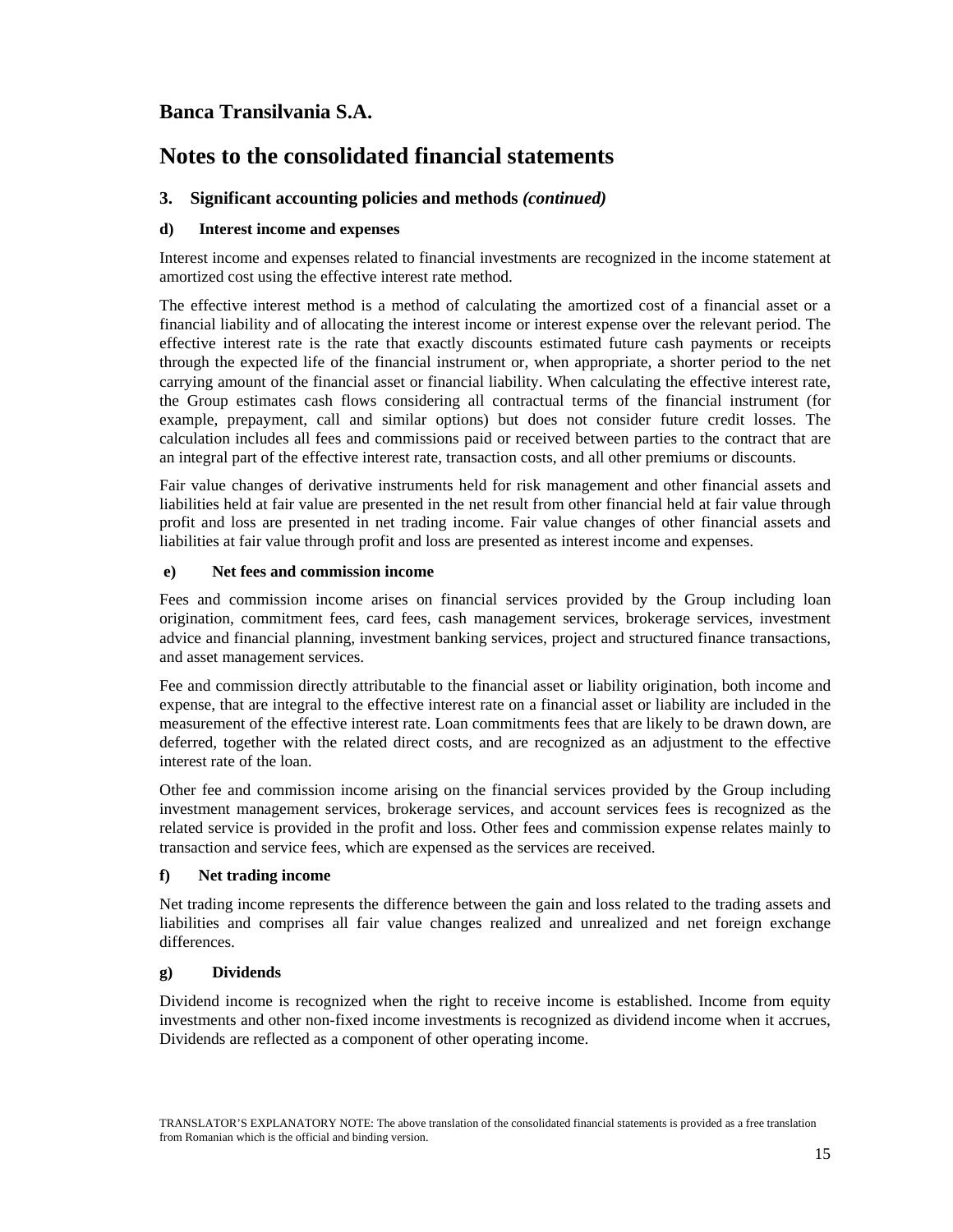# **Notes to the consolidated financial statements**

# **3. Significant accounting policies and methods** *(continued)*

### **g) Dividends** *(continued)*

Dividends are treated as an appropriation of profit in the period they are declared and approved by the General Assembly of Shareholders. The only profit available for distribution is the profit for the year recorded in the Romanian statutory accounts, which differs from the profit in these financial statements, prepared in accordance with IFRS, due to the differences between the applicable Romanian Accounting Regulations and IFRS as endorsed by the European Union.

### **h) Lease payments**

Payments made under operating leases are recognized in profit or loss on a straight-line basis over the term of the lease. Lease incentives received are recognized as an integral part of the total lease expense, over the term of the lease. Operating lease expense is recognized as a component of the operating expenses.

Minimum lease payments made under finance leases are apportioned between the interest expense and the reduction of the outstanding liability. The interest expense is allocated to each period during the lease term so as to produce a constant periodic rate of interest on the remaining balance of the liability, Contingent lease payments are accounted for by revising the minimum lease payments over the remaining term of the lease when the lease adjustment is confirmed.

### **i) Income tax**

Income tax for the year comprises current and deferred tax, Income tax is recognized in the income statement except to the extent that it relates to items recognized directly in equity, in which case it relates to equity elements.

Current tax is the expected tax payable on the taxable income for the year, using tax rates enacted or substantially enacted at the balance sheet date, and any adjustment to tax payable in respect of prior periods.

Deferred tax is provided using the balance sheet liability method, providing for temporary differences between the carrying amounts of assets and liabilities for financial reporting purposes and the amounts used for taxation purposes. Deferred tax is not recognized for the following temporary differences: the initial recognition of the goodwill, the initial recognition of the assets and liabilities that come from transactions other than business mergers and which have no impact on the accounting profit nor on the fiscal one and differences related to investments in subsidiaries, as long as they are not considered to be reversed in the near future. The amount of deferred tax provided is based on the expected manner of realization or settlement of the carrying amount of assets and liabilities, using tax rates enacted or substantively enacted at the balance sheet date.

A deferred tax asset is recognized only to the extent that it is probable that future taxable profits will be available against which the asset can be utilized. Deferred tax assets are reduced to the extent that it is no longer probable that the related tax benefit will be realized.

Additional income taxes that arise from the distribution of dividends are recognized at the same time as the liability to pay the related dividend.

The tax rate used to calculate the current and deferred tax position at 31 December 2008 is 16% (31 December 2007: 16%).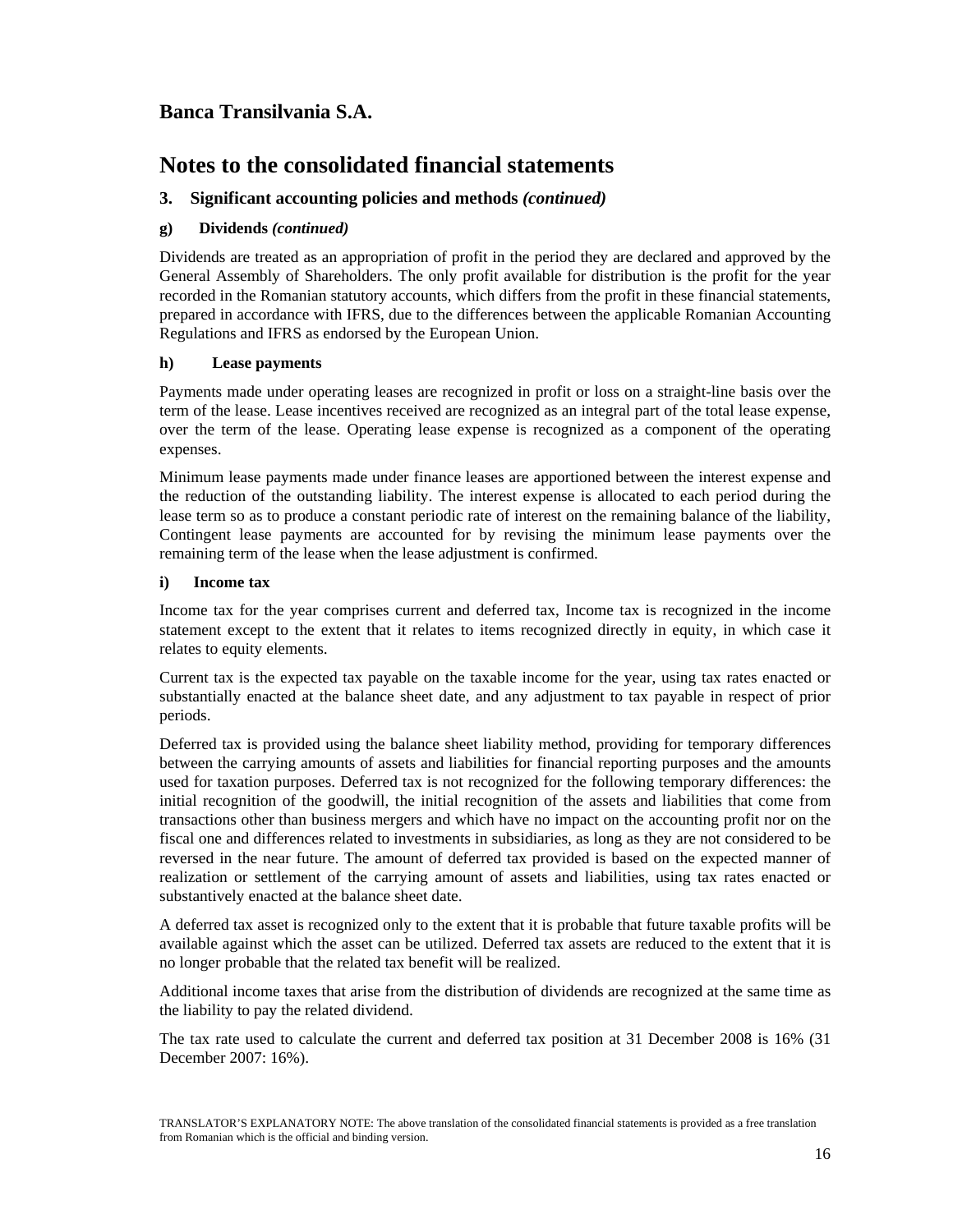# **Notes to the consolidated financial statements**

## **3. Significant accounting policies and** *methods (continued)*

## **j) Financial assets and** *liabilities*

### *(i) Classifications*

The Group classifies its financial assets and liabilities in the following categories:

*Financial assets or financial liabilities at fair value through profit or loss*. This category has two subcategories: financial assets or financial liabilities held for trading, and those designated at fair value through profit or loss at inception. A financial instrument is classified in this category if acquired principally for the purpose of short term profit-taking or if so designated by management. Derivatives are also categorized as held for trading unless the derivative is a designated and effective hedging instrument. The financial instruments at fair value through profit or loss comprise listed equity securities and derivatives instruments.

*Loans and receivables* are non-derivative financial assets with fixed or determinable payments that are not quoted in an active market, other than those that the Group intends to sell immediately or in the near term, those that the Group, upon initial recognition, designates as at fair value through profit and loss, those that the Group, upon initial recognition, designates as available for sale or those for which the holder may not recover substantially all of its initial investment, other than because of credit deterioration. Loans and receivables comprise loans and advances to banks and customers and net lease investments.

*Held-to-maturity investments* are non-derivative financial assets with fixed or determinable payments and fixed maturities that the Group's management has the positive intention and ability to hold to maturity. As at 31 December 2008 and 31 December 2007 the Group included in this category certain treasury bills issued by the Ministry of Public Finance.

*Available-for-sale financial assets* are those financial assets that are designated as available for sale or are not classified as loans and advances, held-to-maturity investments or financial assets at fair value through profit or loss. Available-for-sale instruments include treasury bonds and other bonds eligible for discounting with central banks, investments in unit funds, equity investments and other investment securities that are not at fair value through profit and loss or held-to-maturity.

#### *(ii) Recognition*

Financial assets and financial liabilities are initially recognized at fair value plus, in case of financial assets and financial liabilities not carried at fair value through profit or loss, directly attributable transaction costs.

The Group initially recognizes: loans and advances, deposits, debt securities issued and subordinated liabilities on the date that they are originated. All other financial assets and liabilities (including assets and liabilities designated at fair value through profit or loss) are initially recognized on the trade date at which the Group becomes a party to the contractual provisions of the financial instrument.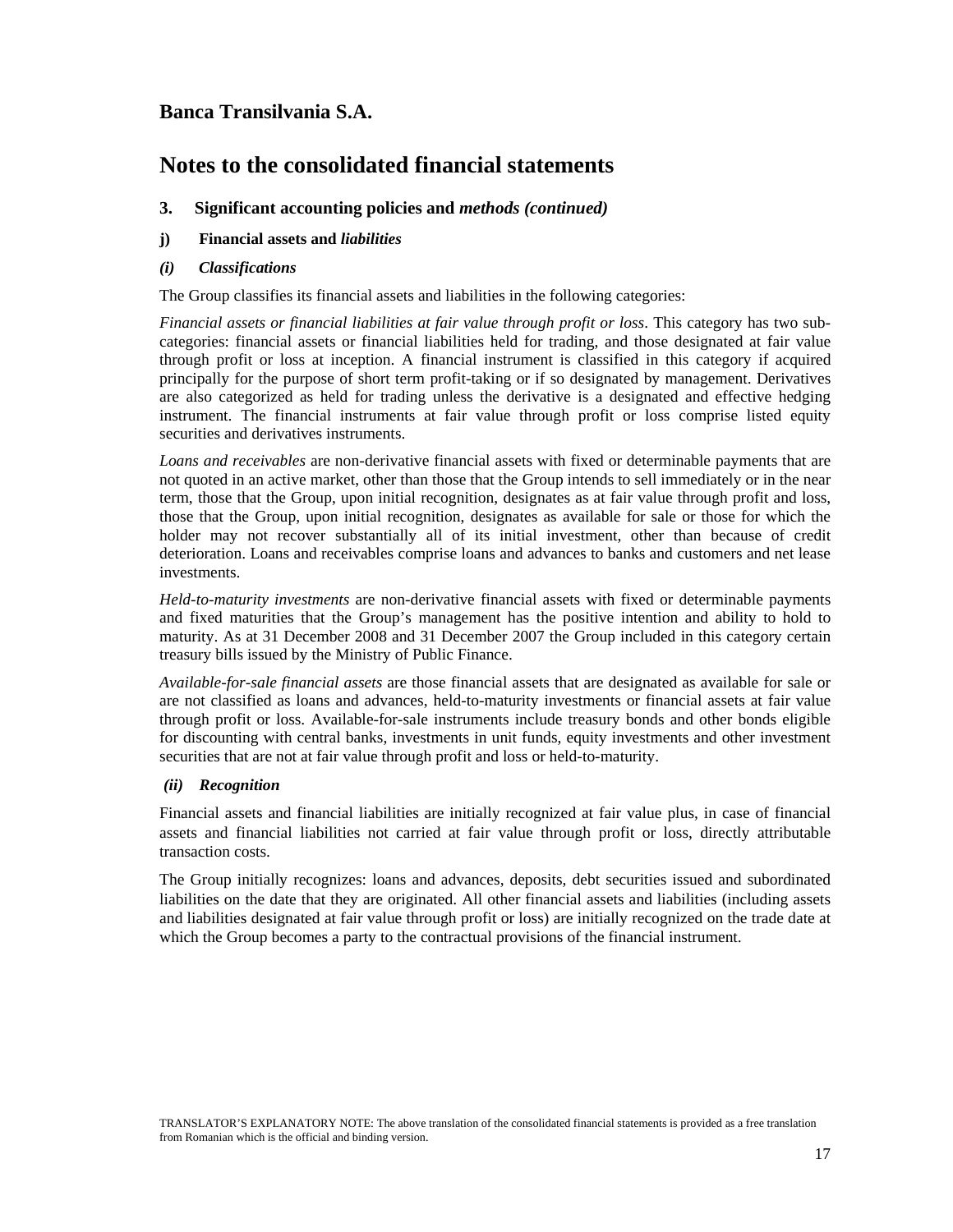# **Notes to the consolidated financial statements**

## **3. Significant accounting policies and methods** *(continued)*

## **j) Financial assets and liabilities** *(continued)*

#### *(iii) Derecognition*

The Group derecognizes a financial asset when the contractual rights to the cash flows from the asset expire, or it transfers the rights to receive the contractual cash flows on the financial asset in a transaction in which substantially all the risks and rewards of ownership of the financial asset are transferred. Any interest in transferred financial assets that is created or retained by the Group is recognized as a separate asset or liability. The Group derecognizes a financial liability when its contractual obligations are discharged or cancelled or expire.

## *(iv) Offsetting*

Financial assets and liabilities are offset and the net amount reported in the balance sheet when, and only when, the Group has a legally enforceable right to set off the recognized amounts and intends to settle on a net basis, or realize the asset and settle the liability simultaneously.

Income and expenses are presented on a net basis only when permitted by the accounting standards, or for gains and losses arising from a group of similar transactions such as in the Group's trading activity.

#### *(v) Amortized cost measurement*

The amortized cost of a financial asset or liability is the amount at which the financial asset or liability is measured at initial recognition, minus principal repayments, plus or minus the cumulative amortization using the effective interest method of any difference between the initial amount recognized and the maturity amount, less any reduction for impairment.

#### *(vi) Fair value measurement*

The fair value of financial instruments is based on their quoted market price at the balance sheet date without any deduction for transaction costs. If a quoted market price is not available, the fair value of the instrument is estimated using pricing models or discounted cash flow techniques.

Where discounted cash flow techniques are used, estimated future cash flows are based on management's best estimates and the discount rate is a market related rate at the balance sheet date for an instrument with similar terms and conditions. Where pricing models are used, inputs are based on market related measures at the balance sheet date. Where a fair value cannot be reliably be estimated, equity instruments that do not have a quoted market price in an active market are measured at cost and periodically tested for impairment.

#### *(vii) Identification and measurement of impairment*

#### **Assets held at amortized cost**

At each balance sheet date the Group assesses whether there is objective evidence that financial assets not carried at fair value through profit or loss are impaired. Financial assets or a group of financial assets are impaired when objective evidence demonstrates that a loss event has occurred after the initial recognition of the asset ("loss generating event"), and that the loss event has an impact on the future cash flows on the asset that can be estimated reliably.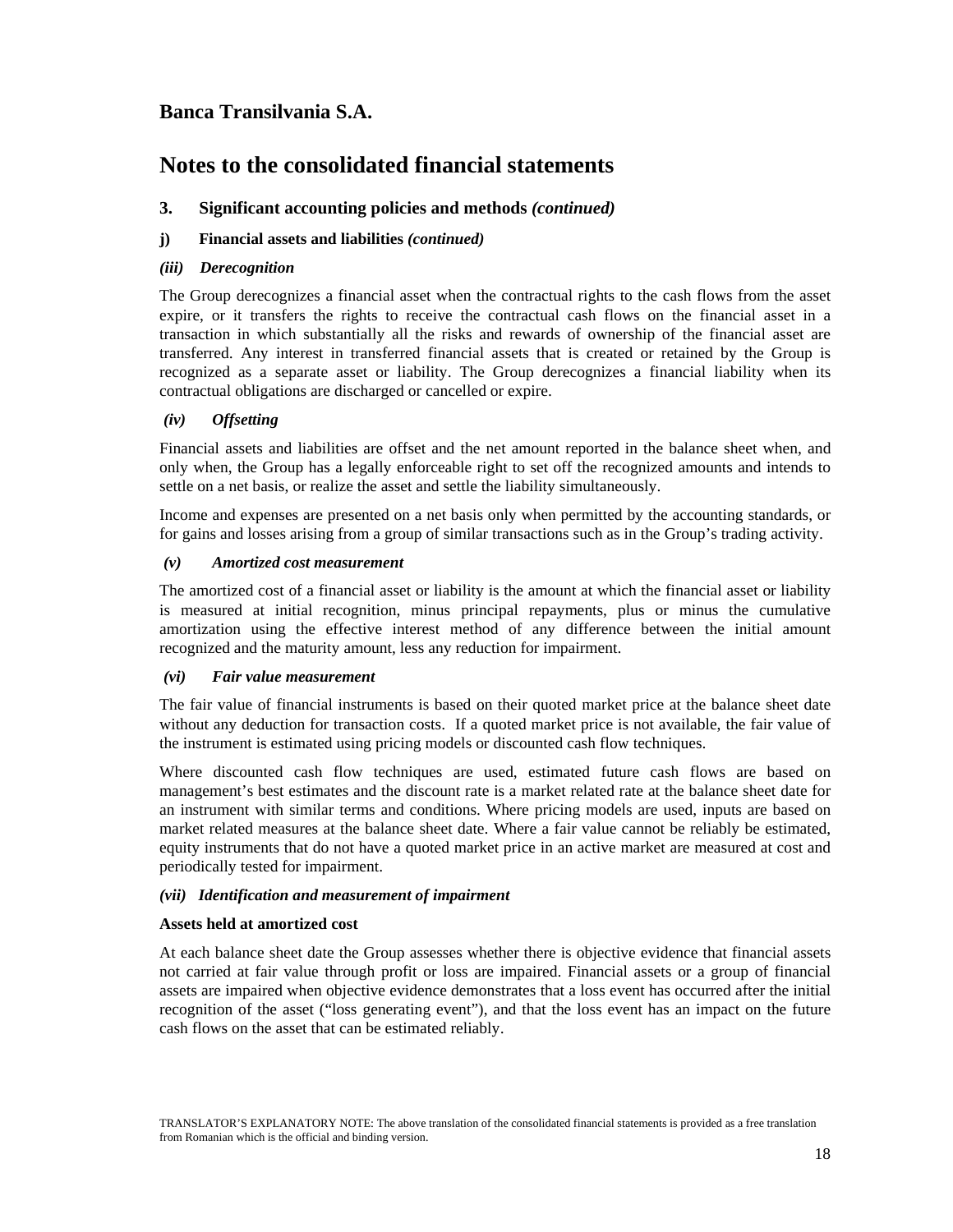# **Notes to the consolidated financial statements**

# **3. Significant accounting policies and methods** *(continued)*

### **j) Financial assets and liabilities** *(continued)*

### *(vii) Identification and measurement of impairment (continued)*

It is probable that the identification of a single event responsible for the impairment is difficult. Impairment may have been caused by the combined effect of multiple events. The losses expected as a result of the future events, regardless of their probability, are not recognized.

If there is objective evidence that an impairment loss on financial assets carried at amortized cost has been incurred, the amount of the loss is measured as the difference between the asset's carrying amount and the present value of estimated future cash flows discounted at the financial asset's original effective interest rate (i.e. the effective interest rate computed at initial recognition). If a financial asset has a variable interest rate, the discount rate for measuring any impairment loss is the variable interest rate at current rate, specified in the contract. The asset's accounting value can be decreased directly or by using an impairment account. The expense with the impairment loss is recognized in the income statement.

If during a future period, an event that took place after the date of the impairment recognition generates decrease in the impairment expense, the formerly recognized impairment loss is reversed either directly or through the adjustment of an impairment account. The impairment decrease is recognized through profit and loss.

#### *Loans and advances to customers and net lease investments*

The Group, based on its internal impairment assessment methodology included observable data on the following loss events that comes to its attention as objective evidence that loans and advances to customers and net lease investments or groups of assets are impaired:

(a) significant financial difficulty of the borrower (lessee) determined in accordance with the Group's internal rating system;

(b) a breach of contract, such as a default or delinquency in interest or principal payments of the borrowers (individually and in the same group of borrowers);

(c) the lender, for economic or legal reasons relating to the borrower's or lessee's financial difficulty, granting to the borrower a concession that the lender would not otherwise consider such as the rescheduling of the interest or principal payments;

(d) is becoming probable that the borrower will enter bankruptcy or other financial reorganization;

(e) credible information indicating a measurable decrease in the estimated future cash flows of a group of financial assets from the date of the initial recognition, regardless of the fact that the decrease cannot be identified for each asset, including:

- *i)* unfavorable change in the payment behavior of the Group's debtors, or
- *ii*) national or local economic circumstances that can be correlated to the loss / depreciation of the Group's assets.

The Group first assesses whether objective evidence of impairment exists as described above, individually for loans to customers and net lease investments that are individually significant, and individually or collectively for loans to customers and net lease investments that are not individually significant.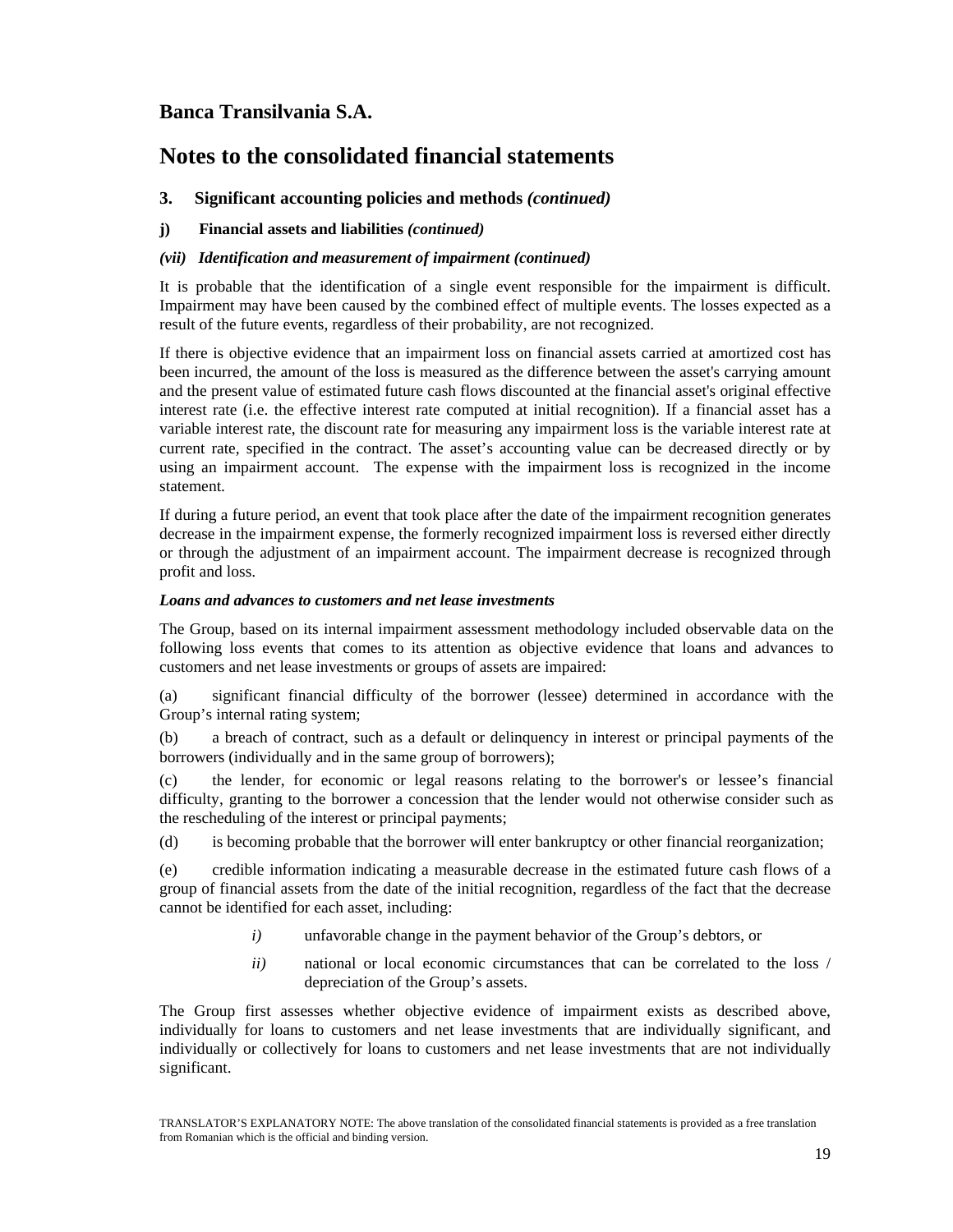# **Notes to the consolidated financial statements**

- **3. Significant accounting policies and methods** *(continued)*
- **j) Financial assets and liabilities** *(continued)*
- *(vii) Identification and measurement of impairment (continued)*

#### *Loans and advances to customers and net lease investments (continued)*

If the Group determines that no objective evidence of impairment exists for an individually assessed financial asset, whether significant or not, it includes the loans to customers and net lease investments in groups with similar credit risk characteristics and collectively assesses them for impairment. Loans and advances to customers and net lease investments that are individually assessed for impairment and for which an impairment loss is or continues to be recognized are not included in a collective assessment of impairment. The calculation of the present value of the estimated future cash flows of a collateralized loan and net lease investments reflects the cash flows that may result from foreclosure less costs for obtaining and selling the collateral, whether or not foreclosure is probable.

For the purpose of a collective evaluation of impairment, loans and advances to customers and net lease investments are grouped on the basis of similar credit risk characteristics that are indicative of the debtors' ability to pay all amounts due according to the contractual terms (for example, on the basis of the industry for corporate clients and small and medium enterprises and on the basis of significant types of products for individuals).

Management considers that these characteristics chosen are the best estimate of similar credit risk characteristics relevant to the estimation of future cash flows for groups of such loans and net lease investments by being indicative of the debtors' ability to pay all amounts due according to the contractual terms of the assets being evaluated.

Future cash flows in a group of loans and advances to customers and net lease investments that are collectively evaluated for impairment are estimated on the basis of historical loss experience for loans and net lease investments with credit risk characteristics similar to those in the group. Historical loss experience is adjusted on the basis of current observable data to reflect the effects of current conditions that did not affect the period on which the historical loss experience is based and to remove the effects of conditions in the historical period that do not exist currently.

Due to the inherent limitation regarding historical experience in obtaining information regarding loans and advances and net lease investments individually impaired, the historical loss ratios, the complexity of the methodology used, the estimated impairment may differ from the one obtained if the Group had sufficient historical experience in obtaining reliable information regarding timing and amount of future cash flows.

The Group reviews on a regular basis the methodology and the premises used for estimating the future cash flows in order to diminish the differences between the estimated losses and the real ones.

#### *Available for sale financial assets*

For financial assets classified as available-for-sale, when a decline in the fair value of an available-forsale financial asset has been recognized directly in equity and there is objective evidence that the asset is impaired, the cumulative loss that had been recognized directly in equity shall be released directly from equity and recognized in profit or loss even though the financial asset has not been derecognized.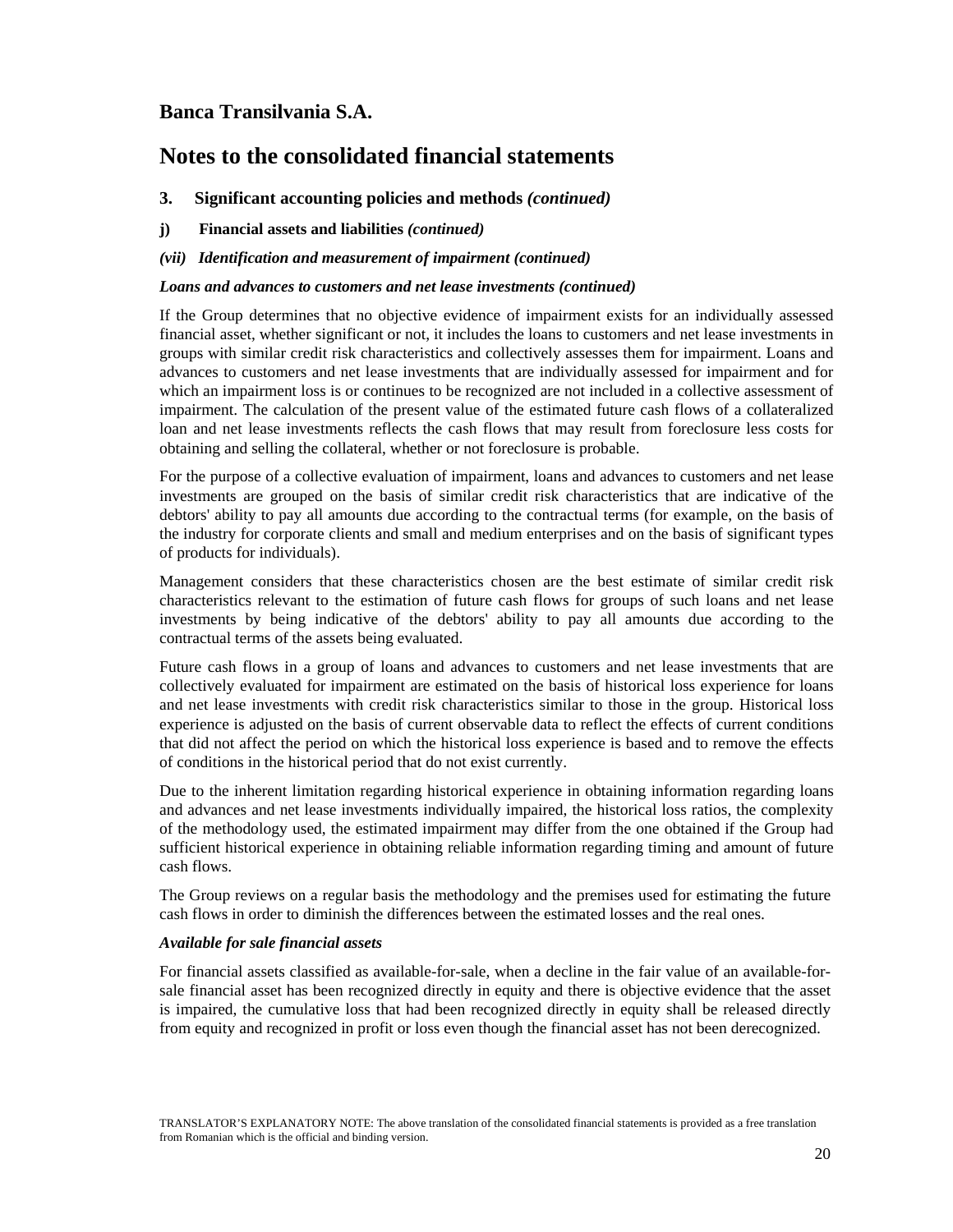# **Notes to the consolidated financial statements**

## **3.****Significant accounting policies and methods** *(continued)*

**j) Financial assets and liabilities** *(continued)* 

## *(vii) Identification and measurement of impairment (continued)*

## *Available for sale financial assets (continued)*

The amount of the cumulative loss that is released from equity and recognized in profit or loss shall be the difference between the acquisition cost (net of any principal repayment and amortization) and current fair value, less any impairment loss on that financial asset previously recognized in profit or loss.

Impairment losses recognized in profit or loss for an investment in an equity instrument classified as available for sale shall not be released through profit or loss. If, in a subsequent period, the fair value of a debt instrument classified as available for sale increases and the increase can be objectively related to an event occurring after the impairment loss was recognized in profit or loss, the impairment loss shall be reversed, with the amount of the reversal recognized in profit or loss.

## *Financial assets carried at cost*

If there is objective evidence that an impairment loss has been incurred on an unquoted equity instrument that is not carried at fair value because its fair value cannot be reliably measured, or on a derivative asset that is linked to and must be settled by delivery of such an unquoted equity instrument, the amount of the impairment loss is measured as the difference between the carrying amount of the financial asset and the present value of estimated future cash flows discounted at the current market rate of return for a similar financial asset. Such impairment losses are not reversed through profit and loss.

## *(viii) Designation at fair value through profit and loss*

The Group has designated financial assets and liabilities at fair value through profit and loss when:

• eliminates or significantly reduces an evaluation or recognition mismatch ("accounting error") which might have arisen from the measurement of the assets and liabilities or from the recognition of their gain or loss based on different principles;

• they are part of a group of financial assets or liabilities managed, evaluated and reported to the management on a fair value basis according to the risk management documentation / investment strategy; or

• they are hybrid contracts through which an entity can reflect the entire contract at fair value through in profit and loss.

#### **k) Cash and cash equivalents**

Cash and cash equivalents comprise: cash on hand, unrestricted balances held at National Bank of Romania and highly liquid financial assets with original maturities of less than three months, which are subject to insignificant risk of changes in their fair value.

Cash and cash equivalents are carried at amortized cost in the balance sheet.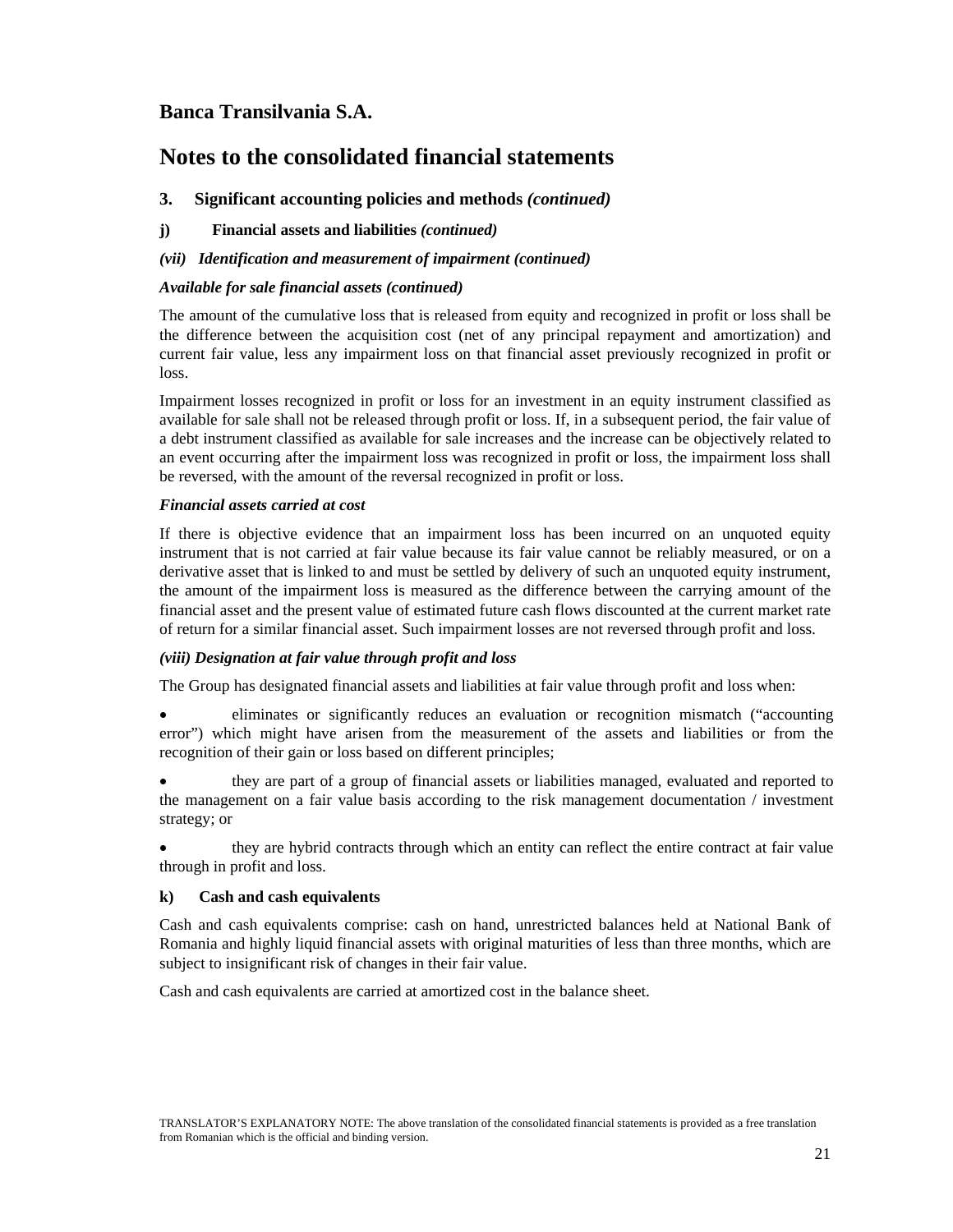# **Notes to the consolidated financial statements**

# **3. Significant accounting policies and methods** *(continued)*

### **l) Financial assets and liabilities held for trading**

Held for trading assets and liabilities are those assets and liabilities that the Group acquires or incurs principally for the purpose of selling or repurchasing in the near term, or holds as part of a portfolio that is managed together for short-term profit or position taking.

Trading assets and liabilities are initially recognized and subsequently measured at fair value in the balance sheet with transaction costs taken directly to profit or loss. All changes in fair value are recognized as part of net trading income in profit or loss. Trading assets and liabilities are not reclassified subsequent to their initial recognition.

### **m) Derivatives**

### *(i) Derivatives held for risk management purposes*

Derivatives held for risk management purposes include all derivative assets and liabilities that are not classified as trading assets or liabilities. Derivatives held for risk management purposes are measured at fair value in the balance sheet.

When a derivate is not held for trading, and is not designated in a qualifying hedge relationship, all changes in its fair value are recognized immediately in profit and loss as a component of net trading income. As at 31 December 2007 the Group does not had derivatives held for risk management purposes.

### *(ii) Embedded derivatives*

Derivatives may be embedded in another contractual arrangement (a "host contract"). The Group accounts for embedded derivatives separately from the host contract when the host contract is not itself carried through profit and loss, and the characteristics of the embedded derivatives are not clearly and closely related to the host contract. Separate embedded derivatives are accounted for depending on their classification, and are presented in the balance sheet together with the host contract.

#### **n) Loans and advances and net lease investments**

Loans and advances are non-derivative financial assets with fixed or determinable payments that are not quoted in an active market and that the Group does not intend to sell immediately or in the near term.

When the Group is the lessor in a lease agreement that transfers substantially all the risks and rewards incidental to ownership of an asset to the lessee, the arrangement is presented within loans and advances. Consumer loans granted to customers are also included in net lease investments.

Loans and advances and net lease investments are initially measured at fair value plus incremental direct transaction costs, and subsequently measured at their amortized cost using the effective interest method as described in the accounting policy 3(d) above, except when the Group chooses to carry the loans and advances and net lease investments at fair value through profit or loss as described in accounting policy 3(j) (viii) above.

Loans and advances and net lease investments are presented net of provision for impairment losses. Provision for impairment losses are made against the carrying amount of loans and advances and net lease investments that are identified as being impaired based on regular reviews of outstanding balances to reduce these assets to their recoverable amounts.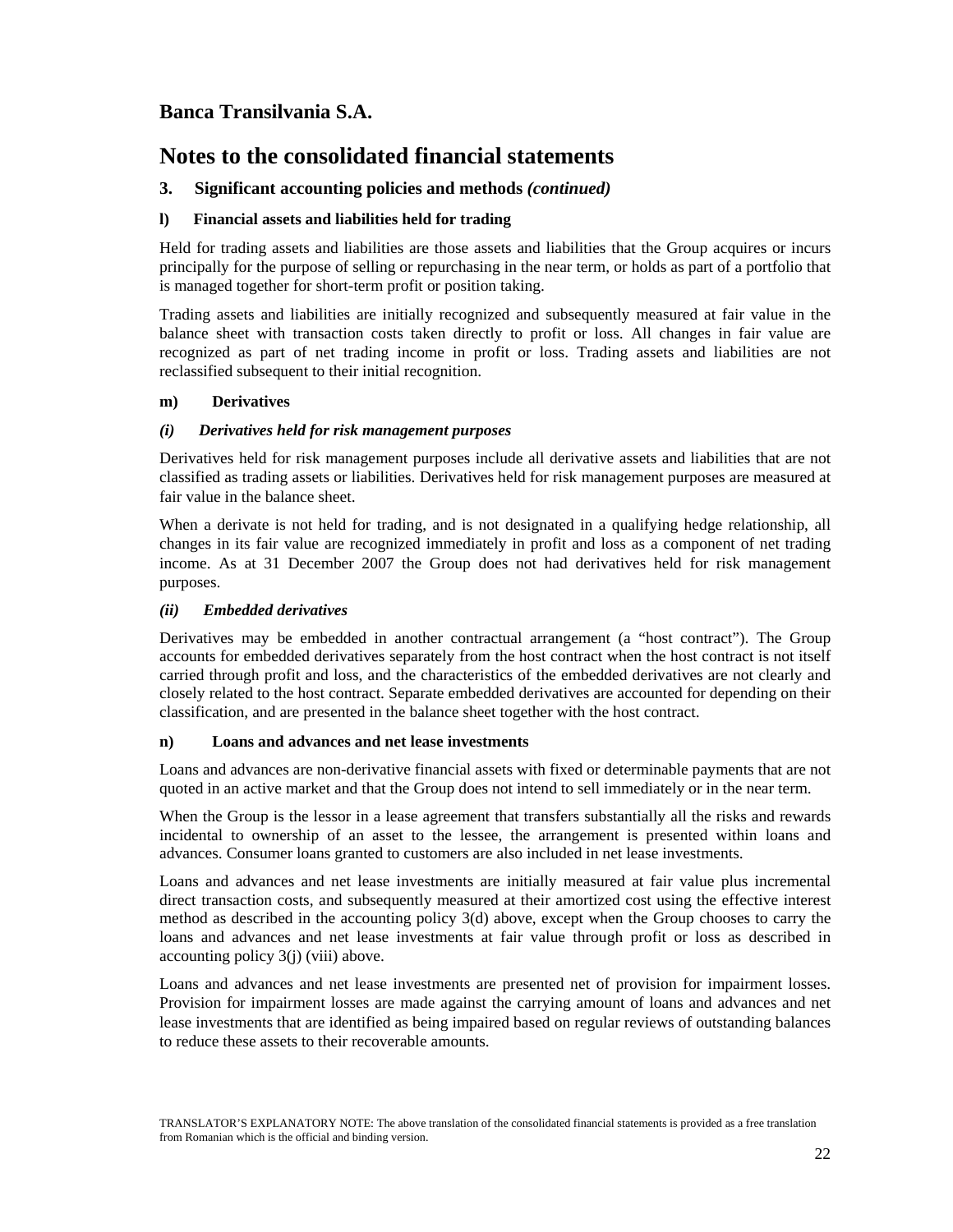# **Notes to the consolidated financial statements**

# **3. Significant accounting policies and methods** *(continued)*

### **o) Investment securities**

Investment securities are initially measured at fair value plus incremental direct transaction costs and subsequently accounted for depending on their classification as either held-to-maturity, fair value through profit and loss or available-for-sale.

## *(i) Held to maturity*

Held-to-maturity investments are carried at amortized cost using the linear method. The linear amortization method used to determine the amortized cost for held-to-maturity investments represent the management's best estimate for the value of the corresponding amortization and the impact of applying the effective interest rate method would not be material. Any sale or reclassification of a significant amount of held-to-maturity investments not close to their maturity would result in the reclassification of all held-to-maturity investments as available-for-sale, and prevent the Group from classifying investment securities as held-to-maturity for the current and the following two financial years.

## *(ii) Fair value through profit and loss*

The Group carries some investment securities at fair value, with fair value changes recognized immediately in profit or loss as described in accounting policy 3(l).

### *(iii) Available for sale*

Debt securities such as treasury bills issued by the Government of Romania are classified as availablefor-sale assets.

Debt securities issued by the Government of Romania do not have an active market to support the assessment of their fair value. Consequently, the fair value of these securities was estimated using discounted cash-flow techniques applying the prevailing reference rates for similar placements on the local inter-banking market commonly used by market participants in Romania.

The Group considered that the effective transaction prices would be between the informative BID-ASK quotations obtained, which are rather an interval within which the Group could have realistically negotiated the quotations for each series and taking into account the volume of its portfolio, and thus, the Bank used in its estimation an average price for each series.

Other securities such as investments in unit funds are classified as available-for-sale assets and are carried at their market prices.

Other equity investments in listed or unlisted companies are classified as available-for-sale assets and are carried at the fair value. Where no reliable estimate of fair value is available, equity investments are stated at restated cost less impairment.

Interest income is recognized in profit and loss using effective interest method. Dividend income is recognized in profit and loss when the Group becomes entitled to the dividend. Foreign exchange gains or losses on available-for-sale debt security investments are recognized in profit and loss.

Other fair value changes are recognized directly in equity until the investment is sold or impaired and the balance in equity is recognized in profit or loss.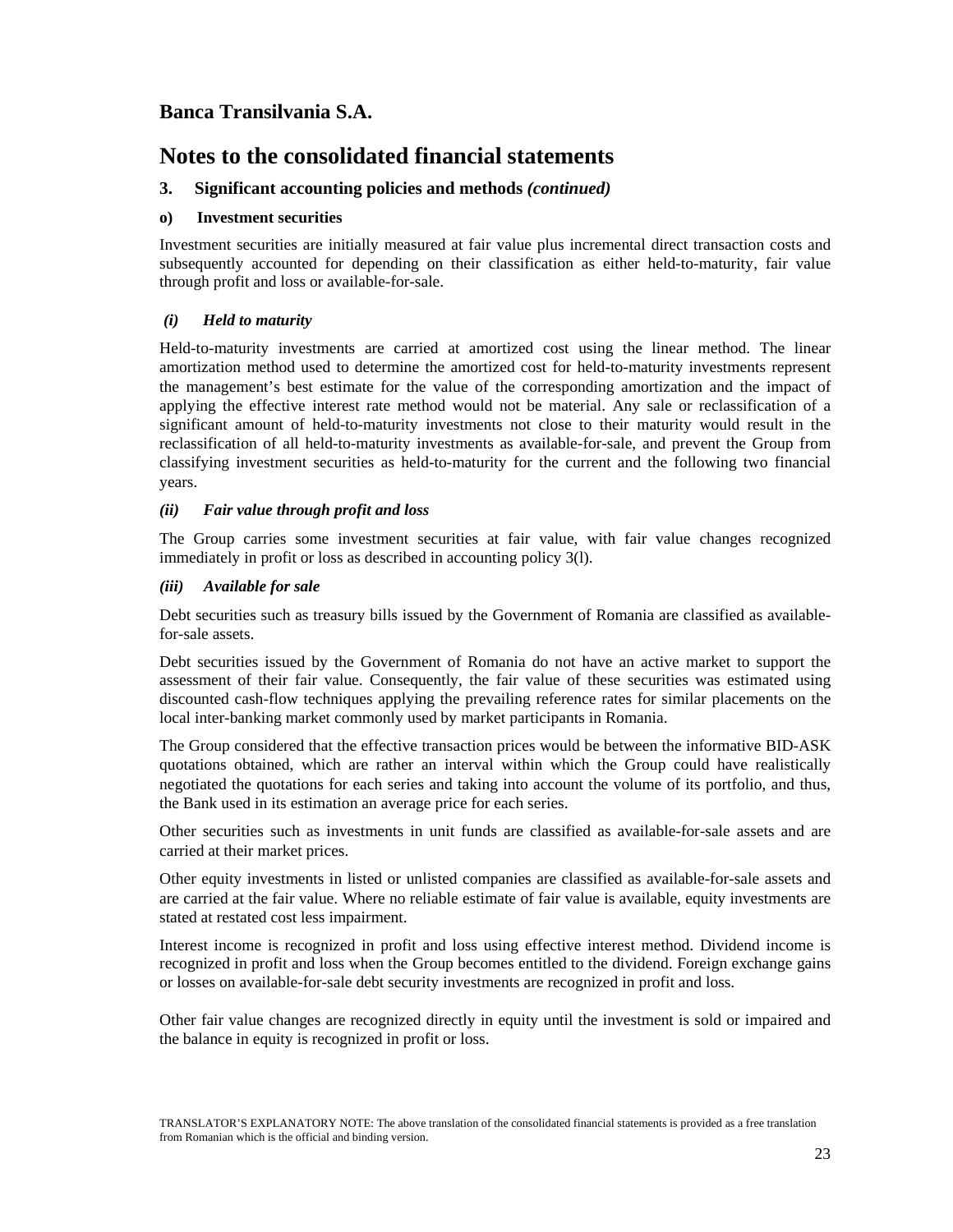# **Notes to the consolidated financial statements**

## **3. Significant accounting policies and methods** *(continued)*

- **o) Investment securities** *(continued)*
- *(iii) Available for sale (continued)*

#### *Change in accounting policy*

In October 2008 the International Accounting Standards Board ("IASB") issued Reclassification of Financial Assets (Amendments to IAS 39 *"Financial instruments: Recognition and Measurement and IFRS 7 Financial instruments: Disclosures"*). The amendment to IAS 39 permits an entity to transfer from the available-for-sale category to the loans and receivables category a non-derivative financial asset that otherwise would have met the definition of loans and receivables if the entity has the intention and ability to hold that financial asset for the foreseeable future or until maturity.

The amendment to IFRS 7 introduces additional disclosure requirements if an entity has reclassified financial assets in accordance with the amendment to IAS 39. The amendments are effective retrospectively from 1 July 2008.

Pursuant to these amendments, the Group reclassified certain non-derivatives financial assets out of available-for-sale investment securities into placement with banks. For details on the impact of this reclassification, see note 22.

#### **p) Property and equipment**

#### *(i) Recognition and measurement*

Items of property and equipment are stated at their cost or revalued amount less accumulated depreciation value and impairment losses. Capital expenditure on property and equipment in the course of construction is capitalized and depreciated once the assets enter into use.

Leases in term of which the Group assumes substantially all the risks and rewards of ownership are classified as finance leases. Plant and equipment acquired by way of finance lease is stated at an amount equal to the lower of its fair value and the present value of the minimum lease payments at inception of the lease, less accumulated depreciation and impairment losses.

#### *(ii) Subsequent costs*

The Group recognizes in the carrying amount of an item of property, plant and equipment the cost of replacing part of such an item when that cost is incurred if it is probable that the future economic benefits embodied with the item will flow to the Group and the cost of the item can be measured reliably. All other costs are recognized in the income statement as an expense as incurred.

#### *(iii) Depreciation*

Depreciation is charged to the income statement on a straight-line basis over the estimated useful lives of each part of an item of property, plant and equipment. Leased assets are depreciated over the shorter of the lease term and their useful lives. Land is not depreciated.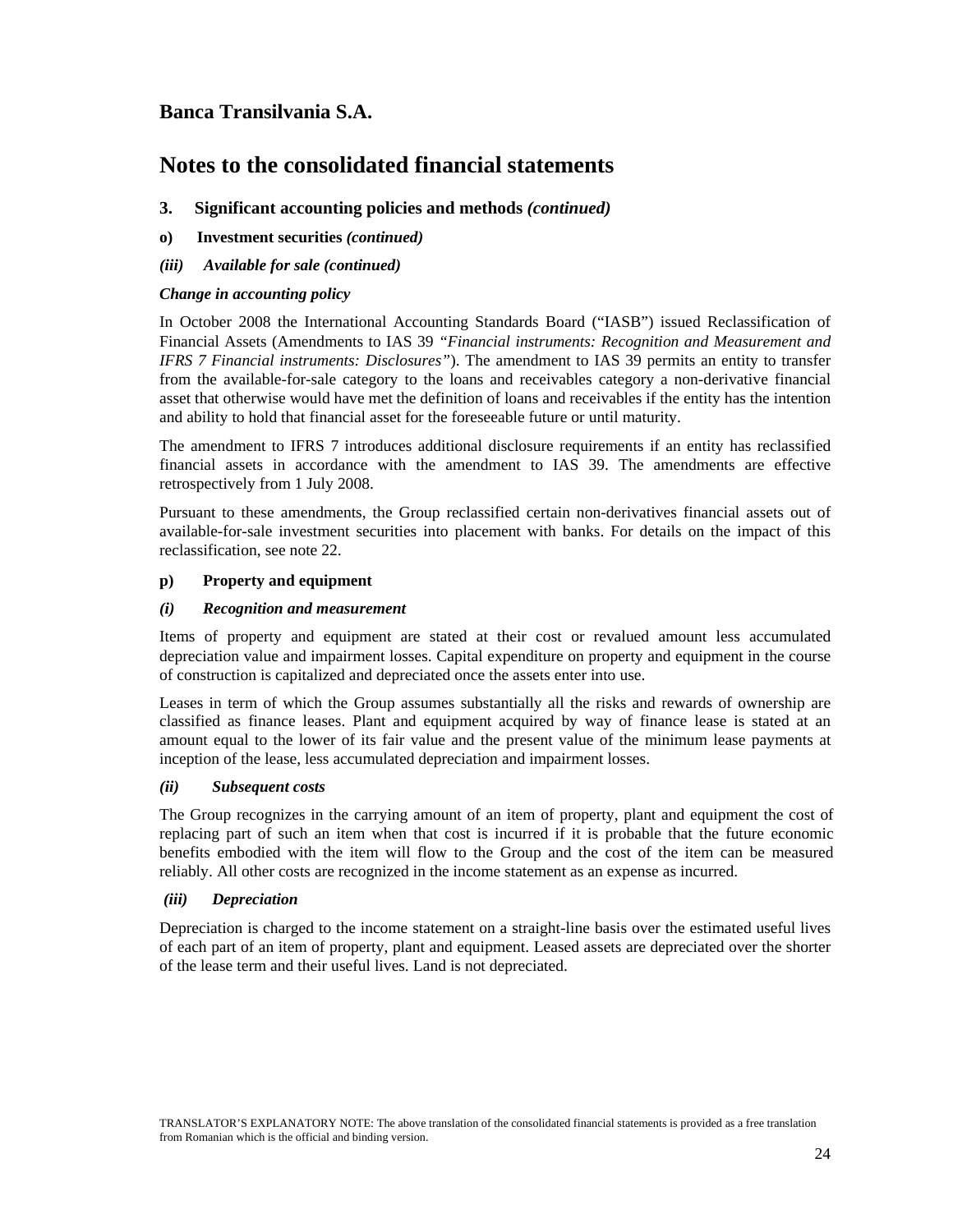# **Notes to the consolidated financial statements**

# **3. Significant accounting policies and methods** *(continued)*

## **p) Property and equipment** *(continued)*

### *(iii) Depreciation (continued)*

The estimated useful lives for the current and comparative periods are as follows:

| <b>Buildings</b>                 | 50 years       |
|----------------------------------|----------------|
| Leasehold improvements (average) | 7 years        |
| Computers                        | 3 years        |
| Furniture and equipments         | $3 - 20$ years |
| <b>Vehicles</b>                  | $4 - 5$ years  |

The leasehold improvements are depreciated over the rental contract period, which varies between 1 and 52 years. Depreciation methods, useful lives and residual values are reassessed at the reporting date.

### **q) Intangible assets**

### *i) Goodwill and negative goodwill*

Goodwill / (negative goodwill) arise on the acquisition of subsidiaries. Goodwill represents the difference between the cost of the acquisition and the Group's interest in the net fair value of the acquired identifiable assets, liabilities and contingent liabilities. When the difference is negative (negative goodwill), it is recognized immediately in profit and loss, after reanalyzing the manner of identification and valuation of the assets, liabilities and identifiable contingent liabilities and measurement of the acquisition cost.

#### *Acquisition of minority interests*

Goodwill arising on the acquisition of a minority interest in a subsidiary represents the excess of the cost of the additional investment over the carrying amount of the net assets acquired at the date of buy.

#### *Subsequent measurement*

Goodwill is measured at cost less accumulated impairment losses. Negative goodwill is recognized immediately in the income statement, after reassessment of the identification and measurement of the identifiable assets, liabilities and contingent liabilities and the measurement of the cost of the acquisition.

#### *(ii) Software*

Costs associated with developing or maintaining software programs are recognized as an expense when incurred. Costs that are directly associated with the production of identifiable and unique software products controlled by the Group, and that will probably generate economic benefits exceeding costs beyond one year, are recognized as intangible assets. Subsequent expenditure on software assets is capitalized only when it increases the future economic benefits embodied in the specific asset to which it relates. All other expenditure is expensed as incurred.

Amortization is recognized in profit or loss on a straight-line basis over the estimated useful life of the software, from the date that it is available for use. The estimate useful life of software is three years.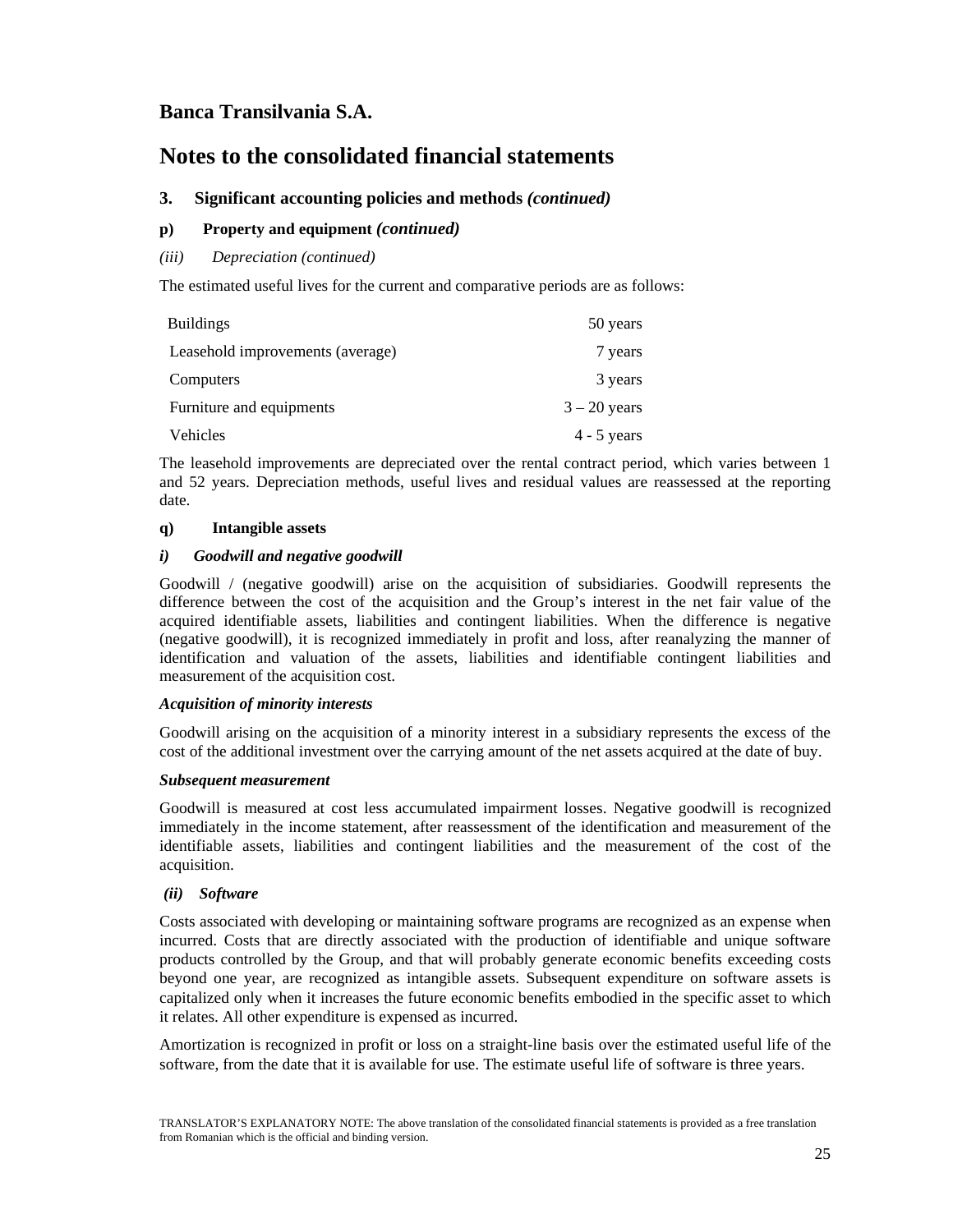# **Notes to the consolidated financial statements**

# **3. Significant accounting policies and methods** *(continued)*

## **r) Financial lease – lessee**

Leases in terms of which the Group assumes substantially all the risks and rewards of ownership are classified as finance leases. Upon initial recognition the leased asset is measured at an amount equal to the lower of its fair value and the present value of the minimum lease payments. Subsequent to initial recognition, the asset is accounted for in accordance with the accounting policy applicable to that asset.

Other leases are operating leases and, except for investment property, the leased assets are not recognized on the Group's balance sheet.

## **s) Impairment of non-financial assets**

An impairment loss is recognized if the carrying amount of an asset or its cash-generating unit exceeds its recoverable amount. A cash-generating unit is the smallest identifiable asset group that generates cash flows that largely are independent from other assets and groups. Impairment losses recognized in respect of cash-generating units are allocated first to reduce the carrying amount of any goodwill allocated to the units and then to reduce the carrying amount of the other assets in the unit (group of units) on a pro rata basis.

The recoverable amount of an asset or cash-generating unit is the greater of its value in use and its fair value less costs to sell. In assessing value in use, the estimated future cash flows are discounted to their present value using a pre-tax discount rate that reflects current market assessments of the time value of money and the risks specific to the asset.

In respect of other assets, impairment losses recognized in prior periods are assessed at each reporting date for any indications that the loss has decreased or no longer exists. An impairment loss is reversed if there has been a change in the estimates used to determine the recoverable amount. An impairment loss is reversed only to the extent that the asset's carrying amount does not exceed the carrying amount that would have been determined, net of depreciation or amortization, if no impairment loss had been recognized.

## **t) Deposits from customers**

Deposits from customers are initially measured at fair value plus transaction costs, and subsequently measured at amortized cost using the effective interest method.

## **u) Debt securities issued and loans from banks and other financial institutions**

Borrowings such as loans from banks and other financial institutions and debt securities issued are recognized initially at fair value, being their issue proceeds (fair value of consideration received) net of transaction costs occurred. Debt securities and loans from banks and other financial institutions are subsequently stated at amortized cost.

The Group classifies capital instruments as financial liabilities or equity instruments in accordance with the substance of the contractual terms of the instrument.

## **v) Provisions**

A provision is recognized in the balance sheet when the Group has a present legal or constructive obligation as a result of a past event, and it is probable that an outflow of economic benefits will be required to settle the obligation. If the effect is material, provisions are determined by discounting the expected future cash flows at a pre-tax rate that reflects current market assessments of the time value of money and, where appropriate, the risks specific to the liability.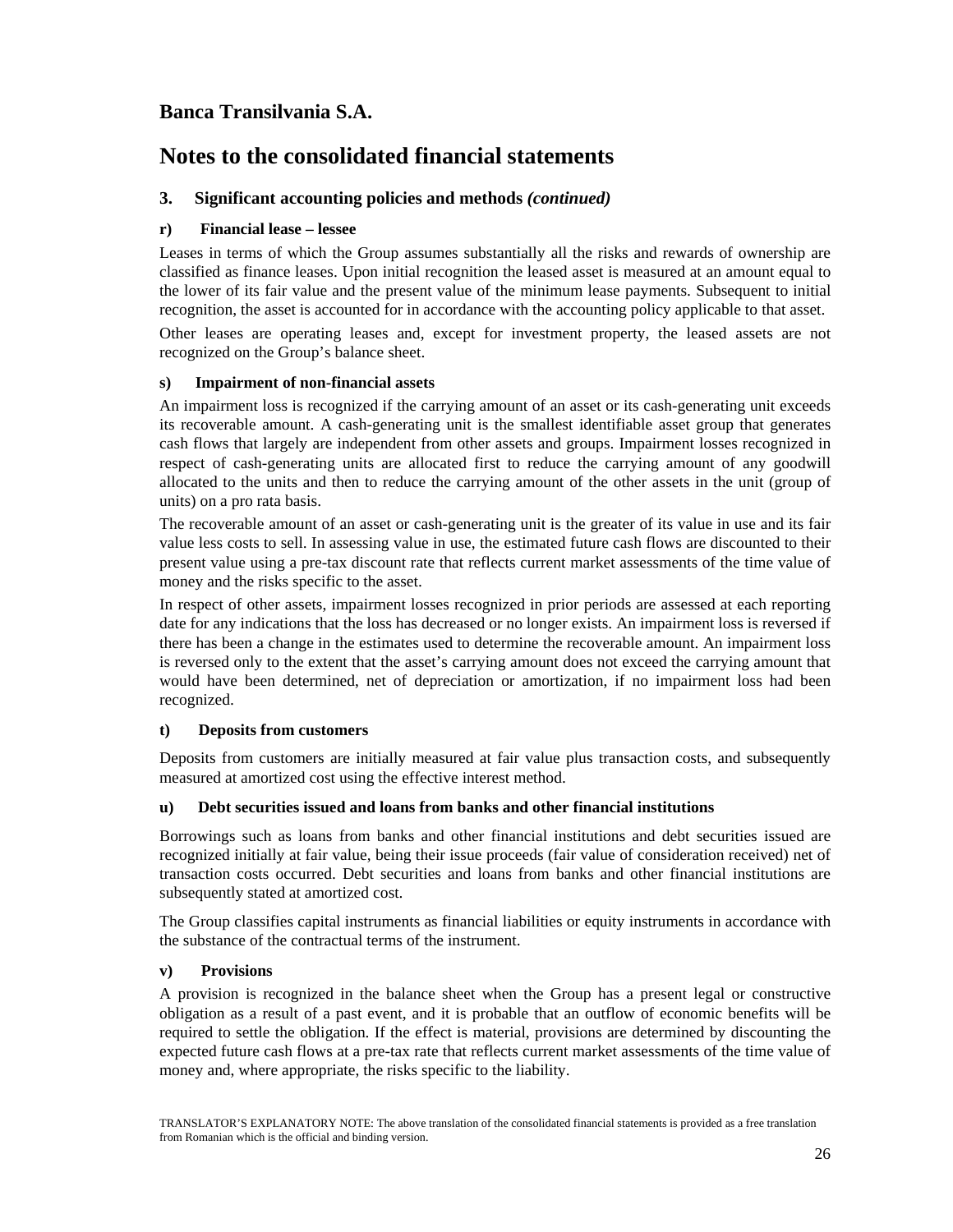# **Notes to the consolidated financial statements**

## **3. Significant accounting policies and methods** *(continued)*

### **w) Financial guarantees**

Financial guarantees are contracts that require the Group to make specified payments to reimburse the holder for a loss it incurs because a specified debtor fails to make payment when due in accordance with the terms of a debt instrument.

Financial guarantee liabilities are initially recognized at their fair value, and the initial fair value is amortized over the life of the financial guarantee. The guarantee liability is subsequently carried at the higher of this amortized amount and the present value of any expected payment (when a payment under the guarantee has become probable).

#### **x) Employee benefits**

### *(i) Short term benefits*

Short-term employee benefits include wages, salaries, bonuses and social security contributions. Shortterm employee benefits are recognized as expense when services are rendered.

### *(ii) Defined contribution plans*

The Bank and its subsidiaries, in the normal course of business makes payments to the Romanian State funds on behalf of its Romanian employees for pension, health care and unemployment benefit. All employees of the Bank and its subsidiaries are members and are also legally obliged to make defined contributions (included in the social security contributions) to the Romanian State pension plan (a State defined contribution plan). All relevant contributions to the Romanian State pension plan are recognized as an expense in the income statement as incurred. The Bank and its subsidiaries do not have any further obligations.

The Bank and its subsidiaries do not operate any independent pension scheme and, consequently, have no obligation in respect of pensions. The Bank and its subsidiaries do not operate any other post retirement benefit plan. The Bank and its subsidiaries have no obligation to provide further services to current or former employees.

#### *(iii) Share-based payment*

The Bank has two types of share-based payment transactions:

• Shares granted to employees at a price different from the quoted market price of the Bank's shares at the granting date;

Share options granted to employees subject to certain vesting conditions. The difference between the grant date fair value of the Bank's shares and the considerations paid by the employees for these share options is recognized as an employee expense, with a corresponding increase in equity, over the period in which the employees become unconditionally entitled to the options. The amount recognized as an expense is adjusted to reflect the actual number of share options that vest.

#### **y) Segment reporting**

A segment is a distinguishable component of the Group that is engaged either in providing products or services (business segment), or in providing products or services within a particular economic environment (geographical segment), which is subject to risks and rewards that are different from those of other segments. The Group's primary format for segment reporting is based on business segments.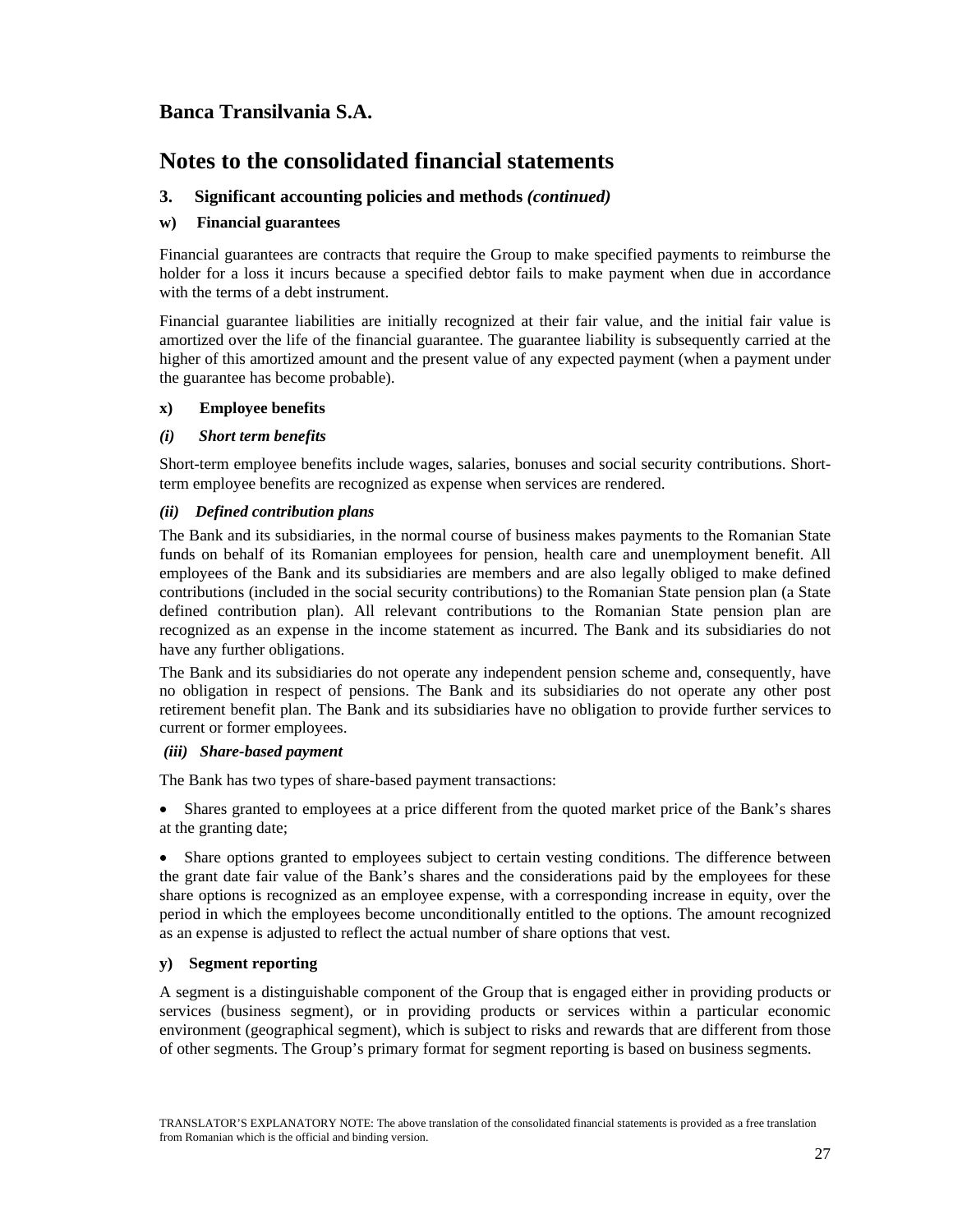# **Notes to the consolidated financial statements**

## **3. Significant accounting policies and methods** *(continued)*

### **z) Earnings per share**

The Group presents basic and diluted earnings per share ("EPS") data for its ordinary shares. Basic EPS is calculated by dividing the profit or loss attributable to ordinary shareholders of the Bank by the weighted average number of ordinary shares outstanding during the period. Diluted EPS is determined by adjusting the profit or loss attributable to ordinary shareholders and the weighted average number of ordinary shares outstanding for the effect of all dilutive potential ordinary shares, which comprise convertible notes and share options granted to employees.

### **aa) Treasury shares**

Own equity instruments which are reacquired (treasury shares) are deducted from equity. No gain or loss is recognized in the income statement on the purchase, sale, issue or cancellation of the Group's own equity instruments.

#### **ab) Standards, interpretations and amendments to the IFRS not yet adopted**

A number of new standards, amendments to standards and interpretations are not yet effective for the year ended 31 December 2008, and have not been applied in preparing these financial statements:

- Amendment to IFRS 2 "*Share-based Payment*" (effective starting 1 January 2009). The amendments to the Standard clarify the definition of vesting conditions and introduce the concept of non-vesting conditions. Non-vesting conditions are to be reflected in grant-date fair value and failure to meet non-vesting conditions will generally result in treatment as a cancellation. The amendments to IFRS 2 are not relevant to the Group's operations as the Group does not have any share-based compensation plans.
- Revised IFRS 3 "*Business Combinations*" (effective for annual periods beginning on or after 1 July 2009). The scope of the revised Standard has been amended and the definition of a business has been expanded. The revised Standard also includes a number of other potentially significant changes including:
	- **1.** all items of consideration transferred by the acquirer are recognised and measured at fair value as of the acquisition date, including contingent consideration;
	- **2.** subsequent change in contingent consideration will be recognized in profit or loss;
	- **3.** transaction costs, other than share and debt issuance costs, will be expensed as incurred;
	- **4.** the acquirer can elect to measure any non-controlling interest at fair value at the acquisition date (full goodwill), or at its proportionate interest in the fair value of the identifiable assets and liabilities of the acquire, on a transaction-by-transaction basis.

As the revised Standard should not be applied to business combinations prior to the date of adoption, the revised Standard is expected to have no impact on the financial statements with respect to business combinations that occur before the date of adoption of the revised Standard.

• IAS 23 (Revised), "*Borrowing costs*" (effective starting 1 January 2009). The revised Standard removes the option to expense borrowing costs and requires the capitalization of borrowing costs that relate to qualifying assets (those that take a substantial period of time to get ready for use or sale). Currently this is not applicable to the Group as there are no qualifying assets.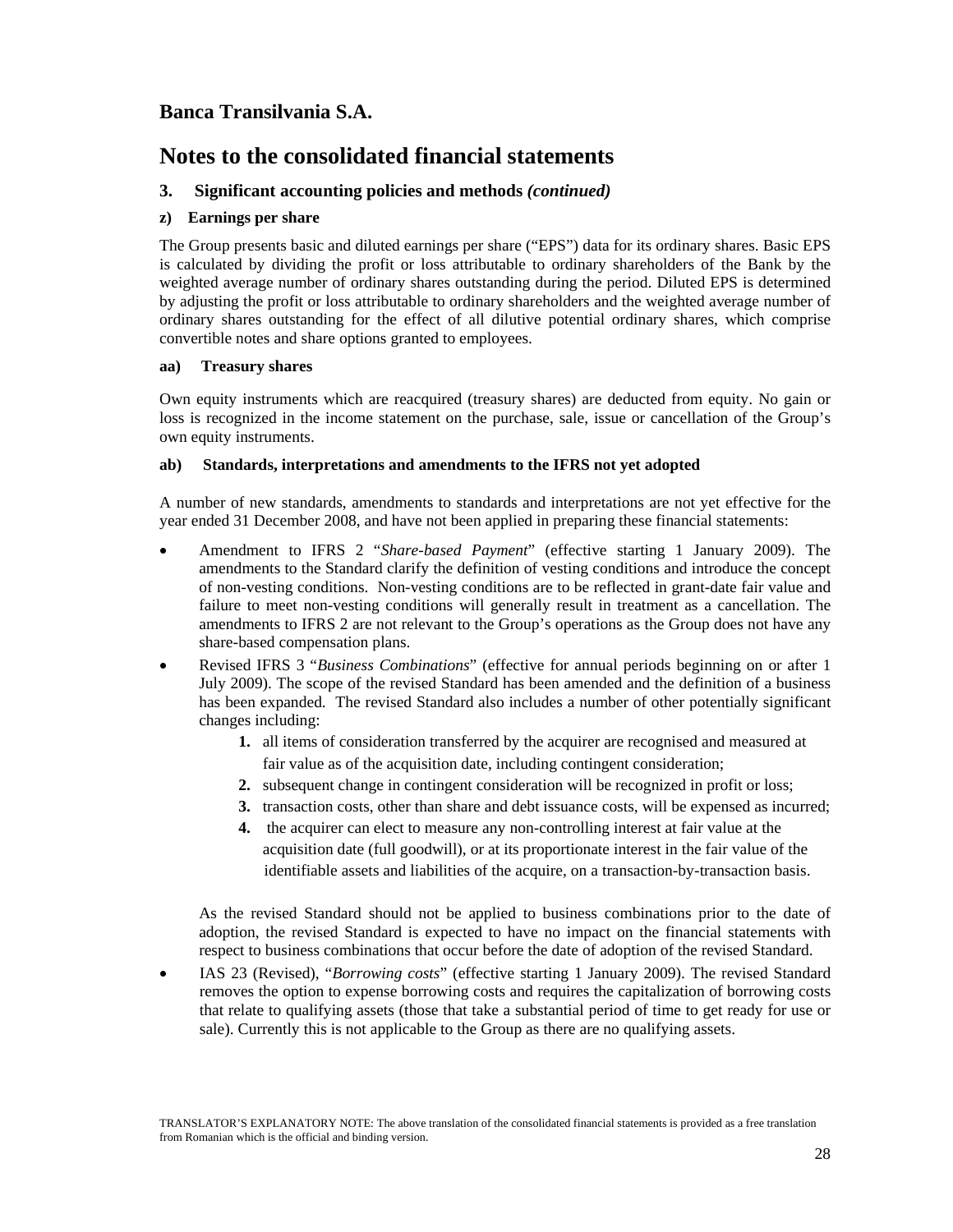# **Notes to the consolidated financial statements**

- **3. Significant accounting policies and methods** *(continued)*
- **ab) New standards and interpretations not yet adopted** *(continued)*
- IFRS 8, "*Operating segments*" (effective starting 1 January 2009). The Standard introduces the "management approach" for segment reporting and requires segment disclosure based on the components of the entity that management monitors in making decisions about operating matters. Operating segments are components of an entity for which separate financial information is available that is evaluated regularly by the Group's Chief Operating Decision Maker in deciding how to allocate resources and for assessing performance.
- Revised IAS 1 "*Presentation of Financial Statements*" (effective from 1 January 2009). The revised Standard requires information in financial statements to be aggregated on the basis of shared characteristics and introduces a statement of comprehensive income. Items of income and expense and components of other comprehensive income may be presented either as a single statement of comprehensive income (effectively combining the income statement and all nonowner changes in equity in a single statement), or as two separate statements (a separate income statement followed by a statement of comprehensive income). The Group is currently evaluating whether to present a single statement of comprehensive income, or two separate statements.
- Amendments to IAS 27, "*Consolidated and Separate Financial Statements*" (effective for annual periods beginning on or after 1 January 2009). The amendments remove the definition of "cost method" currently set out in IAS 27, and instead require all dividends from a subsidiary, jointly controlled entity or associate to be recognised as income in the separate financial statements of the investor when the right to receive the dividend is established. In addition, the amendments provide guidance when the receipt of dividend income is deemed to be an indicator of impairment. The amendments to IAS 27 are not expected to have any impact on these separate financial statements when adopted as the amendments apply prospectively.
- Revised IAS 27 *"Consolidated and Separate Financial Statements"* (effective for annual periods beginning on or after 1 July 2009). In the revised Standard the term minority interest has been replaced by non-controlling interest, and is defined as "the equity in a subsidiary not attributable, directly or indirectly, to a parent". The revised Standard also amends the accounting for noncontrolling interest, the loss of control of a subsidiary, and the allocation of profit or loss and other comprehensive income between the controlling and non-controlling interest. Revised IAS 27 is not relevant to the Bank's operations as the Group does not have any interests in subsidiaries that will be affected by the revisions to the Standard.
- Amendments to IAS 32 *"Financial Instruments: Presentation"*, and IAS 1, *"Presentation of Financial Statements"* (effective for annual periods beginning on or after 1 January 2009). The amendments introduce an exemption to the principle otherwise applied in IAS 32 for the classification of instruments as equity; the amendments allow certain puttable instruments issued by an entity that would normally be classified as liabilities to be classified as equity if, and only if, they meet certain conditions. The amendments are not relevant to the Group's financial statements as none of the Group entities have in the past issued puttable instruments that would be affected by the amendments.
- Amendment to IAS 39,*"Financial Instruments: Recognition and Measurement"* (effective for annual periods beginning on or after 1 July 2009). The amended Standard clarifies the application of existing principles that determine whether specific risks or portions of cash flows are eligible for designation in a hedging relationship. In designating a hedging relationship the risks or portions must be separately identifiable and reliably measurable; however inflation cannot be designated, except in limited circumstances. The amendments to IAS 39 are not relevant to the Group's operations as the Group does not apply hedge accounting.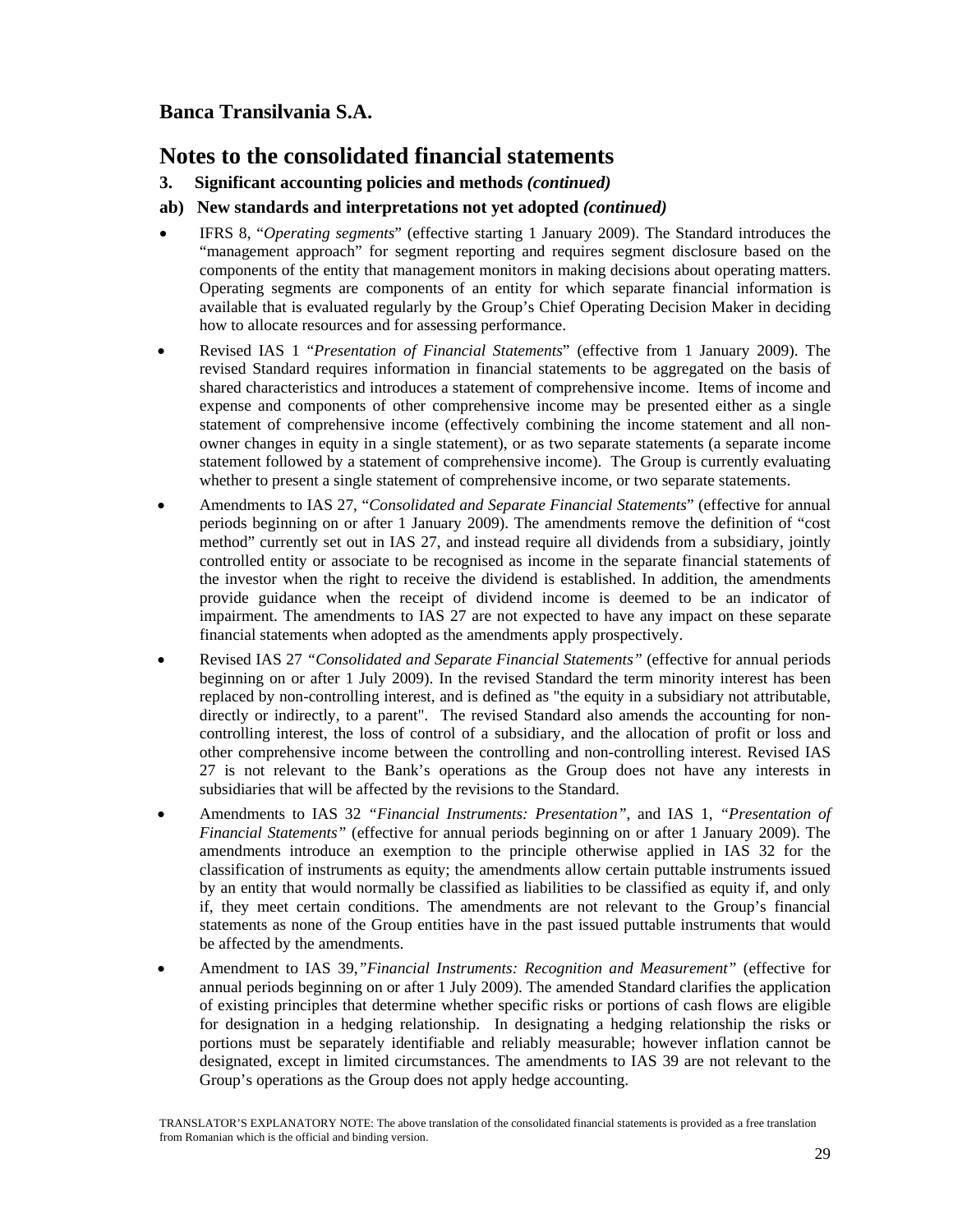# **Notes to the consolidated financial statements**

## **3. Significant accounting policies and methods** *(continued)*

## **ab) New standards and interpretations not yet adopted** *(continued)*

- IAS 40, *"Investment Property"* (effective for annual periods beginning on or after 1 January 2009). IAS 40 is amended to include property under construction or development for future use as investment property in its definition of "investment property". This results in such property being within the scope of IAS 40; previously it was within the scope of IAS 16
- IFRIC 13 *"Customer Loyalty Programmes"* (effective for annual periods beginning on or after 1 July 2008). The Interpretation explains how entities that grant loyalty award credits to customers who buy other goods or services should account for their obligations to provide free or discounted goods or services ('awards') to customers who redeem those award credits. Such entities are required to allocate some of the proceeds of the initial sale to the award credits and recognise these proceeds as revenue only when they have fulfilled their obligations. The Group does not expect the Interpretation to have any impact on the financial statements.
- IFRIC 15 *"Agreements for the Construction of Real Estate"* (effective for annual periods beginning on or after 1 January 2009). IFRIC 15 clarifies that revenue arising from agreements for the construction of real estate is recognised by reference to the stage of completion of the contract activity in the following cases:

1. the agreement meets the definition of a construction contract in accordance with IAS 11.3;

2. the agreement is only for the rendering of services in accordance with IAS 18 (e.g., the entity is not required to supply construction materials); and

3. the agreement is for the sale of goods but the revenue recognition criteria of IAS 18.14 are met continuously as construction progresses.

In all other cases, revenue is recognised when all of the revenue recognition criteria of IAS 18.14 are satisfied (e.g., upon completion of construction or upon delivery). IFRIC 15 is not relevant to the Group's operations as the Group does not provide real estate construction services or develop real estate for sale.

- IFRIC 16 *"Hedges of a Net Investment in a Foreign Operation"* (effective for annual periods beginning on or after 1 October 2008). The Interpretation explains the type of exposure that may be hedged, where in the group the hedged item may be held, whether the method of consolidation affects hedge effectiveness, the form the hedged instrument may take and which amounts are reclassified from equity to profit or loss on disposal of the foreign operation. The Standard is not applicable to the Group.
- IFRIC 17 *"Distributions of Non-cash Assets to Owners"* (effective prospectively for annual periods beginning on or after 15 July 2009). The Interpretation applies to non-reciprocal distributions of non-cash assets to owners acting in their capacity as owners. In accordance with the Interpretation a liability to pay a dividend shall be recognised when the dividend is appropriately authorised and is no longer at the discretion of the entity and shall be measured at the fair value of the assets to be distributed. The carrying amount of the dividend payable shall be re-measured at each reporting date, with any changes in the carrying amount recognised in equity as adjustments to the amount of the distribution. When the dividend payable is settled the difference, if any, between the carrying amount of the assets distributed and the carrying amount of the dividend payable shall be recognised in profit or loss. As the interpretation is applicable only from the date of application, it will not impact on the financial statements for periods prior to the date of adoption of the interpretation.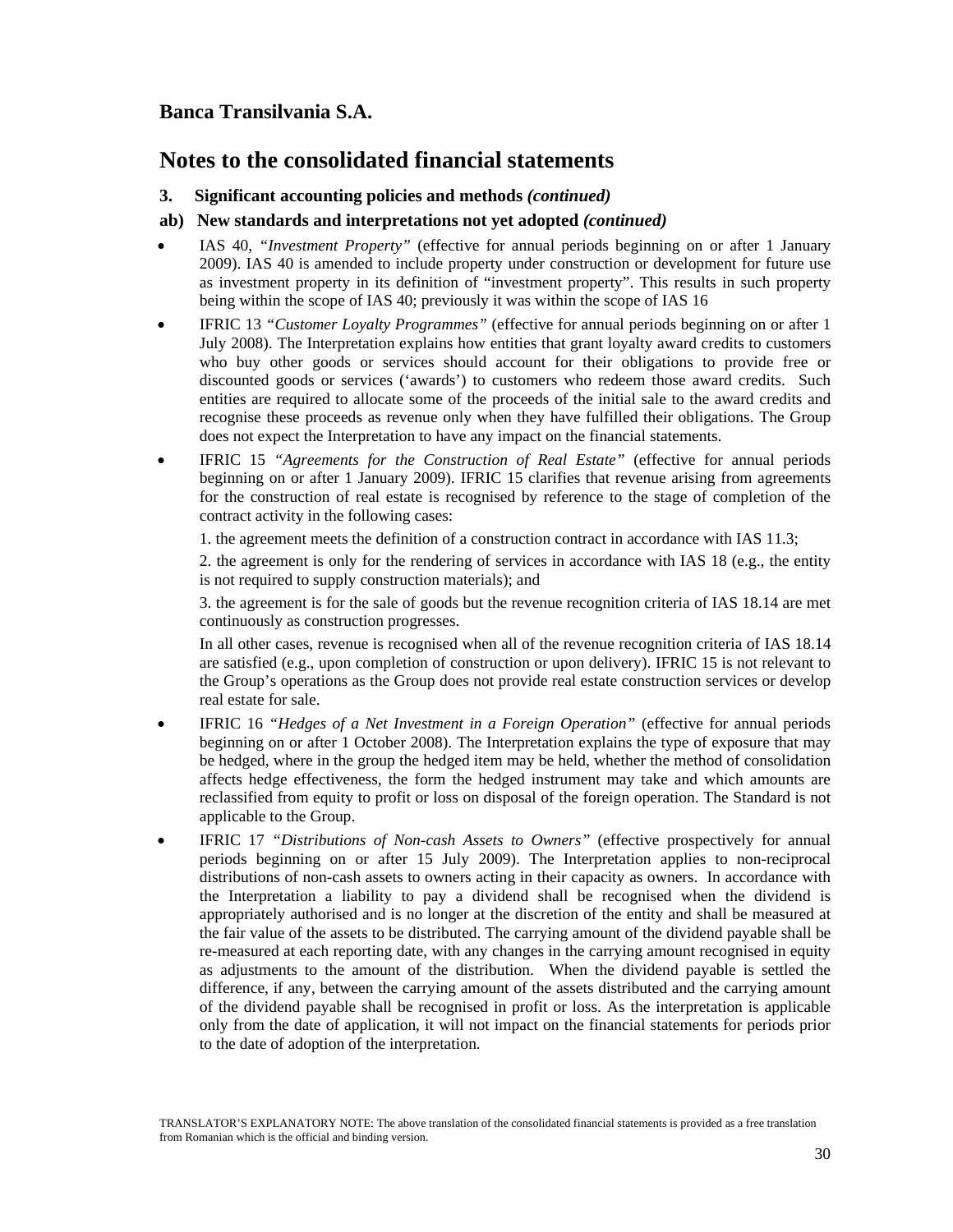# **Notes to the consolidated financial statements**

# **4 Financial risk management**

## **a) Introduction**

The Group has exposure to the following risks from its use of financial instruments:

- Credit risk
- Liquidity risk
- Market risk
- Operational risk
- Taxation risk

This note provides details of the Group's exposure towards risk and describes the methods used by management to control risk. The most important types of financial risk to which the Group is exposed are credit risk, liquidity risk and market risk. Market risk includes currency risk, interest rate risk and equity price risk.

### *Risk management framework*

The risk management is an important part of all the decisional and business processes within the Group.

The Board of Directors has overall responsibility for the establishment and oversight of the Group's risk management framework. The Board of Directors has established the Management Board and the Asset and Liability (ALCO), Credit Risk and Operational Risk committees from the Bank's Head Office (loans approval), Credit Committee and Risk from Branches/ Agencies, which are responsible for developing and monitoring risk management policies in their specified areas. The Board of Directors periodically reviews the activity of these committees.

The Board of Directors monitors the compliance with Group risk policies and the improvement of the general risk management frame in connection with risks at which the Group is exposed to.

Banca Transilvania S.A.'s strategy regarding significant risk management focuses over the realization of the budgeted ratios in a controlled risk environment which ensures both the normal continuity of the business and the protection of the shareholders and clients' interest. Banca Transilvania S.A. ensures that its risk management strategy is adequate in terms of undertaken risk profile, nature, size and business complexity and also in correlation with its business plan.

Risk management policies and systems are reviewed regularly (mainly annually) with the participation of the Management Committee, Risk Administration Committee and persons responsible from different Departments involved in order to reflect the changes in the market conditions, products and services provided.

The Group's Audit Committee reports to Board of Directors and is responsible for monitoring compliance with the Bank's risk management procedures. The Audit Committee is assisted in these functions by Internal Audit. Internal Audit undertakes both regular and ad-hoc reviews of risk management controls and procedures, the results of which are reported to the Audit Committee.

The Board of Directors and management committees of BT Leasing IFN S.A., Compania de Factoring IFN S.A. and Medicredit Leasing IFN S.A. have responsabilities regarding significant risk management in correlation with their business characteristic and the legislation in force.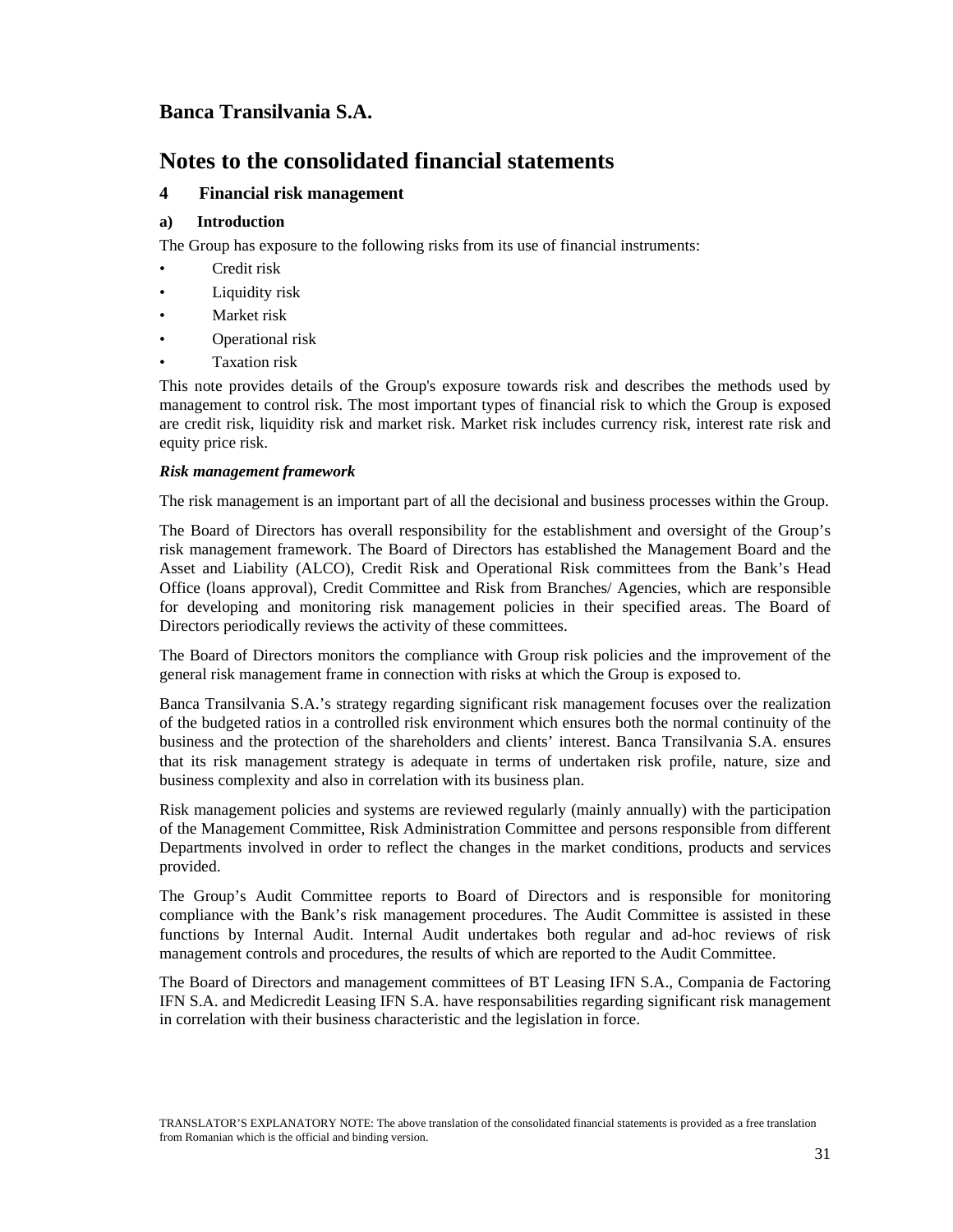# **Notes to the consolidated financial statements**

# **4 Financial risk management** *(continued)*

## **b) Credit risk**

## *(i) Credit risk management*

The Group is exposed to credit risk through its trading, lending, leasing and investing activities and in cases where it acts as an intermediary on behalf of customers or other third parties or it issues guarantees.

Credit risk associated with trading and investing activities is managed through the Group's market risk management process. The risk is mitigated through selecting counterparties of good credit standings and monitoring their activities and ratings and through the use of exposure limits and when appropriate, obtains collateral.

The Group's primary exposure to credit risk arises through its loans and advances to customers. The amount of credit exposure in this regard is represented by the carrying amounts of the assets on the balance sheet. The Group is exposed to credit risk on various other financial assets, including derivative instruments and debt investments, the current credit exposure in respect of these instruments is equal to the carrying amount of these assets in the balance sheet. In addition, the Group is exposed to off balance sheet credit risk through commitments to extend credit and guarantees issued (see Note 37).

In order to minimize the risk, the Group has certain procedures meant to assess the clients before granting the loans, to observe their capacity of reimbursing the principal and related interests during the entire period of the loans and to establish exposure limits.

The Board of Directors delegated the responsibility for credit risk management to the Management Committee, Banking Risk Management Committee ("CARB"), Credit Committee (lending policy), credit and risk committee from the Bank's headquarters (approval of credits), credit and risk committees from the branches / agencies at local level. Furthermore, inside the Group operates the Risk Management Direction, which reports to the central committee previously presented and has attributions regarding:

- Identification and assessment of specific risks within the loan activity;
- Following the internal regulations specific for the loan activity;
- Elaborating proposals for reducing specific risks, in order to maintain healthy standards for the loan activity;
- Monitoring the granted loans, in accordance with the client's financial performance, the type of the credit, the nature of the collateral and debt service, according to the internal norms of the loan activity;
- Approval and exploitation of the indicator computation in respect of granting / modifying the branches' competencies of granting loans, according to specific internal policies;
- Periodical review and recommendation to the Banking Risk Management Committee, of the acceptable risk levels for Banca Transilvania S.A.;
- Identifying, monitoring and controlling the credit risk at branch level;
- Insuring the compliance with the internal regulations, the BNR norms and the active legislation for the loan activity carried out by the local units;
- Elaboration of proposal for reducing specific risks, in order to maintain certain loan granting standards at each branch level;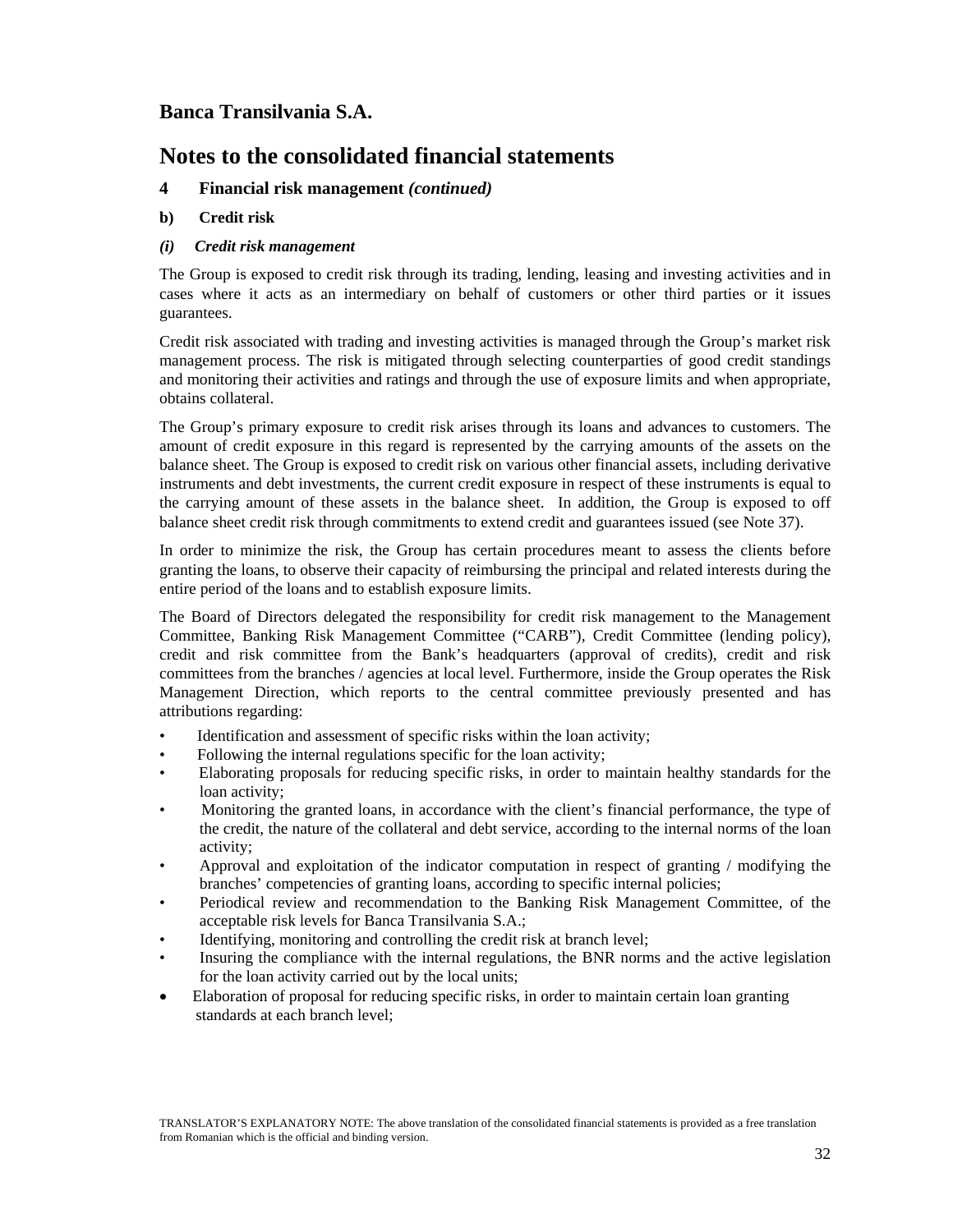# **Notes to the consolidated financial statements**

## **4 Financial risk management** *(continued)*

### **b) Credit risk** *(continued)*

- Risk analysis for new credit products / changes of credit products, including recommendations to the involved directions;
- Risk analysis per great exposures / credit portfolios, including recommendations to the Risk Management Committee, Management Committee and Board of Directors;
- Approval of the computation for the exposure limits per counterparties;
- Receives proposals from the specialty directions and collaborates with them for actualizing the Regulation regarding organization, functioning, management and control of specific risks;
- Periodically presents reports to the Board of Directors and CARB regarding the evolution of the significant risks (the implications of risk correlation, forecasts etc).

Each Branch / Agency implements at local level the Group policies and regulations regarding the credit risk, having loan approval competencies established by the Management Committee. Each Branch is responsible for the quality and performance of its credit portfolio and for monitoring and controlling all credit risks in its portfolios, including those subject to central approval.

The Internal Audit Department and the Risk Inspection Department inside the Risk Management Direction carries out periodical verifications of the branches and agencies.

The Group classified the exposures according to the risk level of the potential financial losses. The risk classification system is used for assessing the risk monitoring activities and the rapport with the customers. The scoring system reflects different levels of the non-payment risk. The responsibility of drawing up the classification criteria goes to the Credit Management Department and to the authorities with approval competencies. The scoring system is reviewed periodically.

#### *Credit risk exposure*

Concentrations of credit risk that arise from financial instruments exist for groups of counterparties when they have similar economic characteristics that would cause their ability to meet contractual obligations to be similarly affected by changes in economic or other conditions.

 The major concentrations of credit risk arise by individual counterparty and by type of customer in relation to the Group's loans and advances, commitments to extend credit and guarantees issued.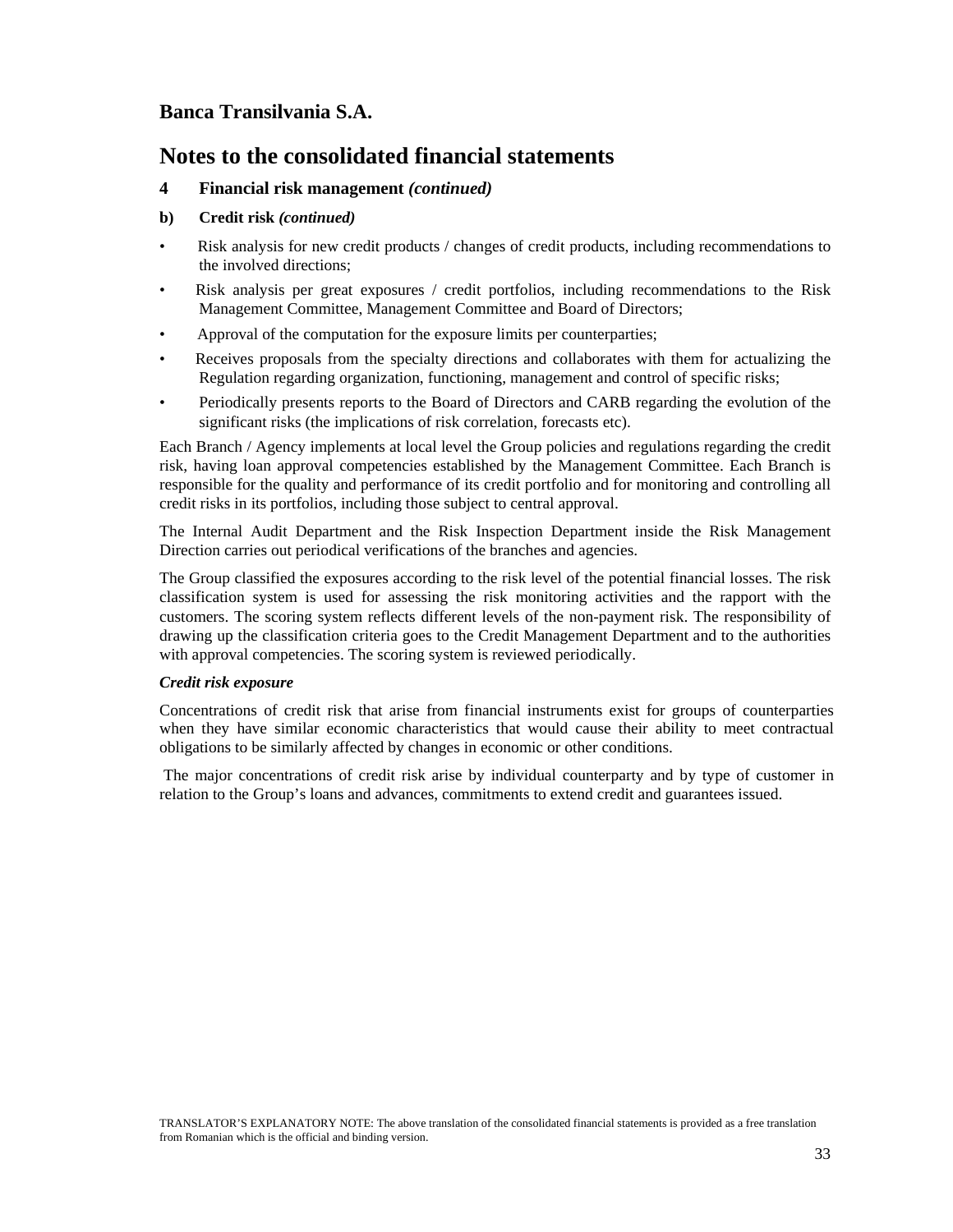# **Notes to the consolidated financial statements**

## **4 Financial risk management** *(continued)*

#### **b) Credit risk** *(continued)*

Total on and off balance sheet economic sector risk concentrations are presented in the table below:

|                        | 31 December<br>2008 | 31 December<br>2007 |
|------------------------|---------------------|---------------------|
| Individuals            | 39.25%              | 39.12%              |
| Trading                | 17.42%              | 17.22%              |
| Production             | 12.89%              | 12.66%              |
| Construction           | 6.91%               | 7.44%               |
| Transport              | 4.68%               | 7.12%               |
| Services               | 4.54%               | 4.07%               |
| Real estate            | 2.71%               | 2.64%               |
| Agriculture            | 2.31%               | 1.73%               |
| Financial institutions | 1.77%               | 2.31%               |
| Free lancers           | 1.64%               | 0.36%               |
| Chemical industry      | 1.47%               | 1.39%               |
| Mining industry        | 0.75%               | 0.79%               |
| Telecommunication      | 0.49%               | 0.46%               |
| Energy industry        | 0.37%               | 0.59%               |
| Fishing industry       | 0.06%               | 0.04%               |
| Governmental bodies    | 0.02%               | 0.02%               |
| Others                 | 2.72%               | 2.04%               |
| <b>Total</b>           | 100%                | 100%                |

At 31 December 2008, total on and off balance sheet exposures was RON 14,295,182 thousand (31 December 2007: RON 10,473,56 thousand).

The amounts reflected in the previous paragraph reflect the maximum accounting loss that would be recognized at reporting date if the customers failed completely to perform as contracted and any collateral or security proved to be of no value

The Group holds collateral against loans and advances to customers in the form of pledge over cash deposits, mortgage interests over property, guarantees and other pledge over equipments and/or receivables. Estimates of fair value are based on the value of collateral assessed at the time of borrowing, and generally are not updated except when a loan is individually assessed as impaired. Collateral generally is not held over loans and advances to banks.

The Group writes off a loan / security balance (and any related allowances for impairment losses) when it determines that the loans / securities are uncollectible. This determination is reached after considering information such as the occurrence of significant changes in the borrower / issuer's financial position such that the borrower / issuer can no longer pay the obligation, or that proceeds from collateral will not be sufficient to pay back the entire exposure.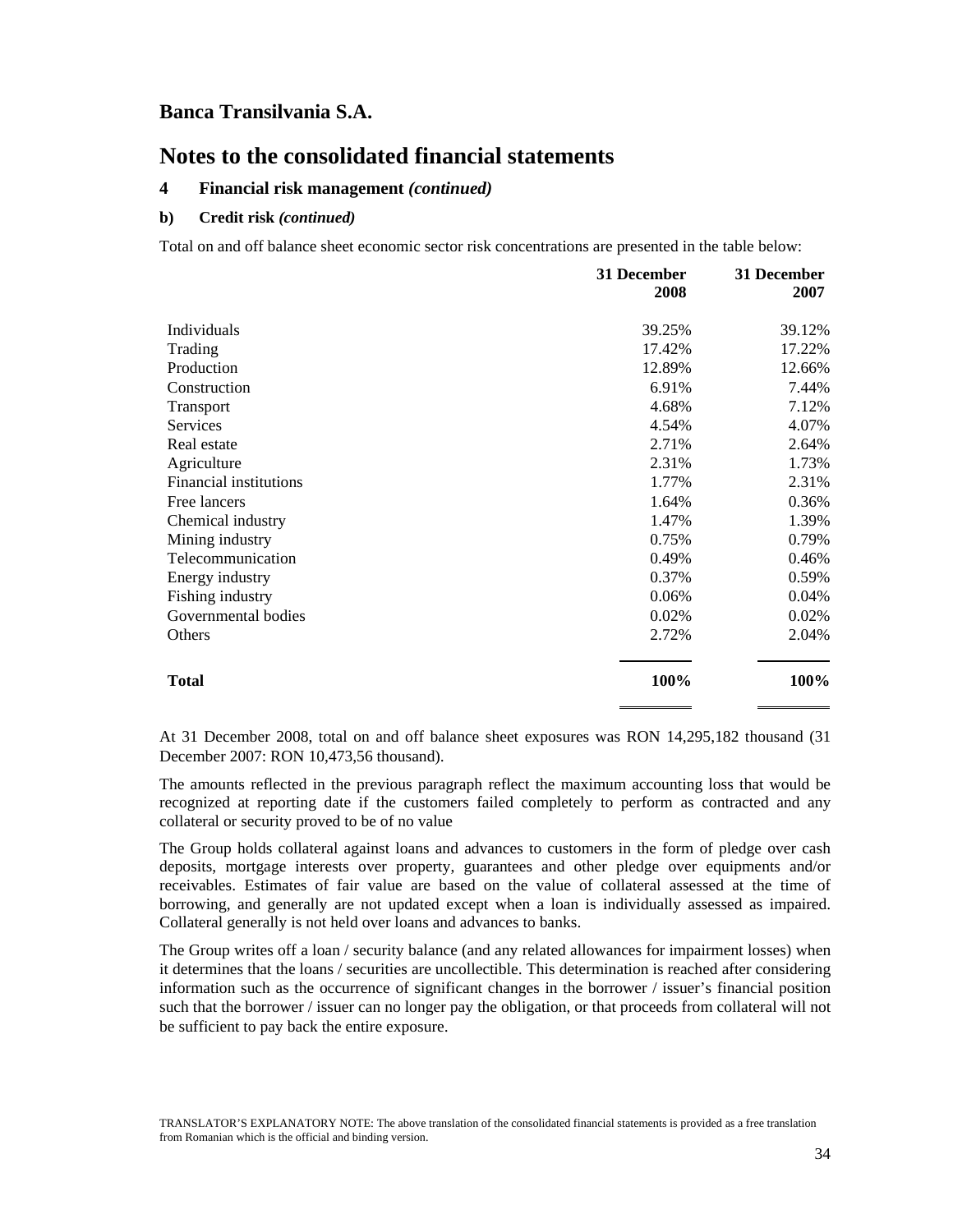# **Notes to the consolidated financial statements**

### **4 . Financial risk management** *(continued)*

#### **b) Credit risk (continued)**

The Group uses ratings associated with financial performance for the individually tested loans as well as for the collective assessed ones, According to Group policies, each credit risk grade can be associated with a certain rating, starting with the lowest risk rating (1) to the category of loans for which legal procedures of debt recovery were initiated (6),

The credit risk exposures for loans and advances to customers and net lease investments at 31 December 2008 and 2007 are presented below:

|                                        |             |             | Loans and advances granted to      |
|----------------------------------------|-------------|-------------|------------------------------------|
|                                        |             |             | customers and net lease investment |
| In RON thousand                        | <b>Note</b> | 31 December | 31 December                        |
| Past due and individually impaired     |             | 2008        | 2007                               |
| Grade 4                                |             | 433,850     | 227,972                            |
| Grade 5                                |             | 275,786     | 75,104                             |
| Grade 6                                |             | 182,292     | 76,242                             |
| Gross amount                           |             | 891,928     | 379,318                            |
| Allowance for impairment               | 20, 21      | (179, 758)  | (103, 121)                         |
| <b>Carrying amount</b>                 |             | 712,170     | 276,197                            |
| Past due but not individually impaired |             |             |                                    |
| Grade 1-2                              |             | 53,030      | 102,741                            |
| Grade 3                                |             | 127,484     | 47,043                             |
| Grade 4                                |             |             | 509                                |
| Grade 5                                |             |             | 481                                |
| Gross amount                           |             | 180,514     | 150,774                            |
| Allowance for impairment               | 20, 21      | (2,372)     | (1,519)                            |
| <b>Carrying amount</b>                 |             | 178,142     | 149,255                            |
| Past-due comprises                     |             |             |                                    |
| 15-30 days                             |             | 110,992     | 41,036                             |
| 30-60 days                             |             | 69,522      | 97,266                             |
| 60-90 days                             |             |             | 11,990                             |
| 90-180 days                            |             |             | 482                                |
| Gross amount                           |             | 180,514     | 150,774                            |
| Neither past due nor impaired          |             |             |                                    |
| Grade 1                                |             | 9,611,209   | 7,838,943                          |
| Grade 3                                |             | 898,102     | 575,339                            |
| Gross amount                           |             | 10,509,311  | 8,414,282                          |
| Allowance for impairment               | 20, 21      | (133, 943)  | (57, 579)                          |
| <b>Carrying amount</b>                 |             | 10,375,368  | 8,356,703                          |
| <b>Total carrying amount</b>           |             |             |                                    |
|                                        |             | 11,265,680  | 8,782,155                          |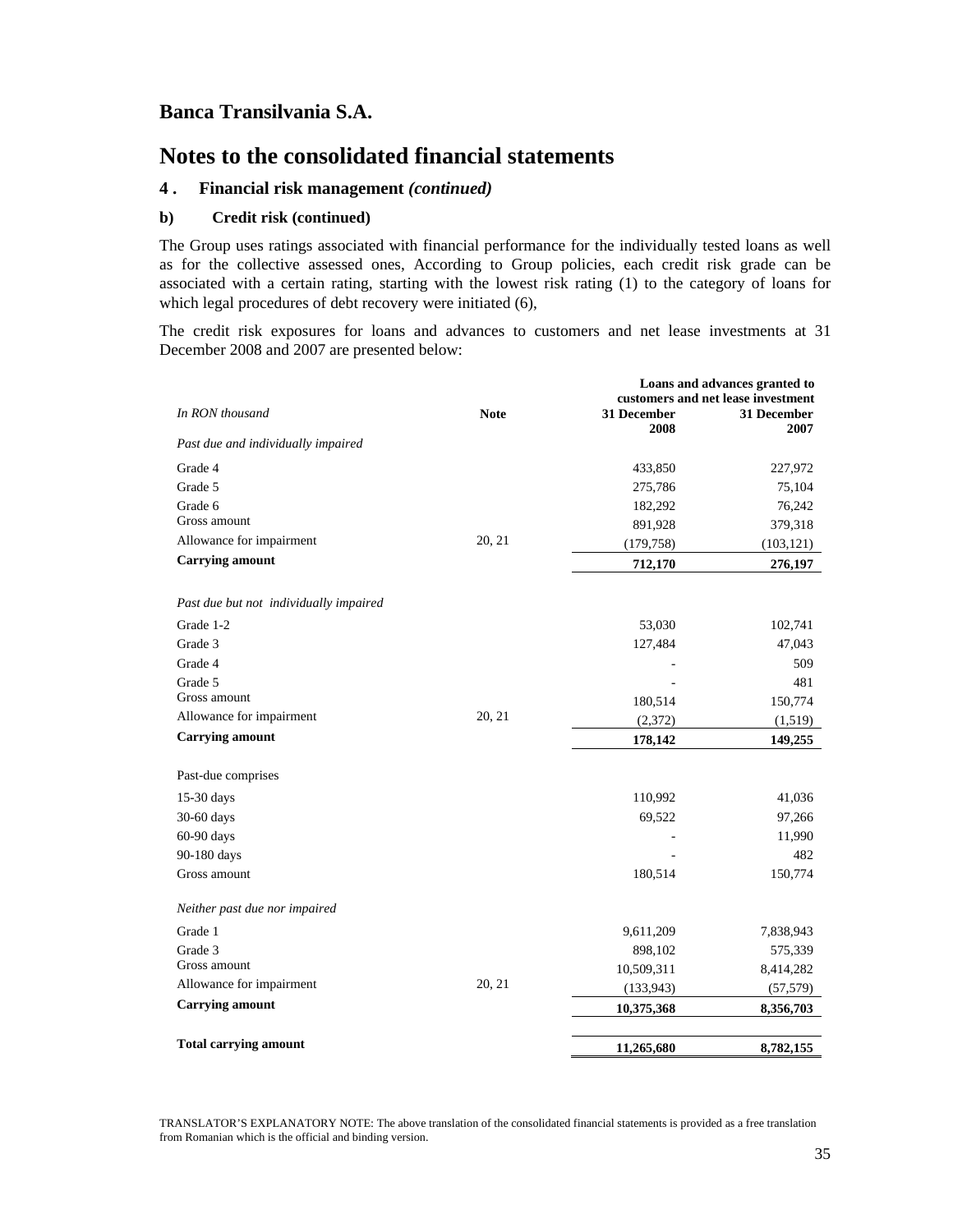# **Notes to the consolidated financial statements**

## **4 . Financial risk management** *(continued)*

### **b) Credit risk (continued)**

#### *Past due and individually impaired loans*

Impaired loans and securities are loans and securities for which the Group determines that it is probable that it will be unable to collect all principal and interest due according to the contractual terms of the loan / securities agreement.

#### *Past due but not individually impaired loans*

Loans and securities where contractual interest or principal payments are past due but the Group believes that an individual impairment is not appropriate on the basis of the level of security / collateral available and / or the stage of collection of amounts owed to the Group,

#### *Allowances for impairment*

The Group sets an allowance for impairment losses that represents its estimate of incurred losses in its loan portfolio, The main components of this allowance are an individual loan loss component that relates to individually significant exposures, and a collective loan loss allowance established for groups of homogeneous assets in respect of losses that have been incurred but have not been identified on loans subject to individual assessment for impairment,

Set out below is an analysis of the gross and net (of allowances for impairment) amounts of individually impaired assets by risk grade:

| In thousand RON  | <b>Gross amount</b> | <b>Carrying amount</b> |
|------------------|---------------------|------------------------|
| 31 December 2008 |                     |                        |
| Grade 4          | 433,850             | 423,198                |
| Grade 5          | 275,786             | 262,943                |
| Grade 6          | 182,292             | 26,029                 |
| <b>Total</b>     | 891,928             | 712,170                |
| 31 December 2007 |                     |                        |
| Grade 4          | 227,972             | 165,996                |
| Grade 5          | 75,104              | 54,686                 |
| Grade 6          | 76,242              | 55,515                 |
| <b>Total</b>     | 379,318             | 276,197                |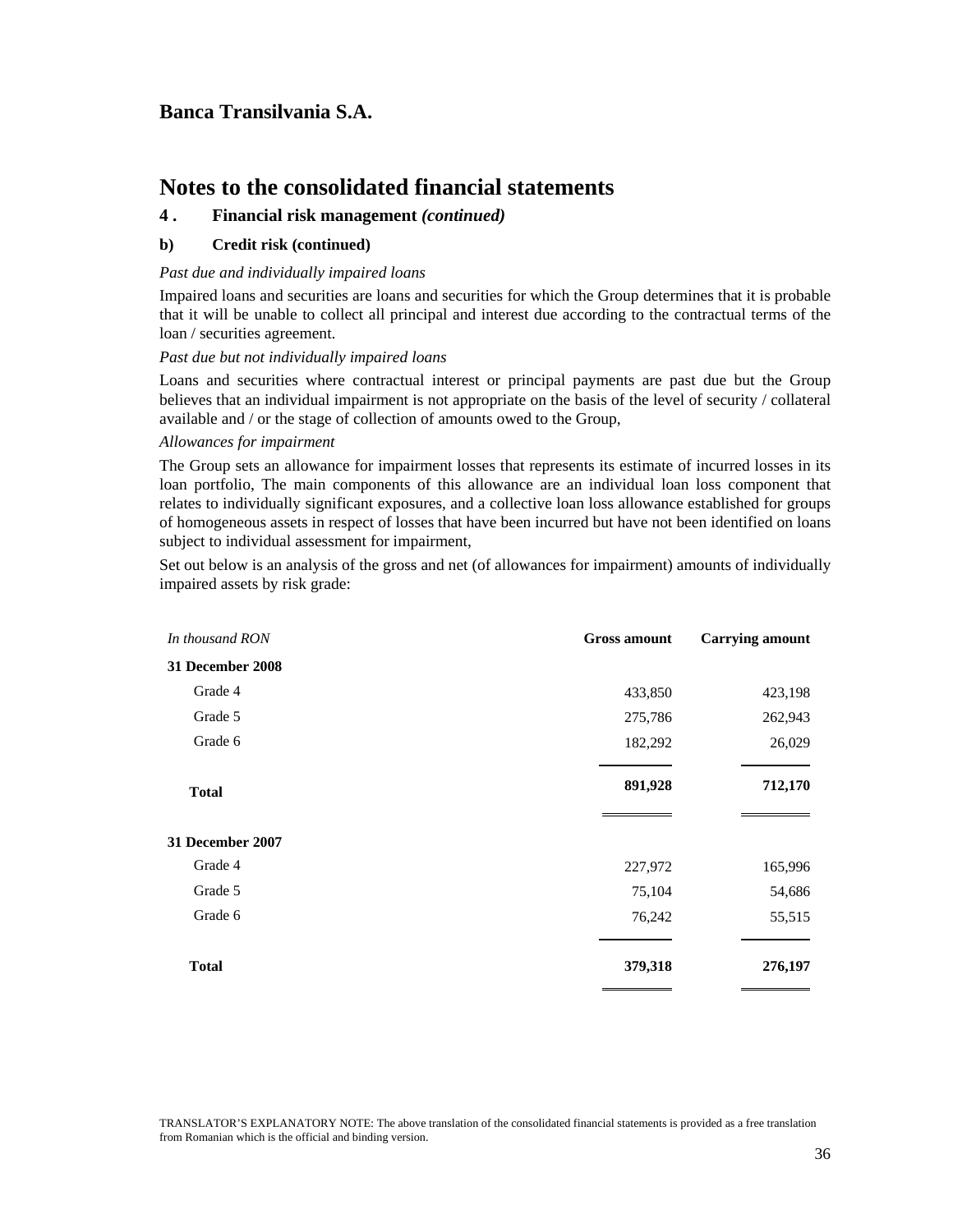# **Notes to the consolidated financial statements**

### **4 . Financial risk management** *(continued)*

#### **b) Credit risk** *(continued)*

The Group holds collateral against loans and advances to customers in the form of mortgages, pledges over assets, and other guarantees, Estimates of fair value are based on the value of collateral assessed at the time of borrowing, and generally are not updated except when a loan is individually assessed as impaired, The Group owns no collateral held over loans and advances to banks,

An analysis of the collateral held against loans granted to customers is shown below:

| In thousand RON                                | 31 December<br>2008 | 31 December<br>2007 |
|------------------------------------------------|---------------------|---------------------|
|                                                |                     |                     |
| Against past due and individually impaired     |                     |                     |
| Property                                       | 890,222             | 315,110             |
| Debt securities                                | 155,943             | 47,061              |
| Other                                          | 27,578              | 82,611              |
|                                                | 1,073,742           | 444,782             |
| Against past due but not individually impaired |                     |                     |
| Property                                       | 1,359,921           | 53,196              |
| Debt securities                                | 91,536              | 4,020               |
| Other                                          | 16,965              | 11,579              |
|                                                | 1,468,423           | 68,795              |
| Against neither past due nor impaired          |                     |                     |
| Property                                       | 10,128,060          | 7,526,894           |
| Debt securities                                | 808,906             | 775,401             |
| Other                                          | 212,929             | 1,435,862           |
|                                                | 11,149,895          | 9,738,157           |
|                                                |                     |                     |
| <b>Total</b>                                   | 13,692,060          | 10,251,734          |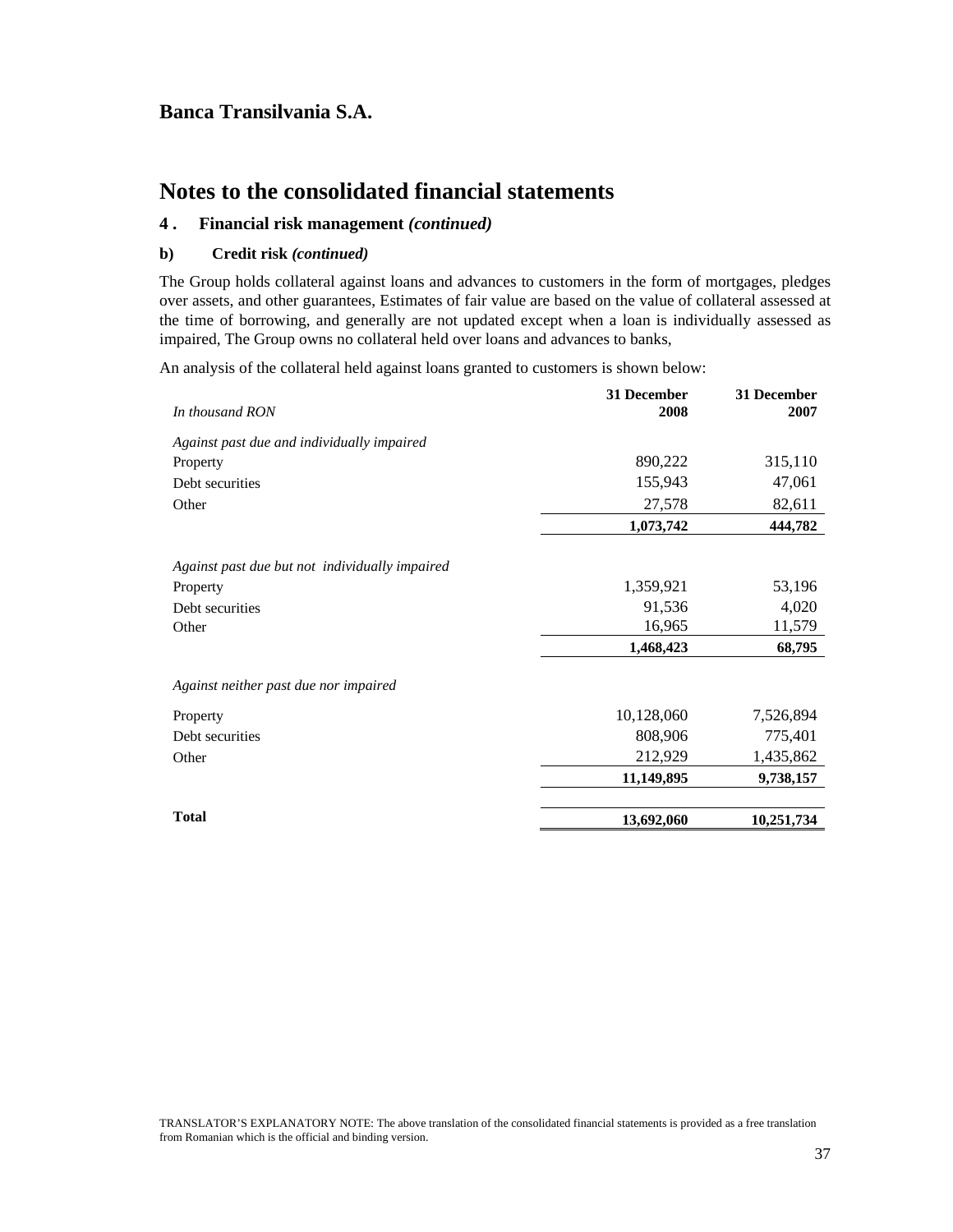# **Notes to the consolidated financial statements**

### **4 . Financial risk management** *(continued)*

### **c) Liquidity risk**

Liquidity risk arises in the general funding of the Group's activities and in the management of the asset positions. It includes both the risk of being unable to fund assets at appropriate maturities and rates and the risk of being unable to liquidate an asset at a reasonable price and in an appropriate time frame.

The Group has access to a diverse funding base. Funds are raised using a broad range of instruments including deposits, borrowings, bonds issued and share capital. This enhances funding flexibility, limits dependence on any one source of funds and generally lowers the cost of funds. The Group strives to maintain a balance between continuity of funding and flexibility through the use of liabilities with a range of maturities. The Group continually assesses liquidity risk by identifying and monitoring changes in funding, and diversifying the funding base.

The financial assets and liabilities of the Group analyzed over the remaining period from the balance sheet date to contractual maturity are as at 31 December 2008 as follows: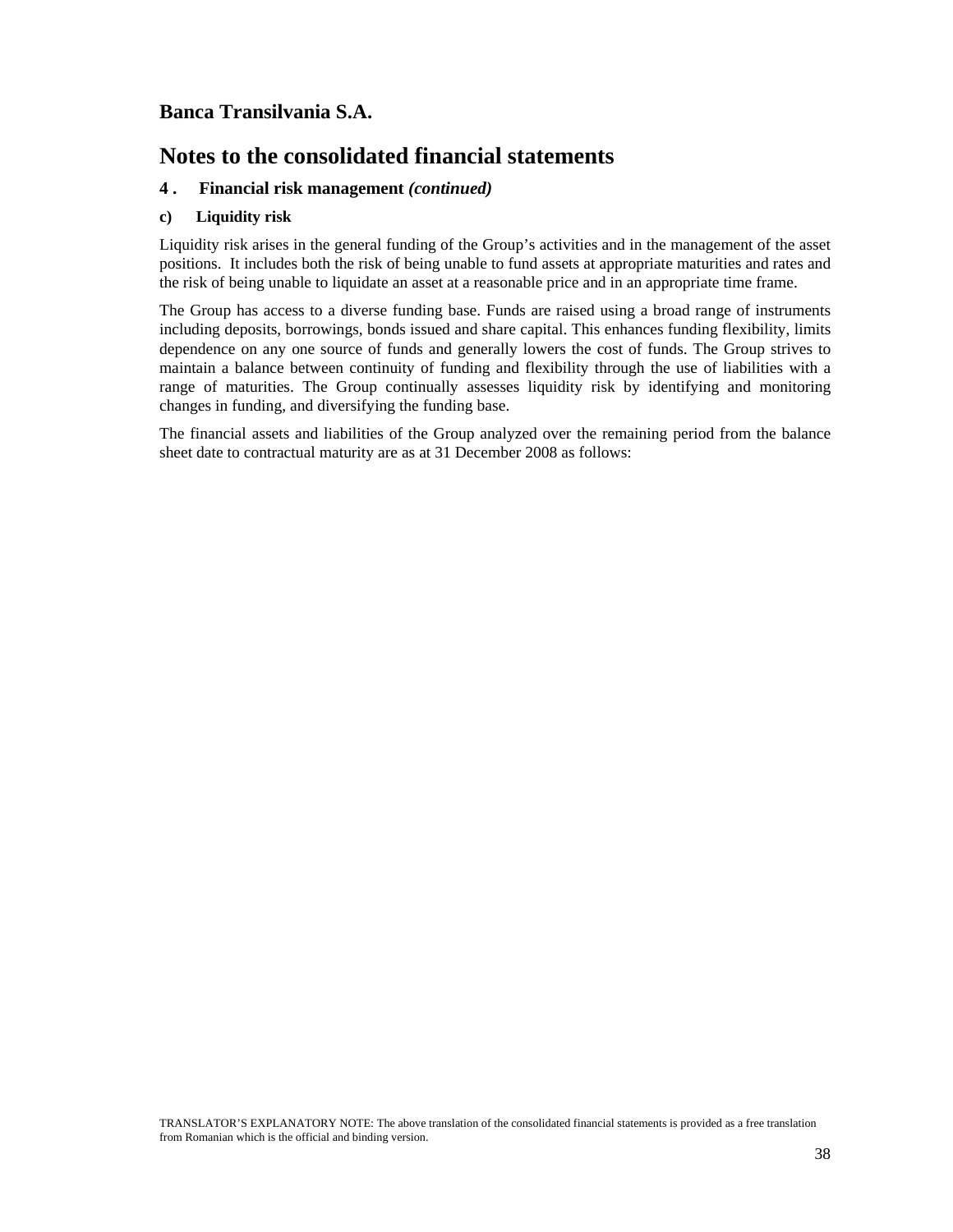# **Notes to the consolidated financial statements**

## **4. Financial risk management** *(continued)*

## **c) Liquidity risk** *(continued)*

| In RON thousand                                        | Up to 3 months | $3 - 6$<br>months | $6 - 12$<br>months | $1 - 3$<br>years | $3 - 5$ years | Over 5<br>years | Without<br>maturity | <b>Total</b> |
|--------------------------------------------------------|----------------|-------------------|--------------------|------------------|---------------|-----------------|---------------------|--------------|
| 31 December 2008                                       |                |                   |                    |                  |               |                 |                     |              |
| <b>Financial assets</b>                                |                |                   |                    |                  |               |                 |                     |              |
| Cash and cash equivalents                              | 3,698,738      |                   |                    |                  |               |                 |                     | 3,698,738    |
| Placements with banks                                  | 770,649        | 4,833             | 137                | 30,108           | 22,881        |                 |                     | 828,608      |
| Financial assets at fair value through profit and loss |                |                   |                    |                  |               |                 | 14,522              | 14,522       |
| Loans and advances to customers                        | 1,282,126      | 1,031,805         | 1,629,430          | 1,884,016        | 1,092,347     | 3,965,177       |                     | 10,884,901   |
| Net lease investments                                  | 55,691         | 35,940            | 67,463             | 186,019          | 35,666        |                 |                     | 380,779      |
| Financial assets available for sale                    | 212,910        | 141,199           | 107,653            | 233,019          | 60,660        | 25,717          | 17,092              | 798,250      |
| Held-to-maturity investments                           | 9              | 566               |                    | 10,300           | 780           |                 |                     | 11,655       |
| Investment associates                                  |                |                   |                    |                  |               |                 | 28,663              | 28,663       |
| Other assets                                           |                |                   |                    |                  |               |                 |                     |              |
|                                                        | 68,836         | 1,346             | 1,110              | 658              | 1,218         |                 |                     | 73,168       |
| <b>Total financial assets</b>                          | 6,088,959      | 1,215,689         | 1,805,793          | 2,344,120        | 1,213,552     | 3,990,894       | 60,277              | 16,719,284   |
| <b>Financial liabilities</b>                           |                |                   |                    |                  |               |                 |                     |              |
| Deposits from banks                                    | 36,183         | 2,142             |                    |                  |               |                 |                     | 38,325       |
| Deposits from customers                                | 8,682,469      | 814,280           | 237,087            | 600,326          | 1,741,549     | 21,364          |                     | 12,097,075   |
| Loans from banks and other financial institutions,     |                |                   |                    |                  |               |                 |                     |              |
| other subordinated loans and debt securities issued    | 381,495        | 306,357           | 584,733            | 1,054,652        | 641,699       | 212,159         |                     | 3,181,095    |
| Other liabilities                                      | 174,281        | 196               | 325                | 1,119            |               |                 |                     | 175,921      |
| <b>Total financial liabilities</b>                     | 9,274,428      | 1,122,975         | 822,145            | 1,656,097        | 2,383,248     | 233,523         |                     | 15,492,416   |
| Maturity surplus / (shortfall)                         | (3, 185, 469)  | 92,714            | 983,648            | 688,023          | (1,169,696)   | 3,757,371       | 60,277              | 1,226,868    |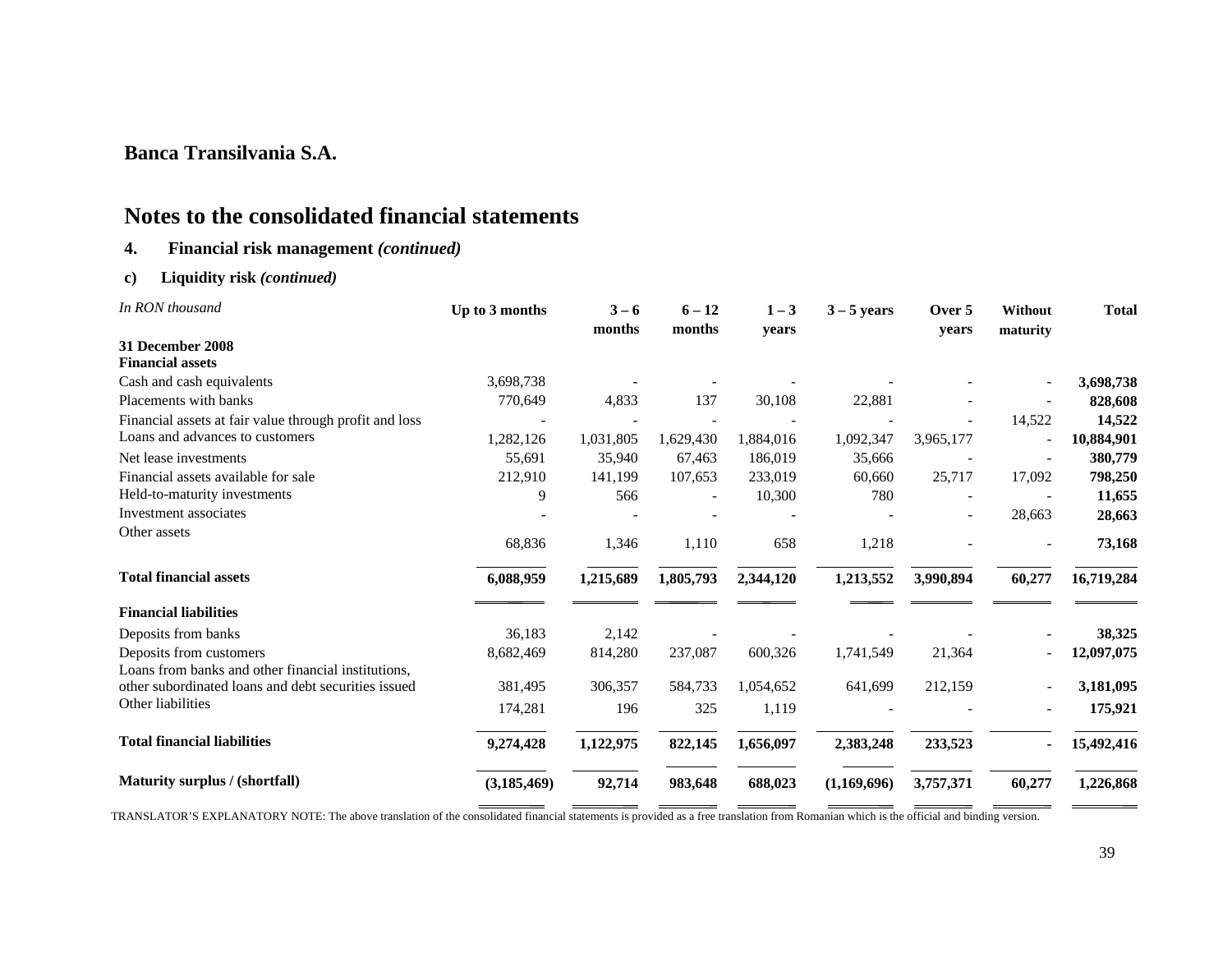# **Notes to the consolidated financial statements**

# **4 . Financial risk management** *(continued)*

## **c) Liquidity risk** *(continued)*

| In RON thousand                                                               | Up to 3 months | $3 - 6$<br>months | $6 - 12$<br>months | $1 - 3$<br>years | $3 - 5$ years | Over 5<br>years | Without<br>maturity      | <b>Total</b> |
|-------------------------------------------------------------------------------|----------------|-------------------|--------------------|------------------|---------------|-----------------|--------------------------|--------------|
| 31 December 2007                                                              |                |                   |                    |                  |               |                 |                          |              |
| <b>Financial assets</b>                                                       |                |                   |                    |                  |               |                 |                          |              |
| Cash and cash equivalents                                                     | 3,017,299      |                   |                    |                  |               |                 | $\overline{\phantom{a}}$ | 3,017,299    |
| Placements with banks                                                         | 1,182,975      |                   |                    |                  |               |                 |                          | 1,182,975    |
| Financial assets at fair value through profit and loss                        |                |                   |                    |                  |               |                 | 63,067                   | 63,067       |
| Loans and advances to customers                                               | 1,414,526      | 747,936           | 1,107,424          | 1,381,486        | 996,864       | 2,835,812       |                          | 8,484,048    |
| Net lease investments                                                         | 46,816         | 28,440            | 52,870             | 148,872          | 20,987        | 122             |                          | 298,107      |
| Financial assets available for sale                                           | 10,198         | 4,450             | 13,639             | 298,126          | 108,089       | 37,388          | 108,991                  | 580,881      |
| Held-to-maturity investments                                                  | 592            |                   | 1,000              | 10,300           | 780           |                 |                          | 12,672       |
| Investment associates                                                         |                |                   |                    |                  |               |                 | 68,670                   | 68,670       |
| Other assets                                                                  | 41,362         | 1,570             | 2,026              | 1,927            | 1,482         | 8,141           | 2,604                    | 59,112       |
| <b>Total financial assets</b>                                                 | 5,713,768      | 782,396           | 1,176,959          | 1,840,711        | 1,128,202     | 2,881,463       | 243,332                  | 13,766,831   |
| <b>Financial liabilities</b>                                                  |                |                   |                    |                  |               |                 |                          |              |
| Deposits from banks                                                           | 76,251         |                   |                    |                  |               |                 |                          | 76,251       |
| Deposits from customers<br>Loans from banks and other financial institutions, | 7,322,290      | 859,401           | 270,562            | 222,929          | 1,698,277     | 16,888          |                          | 10,390,347   |
| other subordinated loans and debt securities issued                           | 142,445        | 194,296           | 481,515            | 668,935          | 266,499       | 392,717         |                          | 2,146,407    |
| Other liabilities                                                             | 193,199        | 432               | 713                | 1,890            | 387           |                 |                          | 196,621      |
| <b>Total financial liabilities</b>                                            | 7,734,185      | 1,054,129         | 752,790            | 893,754          | 1,965,163     | 409,605         |                          | 12,809,626   |
| Maturity surplus / (shortfall)                                                | (2,020,417)    | (271, 733)        | 424,169            | 946,957          | (836,961)     | 2,471,858       | 243,332                  | 957,205      |
|                                                                               |                |                   |                    |                  |               |                 |                          |              |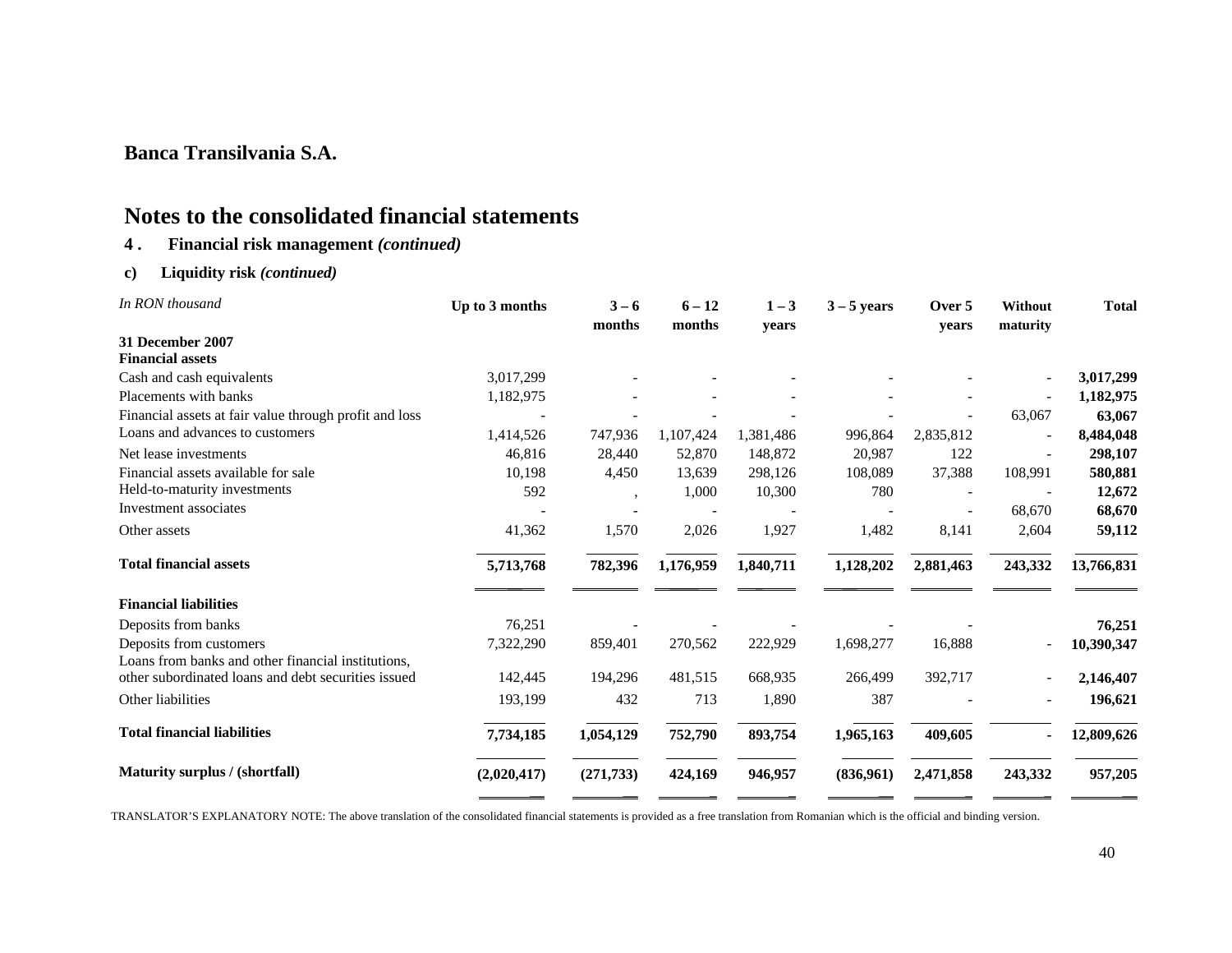# **Notes to the consolidated financial statements**

### **4. Financial risk management** *(continued)*

### **d) Market risk**

Market risk is the risk that changes in market prices, such as interest rate, equity prices, foreign exchange rates and credit spreads (not relating to changes in the obligor's / issuer's credit standing) will affect the Group's income or the value of its holdings of financial instruments. The objective of market risk management is to manage and control market risk exposures within acceptable parameters, while optimizing the return on risk.

#### *Exposure to market risk – trading portfolio*

The Group controls its exposure to market risk by daily monitoring the market value of the trading portfolio relating to a system of limits of "stop loss" type approved by the Assets and Liabilities Committee. The trading portfolio comprises shares issued by Romanian entities traded on the Bucharest Stock Exchange that are not directly exposed to interest and foreign exchange risk, being exposed to price risk.

#### *Exposure to interest rate risk –non-trading portfolio*

The principal risk to which non-trading portfolios are exposed is the risk of loss from fluctuations in the future cash flows or fair values of financial instrument because of a change in market interest rates, Interest rate risk is managed principally through monitoring interest rate gaps and by having preapproved limits for re-pricing bands. The ALCO is the monitoring body for compliance with these limits and is assisted by Risk Management in its day-to-day monitoring activities.

#### *Interest rate risk*

Managing interest rate risk within the variation limits of the interest rate is supplemented by monitoring the sensitivity of the Group financial assets and liabilities in different standard scenarios of interest rate. The monthly standard scenarios include the parallel decrease or increase of the interest curve with 100 and 200 basis points.

An analysis of the Bank's interest carrying assets and liabilities sensitivity to the increase or decrease in the market interest rates is set out below:

|                        | 200 basic<br>points<br><b>Increase</b> | 200 basic<br>points<br><b>Decrease</b> | 100 basic<br>points<br><b>Increase</b> | 100 basic<br>points<br><b>Decrease</b> |
|------------------------|----------------------------------------|----------------------------------------|----------------------------------------|----------------------------------------|
|                        | <b>RON</b> thousand                    | <b>RON</b> thousand                    | <b>RON</b> thousand                    | <b>RON</b> thousand                    |
| At 31 December 2008    |                                        |                                        |                                        |                                        |
| Average for the period | (7,386)                                | 7,386                                  | (3,693)                                | 3,693                                  |
| Minimum for the period | (47,072)                               | 2                                      | (23, 536)                              |                                        |
| Maximum for the period | (2)                                    | 47,072                                 | (1)                                    | 23,536                                 |
| At 31 December 2007    |                                        |                                        |                                        |                                        |
| Average for the period | (24,780)                               | 24,780                                 | (12,396)                               | 12,396                                 |
| Minimum for the period | (41, 823)                              | (27, 156)                              | (20.911)                               | (13,578)                               |
| Maximum for the period | 27.156                                 | 41.823                                 | 13.578                                 | 20.911                                 |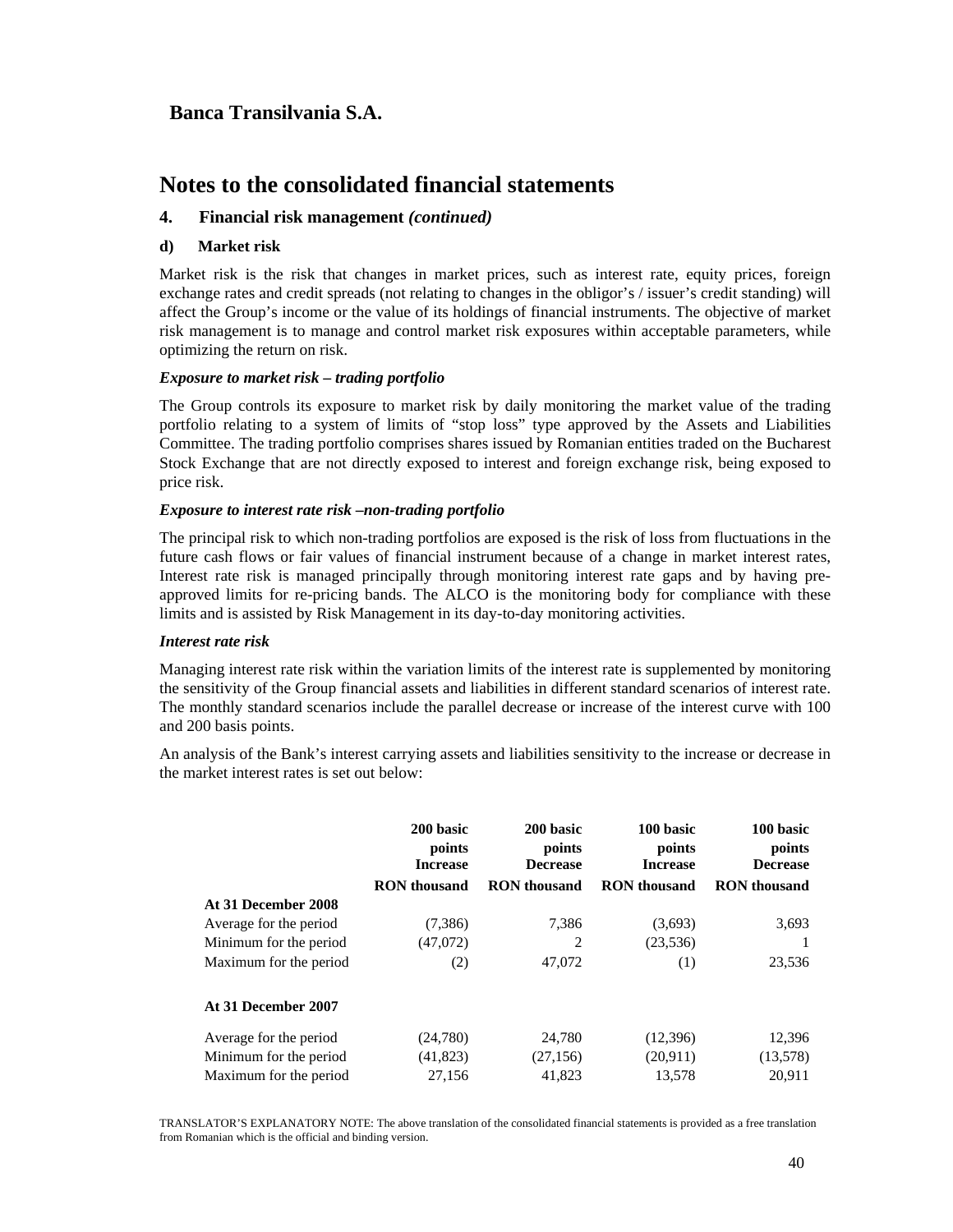# **Notes to the consolidated financial statements**

### *4. Financial risk management (continued)*

#### **d) Market risk (continued)**

#### *Interest rate risk (continued)*

In the sensitivity analysis regarding interest rate variation the Bank has computed the impact over the interest margin over the future financial exercise by taking into consideration the interest rate resetting date for assets and liabilities recorded in the balance sheet as follows: the Bank divided the assets and liabilities bearing fixed interest rate from the ones bearing variable interest rate and for each category the following split was made: less than 1 week, 1 week – 3 months,  $3 - 6$  months,  $6 - 12$  months,  $1 - 3$ years and  $3 - 4$  years; for the assets and liabilities with variable interest rate the future interest cashflows were recomputed by modifying the interest rate by +/- 100 and 200 basis points.

Based on the Bank's sensitivity analysis according to the methodology presented above it can be observed that the impact over the Bank's profit over the next 3 years is limited. The most significant impact is recorded between 3 and 4 years, which gives the Bank enough time to adjust to current market conditions. The average for the period included in the table above represents the average monthly impact of the change in interest rates over the Bank's profit (according to the methodology presented above) and the minimum and maximum included represents the annual potential impact over the profit for the time interval  $3 - 4$  years.

The Group is exposed to interest rate risk mainly from exposures to adverse changes in the market interest rates to the extent that interest-earning assets and interest-earning liabilities mature or re-price at different times or in differing amounts. The main sources of interest rate risk are imperfect correlation between the maturity (for fixed interest rates) or re-pricing date (for floating interest rates) of the interest-bearing assets and liabilities, adverse evolution of the slope and shape of the yield curve (the unparallel evolution of the interest rate yields of the interest-earning assets and interest-earning liabilities), imperfect correlation in the adjustments of the rates earned and paid on different instruments with otherwise similar re-pricing characteristics and the options embedded in the Group's products.

Asset-liability risk management activities are conducted in the context of the Group's sensitivity to interest rate changes. In general, the Group is more sensitive on foreign currency instruments because its foreign currency interest-earning assets have a longer duration and re-price less frequently than foreign currency interest-bearing liabilities. The Group is less sensitive to local currency instruments as most of the assets and liabilities bear floating rates.

The Group attempts to maintain a net positive position for interest-bearing financial instruments. To achieve this, the Group uses a mix of fixed and floating rate interest instruments on which it attempts to control the mismatching of the dates on which interest receivable on assets and interest payable on liabilities are reset to market rates or, if earlier, the dates on which the instruments mature.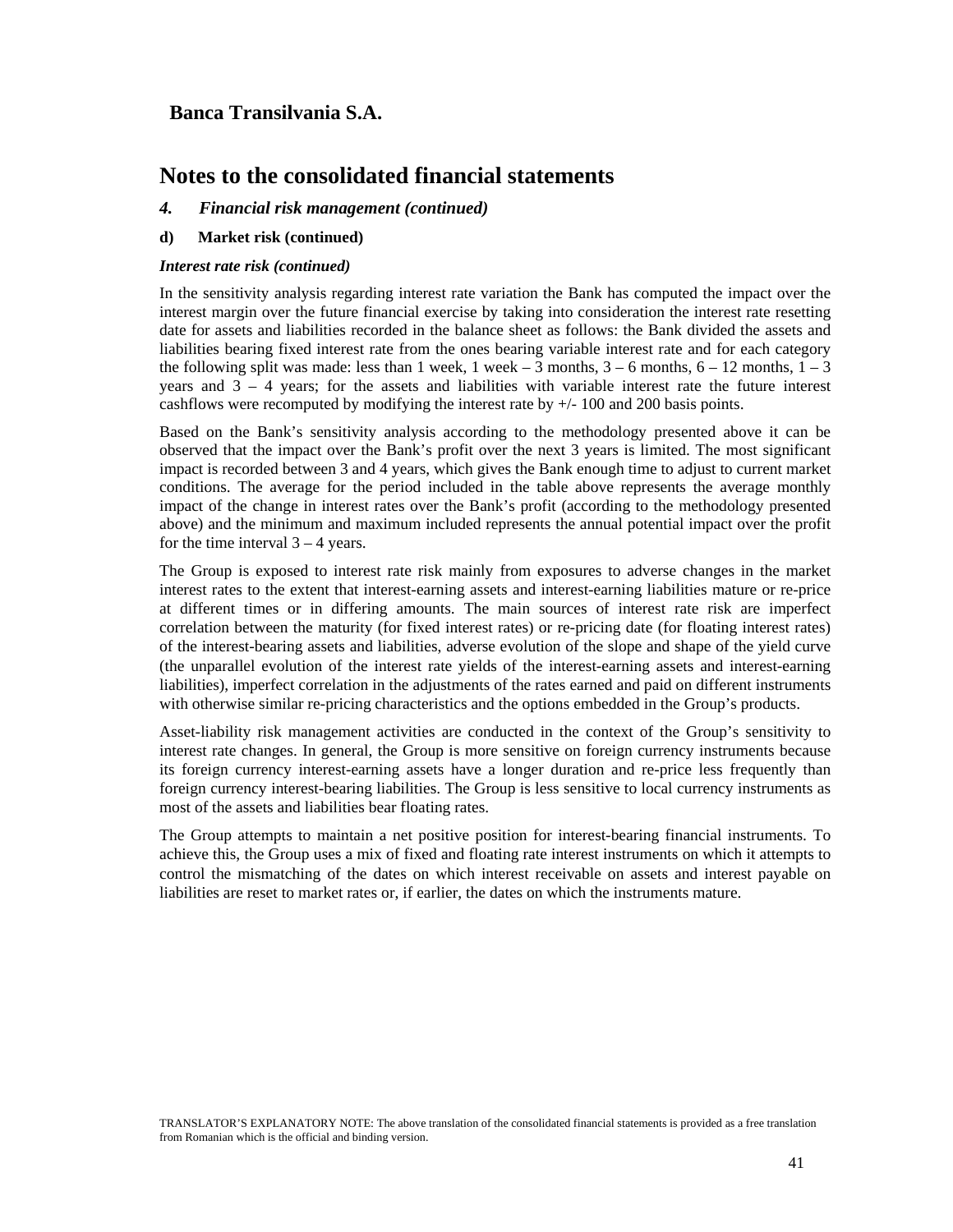# **Notes to the consolidated financial statements**

### **4 . Financial risk management** *(continued)*

**d) Market risk** *(continued)* 

### *Interest rate risk (continued)*

The interest rates related to the local currency and the major foreign currencies as at 31 December 2008 and 2007 were as follows:

| <b>Currency</b> | Interest rate    | 31 December<br>2008 | 31 December<br>2007 |
|-----------------|------------------|---------------------|---------------------|
| Leu (RON)       | Robor 3 months   | 15.46%              | 8.38%               |
| Euro (EUR)      | Euribor 3 months | 2.89%               | 4.68%               |
| Euro (EUR)      | Euribor 6 months | 2.97%               | 4.70%               |
| US Dollar (USD) | Libor 6 months   | 1.75%               | 4.59%               |

#### *Range of interest rates*

The following table shows the interest rates per annum obtained or offered by the Group for its interestbearing assets and liabilities during financial year 2008:

|                                 | <b>RON</b> |            | <b>USD</b> |       | <b>EUR</b> |            |
|---------------------------------|------------|------------|------------|-------|------------|------------|
|                                 | Range      |            | Range      |       | Range      |            |
| <b>Assets</b>                   | Min        | <b>Max</b> | Min        | Max   | Min        | <b>Max</b> |
| Cash and cash equivalents       | 0%         | 7%         | 0%         | 1.3%  | 0%         | 4%         |
| Placements with banks           | 2%         | 65%        | 1%         | 6.5%  | 1.4%       | 7.5%       |
| Loans and advances to customers | 0%         | 38%        | 4.6%       | 13.5% | 0%         | 17.5%      |
| Net lease investments           | 0%         | 38%        | ۰          |       | 5.4%       | 18.3%      |
| Investment securities           | 6%         | 14.2%      |            |       |            |            |
| <b>Liabilities</b>              |            |            |            |       |            |            |
| Deposits from banks             | 2%         | 27.5%      | 1%         | 5.8%  | 4.2%       | 7.3%       |
| Deposits from customers         | 0%         | 23.2%      | 0.1%       | 5%    | $0\%$      | 10%        |

Interest rates on loans from banks and other financial institutions, subordinated loans and debt securities are presented in the notes 30, 31 and 32 respectively.

The following table shows the interest rates per annum obtained or offered by the Group for its interestbearing assets and liabilities during financial year 2007:

|                                 |      | <b>RON</b><br>Range |      | <b>USD</b><br>Range      |      | <b>EUR</b><br>Range |  |
|---------------------------------|------|---------------------|------|--------------------------|------|---------------------|--|
| <b>Assets</b>                   | Min  | <b>Max</b>          | Min  | Max                      | Min  | <b>Max</b>          |  |
| Cash and cash equivalents       | 0%   | 2.3%                | 0%   | 5%                       | 0%   | 4.5%                |  |
| Placements with banks           | 1%   | 60%                 | 4.1% | 7%                       | 3%   | 6.3%                |  |
| Loans and advances to customers | 0%   | 35%                 | 4.5% | 14%                      | 1%   | 17.5%               |  |
| Net lease investments           | 8.5% | 25%                 |      | $\overline{\phantom{a}}$ | 6.8% | 17.7%               |  |
| Investment securities           | 6%   | 11%                 |      |                          |      |                     |  |
| <b>Liabilities</b>              |      |                     |      |                          |      |                     |  |
| Deposits from banks             | 1.2% | 44.8%               | 5.2% | 6.9%                     | 3%   | 5.9%                |  |
| Deposits from customers         | 6.2% | 8%                  | 3.5% | 4.5%                     | 3.7% | 5.5%                |  |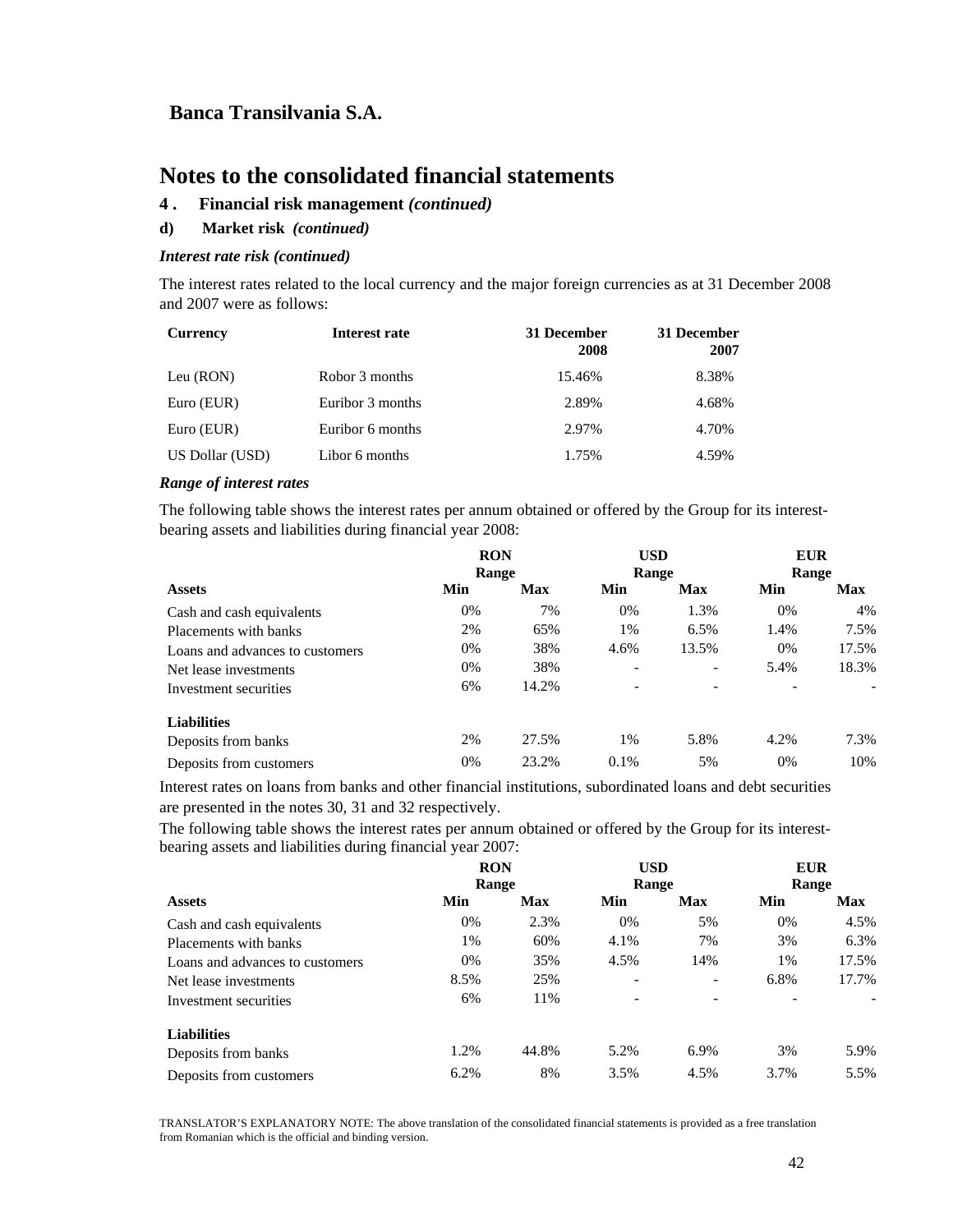# **Notes to the consolidated financial statements**

## **4 . Financial risk management** *(continued)*

### **d) Market risk (continued)**

### *Interest rate risk (continued)*

A summary of the Group's interest rate gap position on interest bearing instruments as at 31 December 2008 is as follows:

| In RON thousands                                         | Less than 6<br>months | $6 - 12$<br>months | $1 - 3$ vears | $3 - 5$ years | More than<br>5 years     | <b>Non</b><br>sensitive  | <b>Total</b> |
|----------------------------------------------------------|-----------------------|--------------------|---------------|---------------|--------------------------|--------------------------|--------------|
| 31 December 2008                                         |                       |                    |               |               |                          |                          |              |
| <b>Financial assets</b>                                  |                       |                    |               |               |                          |                          |              |
| Cash and cash equivalents                                | 3,698,738             |                    |               |               |                          | $\blacksquare$           | 3,698,738    |
| Placements with banks                                    | 775,482               | 137                | 30,108        | 22,881        |                          | $\blacksquare$           | 828,608      |
| Financial assets at fair value through profit and loss   | 14,522                |                    |               |               | $\overline{\phantom{0}}$ |                          | 14,522       |
| Loans and advances to customers                          | 6,670,084             | 3,907,556          | 307,261       |               |                          | $\blacksquare$           | 10,884,901   |
| Net lease investments                                    | 291,367               | 76,462             | 12,238        | 712           |                          | $\blacksquare$           | 380,779      |
| Financial assets available for sale                      | 370,785               | 103,047            | 233,019       | 60,469        | 24,284                   | 6,646                    | 798,250      |
| Held to maturity investments                             | 875                   |                    | 10,000        | 780           |                          |                          | 11,655       |
|                                                          | 11,821,853            | 4,087,202          | 592,626       | 84,842        | 24,284                   | 6,646                    | 16,617,453   |
| <b>Financial liabilities</b>                             |                       |                    |               |               |                          |                          |              |
| Deposits from banks                                      | 38,325                |                    |               |               |                          |                          | 38,325       |
| Deposits from customers                                  | 9,483,779             | 2,495,658          | 93,119        | 3,704         | 20,815                   | $\overline{\phantom{a}}$ | 12,097,075   |
| Loans from banks and other financial institutions, other | 2,929,806             | 240,083            | 11,206        |               |                          | $\overline{\phantom{a}}$ | 3,181,095    |
| subordinated loans and debt securities                   |                       |                    |               |               |                          |                          |              |
|                                                          | 12,451,910            | 2,735,741          | 104,325       | 3,704         | 20,815                   | $\blacksquare$           | 15,316,495   |
|                                                          |                       |                    |               |               |                          |                          |              |
| Net position                                             | (630, 057)            | 1,351,461          | 488,301       | 81,138        | 3,469                    | 6,646                    | 1,300,958    |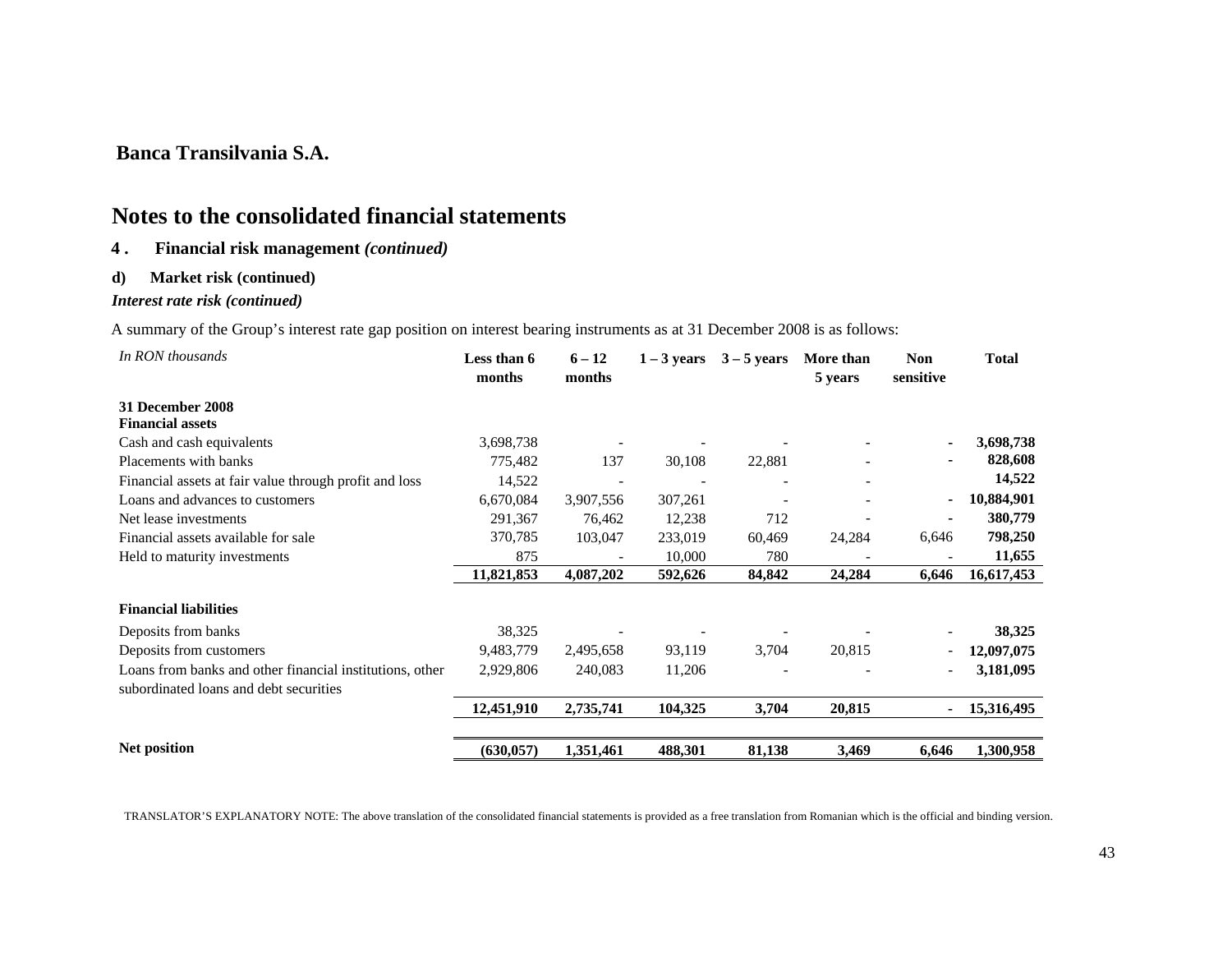# **Notes to the consolidated financial statements**

## **4 . Financial risk management** *(continued)*

### **d) Market risk (continued)**

### *Interest rate risk (continued)*

A summary of the Group's interest rate gap position on interest bearing instruments as at 31 December 2007 is as follows:

| In RON thousands                                         | Less than 6<br>months | $6 - 12$<br>months | $1-3$ years              | $3 - 5$ years | More than<br>5 years     | <b>Non</b><br>sensitive  | <b>Total</b> |
|----------------------------------------------------------|-----------------------|--------------------|--------------------------|---------------|--------------------------|--------------------------|--------------|
| 31 December 2007                                         |                       |                    |                          |               |                          |                          |              |
| <b>Financial assets</b>                                  |                       |                    |                          |               |                          |                          |              |
| Cash and cash equivalents                                | 3,017,299             |                    |                          |               |                          | $\blacksquare$           | 3,017,299    |
| Placements with banks                                    | 1,182,975             |                    | $\overline{\phantom{a}}$ |               |                          | $\blacksquare$           | 1,182,975    |
| Financial assets at fair value through profit and loss   | 63,067                |                    |                          |               | $\overline{\phantom{a}}$ |                          | 63,067       |
| Loans and advances to customers                          | 5,264,159             | 2,911,231          | 308,658                  |               |                          | $\blacksquare$           | 8,484,048    |
| Net lease investments                                    | 79,415                | 87,137             | 113,355                  | 18,079        | 121                      | $\blacksquare$           | 298,107      |
| Financial assets available for sale                      | 133,891               | 13,639             | 292,823                  | 107,987       | 29,746                   | 2,795                    | 580,881      |
| Held to maturity investments                             | 892                   | 1,000              | 10,000                   | 780           |                          |                          | 12,672       |
|                                                          | 9,741,698             | 3,013,007          | 724,836                  | 126,846       | 29,867                   | 2,795                    | 13,639,049   |
| <b>Financial liabilities</b>                             |                       |                    |                          |               |                          |                          |              |
| Deposits from banks                                      | 76,251                |                    |                          |               |                          |                          | 76,251       |
| Deposits from customers                                  | 8,181,692             | 1,959,606          | 222,928                  | 9,233         | 16,888                   | $\overline{\phantom{a}}$ | 10,390,347   |
| Loans from banks and other financial institutions, other |                       |                    |                          |               |                          |                          |              |
| subordinated loans and debt securities                   | 1,878,927             | 264,457            | 2,373                    | 650           |                          |                          | 2,146,407    |
|                                                          | 10,136,870            | 2,224,063          | 225,301                  | 9,883         | 16,888                   | $\blacksquare$           | 12,613,005   |
|                                                          |                       |                    |                          |               |                          |                          |              |
| Net position                                             | (395, 172)            | 788,944            | 499,535                  | 116,963       | 12,979                   | 2,795                    | 1,026,044    |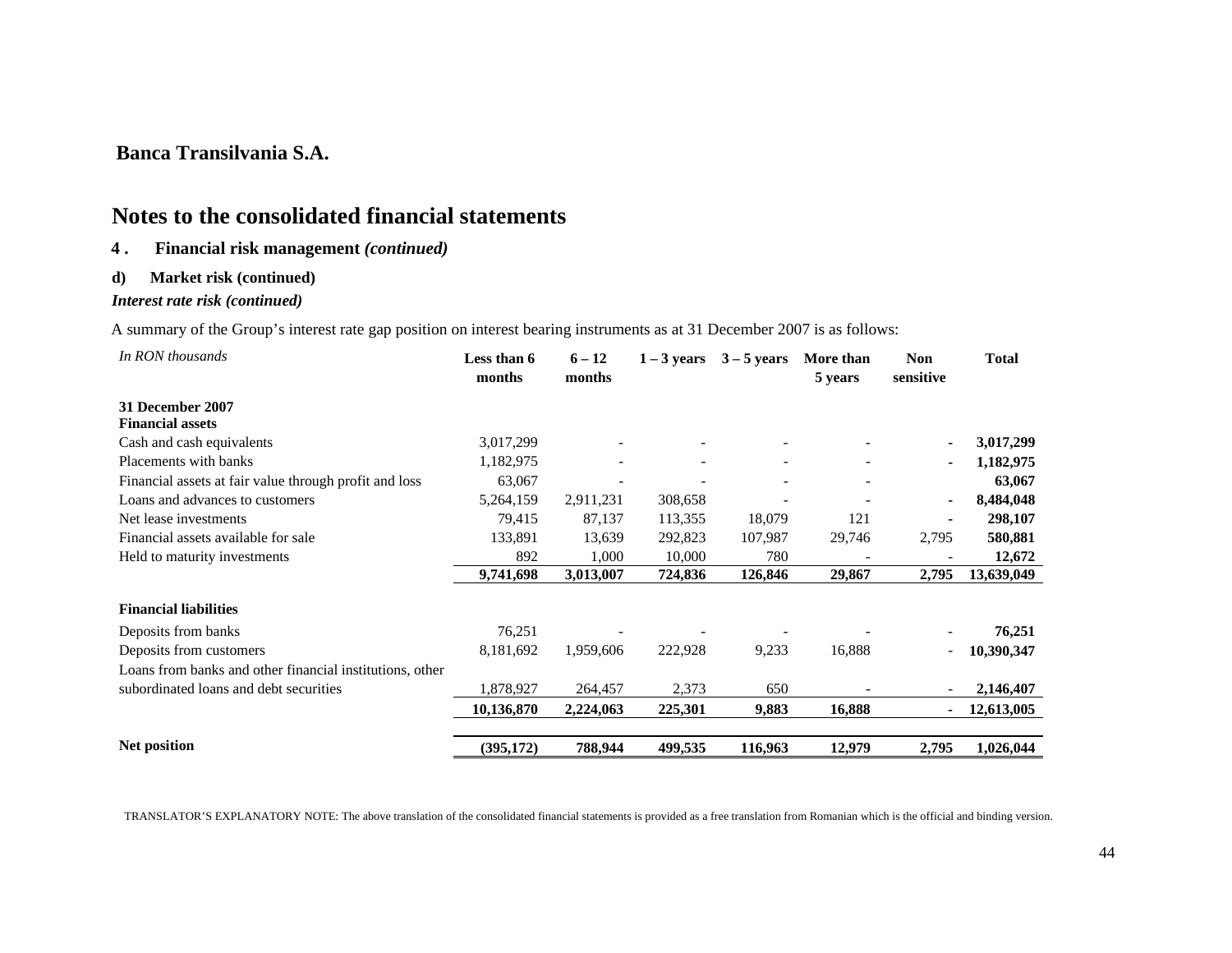# **Notes to the consolidated financial statements**

### *4. Financial risk management (continued)*

### **d) Market risk (continued)**

#### *Currency risk*

The Group is exposed to currency risk through transactions in foreign currencies against RON. There is also a balance sheet risk that the net monetary assets and liabilities in foreign currencies will take a different value when translated into RON as a result of currency movements.

The monetary assets and liabilities held in RON and in foreign currencies at 31 December 2008 are presented below:

| In RON thousands                       | <b>RON</b> | <b>EUR</b> | <b>USD</b> | Other                        | <b>Total</b> |
|----------------------------------------|------------|------------|------------|------------------------------|--------------|
| <b>Monetary assets</b>                 |            |            |            |                              |              |
| Cash and cash equivalents              | 1,383,312  | 2,122,928  | 181,106    | 11,392                       | 3,698,738    |
| Placement with banks                   | 371,658    | 351,960    | 73,839     | 31,151                       | 828,608      |
| Financial assets at fair value through |            |            |            |                              |              |
| profit and loss                        | 14,522     |            |            |                              | 14,522       |
| Loans and advances to customers        | 7,221,483  | 3,468,753  | 194,665    |                              | 10,884,901   |
| Net lease investments                  | 49,016     | 331,360    |            | 403                          | 380,779      |
| Financial assets available for sale    | 798,087    | 163        |            |                              | 798,250      |
| Held-to-maturity investments           | 11,655     |            |            |                              | 11,655       |
| Investments in associates              | 28,663     |            |            | $\qquad \qquad \blacksquare$ | 28,663       |
| Other assets                           | 55,240     | 15,531     | 916        | 1,481                        | 73,168       |
| <b>Total monetary assets</b>           | 9,933,636  | 6,290,695  | 450,526    | 44,427                       | 16,719,284   |
| <b>Monetary liabilities</b>            |            |            |            |                              |              |
| Deposits from banks                    | 13,506     | 24,543     | 276        |                              | 38,325       |
| Deposits from customers                | 8,249,144  | 3,453,631  | 371,627    | 22,673                       | 12,097,075   |
| Loans from banks and other financial   |            |            |            |                              |              |
| institutions, other subordinated loans |            |            |            |                              |              |
| and debt securities issued             | 333,068    | 2,742,629  | 105,398    |                              | 3,181,095    |
| Other debts                            | 135,323    | 35,452     | 3,630      | 1,516                        | 175,921      |
| <b>Total monetary liabilities</b>      | 8,731,041  | 6,256,255  | 480,931    | 24,189                       | 15,492,416   |
| <b>Net currency position</b>           | 1,202,595  | 34,440     | (30, 405)  | 20,238                       | 1,226,868    |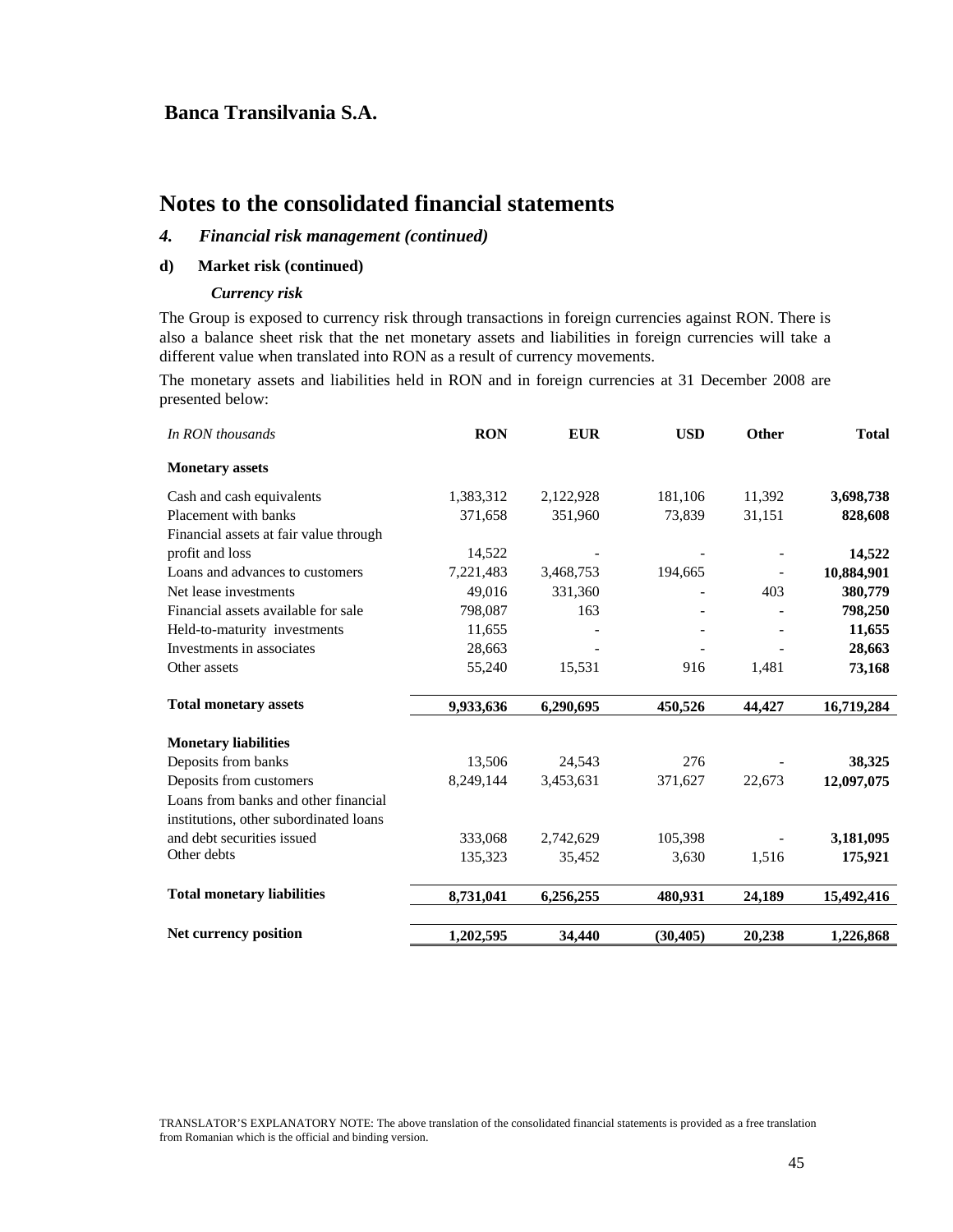# **Notes to the consolidated financial statements**

## **4 . Financial risk management** *(continued)*

### **d) Market risk (continued)**

### *Currency risk (continued)*

The monetary assets and liabilities held in RON and in foreign currencies at 31 December 2007 are presented below:

| In RON thousands                  | <b>RON</b> | <b>EUR</b> | <b>USD</b> | Other  | <b>Total</b> |
|-----------------------------------|------------|------------|------------|--------|--------------|
| <b>Monetary assets</b>            |            |            |            |        |              |
| Cash and cash equivalents         | 1,100,864  | 1,739,835  | 152,569    | 24,031 | 3,017,299    |
| Placement with banks              | 874,225    | 298,999    |            | 9,751  | 1,182,975    |
| Financial assets at fair value    | 63,067     |            |            |        | 63,067       |
| through profit and loss           |            |            |            |        |              |
| Loans and advances to             | 5,731,032  | 2,543,500  | 208,838    | 678    | 8,484,048    |
| customers                         |            |            |            |        |              |
| Net lease investments             | 45,244     | 252,863    |            |        | 298,107      |
| Financial assets available for    | 580,704    | 177        |            |        | 580,881      |
| sale                              |            |            |            |        |              |
| Held-to-maturity investments      | 12,672     |            |            |        | 12,672       |
| Investments in associates         | 68,670     |            |            |        | 68,670       |
| Other assets                      | 50,038     | 6,711      | 1,831      | 532    | 59,112       |
| <b>Total monetary assets</b>      | 8,526,516  | 4,842,085  | 363,238    | 34,992 | 13,766,831   |
| <b>Monetary liabilities</b>       |            |            |            |        |              |
| Deposits from banks               | 60,361     | 8,261      | 7,629      |        | 76,251       |
| Deposits from customers           | 7,354,529  | 2,772,284  | 241,869    | 21,665 | 10,390,347   |
| Loans from banks and other        | 21,508     | 2,025,237  | 99,662     |        | 2,146,407    |
| financial institutions, other     |            |            |            |        |              |
| subordinated loans and debt       |            |            |            |        |              |
| securities issued                 |            |            |            |        |              |
| Other debts                       | 161,348    | 24,752     | 9,628      | 893    | 196,621      |
| <b>Total monetary liabilities</b> | 7,597,746  | 4,830,534  | 358,788    | 22,558 | 12,809,626   |
| <b>Net currency position</b>      | 928,770    | 11,551     | 4,450      | 12,434 | 957,205      |
|                                   |            |            |            |        |              |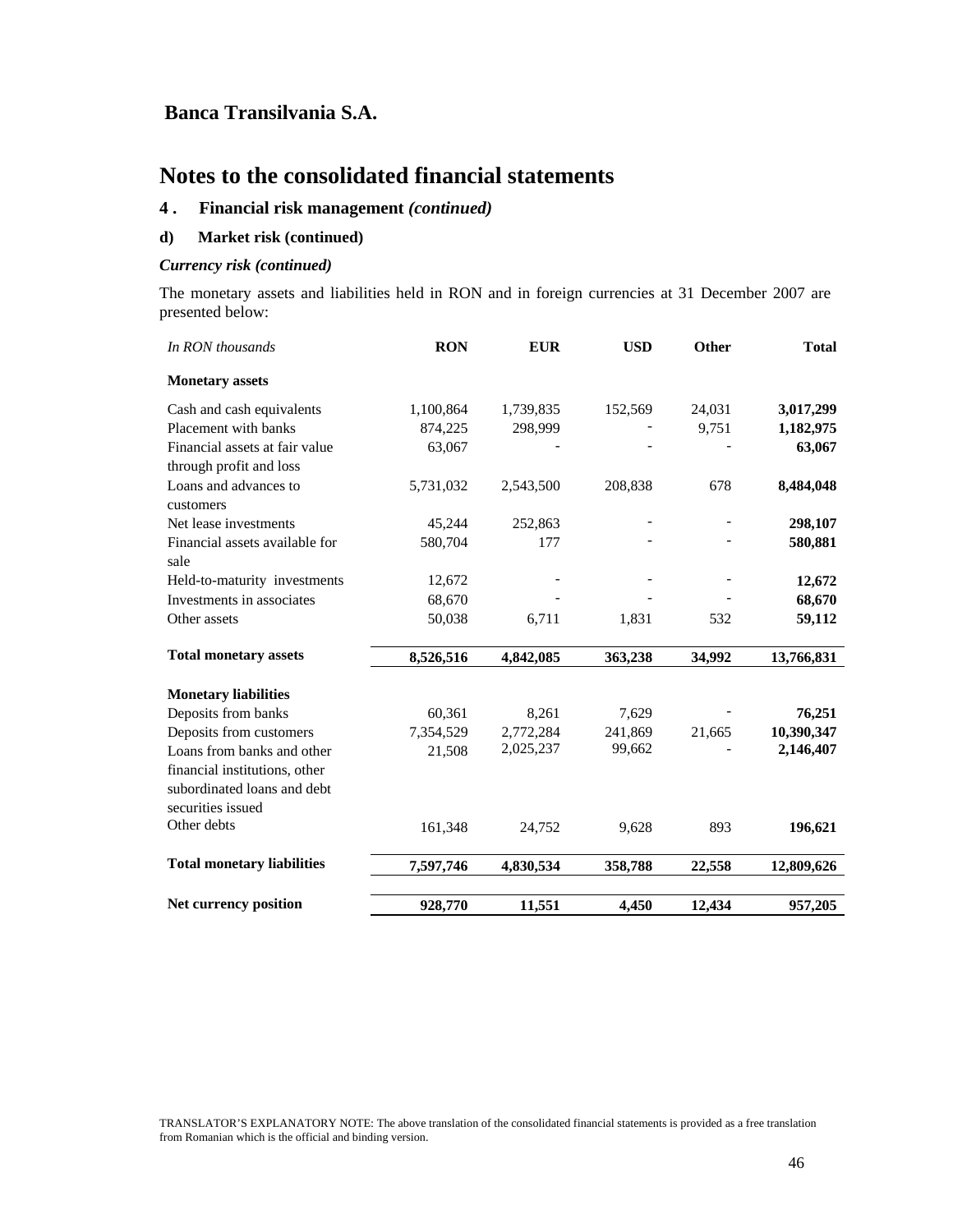# **Notes to the consolidated financial statements**

### **4 Financial risk management** *(continued)*

### **e) Taxation risk**

Starting 1 January 2007, as a result of Romania's adherence to the European Union, the Bank had to adopt the regulations of the European Union, and as a result has prepared for the appliance of the changes in the European legislation.

The Romania Government owns a number of agencies authorized to carry on the audit (control) of the companies operating in Romania. These controls are similar to the fiscal audits from other countries and can cover not only fiscal aspects but also legal and regulating ones that are of interest to these agencies.

### **f) Operating environment**

The process of risk repricing during 2007 and 2008 in the international financial markets severely affected the performance of those markets, including the Romanian financial and banking market, and fostered heightened uncertainty with regard to economic developments going forward.

The ongoing global credit and liquidity crisis which commenced in the middle of 2008 has resulted in, among other things, lower level and difficult access to the capital market funding, lower liquidity levels across the Romanian banking sector, and higher interbank lending rates. The significant losses experienced in the global financial market could affect the ability of the Group to obtain new borrowings and refinance its existing borrowings at terms and conditions similar to those applied to earlier transactions.

Identification and valuation of investments influenced by a lending market with low liquidities, the determination of compliance with debt agreement and other contract covenants, and the evaluation of significant uncertainties, bring their own challenges.

The Group's debtors may also be affected by the lower liquidity situation which could in turn impact their ability to repay their outstanding loans. Deteriorating operating conditions for borrowers may also have an impact on the management cash flow forecasts and assessment of the impairment of financial and non-financial assets. To the extent that information is available, management has reflected revised estimates of expected future cash flows in its impairment assessment.

Such ongoing concerns that the deteriorating financial conditions could contribute, at a later stage to a further retrenchment in confidence, prompted a coordinated effort of governments and central banks to adopt special measures aimed at countering a vicious circle of growing risk aversion and to helping minimizing the effects of the financial crisis and finally restoring normal market functioning.

Management is unable to predict all developments which could have an impact on the Romanian banking sector and consequently what effect, if any, they could have on these financial statements.

Management is unable to reliably estimate the effects on the Group's financial statements of any further deterioration in the liquidity of the financial markets, devaluation of financial assets influenced by the illiquid credit market conditions and the increased volatility in the currency and equity markets.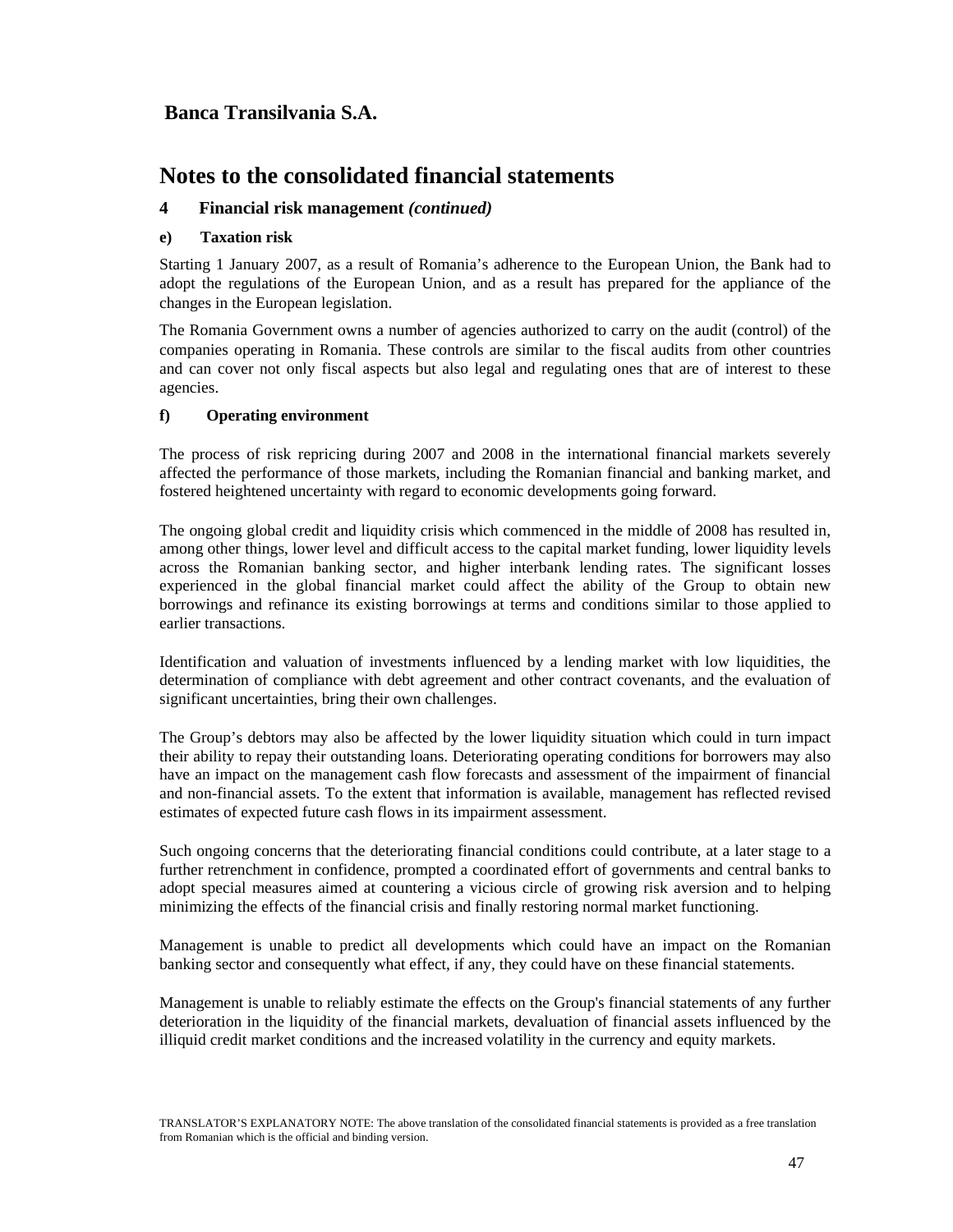# **Notes to the consolidated financial statements**

### **4 Financial risk management** *(continued)*

### **f) Operating environment**

Management believes it is taking all the necessary measures to support the sustainability and growth of the Bank's business in the current circumstances by:

- preparing liquidity crisis strategy and establishing specific measures to address potential liquidity crisis;
- daily monitoring its liquidity position;
- forecasting on short-term basis its net liquidity position;
- monitoring incoming and outgoing cash flows on daily basis and assessing the effects on its borrowers of the limited access to funding and the sustainability of growing businesses in Romania.

The national economy is constantly presenting the characteristic of an emergent market: significant current account deficit, the difference between Romania and the other states member UE, a market undeveloped, low infrastructure and fluctuations in the exchange rate.

#### **g) Operational risks**

Operational risk is the risk of direct or indirect loss arising from a wide variety of causes associated with the Group's processes, personnel, technology and infrastructure, and from external factors others than the ones associated with credit, market and liquidity risk such as legal requirements or general accepted corporative policies. Operational risks arise from all of the Group's operations and are faced by all business entities.

The Group's objective is to manage operational risk so as to balance the avoidance of financial losses and damage to the Group's reputation with overall cost effectiveness and to avoid control procedures that restrict initiative and creativity.

The primary responsibility for the development and implementation of controls to address operational risk is assigned to senior management within each business unit. This responsibility is supported by the development of overall Group standards for the management of operational risk in the following areas:

- requirements for appropriate segregation of duties, including the independent authorization of transactions;
- requirements for the reconciliation and monitoring of transactions;
- compliance with regulatory and other legal requirements;
- documentation of controls and procedures;
- requirements for the periodic assessment of operational risk faced, and the adequacy of controls and procedures to address the risks identified;
- requirements for the reporting of operational losses and proposed remedial action;
- a formalized approach over the continuity of the business with a with a focus on IT infrastructure (public services, hardware, software, human resources) due to its high degree of support during the activity;
- training and professional development for all line of business and for al the Group employees; development of ethical and business standards.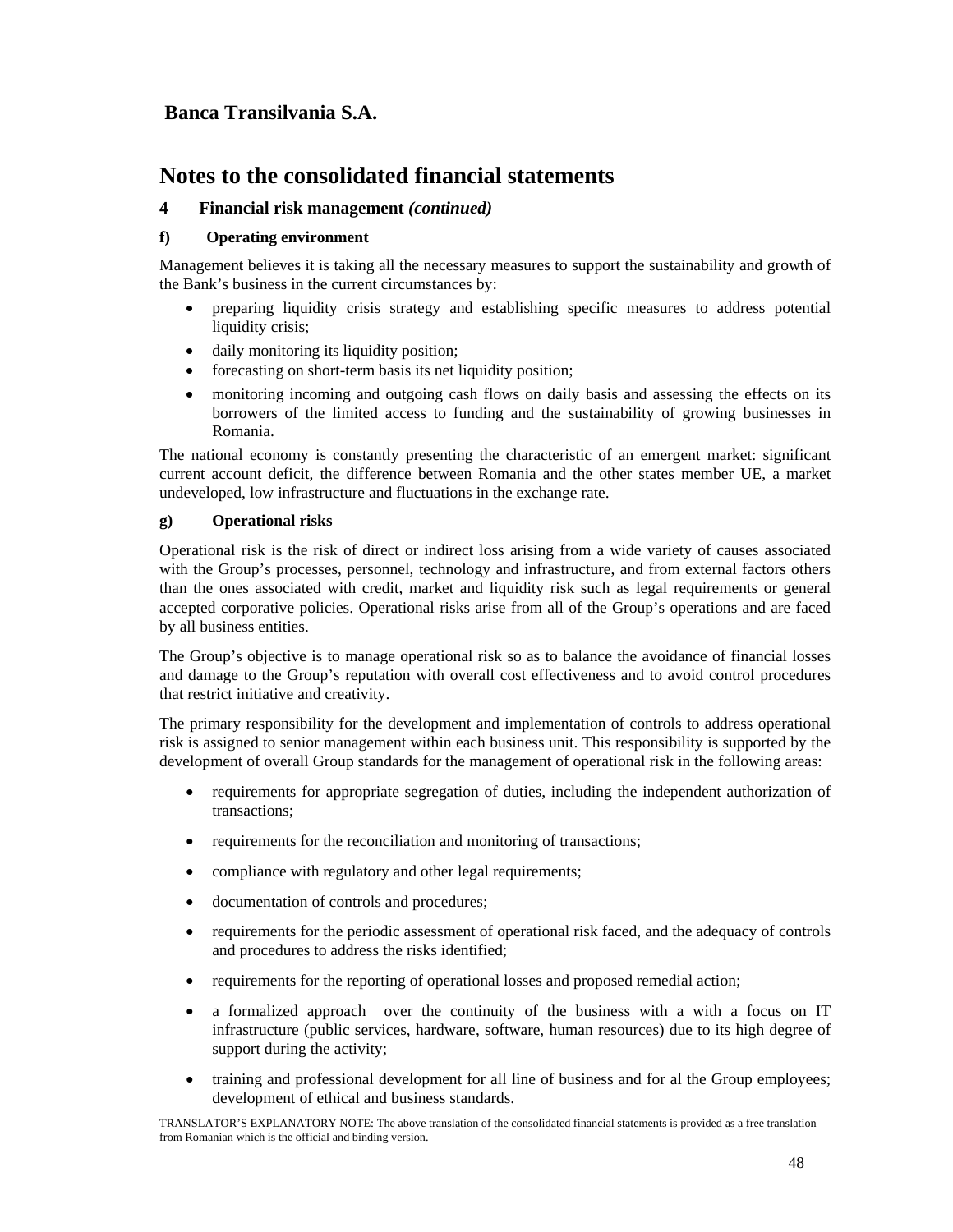# **Notes to the consolidated financial statements**

## **4 Financial risk management** *(continued)*

### **g) Operational risks** *(continued)*

The limitation of the risk by using insurance, if the case, Compliance with Bank standards is supported by a program of periodical reviews undertaken by Internal Audit, The results of Internal Audit reviews are discussed with the management of the business unit to which they relate, with summaries submitted to the Audit Committee and senior management of the Bank,

### **h) Capital management**

The Bank's regulatory capital based on the legal requirements in force regarding capital management includes

- Tier 1 capital, which includes ordinary share capital, share premium eligible reserves (for 31 December 2008 the computation was performed based on National Bank of Romania ("NBR") regulation 18/2006 modified by NBR Regulation 10/2008 which exclude from the eligible reserves the current year profit until its distribution by the General Shareholders' meeting) after deductions of intangible assets, 50% of shares' value and other investments in financial that exceed 10% from their share capital and 50% of the investments held in insurance companies;
- Tier 2 capital, which includes qualifying subordinated liabilities, fixed assets revaluation reserves after deduction of 50% of shares' value and other investments in financial that exceed 10% from their share capital and 50% of the investments held in insurance companies,

Until 31 December 2007 The Bank computed the minimum capital requirements based on NBR Norm 12/2003 and 5/2004,

Starting 2008 the Bank applied NBR Regulation 13/2006 regarding the computation of the minimal capital requirements and adopted:

- the standard approach regarding credit risk based on Regulation 14/2006;
- the standard approach based on appendix I, II and IV of the NBR Regulation 22/2006 for the computation of the minimal capital requirements for the position risk, foreign exchange risk and merchandise risk;
- the standards approach for the minimal capital requirements regarding operational risk based on NBR Regulation 24/2006,

The Bank's regulatory capital position in accordance with the statutory regulations issued by the National Bank of Romania at 31 December 2008 and 2007 was as follows:

| In RON thousand                                                     | 31 decembrie<br>2008 | 31 decembrie<br>2007 |
|---------------------------------------------------------------------|----------------------|----------------------|
| Tier I                                                              | 1,158,433            | 1,076,703            |
| Tier II                                                             | 199,362              | 196,898              |
| <b>Total Bank's capital</b>                                         | 1,357,795            | 1,273,601            |
| Risk weighted assets                                                | n/a                  | 10,459,290           |
| Capital requirement for credit risk, counterparty risk, decrease in |                      |                      |
| receivables and for incomplete transactions                         | 797.949              | n/a                  |
| Capital requirements for foreign exchange position and commodities  | 20,217               | n/a                  |
| Capital requirements for operational risk                           | 88,500               | n/a                  |
| <b>Total capital requirements</b>                                   | 906,666              | n/a                  |

The computation is based on the individual statutory financial statements of Banca Transilvania SA.

As at 31 December 2008, the current year profit is not included in the eligible reserves computation of RON 396,853 thousand. If the profit would have been included the own fund would be RON 1,754,648 thousand.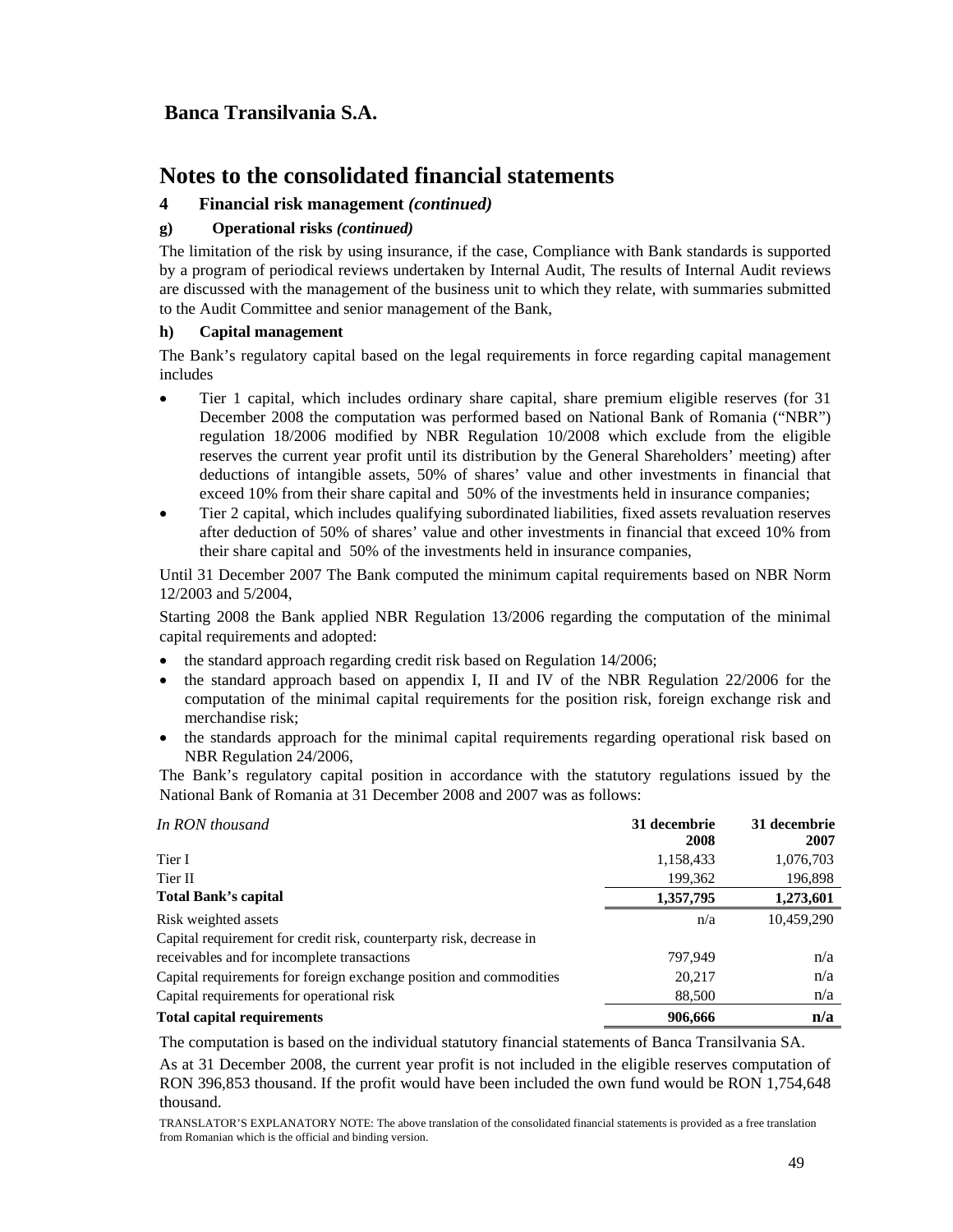# **Notes to the consolidated financial statements**

### **5 Use of estimates and judgments**

The Group makes estimates and assumptions that affect the reported amounts of assets and liabilities within the next financial year. Estimates and judgments are continually evaluated and are based on historical experience and other factors, including expectations of future events that are believed to be reasonable under the circumstances.

### *Impairment losses on loans and advances*

The Group reviews its loan and net lease investments portfolios to assess impairment at least on an annual basis. In determining whether an impairment loss should be recorded in the income statement, the Group makes judgments as to whether there is any observable data indicating that there is a measurable decrease in the estimated future cash flows from a portfolio of loans and net lease investments before the decrease can be identified with an individual loan in that portfolio. This evidence may include observable data indicating that there has been an adverse change in the payment status of borrowers (lessees) in a group, or national or local economic conditions that correlate with defaults on assets in the group.

Management uses estimates based on historical loss experience for assets with credit risk characteristics and objective evidence of impairment similar to those in the portfolio when scheduling its future cash flows. The methodology and assumptions used for estimating both the amount and timing of future cash flows are reviewed regularly to reduce any differences between loss estimates and actual loss experience. The loan impairment assessment considers the visible effects of current market conditions on the individual / collective assessment of loans and advances to customers' impairment. Hence, the Group has estimated the impairment loss provision for loans and advances to customers based on the internal methodology harmonized with Group policies and assessed that no further provision for impairment losses is required except as already provided for in the financial statements.

To the extent that the net present value of estimated cash flows differs by  $+/-5$  percent, the impairment provision for loans and advances to customers would be estimated RON 11,215 thousand higher or RON 8,001 thousand lower (31 December 2007: RON 2,855 thousand higher or RON 2,855 thousand lower).

#### *Fair value of financial instruments*

The fair value of financial instruments that are not traded in an active market (for example, unlisted treasury securities, bonds and certificates of deposit) is determined by using valuation techniques. The Group uses its judgment to select the valuation method and make assumptions that are mainly based on market conditions existing at each balance sheet date. The Group has used discounted cash flow analysis for the available-for-sale financial instruments that were not traded in active markets.

| In RON thousand                                           | <b>Note</b> | <b>Ouoted market</b><br>prices in active<br>markets | <b>Valuation</b><br>techniques –<br>observable<br>inputs | <b>Valuation</b><br>techniques –<br>unobservable<br>inputs | <b>Total</b> |
|-----------------------------------------------------------|-------------|-----------------------------------------------------|----------------------------------------------------------|------------------------------------------------------------|--------------|
| 31 Decembrie 2008                                         |             |                                                     |                                                          |                                                            |              |
| Financial assets at fair value through<br>profit and loss | 19          | 14.522                                              |                                                          | Ξ.                                                         | 14.522       |
| Investments securities, available for sale                | 22          | 10.446                                              | 787,804                                                  |                                                            | 798.250      |
| 31 Decembrie 2007                                         |             |                                                     |                                                          |                                                            |              |
| Financial assets at fair value through<br>profit and loss | 19          | 63,067                                              |                                                          | -                                                          | 63,067       |
| Investments securities, available for sale                | 22          | 68.202                                              | 512.679                                                  |                                                            | 580.881      |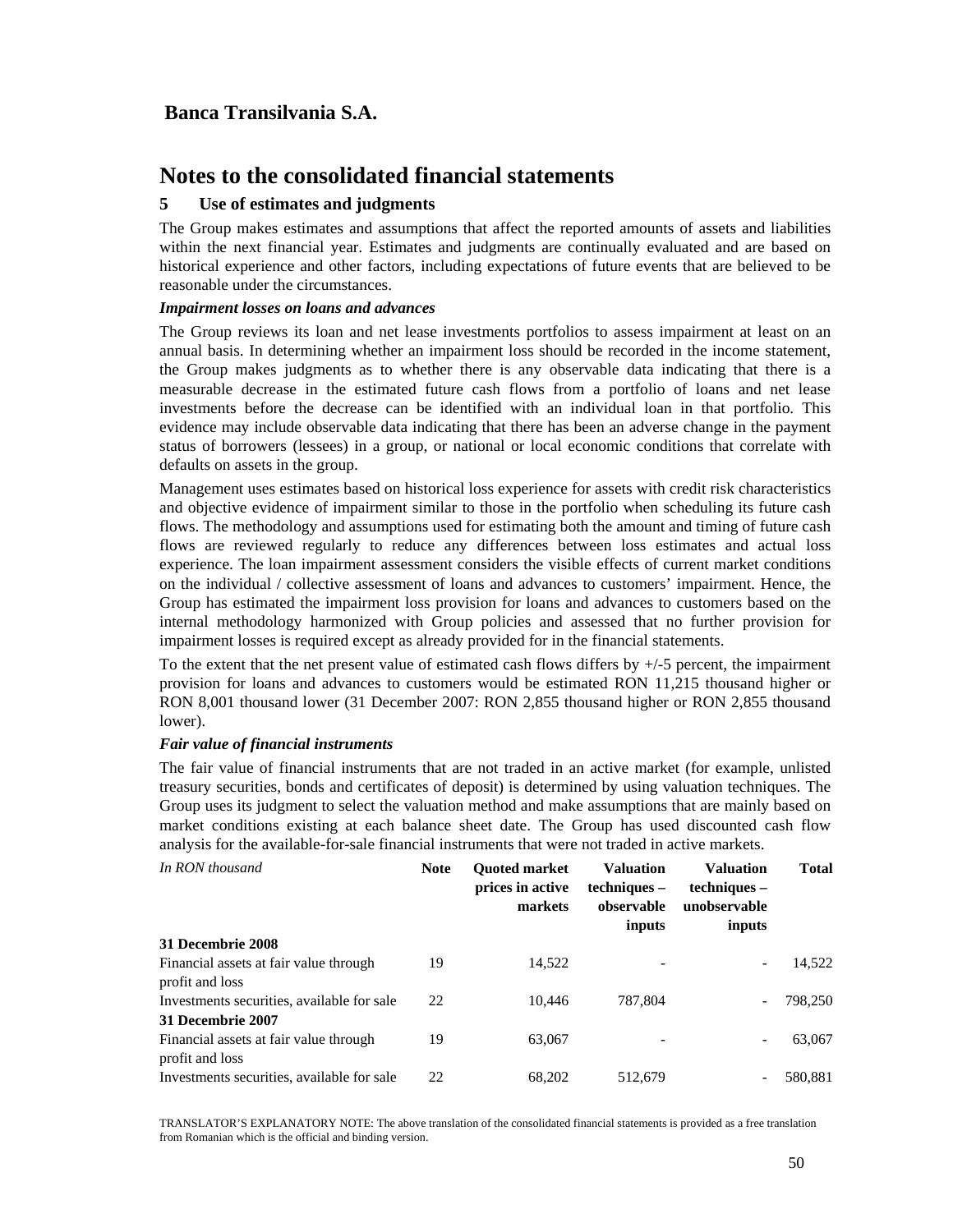# **Notes to the consolidated financial statements**

## **5 Use of estimates and judgments** *(continued)*

### *Financial assets and liabilities*

The Group considered that the effective transaction prices would be situated between the informative BID-ASK quotations obtained, which are rather an interval within which the Group could have realistically negotiated the quotations for each series and taking into account the volume of its portfolio, and thus, the bank used in its estimation an average price for each series.

The Group's accounting policies provide scope for assets and liabilities to be designated on inception into different accounting categories in certain circumstances:

• In classifying financial assets or liabilities as "trading", the Group has determined that it meets the description of trading assets and liabilities set out in accounting policy 3(j);

• In classifying financial assets as held-to-maturity, the Group has determined that it has both the positive intention and ability to hold the assets until their maturity date as required by its accounting policy.

If the Group fails to keep these investments to maturity other than for the specific circumstances mentioned in IAS 39, it will be required to reclassify the entire class as available-for-sale. The investments would therefore be measured at fair value not amortized cost. If the entire class of held-tomaturity investments is tainted, the fair value would not be significantly different from the carrying amount.

### **6. Segment reporting**

The business segment reporting format is the Group's primary basis of segment reporting. Transactions between business segments are conducted at arm's length.

Segment assets and liabilities include items directly attributable to a segment as well as those that can be allocated on a reasonable basis.

The Group's segment reporting comprises the following main business segments:

- *Corporate banking.* Within corporate banking the Group provides corporations with a range of banking products and services, including lending and deposit taking, providing cash management, foreign commercial business, investment advices, financial planning, securities business, project and structured finance transactions, syndicated loans and asset backed transactions.
- *Retail and SME banking.* The Group provides individuals and SME's with a range of banking products and services, including lending (consumer loans, vehicles purchase, personal needs, and mortgages), savings and deposit taking business, payment services and securities business.
- *Other.* Within other the Group incorporates financial products and services provided to or by financial institutions including: management of securities, brokerage, factoring, logistic, real estate.
- *Leasing and customer finance.* Within leasing the Group includes financial products and services provided by the leasing and consumer finance arm of the Group.

The allocation method of the Group income and expenses on segments was improved during 2008 in order to eliminate the limitation imposed by the IT system in the previous periods.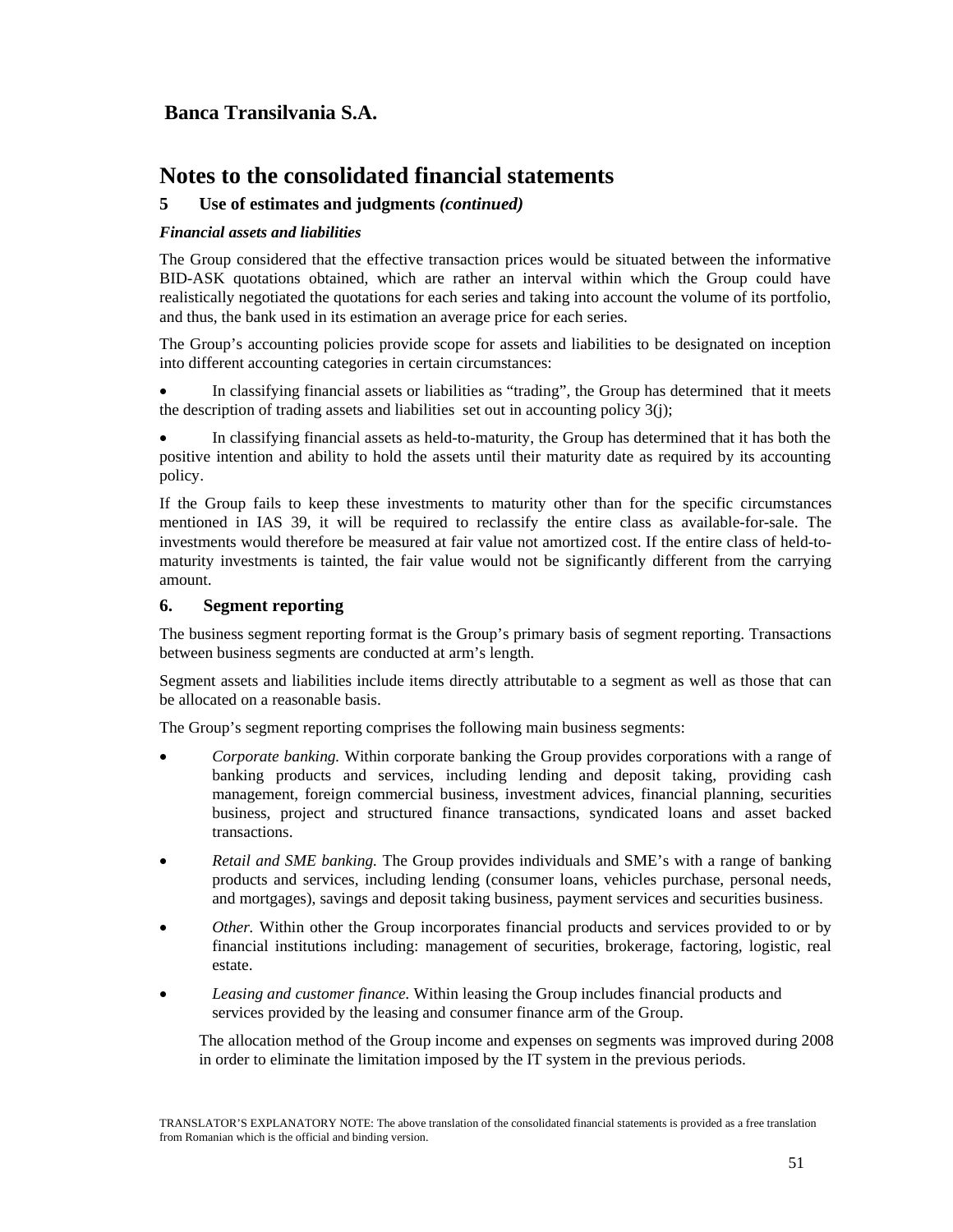# **Notes to the consolidated financial statements**

## **6 . Segment reporting**

## **Business segments**

| In RON thousand                                            | <b>Corporate banking</b> |                 | <b>Retail banking and SME</b> |                 | Leasing and consumer finance |                          | Other             |                   | <b>Eliminations</b>    |                          | <b>Total</b>      |                    |
|------------------------------------------------------------|--------------------------|-----------------|-------------------------------|-----------------|------------------------------|--------------------------|-------------------|-------------------|------------------------|--------------------------|-------------------|--------------------|
| Net interest income                                        | 2008<br>145,004          | 2007<br>194,952 | 2008<br>350,491               | 2007<br>207,703 | 2008<br>21,891               | 2007<br>20,241           | 2008<br>92,111    | 2007<br>37,109    | 2008<br>(27,091)       | 2007<br>(23, 407)        | 2008<br>582,406   | 2007<br>436,598    |
| Net fee and commission income                              | 130,667                  | 95,007          | 270,653                       | 175,879         | 6,468                        | 924                      | 14,656            | 35,612            | (28, 491)              | (8,203)                  | 393,953           | 299,219            |
| Net traiding income<br>Other operating income              | 24,947                   | 19,922          | 43,152                        | 39,920          | 2,746<br>39,700              | 35,989                   | 72,253<br>336,054 | 67,359<br>338,759 | (73, 587)<br>(90, 859) | (5,468)<br>(184, 796)    | 69,511<br>284,895 | 121,733<br>189,952 |
| <b>Total income</b>                                        | 300,618                  | 309,881         | 664,296                       | 423,502         | 70,805                       | 57,154                   | 515,074           | 478,839           | (220, 028)             | (221, 874)               | 1,330,765         | 1,047,502          |
| Personnel expenses                                         | 98,344                   | 77,260          | 196,819                       | 165,315         | 12,069                       | 6,428                    | 78,617            | 32,558            | 184                    | 374                      | 386,033           | 281,935            |
| Other operating expenses                                   | 69,375                   | 55,306          | 139,749                       | 118,339         | 35,102                       | $\overline{\phantom{a}}$ | 101,994           | 146,853           | (70,620)               |                          | 275,600           | 320,498            |
| Publicity expenses                                         | 3,016                    | 3,096           | 6,133                         | 6,625           | 778                          | $\overline{\phantom{a}}$ | 11,642            | 954               | (526)                  | $\overline{\phantom{a}}$ | 21,043            | 10,675             |
| Deprecition and amortisation                               | 15,634                   | 13,262          | 31,512                        | 28,377          | 4,679                        | $\overline{\phantom{a}}$ | 11,852            | 6,682             | (540)                  | $\overline{\phantom{a}}$ | 63,137            | 48,321             |
| Other expenses                                             | 6,300                    | 7,187           | 12,657                        | 15,379          |                              | 45,657                   | 4,257             | 3,174             | (23, 214)              | (167, 302)               | $\blacksquare$    | (95, 905)          |
| <b>Total</b>                                               | 192,669                  | 156,111         | 386,870                       | 334,035         | 52,628                       | 52,085                   | 208,362           | 190,221           | (94, 716)              | (166, 928)               | 745,813           | 565,524            |
| Impairment losses on assets                                | 27,129                   | 17,810          | 77,474                        | 58,604          | 11,785                       | $\overline{\phantom{0}}$ | 80,719            | 40,103            | (39, 572)              | $\overline{\phantom{a}}$ | 157,535           | 116,517            |
| Gross profit attributable to equity<br>holders of the Bank | 80,820                   | 135,960         | 199,952                       | 30,863          | 6,392                        | 5,069                    | 225,993           | 248,515           | (85,740)               | (54, 946)                | 427,417           | 365,461            |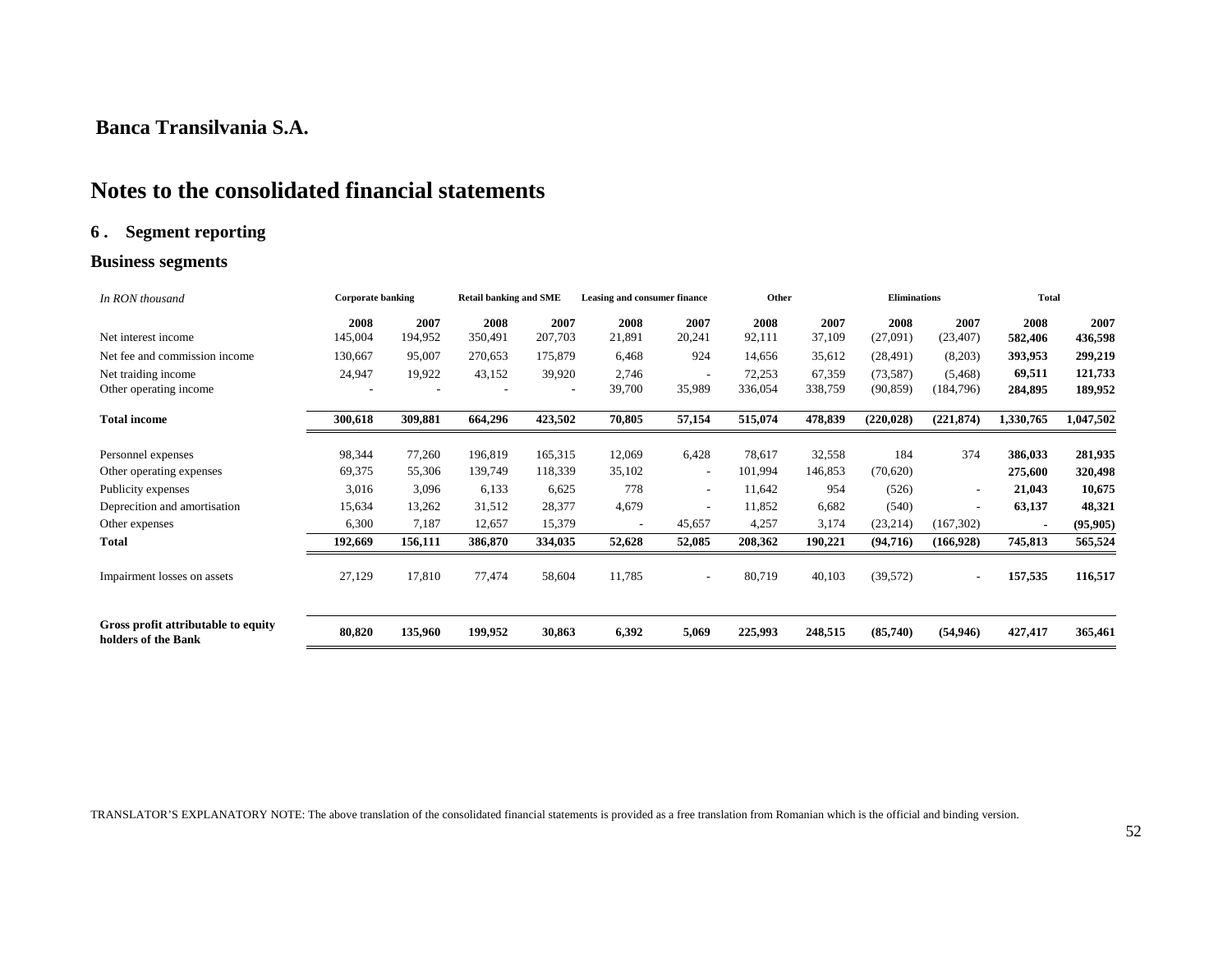# **Notes to the consolidated financial statements**

## **6. Segment reporting** *(continued)*

## **Business segments as at 31 December**

| In RON thousand                     | <b>Corporate banking</b> |           | <b>Retail banking and SME</b> |                          | <b>Leasing and consumer</b><br>finance |                          | Other                    |           | <b>Eliminations</b> |            | <b>Unallocated</b> |           | <b>Total</b> |            |
|-------------------------------------|--------------------------|-----------|-------------------------------|--------------------------|----------------------------------------|--------------------------|--------------------------|-----------|---------------------|------------|--------------------|-----------|--------------|------------|
|                                     | 2008                     | 2007      | 2008                          | 2007                     | 2008                                   | 2007                     | 2008                     | 2007      | 2008                | 2007       | 2008               | 2007      | 2008         | 2007       |
| Segment assets                      | 4,789,727                | 3,861,471 | 6,843,303                     | 5,228,146                | 651,737                                | 451,050                  | 5,428,742                | 4,794,484 | (564, 756)          | (445, 231) |                    |           | 17, 148, 753 | 13,889,920 |
| Unallocated assets                  |                          |           |                               |                          |                                        |                          | $\sim$                   | 193,565   |                     |            |                    |           |              | 193,565    |
| <b>Total assets</b>                 | 4,789,727                | 3,861,471 | 6,843,303                     | 5,228,146                | 651,737                                | 451,050                  | 5,428,742                | 4,988,049 | (564, 756)          | (445, 231) |                    |           | 17,148,753   | 14,083,485 |
| Segment liabilities                 | 3,396,564                | 3,244,204 | 10,201,863                    | 8,032,708                | 664,339                                | 214,597                  | 1,794,406                | 1,389,627 | (564, 756)          | (389, 019) | ٠                  | 197,306   | 15,492,416   | 12,689,423 |
| Unallocated liabilities             |                          |           |                               |                          |                                        |                          | $\overline{\phantom{a}}$ | 120,888   |                     |            |                    |           |              | 120,888    |
| <b>Total liabilities</b>            | 3,396,564                | 3,244,204 | 10,201,863                    | 8,032,708                | 664,339                                | 214,597                  | 1,794,406                | 1,510,515 | (564, 756)          | (389, 019) | $\blacksquare$     | 197,306   | 15,492,416   | 12,810,311 |
| Equity                              | ٠                        |           |                               | $\overline{\phantom{a}}$ | $\overline{\phantom{a}}$               | $\overline{\phantom{a}}$ |                          |           |                     |            | 1,656,337          | 1,273,174 | 1,656,337    | 1,273,174  |
| <b>Total equity and liabilities</b> | 3,396,564                | 3,244,204 | 10,201,863                    | 8,032,708                | 664,339                                | 214,597                  | 1,794,406                | 1,510,515 | (564, 756)          | (389, 019) | 1,656,337          | 1,470,480 | 17,148,753   | 14,083,485 |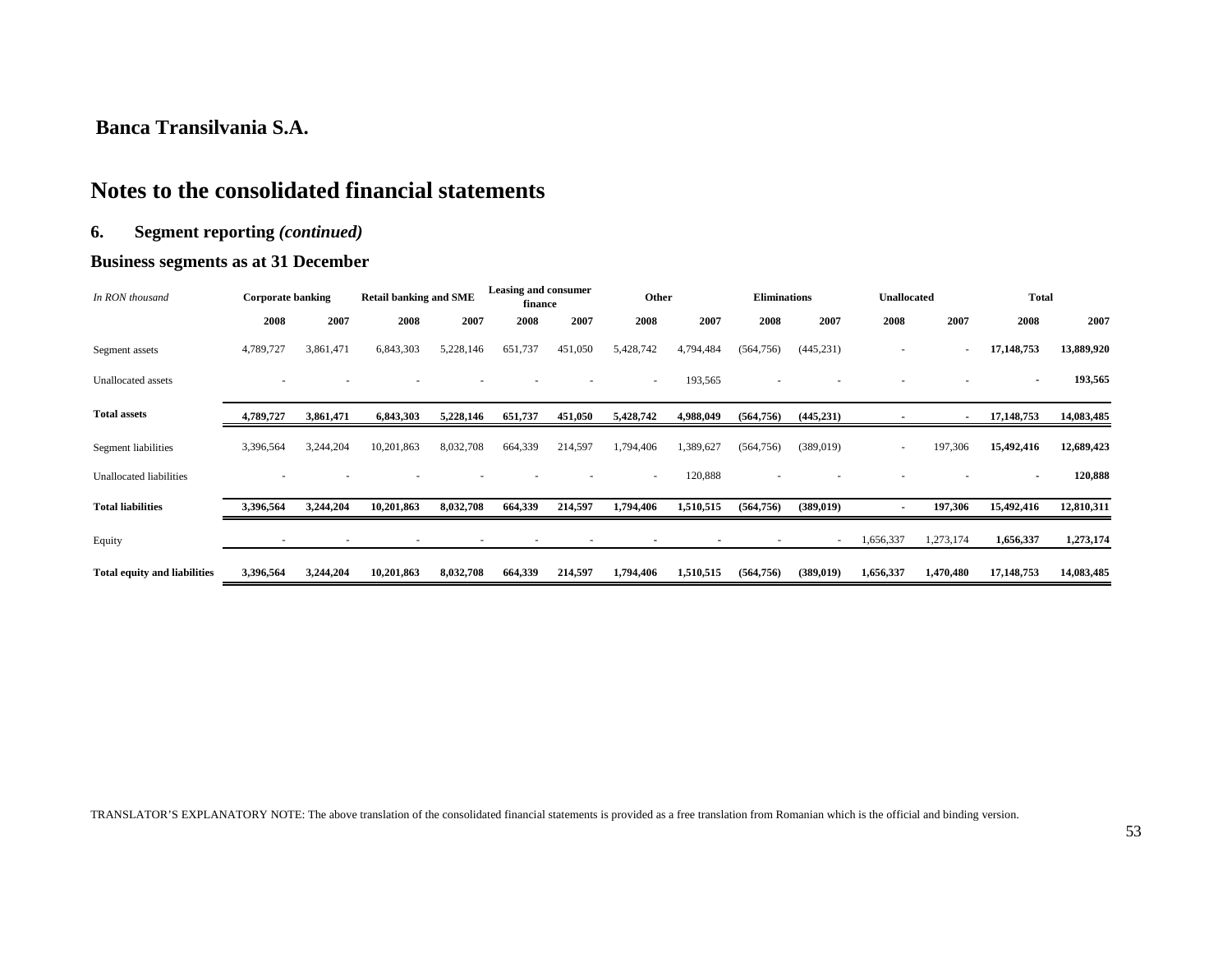# **Notes to the consolidated financial statements**

### **7 Financial assets and liabilities**

#### **Accounting classifications and fair values**

| In RON thousand                               | <b>Note</b> | <b>Financial assets at</b><br>fair value through<br>profit and loss | <b>Held</b> to<br>maturity | <b>Loans and</b><br>receivables<br>(including net<br>lease investments) | <b>Available for sale</b> | Other<br>amortized<br>cost | <b>Total carrying</b><br>amount | <b>Fair value</b> |
|-----------------------------------------------|-------------|---------------------------------------------------------------------|----------------------------|-------------------------------------------------------------------------|---------------------------|----------------------------|---------------------------------|-------------------|
| 31 December 2008                              |             |                                                                     |                            |                                                                         |                           |                            |                                 |                   |
| <b>Financial Assets</b>                       |             |                                                                     |                            |                                                                         |                           |                            |                                 |                   |
| Cash and cash equivalents                     | 17          |                                                                     |                            |                                                                         | $\overline{\phantom{a}}$  | 3,698,738                  | 3,698,738                       | 3,698,738         |
| Placements with banks                         | 18          |                                                                     |                            |                                                                         | ٠                         | 828,608                    | 828,608                         | 828,608           |
| Financial assets at fair value through profit | 19          |                                                                     |                            |                                                                         |                           |                            |                                 |                   |
| and loss                                      |             | 14,522                                                              | $\overline{\phantom{a}}$   |                                                                         |                           | ۰                          | 14,522                          | 14,522            |
| Loans and advances to customers <sup>1</sup>  | 20          |                                                                     |                            | 10,884,901                                                              |                           | ۰                          | 10,884,901                      | 10,884,901        |
| Net lease investments <sup>1</sup>            | 21          |                                                                     |                            | 380,779                                                                 |                           |                            | 380,779                         | 380,779           |
| Investments securities                        | 22          | $\overline{\phantom{a}}$                                            | 11,655                     | ٠                                                                       | 798,250                   |                            | 809,905                         | 808,957           |
| <b>Total financial assets</b>                 |             | 14,522                                                              | 11,655                     | 11,265,680                                                              | 798,250                   | 4,527,346                  | 16,617,453                      | 16,616,505        |
| <b>Financial Liabilities</b>                  |             |                                                                     |                            |                                                                         |                           |                            |                                 |                   |
| Deposits from banks                           | 28          | $\overline{\phantom{a}}$                                            |                            | ٠                                                                       | $\overline{\phantom{a}}$  | 38,325                     | 38,325                          | 38,325            |
| Deposits from customers                       | 29          |                                                                     |                            |                                                                         | ٠                         | 12,097,075                 | 12,097,075                      | 12,087,959        |
| Loans from banks and other financial          | 30          |                                                                     |                            |                                                                         |                           |                            |                                 |                   |
| institutions                                  |             |                                                                     |                            |                                                                         | $\overline{\phantom{a}}$  | 2,877,809                  | 2,877,809                       | 2,877,809         |
| Other subordinated loans                      | 31          |                                                                     |                            |                                                                         | $\overline{\phantom{a}}$  | 239,685                    | 239,685                         | 239,685           |
| Debts securities issued                       | 32          |                                                                     |                            |                                                                         |                           | 63,601                     | 63,601                          | 63,601            |
| <b>Total financial liabilities</b>            |             |                                                                     |                            |                                                                         | $\blacksquare$            | 15,316,495                 | 15,316,495                      | 15,307,379        |

TRANSLATOR'S EXPLANATORY NOTE: The above translation of the consolidated financial statements is provided as a free translation from Romanian which is the official and binding version. <sup>1</sup> The Group estimated that the fair value of loans and advances to customers and net lease investments is not higher that the carrying value in the balance sheet. The lack of an active market limits the determination of the fair value comparable with the judgment used in the previous periods.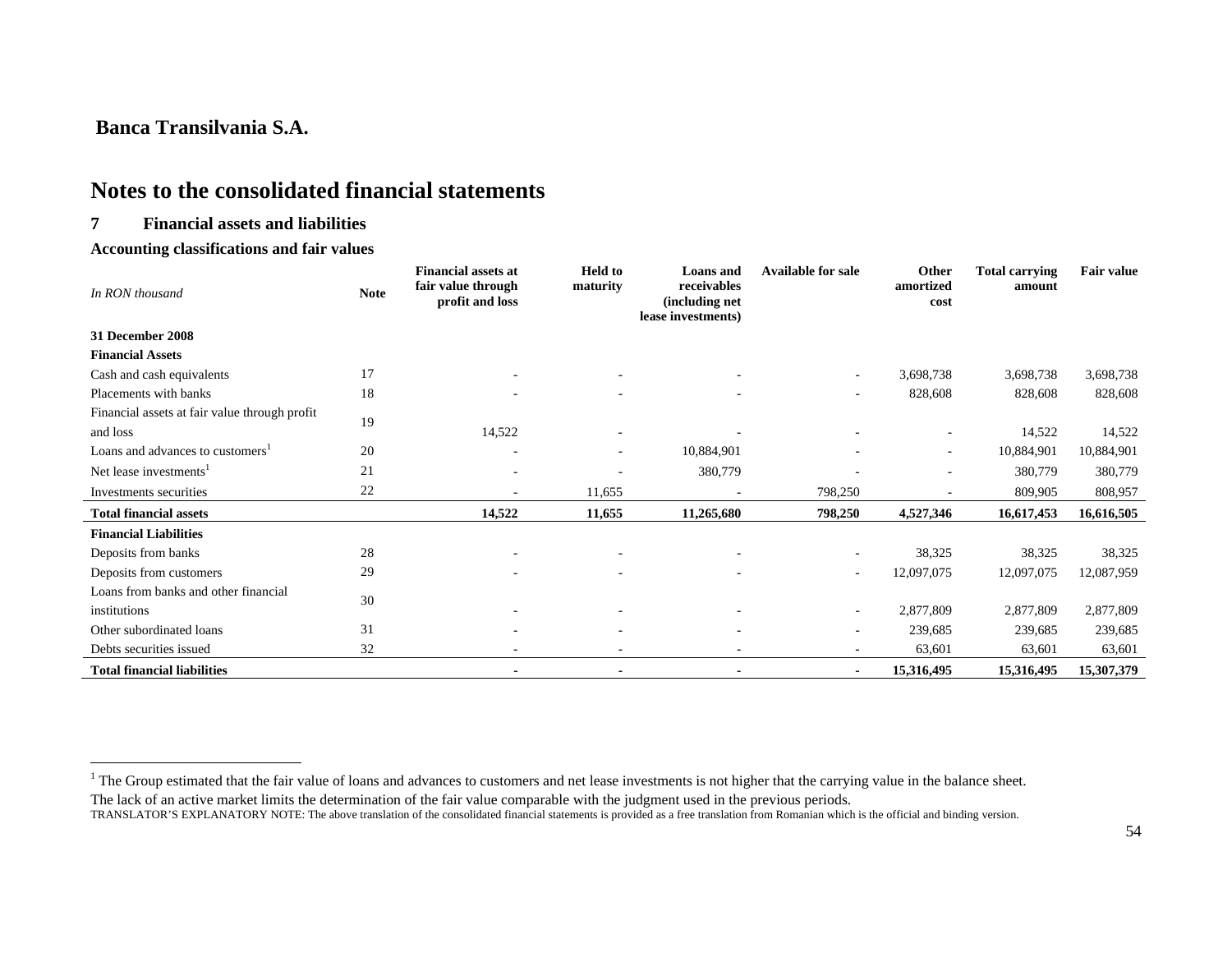# **Notes to the consolidated financial statements**

#### *7 Financial assets and liabilities*

### **Accounting classifications and fair values**

| In RON thousand                                           | <b>Note</b> | <b>Financial assets at</b><br>fair value through<br>profit and loss | <b>Held</b> to<br>maturity | <b>Loans</b> and<br>receivables<br>(including net<br>lease investments) | <b>Available for sale</b> | Other<br>amortized<br>cost | <b>Total carrying</b><br>amount | <b>Fair value</b> |
|-----------------------------------------------------------|-------------|---------------------------------------------------------------------|----------------------------|-------------------------------------------------------------------------|---------------------------|----------------------------|---------------------------------|-------------------|
| 31 December 2007                                          |             |                                                                     |                            |                                                                         |                           |                            |                                 |                   |
| <b>Financial Assets</b>                                   |             |                                                                     |                            |                                                                         |                           |                            |                                 |                   |
| Cash and cash equivalents                                 | 17          |                                                                     |                            |                                                                         | $\overline{\phantom{a}}$  | 3,017,299                  | 3,017,299                       | 3,017,299         |
| Placements with banks                                     | 18          |                                                                     |                            |                                                                         | ٠                         | 1,182,975                  | 1,182,975                       | 1,182,975         |
| Financial assets at fair value through profit<br>and loss | 19          | 63,067                                                              |                            |                                                                         |                           | $\overline{\phantom{0}}$   | 63,067                          | 63,067            |
| Loans and advances to customers                           | 20          |                                                                     |                            | 8,484,048                                                               |                           |                            | 8,484,048                       | 8,581,908         |
| Net lease investments                                     | 21          |                                                                     |                            | 298,107                                                                 |                           |                            | 298,107                         | 286,036           |
| Investments securities                                    | 22          |                                                                     | 12,672                     |                                                                         | 580,881                   |                            | 593,553                         | 593,197           |
| <b>Total financial assets</b>                             |             | 63,067                                                              | 12,672                     | 8,782,155                                                               | 580,881                   | 4,200,274                  | 13,639,049                      | 13,724,482        |
| <b>Financial Liabilities</b>                              |             |                                                                     |                            |                                                                         |                           |                            |                                 |                   |
| Deposits from banks                                       | 28          |                                                                     |                            |                                                                         | ٠                         | 76,251                     | 76,251                          | 76,251            |
| Deposits from customers                                   | 29          |                                                                     |                            |                                                                         | $\sim$                    | 10,390,347                 | 10,390,347                      | 10,389,973        |
| Loans from banks and other financial<br>institutions      | 30          |                                                                     |                            |                                                                         | ÷.                        | 1,873,797                  | 1,873,797                       | 1,873,797         |
| Other subordinated loans                                  | 31          |                                                                     |                            |                                                                         | $\sim$                    | 216,988                    | 216,988                         | 216,988           |
| Debts securities issued                                   | 32          |                                                                     |                            |                                                                         |                           | 55,622                     | 55,622                          | 55,622            |
| <b>Total financial liabilities</b>                        |             |                                                                     |                            |                                                                         | $\blacksquare$            | 12,613,005                 | 12,613,005                      | 12,612,631        |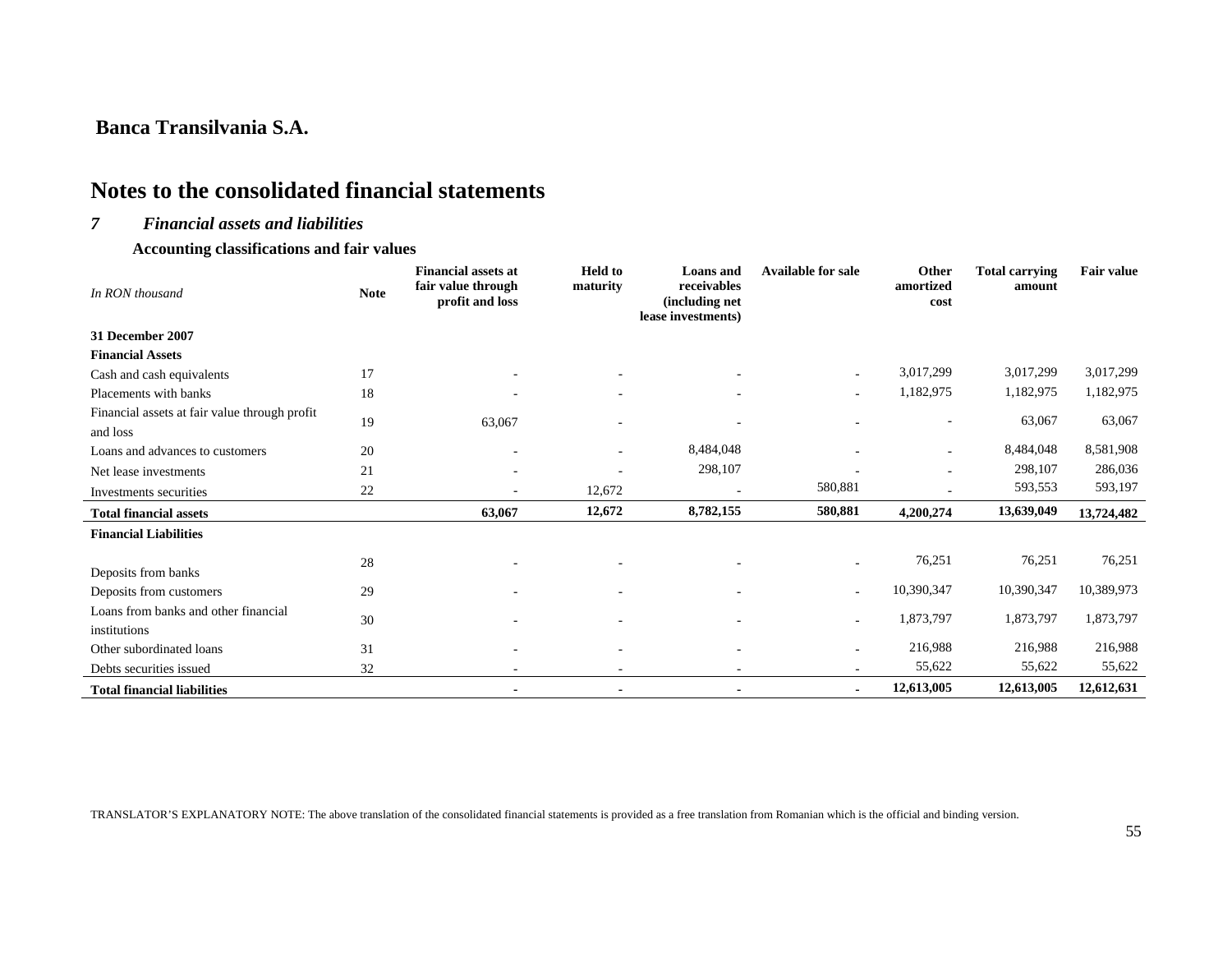# **Notes to the consolidated financial statements**

## **8. Discontinued operation**

In December 2007, the Group sold BT Asigurari S.A. to the company Groupama,

Profit and loss for the discontinued operations included:

| In RON thousand                                                                       | 2007               |
|---------------------------------------------------------------------------------------|--------------------|
| Operating loss, net of income tax                                                     | (131, 556)         |
| Gain on sale of discontinued operations<br>Profit from sale of discontinued operation | 305,116<br>173,560 |
| Income tax on gain on sale of discontinued operations                                 | (29, 539)          |
| Profit/(loss) for the year                                                            | 144,021            |
| Basic earnings/(loss) per share                                                       | 0.1444             |
| Diluted earnings/(loss) per share                                                     | 0.1360             |
| Cash flow related to discontinued operations included:                                |                    |
| RON thousand                                                                          | 2007               |
| Net cash from operating activities                                                    | (24, 117)          |
| Net cash from investment activities                                                   | 34,294             |
| Net cash from financing activities                                                    | 81,000             |
| Net cash from discontinued operations                                                 | 91,177             |

The disposal of BT Asigurari S.A. had the following effect on the financial position of the Group:

| In RON thousand                         | 2007       |
|-----------------------------------------|------------|
| Net identifiable assets and liabilities | (73,666)   |
| Net cash inflows                        | (200, 590) |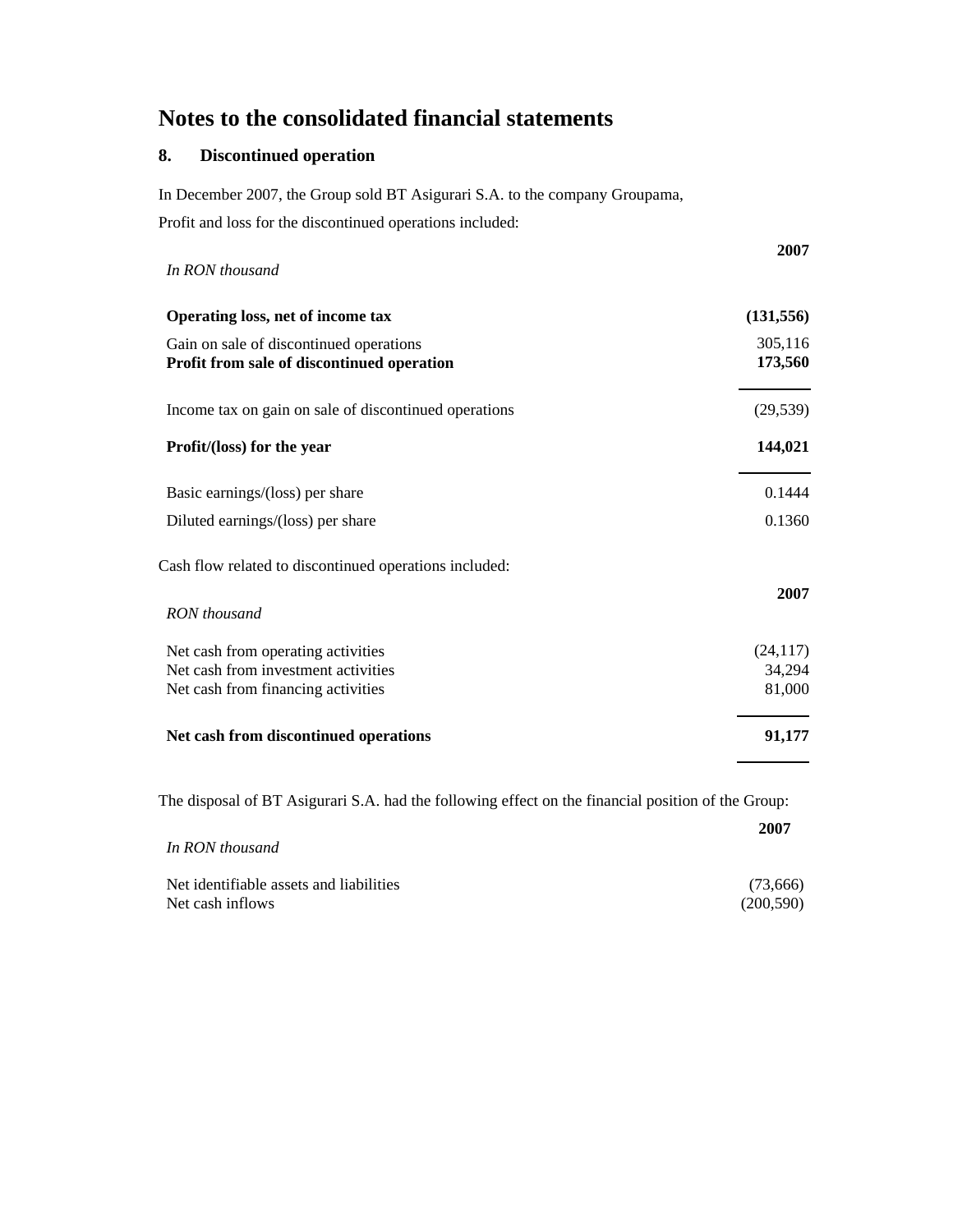# **Notes to the consolidated financial statements**

| 9. Net interest income                             |                   |                  |
|----------------------------------------------------|-------------------|------------------|
| In RON thousand                                    | 2008              | 2007             |
| <b>Interest income</b>                             |                   |                  |
| Loans and advances to customers                    | 1,310,597         | 786,526          |
| Current accounts held with banks                   | 77,805            | 31,114           |
| Held for trading securities                        | 52,347            | 41,019           |
| Placements with banks                              | 48,236            | 24,952           |
| Net lease investments                              | 46,821            | 27,317           |
| Total interest income                              | 1,535,806         | 910,928          |
| <b>Interest expense</b>                            |                   |                  |
| Deposits from customers                            | 745,032           | 352,792          |
| Loans from banks and other financial institutions  | 170,101           | 111,400          |
| Deposits from banks                                | 38,267            | 10,138           |
| Total interest expense                             | 953,400           | 474,330          |
| Net interest income                                | 582,406           | 436,598          |
| 10. Net fee and commission income                  | 2008              | 2007             |
| Fee and commission income                          |                   |                  |
| Transactions                                       | 262,029           | 205,189          |
| Loans management and guarantees issuance<br>Others | 162,694<br>13,745 | 121,608<br>5,275 |
| Total fee and commission income                    | 438,468           | 332,072          |
| Fee and commission expense                         |                   |                  |
| <b>Bank</b> commissions                            | 37,430            | 26,921           |
| Transactions                                       | 7,085             | 5,932            |
| Total fee and commission expense                   | 44,515            | 32,853           |
| Net fee and commission income                      | 393,953           | 299,219          |
|                                                    |                   |                  |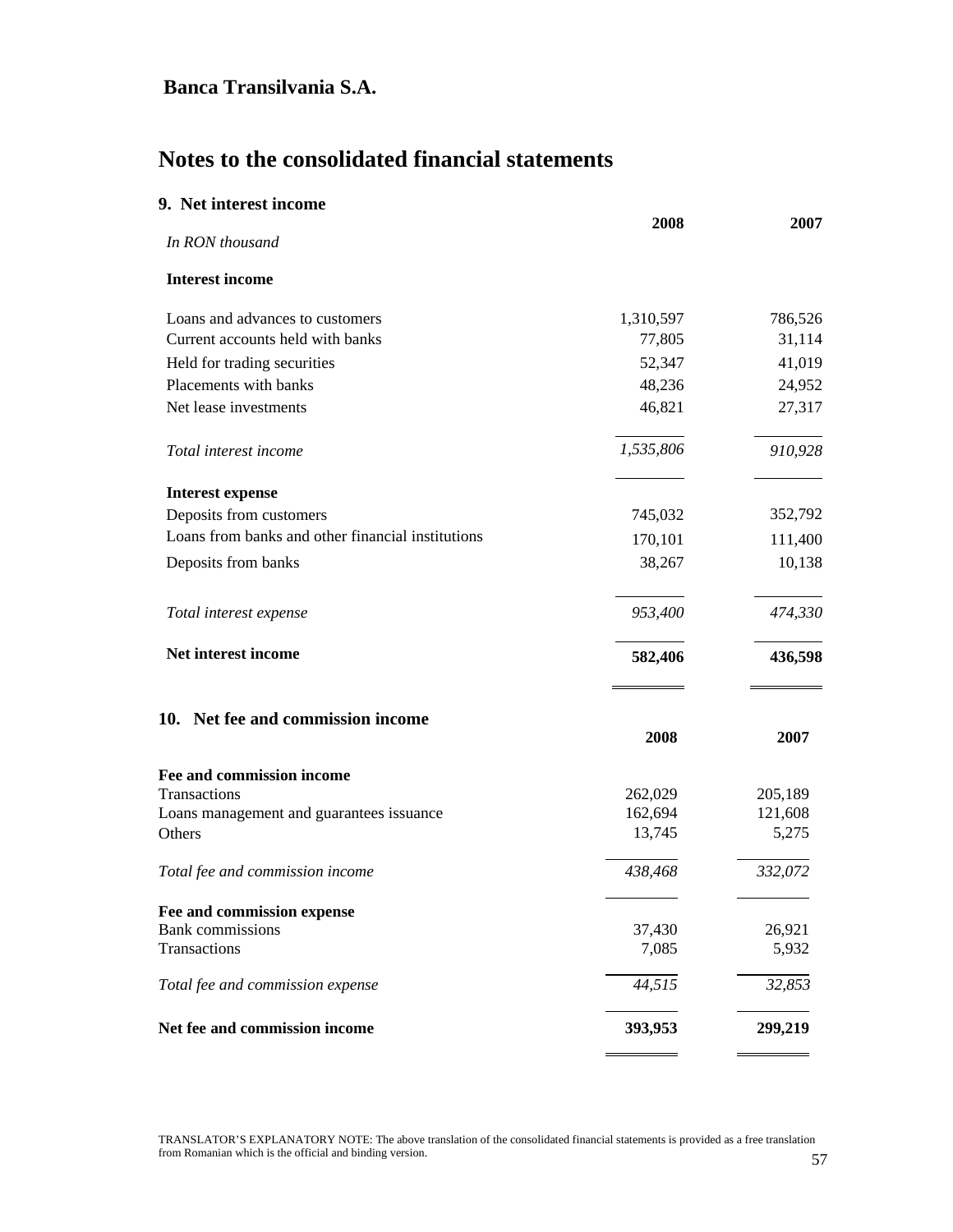# **Notes to the consolidated financial statements**

## **11. Net trading income**

| In RON thousand                                                                    | 2008      | 2007    |
|------------------------------------------------------------------------------------|-----------|---------|
| Net income from foreign exchange transactions $(i)$                                | 138,936   | 97.859  |
| Net income/ (expenses) from financial assets through profit and loss               | (65, 693) | 25,128  |
| Net expense from revaluation of assets and liabilities held in foreign<br>currency | (3,732)   | (1,254) |
| Net trading income                                                                 | 69,511    | 121,733 |

 *(i)* Net income from foreign exchange transactions also include the realized and unrealized gain and loss from spot and forward contracts.

### **12. Other operating income**

| In RON thousand                                                  | 2008    | 2007    |
|------------------------------------------------------------------|---------|---------|
| Rent income                                                      | 7,801   | 2,423   |
| Dividend income                                                  | 5,268   | 2,122   |
| Other operating income                                           | 29,908  | 14,195  |
| <b>Total</b>                                                     | 42,977  | 18,740  |
| 13. Impairment losses on financial assets                        |         |         |
| In RON thousand                                                  | 2008    | 2007    |
| Net charge of impairment losses on financial assets $(i)$        | 158,811 | 122,373 |
| Loans and net lease investments written-off                      | 2,681   | 2,367   |
| Recoveries from loans previously written off                     | (3,957) | (8,223) |
| Net impairment losses on financial assets                        | 157,535 | 116,517 |
| Net charge with impairment losses contains the following:<br>(i) |         |         |
| In RON thousand<br><b>Note</b>                                   | 2008    | 2007    |
| Loans and advances to customers<br>20                            | 144,756 | 117,295 |
| Net lease investments<br>21                                      | 9,266   | 2,877   |
| Investment securities<br>22                                      | 348     | 2,101   |
| 27<br>Other assets                                               | 4,296   | 100     |
| Fixed assets<br>24                                               | 145     |         |
| Net charge with impairment losses                                | 158,811 | 122,373 |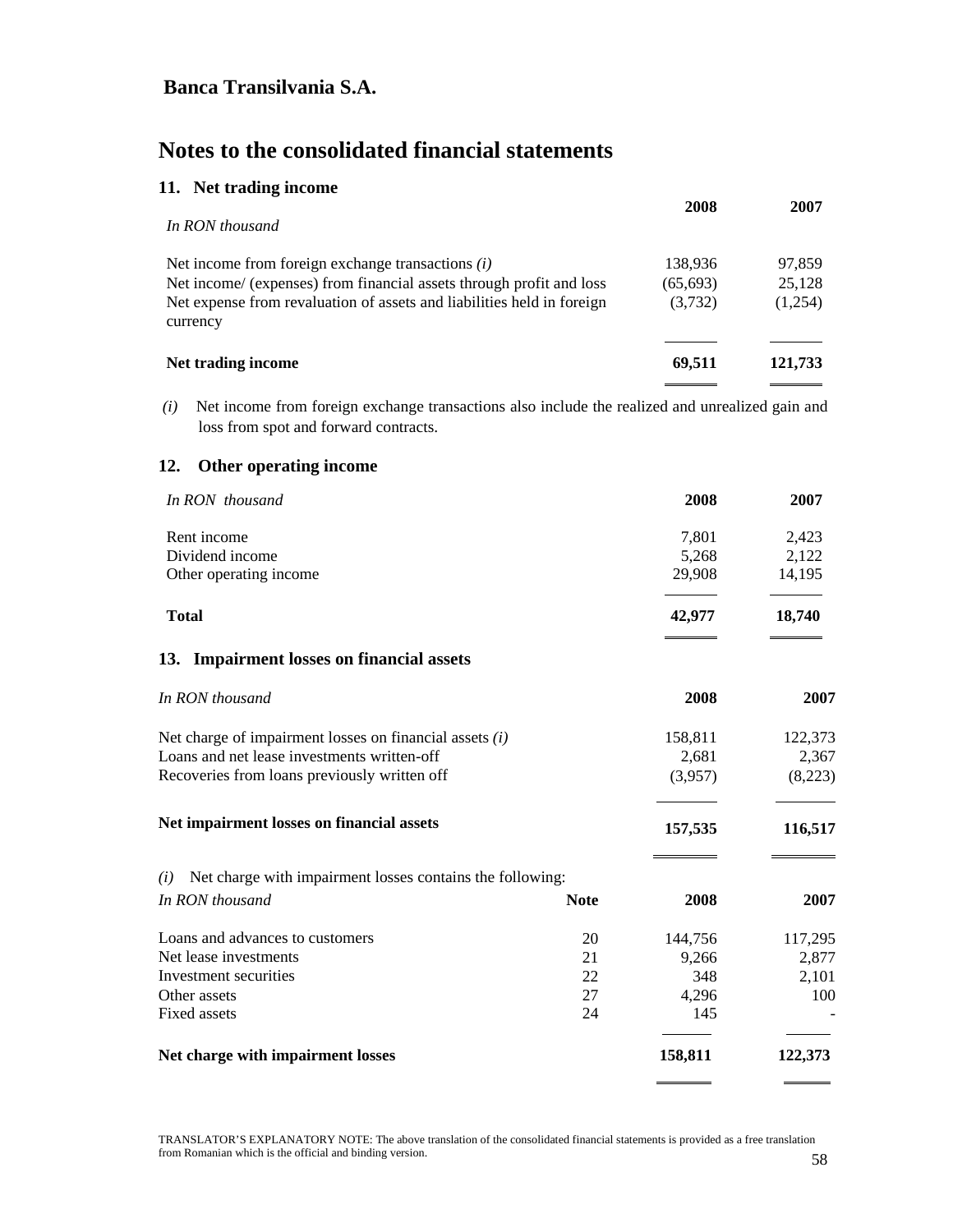# **Notes to the consolidated financial statements**

## **14. Personnel expenses**

| In RON thousand                                   | 2008    | 2007    |  |
|---------------------------------------------------|---------|---------|--|
| Wages and salaries                                | 286,908 | 197,398 |  |
| Contribution to social security                   | 55,867  | 38,497  |  |
| Meal tickets and other taxes related to personnel | 21,034  | 19,276  |  |
| Contribution to health fund                       | 19,473  | 14,264  |  |
| Contribution to unemployment fund                 | 2.751   | 3,943   |  |
| Cash settled share-based payments                 |         | 8,557   |  |
| <b>Total</b>                                      | 386,033 | 281,935 |  |

The Group's number of employees at 31 December 2008 was 6,866 persons (31 December 2007: 6,173 persons) .

### **15. Other expenses**

| In RON thousand                                                              | 2008    | 2007    |
|------------------------------------------------------------------------------|---------|---------|
| Operating lease                                                              | 81,420  | 56,383  |
| Repairs and maintenance                                                      | 32,922  | 22,783  |
| Materials and consumables                                                    | 39,164  | 26,901  |
| Postage and telecommunications                                               | 35,743  | 26,185  |
| Advertising and promotional expenses                                         | 21,044  | 20,753  |
| Security and protectaion                                                     | 20,005  | 14,532  |
| <b>Taxes</b>                                                                 | 13,208  | 9,170   |
| Electricity and heating                                                      | 12,488  | 9,685   |
| Travel and transport                                                         | 2,642   | 1,507   |
| Legal, advisory and consulting                                               | 14,909  | 12,990  |
| Loss on sale of property and equipment                                       | 1,113   | 1,418   |
| Other                                                                        | 21,985  | 32,961  |
| <b>Total</b>                                                                 | 296,643 | 235,268 |
| 16.<br>Income tax expense                                                    |         |         |
| <b>Note</b><br>In RON thousand                                               | 2008    | 2007    |
| Current tax expense at 16% (2007: 16%) of taxable profits                    |         |         |
| determined in accordance with Romanian Law                                   | 75,122  | 37,426  |
| Deferred tax revenue / (expense)                                             | (9,377) | (9,327) |
| Income tax expense without tax per gain from discontinued<br>operations sold | 65,745  | 28,099  |
| 8<br>Income tax on gain on sale of discontinued operation                    |         | 29,539  |
| <b>Total income tax expense</b>                                              | 65,745  | 57,638  |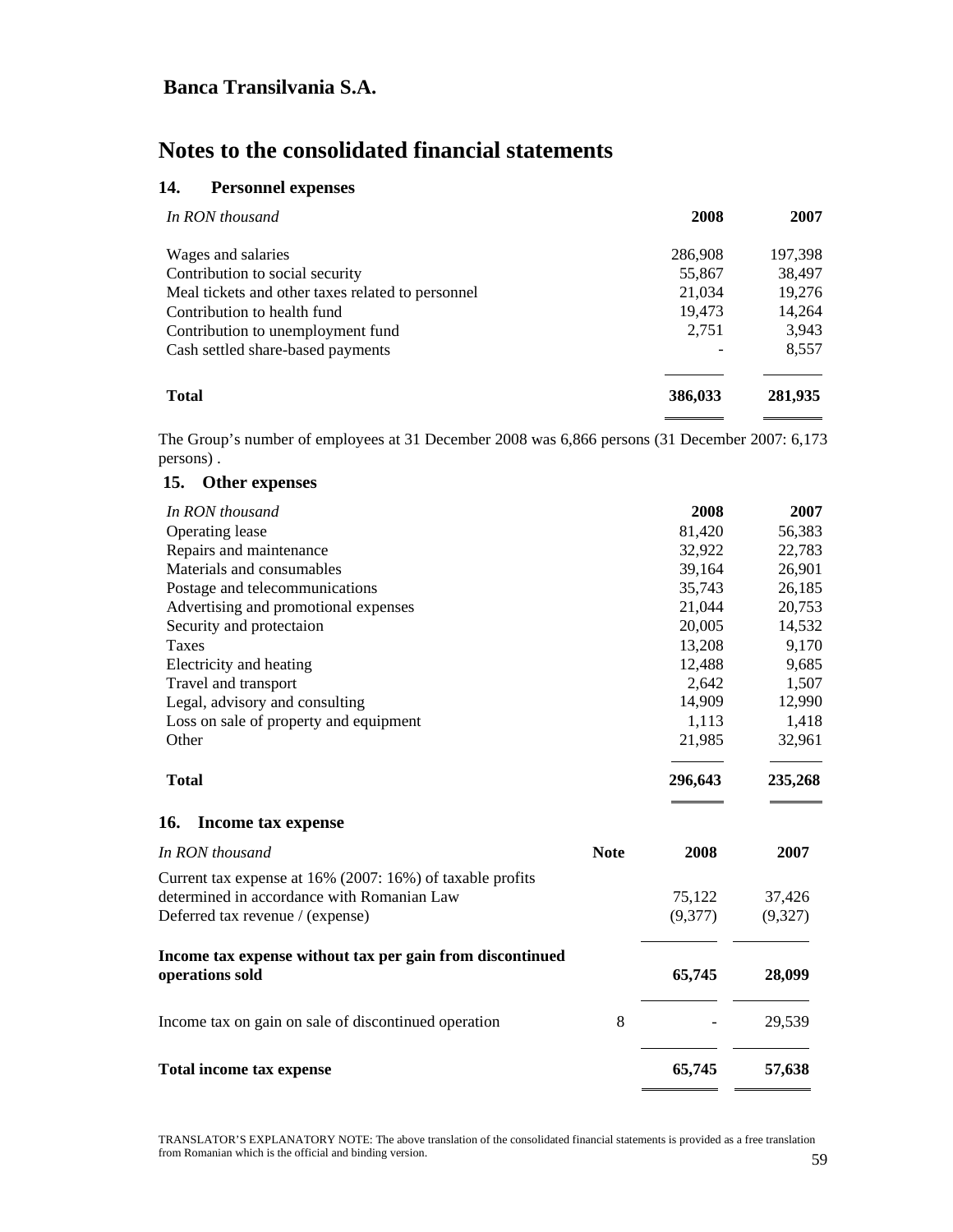# **Notes to the consolidated financial statements**

#### **16. Income tax expense**

*Tax reconciliation* 

| In RON thousand                                                                                                         | 2008             | 2007            |
|-------------------------------------------------------------------------------------------------------------------------|------------------|-----------------|
| <b>Profit before tax</b>                                                                                                | 425,732          | 367,082         |
| Taxation at statutory rate of 16% (2007: 16%)                                                                           | 68,117           | 58,733          |
| Non-deductible expenses and non-taxable revenues and other<br>permanent differences<br>Effect of carried forward losses | (2,165)<br>(207) | (1,040)<br>(55) |
| <b>Taxation in the income statement</b>                                                                                 | 65,745           | 57,638          |

### **17, Cash and cash equivalents**

| In RON thousand                                    | 31 December<br>2008 | 31 December<br>2007 |
|----------------------------------------------------|---------------------|---------------------|
| Minimum compulsory reserve $(i)$                   | 3,420,964           | 2,729,297           |
| Cash on hand                                       | 259.532             | 229,535             |
| Current accounts held with other banks <i>(ii)</i> | 18,242              | 58,467              |
| <b>Total</b>                                       | 3,698,738           | 3,017,299           |

- *(i)* At 31 December 2008 the minimum compulsory reserve, held with the Central Bank, was established at 18% for RON and 40% for USD or EUR (31 December 2007: 20% for RON and 40% for USD or EUR) denominated funds. The balance of mandatory reserve can vary on a daily basis. The interest paid by the Central Bank for the reserve held by banks was  $2,5% - 5,6%$  p.a. for RON denominated reserves, 1.25% - 2.8% p.a. for EUR and 0.8% - 1.3% p.a. for US Dollars denominated reserves. The mandatory reserve can be used by the Bank's day to day activities providing the average balance for the month is maintained within required formula.
- *(ii)* Current accounts held with other banks are at immediate disposal of the Bank and unencumbered.

#### **18. Placements with banks**

| In RON thousand                                     | 31 decembrie<br>2008 | 31 decembrie<br>2007 |
|-----------------------------------------------------|----------------------|----------------------|
| Term deposit placed at the National Bank of Romania |                      | 500,000              |
| Sight and term deposits placed at other banks       | 774,008              | 682,975              |
| Loans and advances to banks $(i)$                   | 54,600               |                      |
| <b>Total</b>                                        | 828,608              | 1,182,975            |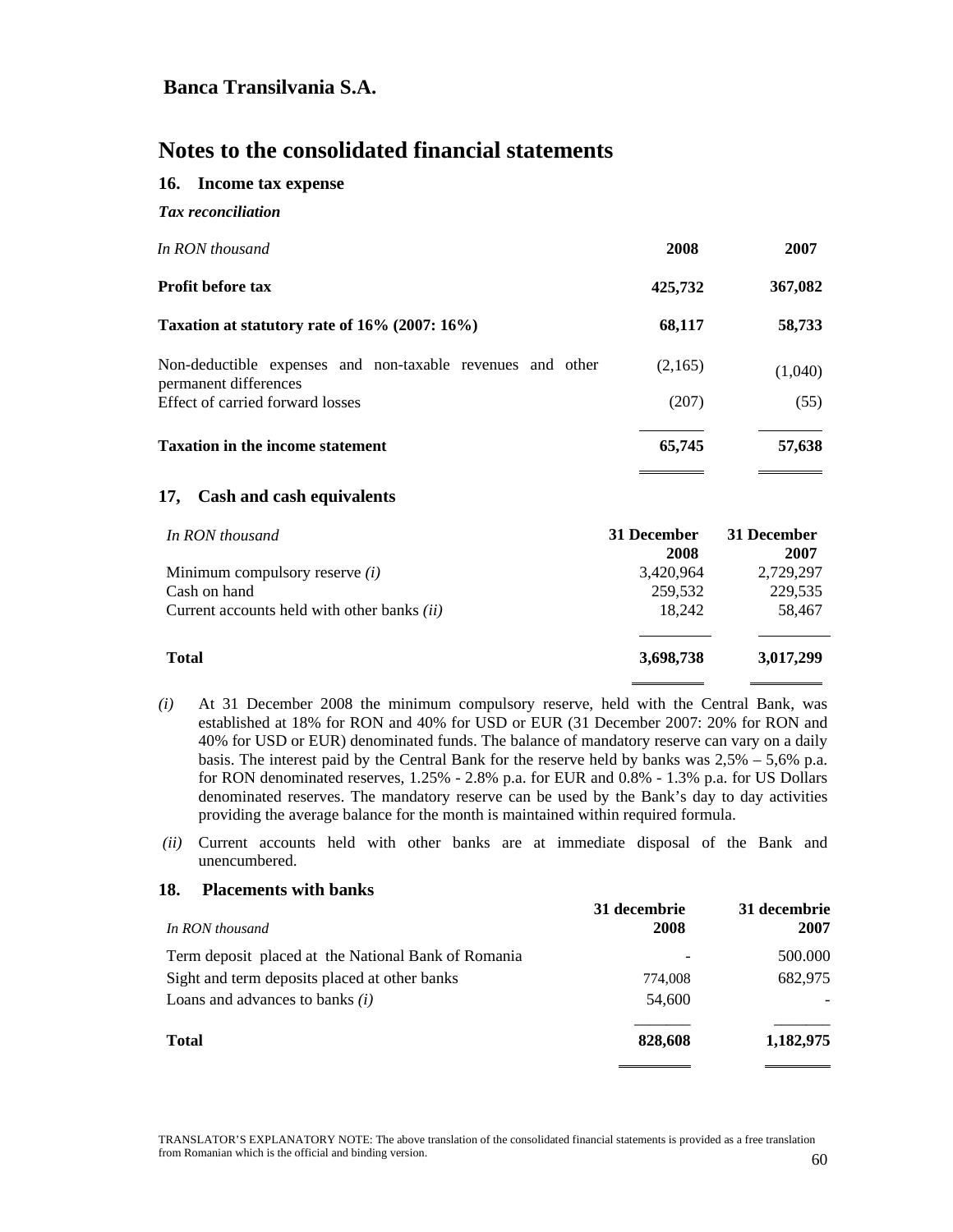# **Notes to the consolidated financial statements**

## **18. Placements with banks 9continued)**

 *(i)* Investment securities reclassified by the Group during 2008 from assets available for sale into loans and advances (see note 22 *(iii)*).

### **19. Financial assets at fair value through profit and loss**

| In RON thousand                                          | 31 December<br>2008 | 31 December<br>2007 |
|----------------------------------------------------------|---------------------|---------------------|
| <b>Trading assets</b><br>Listed equity investments $(i)$ | 14,522              | 63,067              |
| <b>Total</b>                                             | 14,522              | 63,067              |

*i*) All shares in listed companies are quoted on the Bucharest Stock Exchange.

As at 31 December 2008, the Group owns significant investments in the following companies: SIF Banat-Crisana S.A. (RON 4,551 thousand) (31 December 2007: RON 27,158 thousand), SIF Moldova S.A.(RON 1,564 thousand) (31 December 2007: RON 4,002 thousand), SIF Oltenia S.A.( RON 2,164 thousand) (31 December 2007: RON 4,131 thousand), SIF Muntenia S.A.( RON 1,531 thousand) (31 December 2007: RON 4,338 thousand), SIF Transilvania S.A. (RON 68 thousand), BRD-Societe Generale S.A.(RON 371 thousand) (31 December 2007: RON 5,180 thousand), Armax Medias (RON 351 thousand) (31 December 2007: RON 3,075 thousand), Prodplast S.A. (31 December 2007: RON 2,223 thousand), SNP Petrom S.A. (RON 1,466 thousand) and Argus Constanta S.A. (RON 540 thousand).

#### **20. Loans and advances to customers**

The Group's commercial lending is concentrated on companies and individuals domiciled in Romania and Cyprus. Economic sector risk concentrations within the customer's loan portfolio as at 31 December 2008 were and 31 December 2007, was as follows:

| In RON thousand                                          | 31 December | 31 December |
|----------------------------------------------------------|-------------|-------------|
|                                                          | 2008        | 2007        |
| Individuals                                              | 4,739,605   | 3,525,979   |
| Trading                                                  | 1,941,568   | 1,476,132   |
| Manufacturing                                            | 1,259,192   | 1,049,659   |
| Construction                                             | 596,094     | 495,851     |
| <b>Services</b>                                          | 490,600     | 383,339     |
| Transport                                                | 455,537     | 644,074     |
| Real estate                                              | 344,005     | 247,165     |
| Agriculture                                              | 289,953     | 142,983     |
| Free lancers                                             | 231,318     | 33,509      |
| Chemical industry                                        | 201,881     | 138,742     |
| Mining industry                                          | 95,495      | 72,647      |
| Telecommunication                                        | 59,918      | 30,536      |
| Financial institutions                                   | 86,535      | 170,335     |
| Energy industry                                          | 36,494      | 32,894      |
| Fishing industry                                         | 7,160       | 3,878       |
| Governmental bodies                                      | 1,847       | 1,713       |
| Others                                                   | 348,690     | 190,847     |
| Total loans and advances to customers before provisions  | 11,185,892  | 8,640,283   |
| Less provisions for impairment losses on loans           | (300,991)   | (156, 235)  |
| Total loans and advances to customers, net of provisions | 10,884,901  | 8,484,048   |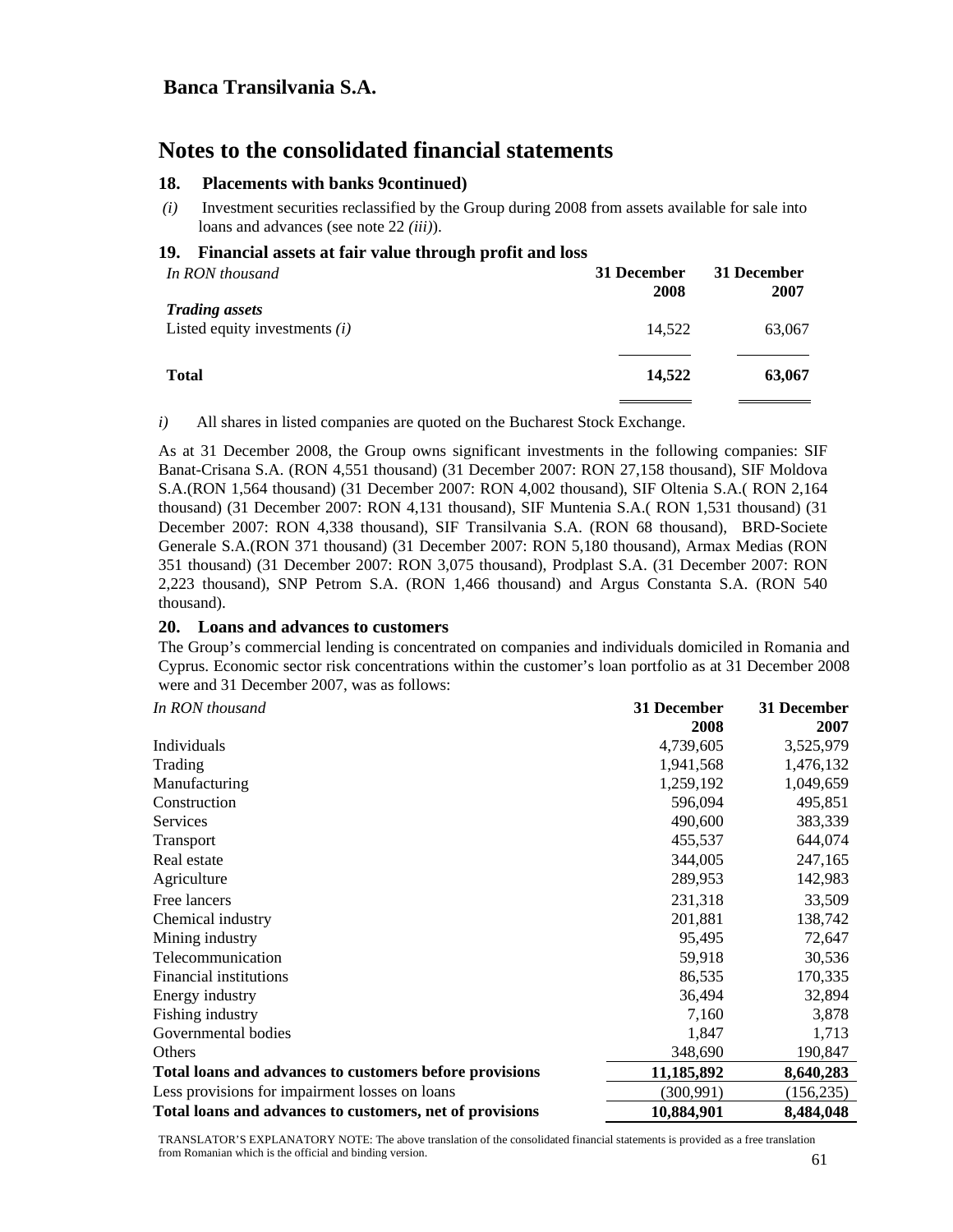# **Notes to the consolidated financial statements**

#### **20. Loans and advances to customers** *(continued)*

Movement in provision for impairment loss on loans and advances to customers granted was as follows:

| In RON thousand                  | 2008    | 2007    |
|----------------------------------|---------|---------|
| Balance at 1 January             | 156,235 | 38,940  |
| Net impairment provision expense | 144,756 | 117,295 |
| <b>Balance at 31 December</b>    | 300,991 | 156,235 |
|                                  |         |         |

#### **21, Net lease investments**

The Group acts as a lesser under finance lease, mainly of motor vehicles and equipments. The leases are denominated in EUR, RON and MDL and typically run for a period between two and five years, with transfer of ownership of the leased asset at the end of the lease term. Interest is charged over the period of the leased based on fixed interest rates. The lease receivables are secured by the underlying assets and by other collateral. The breakdown of investments in leases according to their maturity is presented below:

| In RON thousand                                  | 31 December<br>2008 | 31 December<br>2007 |
|--------------------------------------------------|---------------------|---------------------|
| Investments in leases less than one year         | 208,664             | 135,834             |
| Investments in leases between one and five years | 248,860             | 182,194             |
| Total investment in leases, gross                | 457,524             | 318,028             |
| Unearned finance income                          | (61, 663)           | (13,937)            |
| Total investments in leases, net                 | 395,861             | 304,091             |
| Impairment provisions                            | (15,082)            | (5,984)             |
| <b>Total</b>                                     | 380,779             | 298,107             |

The lease contracts are generated and managed through BT Leasing Transilvania IFN S.A., Medicredit Leasing IFN S.A., BT Leasing Moldova S.R.L. and BT Finop Leasing S.A. Net lease investments include also consumer finance facilities granted to the Group's customers by BT Direct IFN S.A..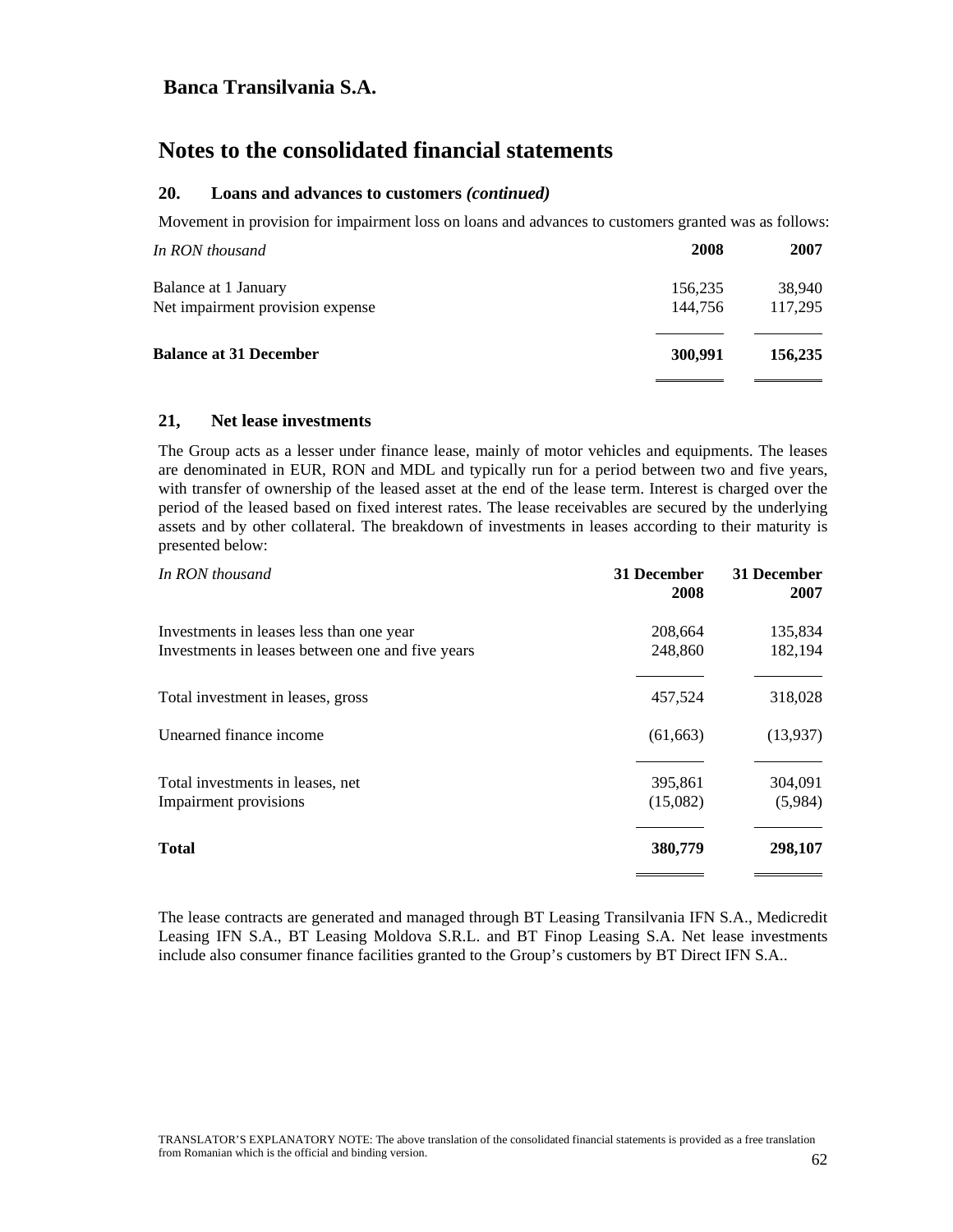# **Notes to the consolidated financial statements**

## **21. Net lease investments** *(continued)*

The provision for net lease investments can be further analyzed as follows:

| In RON thousand                             | 2008   | 2007  |
|---------------------------------------------|--------|-------|
| Balance at beginning of the year            | 5,984  | 2.912 |
| Net impairment provision expense            | 9,266  | 2,877 |
| Provision balance for acquired subsidiaries |        | 195   |
| Foreign exchange difference                 | (168)  |       |
| Balance at the end of the year              | 15.082 | 5.984 |

### **22. Investment securities**

| In RON thousand                                               | 31 December<br>2008 | 31 December<br>2007 |
|---------------------------------------------------------------|---------------------|---------------------|
| Investment securities available-for-sale                      |                     |                     |
| Unlisted debt and other fixed income instruments:             |                     |                     |
| Treasury securities issued by the Government of Romania $(i)$ | 761,468             | 396,634             |
| Bonds issued by the World Bank                                | 9,281               | 9,917               |
| Bonds and Eurobonds (ii)                                      | 10,409              | 65,336              |
| Unit funds (iii)                                              |                     | 37,997              |
| Listed equity securities $(iv)$                               | 10,446              | 68,202              |
| Equity investment $(v)$                                       | 6,646               | 2,795               |
| Equity investment, gross                                      | 9,095               | 4,896               |
| Impairment provision on equity investment                     | (2, 449)            | (2,101)             |
| Total investment securities available-for-sale                | 798,250             | 580,881             |
| Investment securities held-to-maturity                        |                     |                     |
| Treasury securities issued by the Government of Romania       | 11,655              | 12,672              |
| Total investment securities held-to-maturity                  | 11,655              | 12,672              |
| <b>Total investment securities</b>                            | 809,905             | 593,553             |

*i)* Treasury securities issued by the Government of Romania include discount and coupon securities denominated in RON and Benchmark bonds. Discount treasury bills bear fixed interest rates. As at 31 December 2008 treasury securities were in amount of RON 482,577 thousand (31 December 2007: RON 49,191 thousand) out of which RON 39,350 thousand (31 December 2007: RON 36,127 thousand) were pledged for other current operations (National Bank of Romania, MASTERCARD and VISA).

As at 31 December 2008 benchmark bonds issued by the Ministry of Finance in amount of RON 278,891 thousand (31 December 2007: RON 347,443 thousand) mature in 2011 and 2013. The bonds issued by the World Bank are due on 18 September 2009 and are issued with a fixed interest of 6.5%.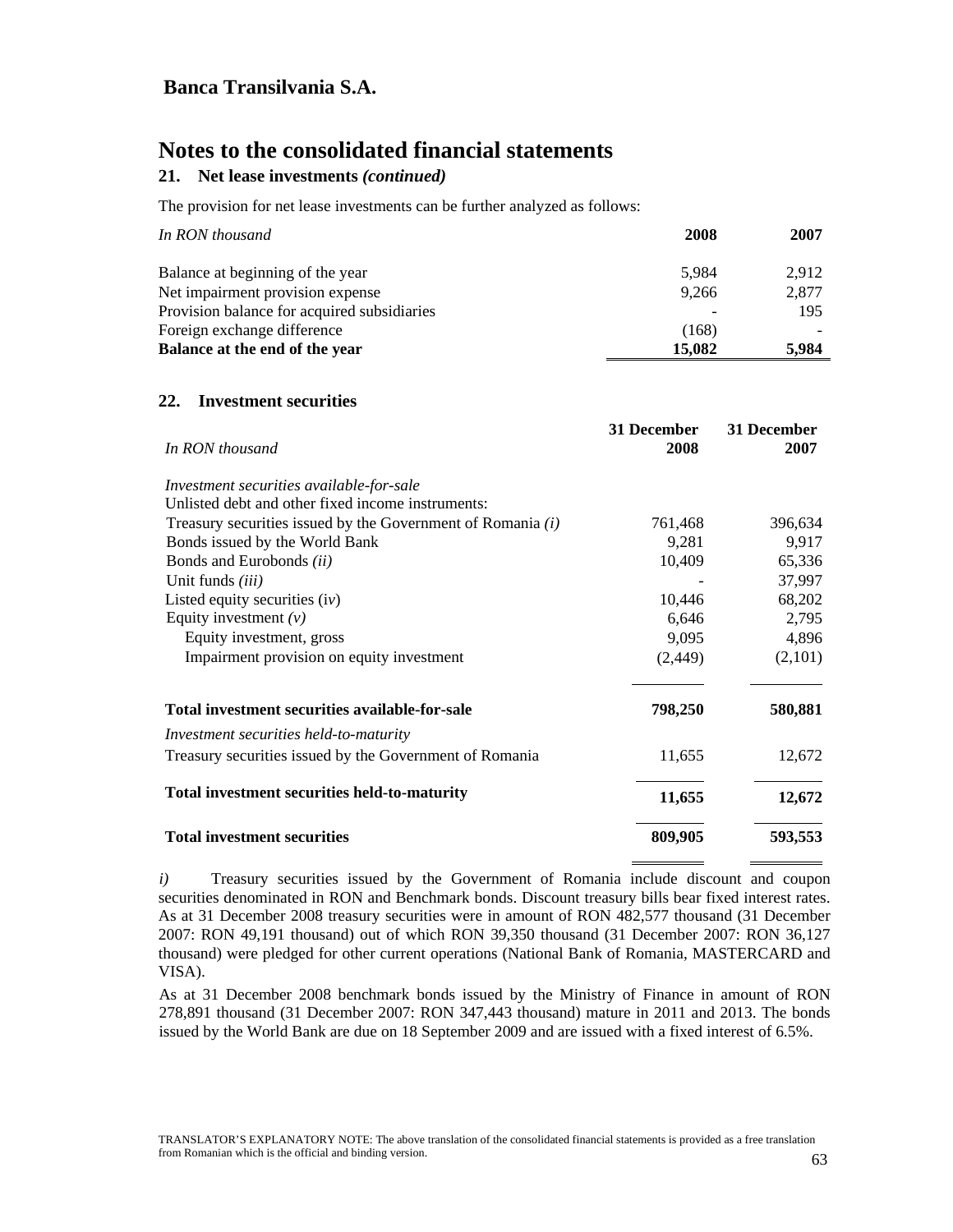# **Notes to the consolidated financial statements**

### *22.* **Investment securities** *(continued)*

*ii)* The Group has as at 31 December 2008 the following bonds issued by Ralfi IFN S.A.(RON 7.208 thousand) (31 December 2007: RON 7.101 thousand), International Leasing IFN S.A.(RON 207 thousand) (31 December 2007: RON 408 thousand), Alba Iulia municipality (RON 876 thousand) (31 December 2007: RON 915 thousand), Iasi city-hall (RON 1.658 thousand) and Banca Comerciala Romana S.A. (RON 460 thousand).

The RON-bonds issued by Ralfi IFN S.A. bear a floating interest rate of Robor 6M+1.75% (i,e, 31 December 2008: 19.72%, 31 December 2007: 9.54%) and mature in 2009, the bonds issued by Alba Iulia municipality bear a floating interest rate of Robor 6M+Robor 6M)/2+1.5% (i,e, 31 December 2008: 15.5%, 31 December 2007: 8.5%) and mature in 2025, the bonds issued by International Leasing IFN S.A. bear a floating interest rate of Robor 6M+2.25% (i.e.31 December 2008: 15.71%, 31 December 2007: 9.66%) and mature in 2009 and the bonds issued by Iasi city-hall bear a variable interest of (Robid  $6M + R$ obor  $6M/2 + 0.65\%$  (31 December 2008: 13.69%) and mature in 2028. BCR bonds were issued with a fixed interest and mature in 2009.

#### **Reclassification out of available-for-sale investments securities into loans and advances**

The eurobonds were acquired in 2007 and include the fixed interest bonds issued by BRD S.A. amounting RON 31.566 thousand, with maturity in 2011, by Alpha Bank Romania S.A. amounting RON 15.305 thousand, with maturity in 2012 and by Erste Bank amounting RON 10.041 thousand, with maturity in 2012.

Pursuant to the amendments to IAS 39 "Financial instruments: Recognition and Measurement" and IFRS 7 "Financial instruments: Disclosure" (described in note 3 (o) (iii)), the Group reclassified certain available-for-sale investment securities to loans and advances. The Group identified financial assets that would met the definition of loans and receivables (non-derivatives financial assets with fixed payments or determined which are not quoted on an active market) and the ability to hold them for the foreseeable future.

| In RON thousand                                                       | 1 July 2008    |            |                |  | 31 December 2008 |
|-----------------------------------------------------------------------|----------------|------------|----------------|--|------------------|
|                                                                       | Carrying value | Fair value | Carrying value |  |                  |
| Available-for-sale investment<br>securities reclassified to loans and |                |            |                |  |                  |
| advances                                                              | 54.227         | 54.227     | 54,600         |  |                  |

As at 31 December 2008 eurobonds did not have an active market. Consequently, the fair value could not be reliably estimated.

The table below sets out the amounts actually recognized in profit and loss and equity during 2008 in respect of the financial assets reclassified out of available-for-sale investment securities:

| In RON thousand                               | <b>Profit or Loss</b> | <b>Reserve</b> |
|-----------------------------------------------|-----------------------|----------------|
| Period before reclassification                |                       |                |
| Interest income                               | 2,151                 |                |
| Net change in fair value                      |                       | (5,806)        |
| Period after reclassification                 |                       |                |
| Interest income                               | 2,871                 |                |
| Amount transferred from fair value reserve to |                       | 826            |
| profit or loss                                |                       |                |

During 2007 the Group recorded interest income in amount of RON 3,336 thousand and decrease in revaluation reserve (equity) in amount of RON 2,792 thousand in respect of the financial assets reclassified from available-for-sale investment securities to placement to banks during 2008.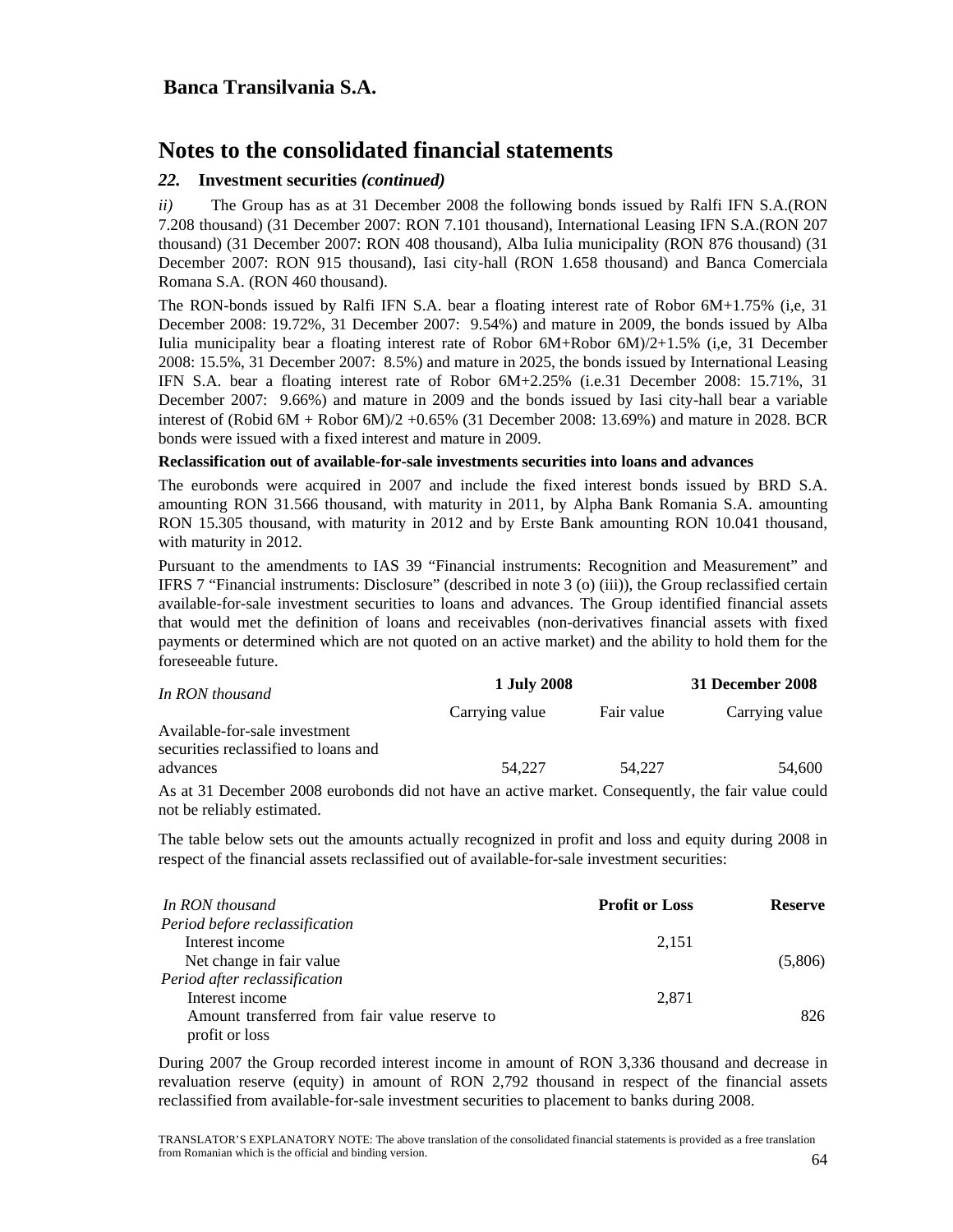# **Notes to the consolidated financial statements**

#### *22.* **Investment securities** *(continued)*

- *iii)* During 2008 Group's investments held in BT Index, BT classic, BT maxim, FdI Transilvania and Fondul Privat Comercial were accounted and presented as investments in associates.
- *iv*) At 31 December 2008 the Group owned significant investment in the following companies: SIF Banat Crisana (RON 10,268 thousand) (31 December 2007: RON 66,878 thousand) and SIF Oltenia (RON 178 thousand) (31 December 2007: RON 1,324 thousand).
- *v*) During 2008 the Group sold the its investment held in Interoil for RON 721 thousand.

The provision for equity investments can be further analyzed as follows:

| In RON thousand                      | 2008  | 2007  |
|--------------------------------------|-------|-------|
| Balance at the beginning of the year | 2,101 |       |
| Net impairment provision expense     | 348   | 2.101 |
| Balance at the end of the year       | 2.449 | 2,101 |
|                                      |       |       |

The movement in investment securities may be summarized as follows:

| In RON thousand                                    | <b>Available for sale</b> | <b>Held to maturity</b> |
|----------------------------------------------------|---------------------------|-------------------------|
| At 1 January 2008                                  | 580,881                   | 12,672                  |
| Additions (acquisitions and increase in value)     | 1,191,837                 | 7,987                   |
| Disposals (sale, redemption and decrease in value) | 974,468                   | 9,004                   |
| At 31 December 2008                                | 798,250                   | 11,655                  |
|                                                    |                           |                         |
| At 1 January 2007                                  | 133,511                   | 22,151                  |
| Additions (acquisitions and increase in value)     | 1,064,896                 | 2,605                   |
| Disposals (sale, redemption and decrease in value) | 617.526                   | 12,084                  |
| At 31 December 2007                                | 580,881                   | 12,672                  |

l,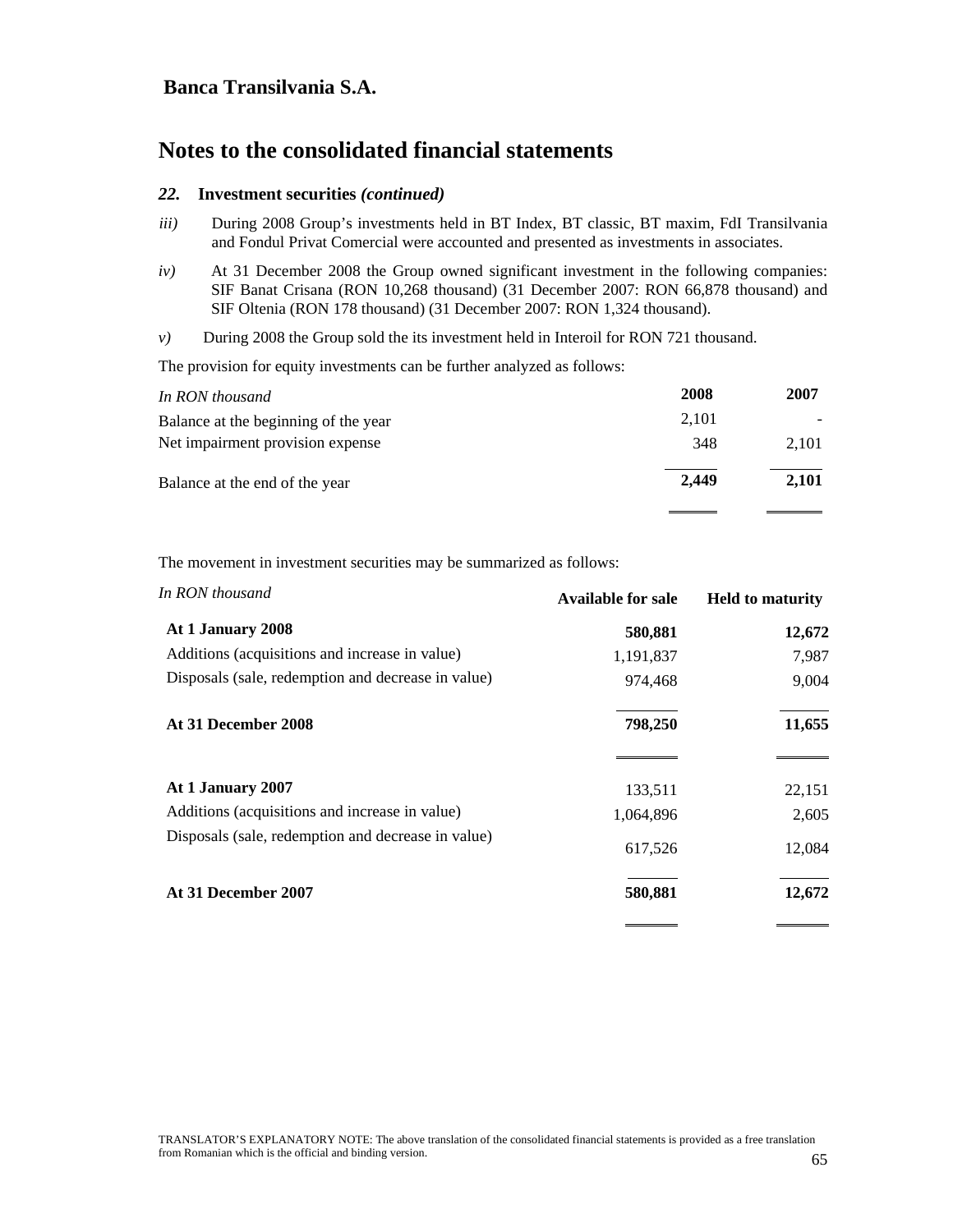# **Notes to the consolidated financial statements**

## **23. Investment in associates**

| In RON thousand                                | 31 December<br>2008 | 31 December<br>2007 |  |
|------------------------------------------------|---------------------|---------------------|--|
| <b>Balance as at 1 January 2008</b>            | 68,670              | 27,938              |  |
| <b>Additions</b>                               | 38,828              | 29,528              |  |
| Share of other increases in associates' equity |                     | 11,931              |  |
| Share of profit $/$ (loss)                     | (28,581)            | (727)               |  |
| <b>Disposals</b>                               | (50, 254)           |                     |  |
| <b>Balance as at 31 December 2008</b>          | 28,663              | 68,670              |  |

The investment held by the Group as at 31 December 2007 in ASIBAN S.A.were sold during the second half of 2008 to Groupama International for EUR 87,500 thousand. The amount was collected in August 2008.

The table below provides information regarding the Group associates as at 31 December 2008:

| In RON thousand | 2008   |        | 2007   |         |
|-----------------|--------|--------|--------|---------|
|                 | minim  | maxim  | minim  | maxim   |
| Interest held   | 23,88% | 35,90% | 25%    | 30,32%  |
| Assets          | 4.534  | 18.867 | 27,757 | 931,732 |
| Liabilities     |        | 12,632 | 36     | 758,816 |
| Revenues        | 292    | 10.423 | 3.181  | 958,716 |

Revenues comprise net earned insurance premiums, trading and fund's asset value.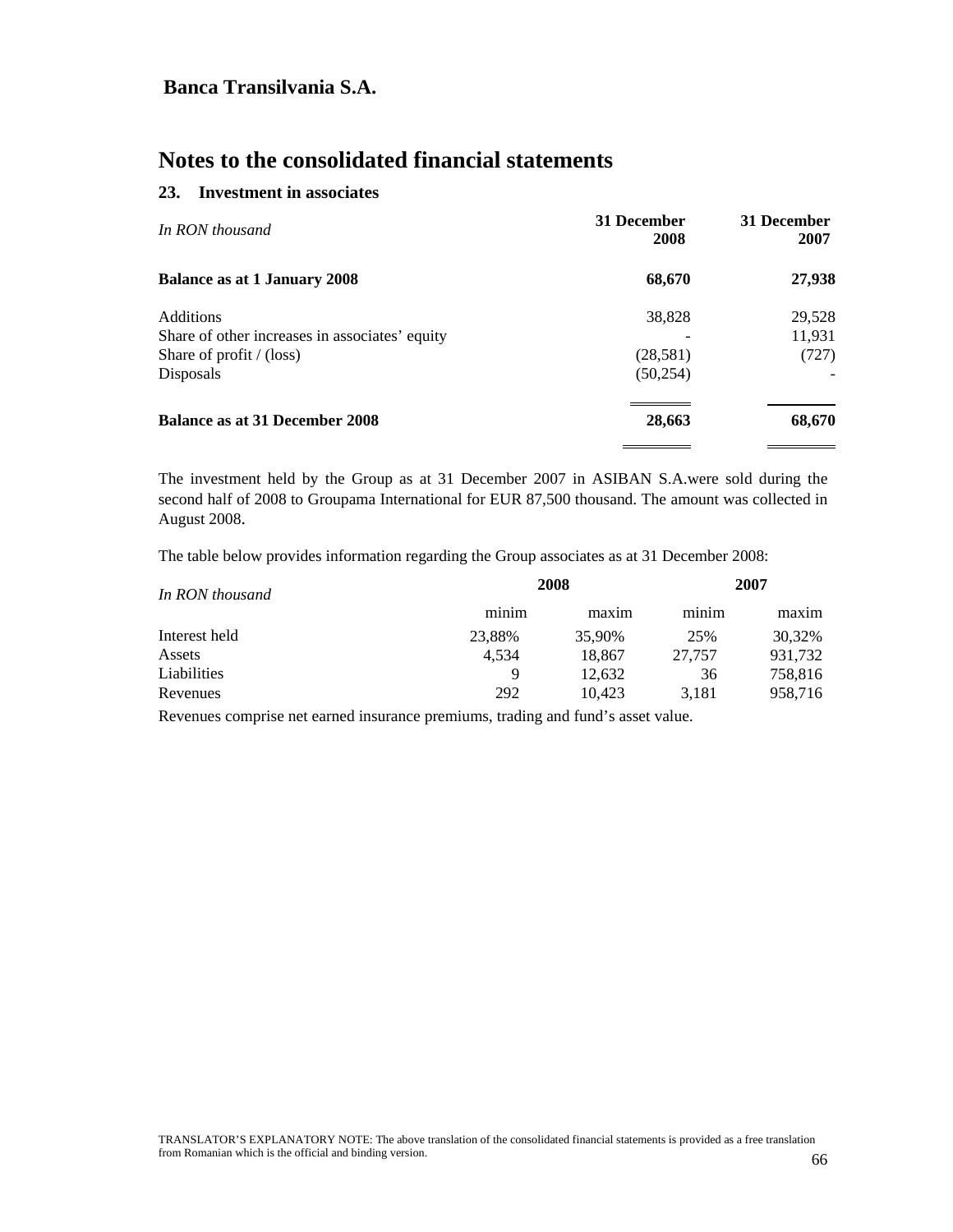# **Notes to the consolidated financial statements**

### **24, Property and equipment**

|                                                                     | <b>Land and</b> | <b>Computers and</b> | <b>Vehicles</b> | Assets in | <b>Total</b> |
|---------------------------------------------------------------------|-----------------|----------------------|-----------------|-----------|--------------|
|                                                                     | buildings       | equipments           |                 | progress  |              |
| In RON thousand<br>Cost                                             |                 |                      |                 |           |              |
| <b>Balance at 1 January 2007</b>                                    | 120,264         | 121,007              | 23,763          | 45,680    | 310,714      |
| Additions                                                           | 70,698          | 36,213               | 16,969          | 23,384    | 147,264      |
| Disposals                                                           | (3,523)         | (11,203)             | (9,789)         | (24, 462) | (48, 977)    |
| <b>Balance at 31 December 2007</b>                                  | 187,439         | 146,017              | 30,943          | 44,602    | 409,001      |
| <b>Balance at 1 January 2008</b>                                    | 187,439         | 146,017              | 30,943          | 44,602    | 409,001      |
| <b>Additions</b>                                                    | 1,316           | 56,374               | 15,486          | 80,361    | 153,537      |
| Transfers from investment in progress                               | 48,417          | 10,272               | 7,058           |           | 65,747       |
| Disposals                                                           | (732)           | (7,625)              | (1,825)         | (72, 894) | (83,076)     |
| <b>Balance at 31 December 2008</b>                                  | 236,440         | 205,038              | 51,662          | 52,069    | 545,209      |
| Depreciation and impairment losses                                  |                 |                      |                 |           |              |
| <b>Balance at 1 January 2007</b>                                    | 21,427          | 47,246               | 7,523           |           | 76,196       |
| Charge for the year                                                 | 14,965          | 23,313               | 3,903           |           | 42,181       |
| Net accumulated depreciation related to                             |                 |                      |                 |           |              |
| subsidiaries sold/acquired<br>Accumulated depreciation of disposals | 1,506           | 595                  | 884             |           | 2,985        |
|                                                                     | (1,127)         | (8,336)              | (2, 817)        |           | (12,280)     |
| <b>Balance at 31 December 2007</b>                                  | 36,771          | 62,818               | 9,493           |           | 109,082      |
| <b>Balance at 1 January 2008</b>                                    | 36,771          | 62,818               | 9,493           |           | 109,082      |
| Charge for the year                                                 | 23,161          | 26,769               | 7,655           |           | 57,585       |
| Accumulated depreciation of disposals                               | (329)           | (6, 148)             | (530)           |           | (7,007)      |
| Impairment                                                          |                 | $\overline{a}$       | 145             |           | 145          |
| <b>Balance at 31 December 2008</b>                                  | 59,603          | 83,439               | 16,763          |           | 159,805      |
| <b>Carrying value</b>                                               |                 |                      |                 |           |              |
| As at 1 January 2008                                                | 150,668         | 83,199               | 21,450          | 44,602    | 299,919      |
| As at 31 December 2008                                              | 176,837         | 121,599              | 34,899          | 52,069    | 385,404      |

At 31 December 2008 the Group included in property and equipment the amount of RON 401 thousand (31 December 2007: RON 496 thousand) representing vehicles and equipments acquired through financial leasing, The Group included under the tangible assets the amount of RON 33,283 thousand (31 December 2007: RON 12,128 thousand), representing vehicles and equipments acquired from the suppliers for financing such assets through finance lease. At 31 December 2008 the Group had no pledged property, equipment or intangible assets.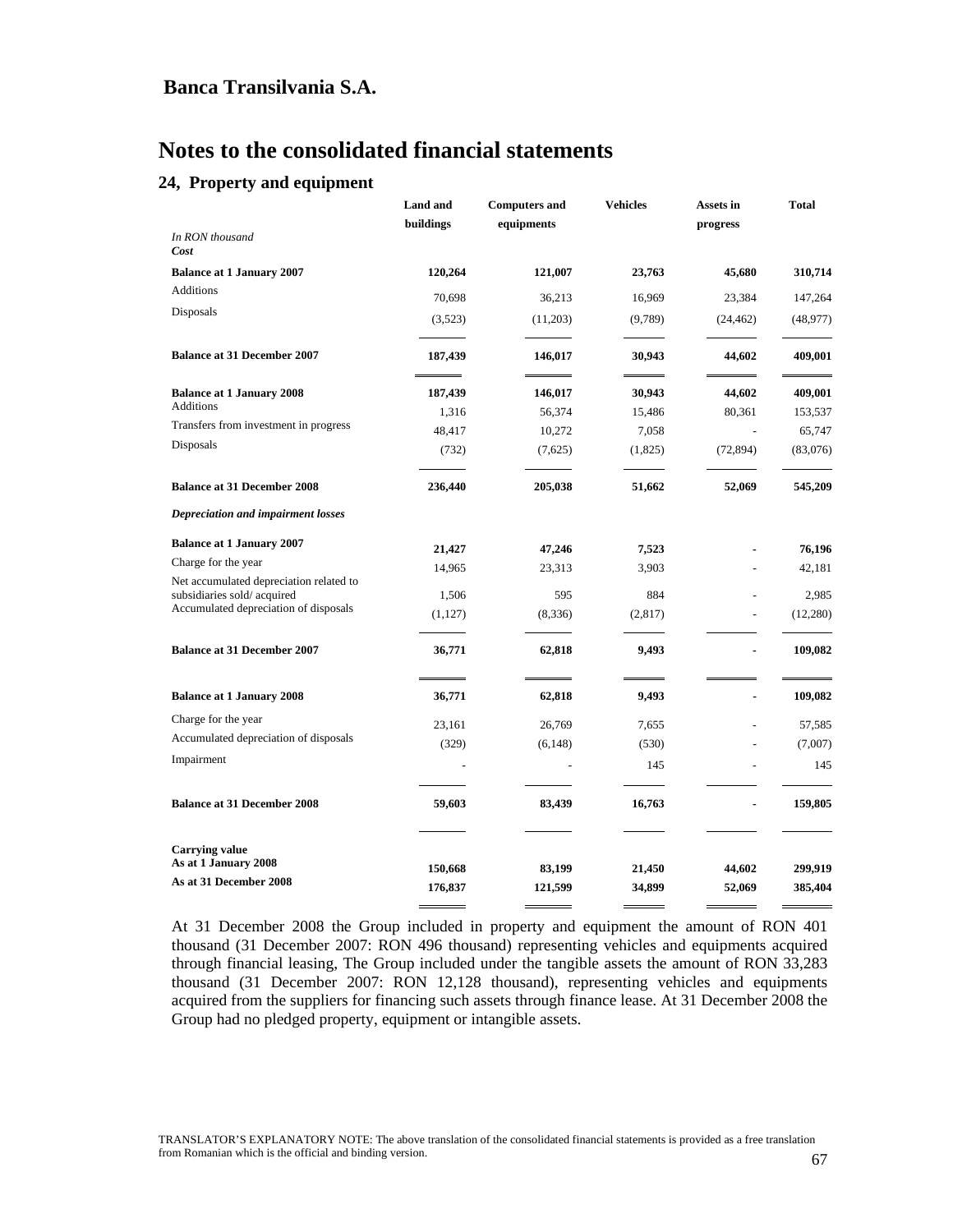# **Notes to the consolidated financial statements**

# **25. Intangible assets (including goodwill)**

| In RON thousand                                                          | Goodwill       | <b>Software</b> |
|--------------------------------------------------------------------------|----------------|-----------------|
| Cost                                                                     |                |                 |
| <b>Balance at 1 January 2007</b>                                         | 13,780         | 30,528          |
| Additions                                                                | 7,993          | 5,003           |
| Disposals                                                                | (13, 404)      | (909)           |
| <b>Balance at 31 December 2007</b>                                       | 8,369          | 34,622          |
| <b>Balance at 1 January 2008</b>                                         | 8,369          | 34,622          |
| <b>Additions</b>                                                         |                | 22,568          |
| Disposals                                                                |                | (13,577)        |
| <b>Balance at 31 December 2008</b>                                       | 8,369          | 43,613          |
| <b>Accumulated amortization</b>                                          |                |                 |
| <b>Balance at 1 January 2007</b>                                         |                | 20,644          |
| Charge for the year                                                      |                | 6,140           |
| Net accumulated depreciation related to subsidiaries sold/               |                |                 |
| acquired<br>Disposals                                                    |                | 132             |
|                                                                          |                | (660)           |
| <b>Balance at 31 December 2007</b>                                       |                | 26,256          |
| <b>Balance at 1 January 2008</b>                                         |                | 26,256          |
| Charge for the year                                                      |                | 5,552           |
| Disposals                                                                |                | (2,823)         |
| <b>Balance at 31 December 2007</b>                                       |                | 28,985          |
| <b>Carrying amount</b><br>As at 1 January 2008<br>As at 31 December 2008 | 8,369<br>8,369 | 8,366<br>14,628 |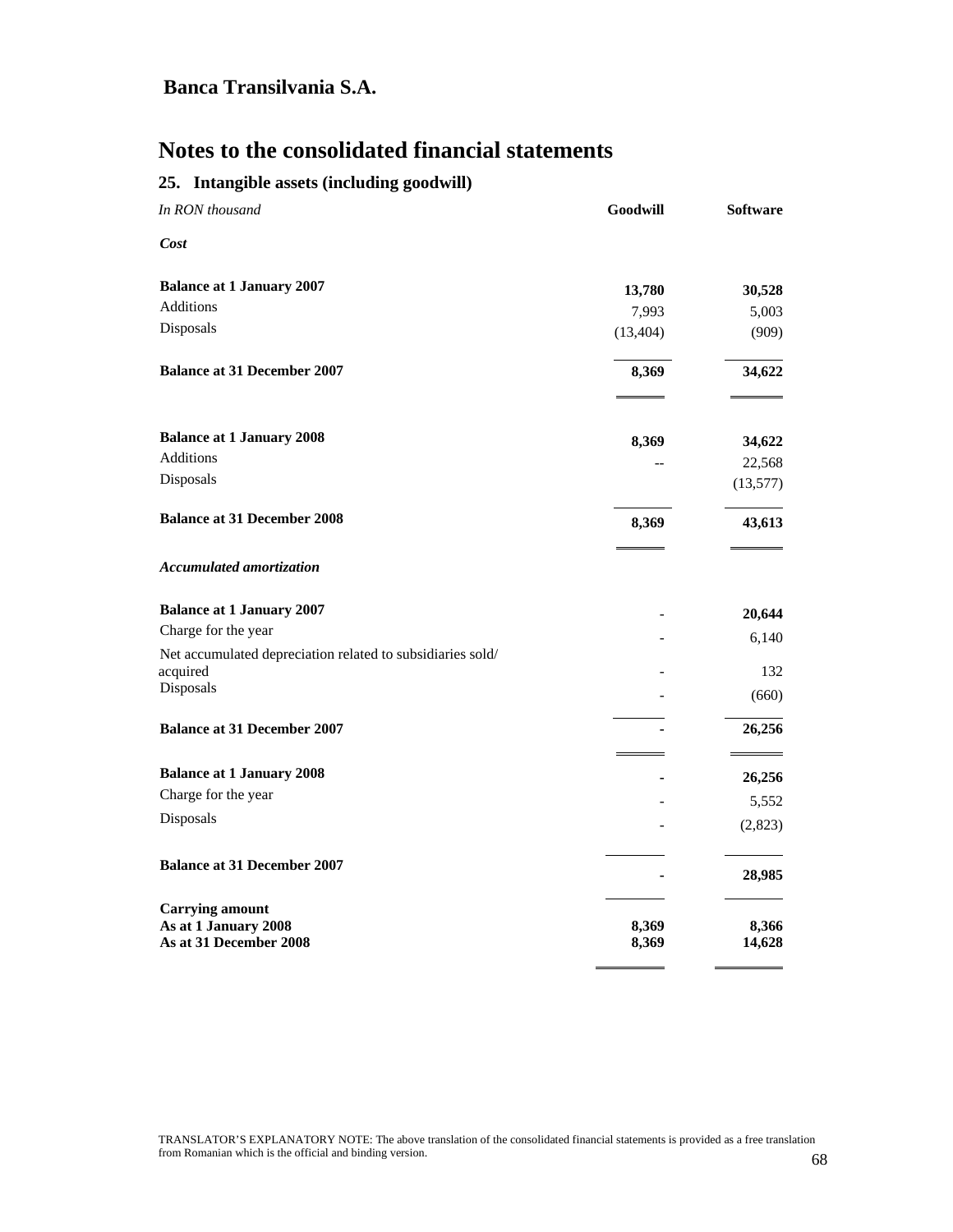# **Notes to the consolidated financial statements**

### **25. Intangible assets (including goodwill)** *(continued)*

#### **Impairment testing for cash generating units containing goodwill**

For the purpose of impairment testing, goodwill is allocated to the Group's operating divisions which represent the lowest level within the Group at which the goodwill is monitored for internal management.

The carrying amount of the goodwill RON 8,269 thousand was allocated to BT Leasing IFN S.A. (RON 376 thousand) and to the unit formed by the acquired subsidiary Medicredit Leasing IFN S.A. (RON 7,993 thousand),

**31 December 2008** 

### *26.* **Deferred tax assets and liabilities**

| In RON thousand                                                      | Asset   | <b>Liability</b> | <b>Net</b> |
|----------------------------------------------------------------------|---------|------------------|------------|
| Loans and advances to customers (including net lease<br>investments) | 47,854  |                  | (47, 854)  |
| Investment securities, available-for-sale                            | 57,204  |                  | (57,204)   |
| Investment in associates                                             | 26,180  |                  | (26, 180)  |
| Other assets                                                         | 440     |                  | (440)      |
| <b>Total</b>                                                         | 131,678 |                  | (131, 678) |
| Net temporary differences                                            |         |                  | 131,678    |

#### **Deferred tax asset at 16% (21,068)**

|                                                                       | 31 December 2007 |           |            |
|-----------------------------------------------------------------------|------------------|-----------|------------|
| <b>In RON thousand</b>                                                | Asset            | Liability | <b>Net</b> |
| Loans and advances to customers (including net lease)<br>investments) | 13,484           |           | (13, 484)  |
| Investment securities, available-for-sale                             |                  | 20,104    | 20,104     |
| Other assets                                                          | 2,341            |           | (2,341)    |
| <b>Total</b>                                                          | 15,825           | 20,104    | 4,279      |
| Net temporary differences                                             |                  |           | 4,279      |
| Deferred tax liability at 16%                                         |                  |           | 685        |

 $\overline{a}$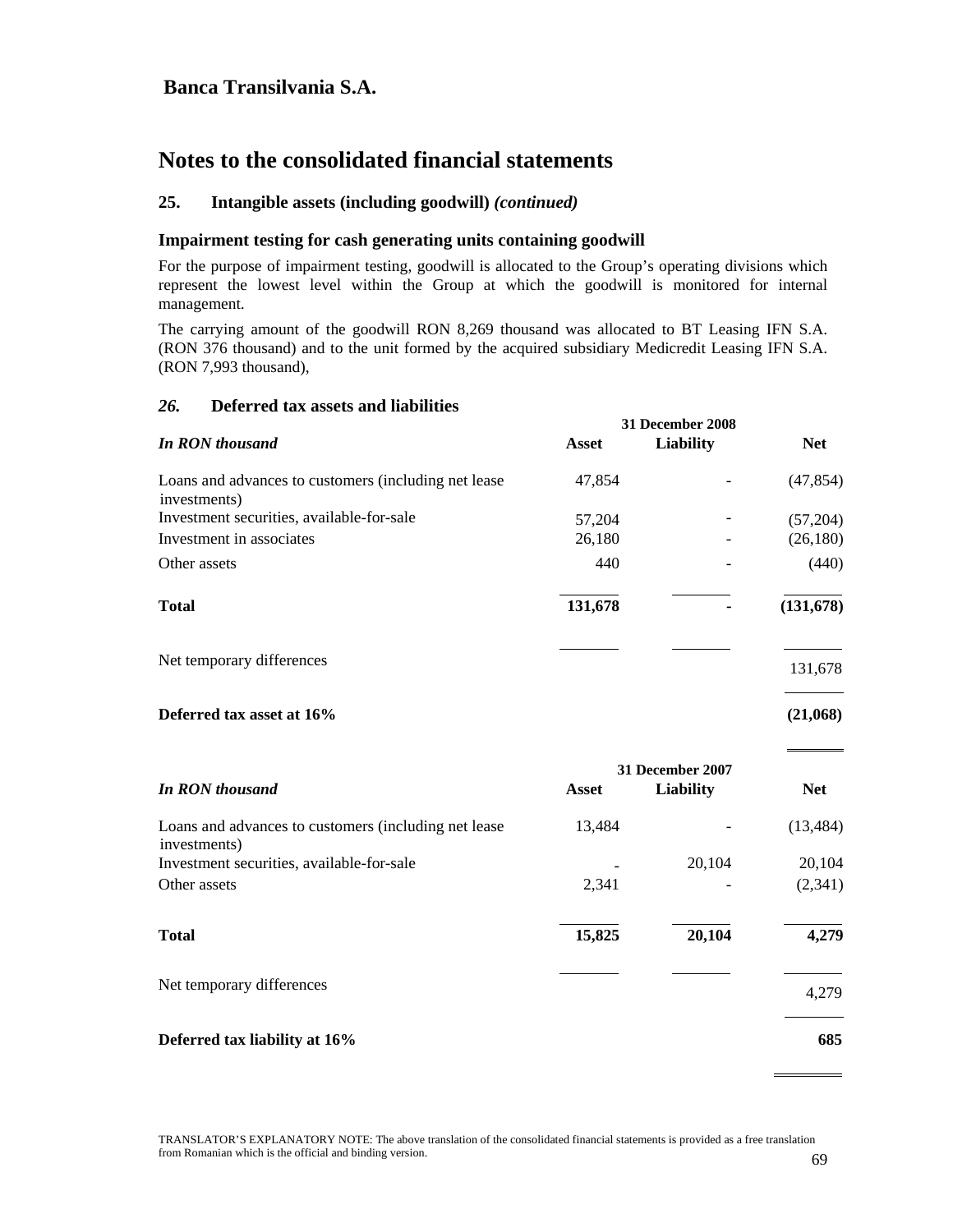## **Notes to the consolidated financial statements**

### **27. Other assets**

| 31 December<br>2008 | 31 December<br>2007 |
|---------------------|---------------------|
| 29,148              | 14,887              |
| 13,082              | 17,055              |
| 11,307              | 10,573              |
| 10,403              | 9,130               |
| 7,312               | 5,403               |
| 6,839               | 2,691               |
| (4,923)             | (627)               |
| 73,168              | 59,112              |
|                     |                     |

Movement in provision for impairment loss on other assets for the year was as follows:

| In RON thousand                            | 2008  | 2007 |
|--------------------------------------------|-------|------|
| Balance at 1 January                       | 627   | 210  |
| Net provision expense (Note 13)            | 4.296 | 100  |
| Balance provision of acquired subsidiaries |       | 317  |
|                                            |       |      |
| <b>Balance at 31 December</b>              | 4.923 | 627  |

 $\overline{\phantom{0}}$ 

### **28. Deposits from banks**

| 2008   | 31 December 31 December<br>2007 |
|--------|---------------------------------|
| 1.176  | 32,677                          |
| 37,149 | 43,574                          |
| 38,325 | 76,251                          |
|        |                                 |

### **29. Deposits from customers**

| In RON thousand     | 31 December<br>2008 | 31 December<br>2007 |
|---------------------|---------------------|---------------------|
| Current accounts    | 2,128,314           | 2,939,582           |
| Sight deposits      | 392,290             |                     |
| Term deposits       | 9,324,445           | 7,259,041           |
| Collateral deposits | 252,026             | 191,724             |
| <b>Total</b>        | 12,097,075          | 10,390,347          |
|                     |                     |                     |

TRANSLATOR'S EXPLANATORY NOTE: The above translation of the consolidated financial statements is provided as a free translation from Romanian which is the official and binding version.  $70$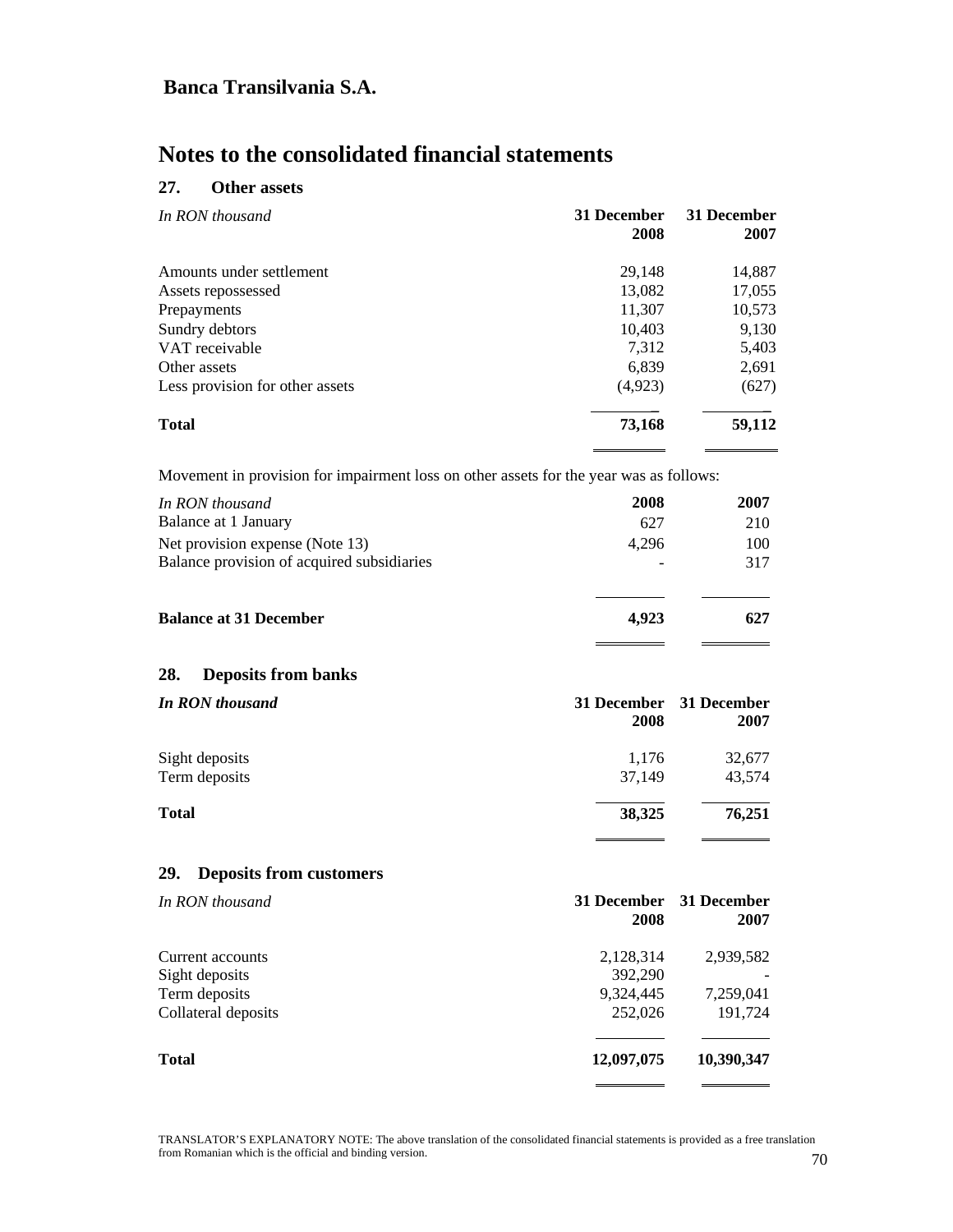# **Notes to the consolidated financial statements**

### **29. Deposits from customers** *(continued)*

Deposits from customers can be also analyzed as follows:

| In RON thousand     | 31 December<br>2008 | 31 December<br>2007 |
|---------------------|---------------------|---------------------|
| Retail customers    | 7,600,845           | 5,814,379           |
| Corporate customers | 4.496.230           | 4,575,968           |
| <b>Total</b>        | 12,097,075          | 10,390,347          |
|                     |                     |                     |

### **30. Loans from banks and other financial institutions**

| In RON thousand                          | 31 December<br>2008 | 31 December<br>2007 |
|------------------------------------------|---------------------|---------------------|
| Loans from commercial banks              | 1,025,833           | 1,219,724           |
| Romanian banks                           | 574,139             | 450,682             |
| Foreign banks                            | 451.694             | 769,042             |
| Loans from development banks (BERD, IFC) | 1,298,901           | 432,955             |
| Other funds from financial institutions  | 553,075             | 221,118             |
| <b>Total</b>                             | 2,877,809           | 1,873,797           |
|                                          |                     |                     |

The interest rates range for loans from banks and financial institutions was as follows:

|            |                     | 2008                    | 2007                |                    |
|------------|---------------------|-------------------------|---------------------|--------------------|
|            | minim               | <b>Maxim</b>            | minim               | <b>Maxim</b>       |
| EUR        | Euribor $6M+0.65\%$ | Variable $9.65\% + 1\%$ | 5.14%               | Euribor $6M + 6\%$ |
|            |                     |                         | Robor $1M+0.15\%$ ; |                    |
| <b>RON</b> | 14.25%              | Robor $3M + 5\%$        | Robor $1M+0.95%$    | Robor $6M + 3\%$   |
| <b>USD</b> | Libor $6M+0.38\%$   | Libor $6M + 3\%$        | 5.80%               | Libor $6M + 3\%$   |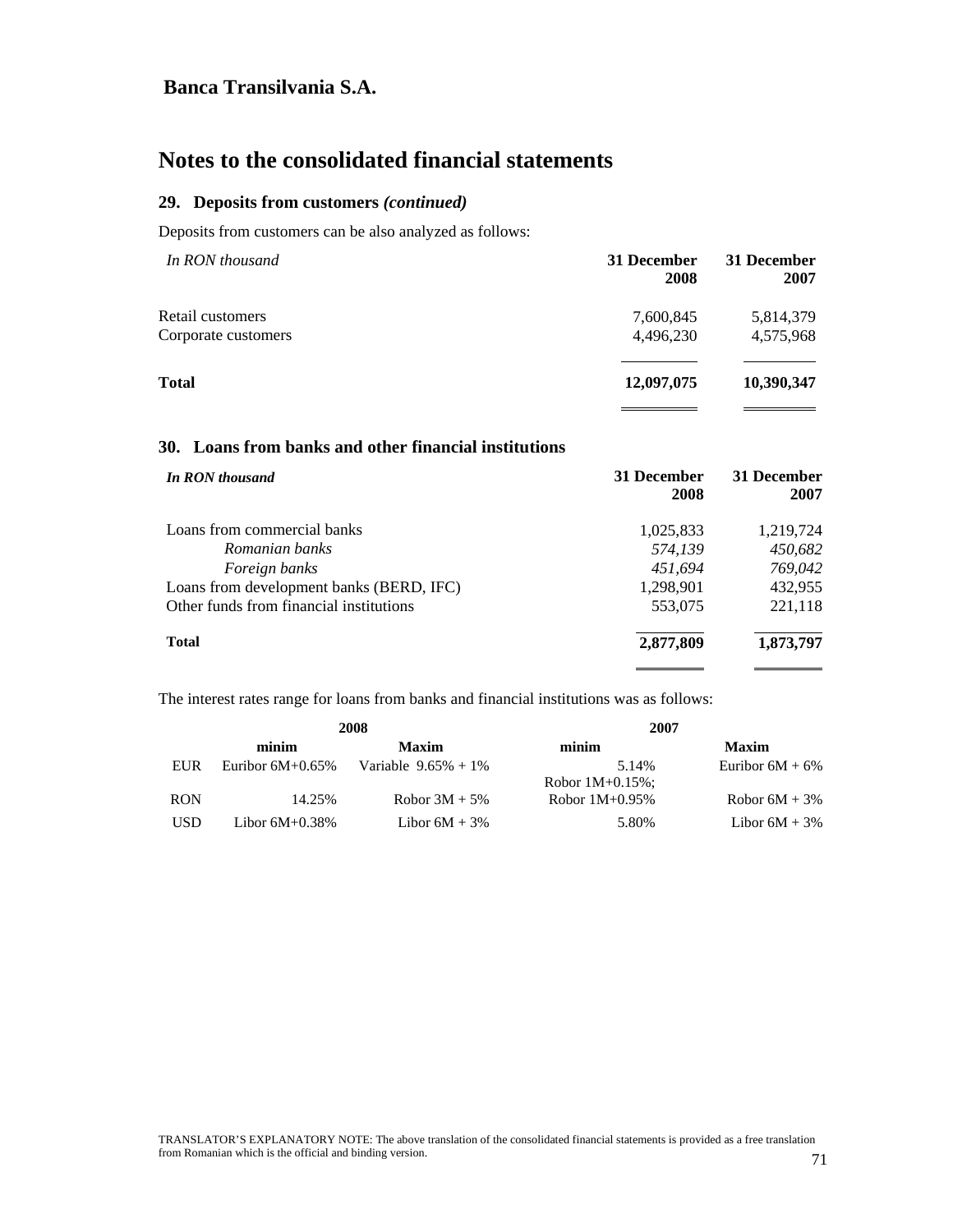## **Notes to the consolidated financial statements**

### **31. Other subordinated liabilities**

In 2006, the Group contracted a subordinated loan agreement with five credit institutions for EUR 60,000 thousand bearing an inter-banking interest rate available during the respective period + 3,4%. The inter-banking rate is, for each period, the annual interest rate offered for deposits in the respective currency, which is published on the reference page at 11:00 am, Bruxelles time. The loan shall be repaid by one installment at the seventh anniversary from the contract date.

The payments of any amounts payable under this contract are subordinated to the payment of all Senior Indebtedness, so that no amount shall be paid in respect of the loan in such bankruptcy, insolvency, winding-up or liquidation of the borrower or in any other similar event affecting the borrower, until all claims in respect of Senior Indebtedness admitted in such cases.

### **32. Debt securities issued**

In September 2005 the Bank issued 2.290 convertible bonds with a par value of USD 10.000 each. The interest is payable semi-annually starting from 15 January 2006 until 15 July 2010. The rate for the first interest period was set at LIBOR USD 6 months + 3% and for subsequent interest periods, the rate will be established by the Payment Agent on the basis of: (i) LIBOR for such a period taking as a reference the inter-banking offered rate for USD deposits by the British Banker Association: plus (ii) a margin applicable to such period by reference to either the highest foreign currency credit rating given to Romania by S&P or the long term ratings in foreign currency given by Moody's on the Romanian government bonds applicable on the payment date.

The bonds cannot be prepaid or redeemed before the redemption date and the bond holder will not have the option of anticipated redemption, except in the case of bank liquidation. The redemption value is the par value.

The bondholders can convert at their discretion to common shares of the Bank starting from 1 November 2006 to 15 June 2010. The minimum convertible value per bondholder is USD 500 thousand and the total number of shares of a bond holder cannot exceed after the conversion 5% of the existing number of shares at the date of conversion. The conversion price will be determined at the date of conversion based on the average price between the daily maximum and minimum prices of the Bank's shares weighted to the daily volume of transactions during the previous 90 working days of the Bucharest Stock Exchange.

At 1 November 2007, the price establishing date, part of the bond holders exercised their rights of converting the bonds into shares. At that date 10 bonds in amount of USD 100 thousand were converted into shares. The number of shares was determined by dividing the RON equivalent of the principal outstanding that the bond holders decided to convert based on a spot exchange rate on the conversion date.

The communicated price was RON 0.8934 per share and the USD exchanged rate published by NBR on 1 November 2007 was RON 2.3094 per USD.

From the conversion resulted 258,490 shares, the share capital was increased with RON 25,849. Also, the Group booked conversion premiums in amount of RON 205,085.

At 31 December 2008 and 31 December 2007 there were 2,188 bonds amounting USD 21,880 thousand.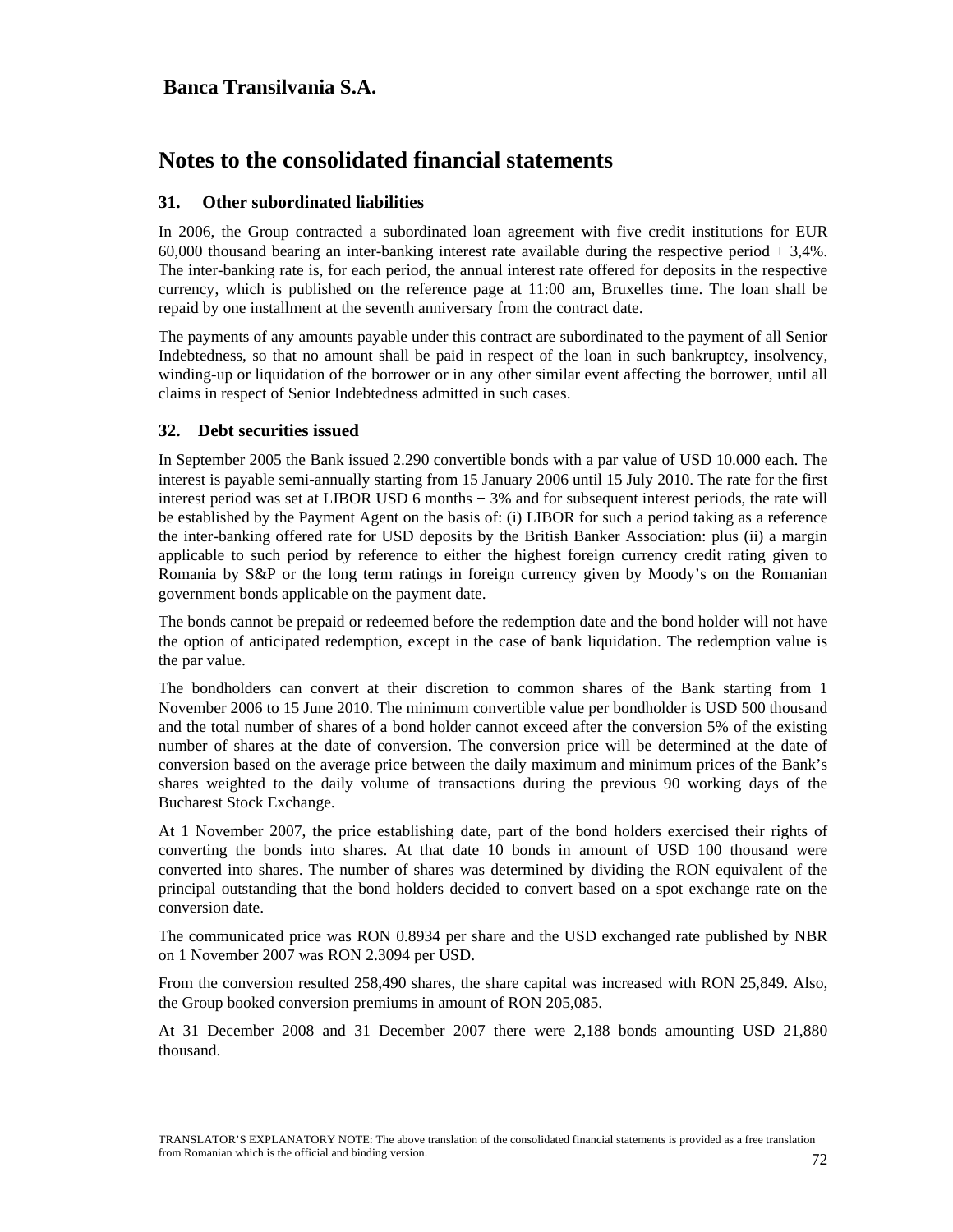## **Notes to the consolidated financial statements**

### **33. Other liabilities**

| In RON thousand           | 31 December<br>2008 | 31 December<br>2007 |
|---------------------------|---------------------|---------------------|
| Amounts under settlement  | 93,707              | 82,868              |
| Other fees payable        | 44,234              | 70,631              |
| Sundry creditors          | 24,688              | 29,439              |
| Leasing liabilities $(i)$ | 1,932               | 2,265               |
| Other liabilities         | 11,360              | 11,418              |
| <b>Total</b>              | 175,921             | 196,621             |

*(i)* Future minimum lease payments under finance leases and the present value of the net minimum lease payments are as follows:

| In RON thousand                                | <b>31 December 2007</b> | <b>31 December 2006</b> |
|------------------------------------------------|-------------------------|-------------------------|
| <b>Minimum lease payments</b>                  |                         |                         |
| 2008                                           |                         | 1,032                   |
| 2009                                           | 930                     | 639                     |
| 2010                                           | 736                     | 510                     |
| 2011                                           | 400                     | 263                     |
| 2012                                           | 126                     | 109                     |
| <b>Total minimum lease payments</b>            | 2,192                   | 2,553                   |
| Less future interest                           | (260)                   | (288)                   |
| <b>Present value of minimum lease payments</b> | 1,932                   | 2,265                   |

### **34. Share capital**

The statutory share capital of the Bank as of 31 December 2008 was represented by 1,059,696,183 ordinary shares of RON 1 each (31 December 2007: 6,110,797,702 shares of RON 0.1 each), The shareholders structure of the Bank is presented in Note 1.

During 2008 the Bank changed the number of shares by increasing the nominal value of a share from 0.1 RON to 1 RON.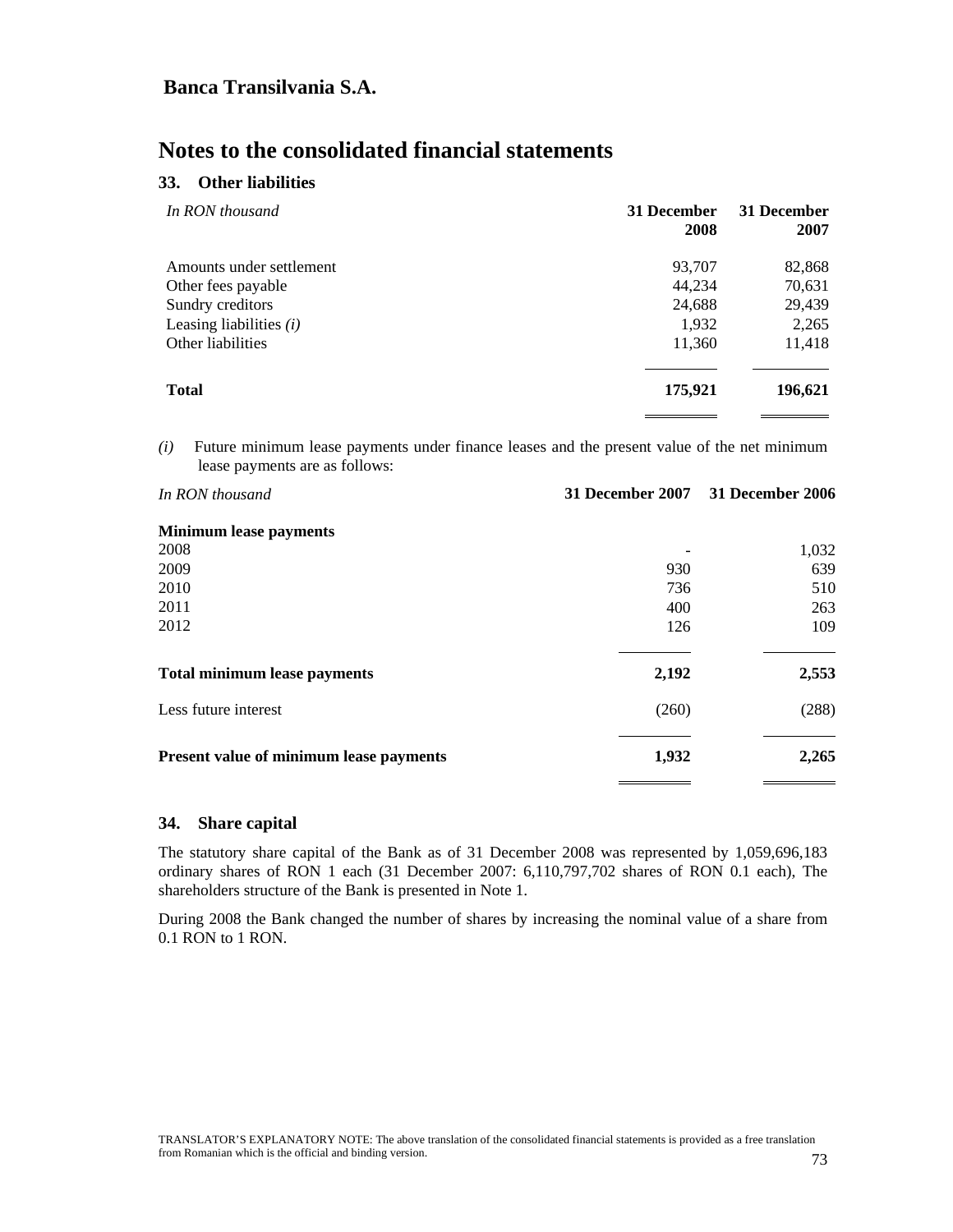## **Notes to the consolidated financial statements**

### **35. Other reserves**

As at 31 December 2008 and 31 December 2007 the reserves include the following:

| 77,893    |         |
|-----------|---------|
|           | 77,893  |
| 100,589   | 77,229  |
| (48, 055) | 17,835  |
| 130,427   | 172,957 |
|           |         |
| 2008      | 2007    |
| 77,229    | 55,627  |
| 23,360    | 21,602  |
| 100,589   | 77,229  |
|           |         |

 *(i)* The general banking risks reserve include amounts set aside in accordance with local banking regulations for future losses and other unforeseen risks or contingencies, are separately disclosed as appropriations of profit. The general banking risks reserve is appropriated from the statutory gross profit at the rate of 1% of the balance of the assets carrying specific banking risks. The general banking risks reserve was set up, starting financial year 2004 up to the end of financial year 2006.

*(ii)* Statutory reserves represent accumulated transfers from retained earnings in accordance with local banking regulations that require 5% of the Bank's net profit and its subsidiaries to be transferred to a non-distributable statutory reserve until such time this reserve represents 20% of the Bank's share capital.

The statutory reserves are not distributable.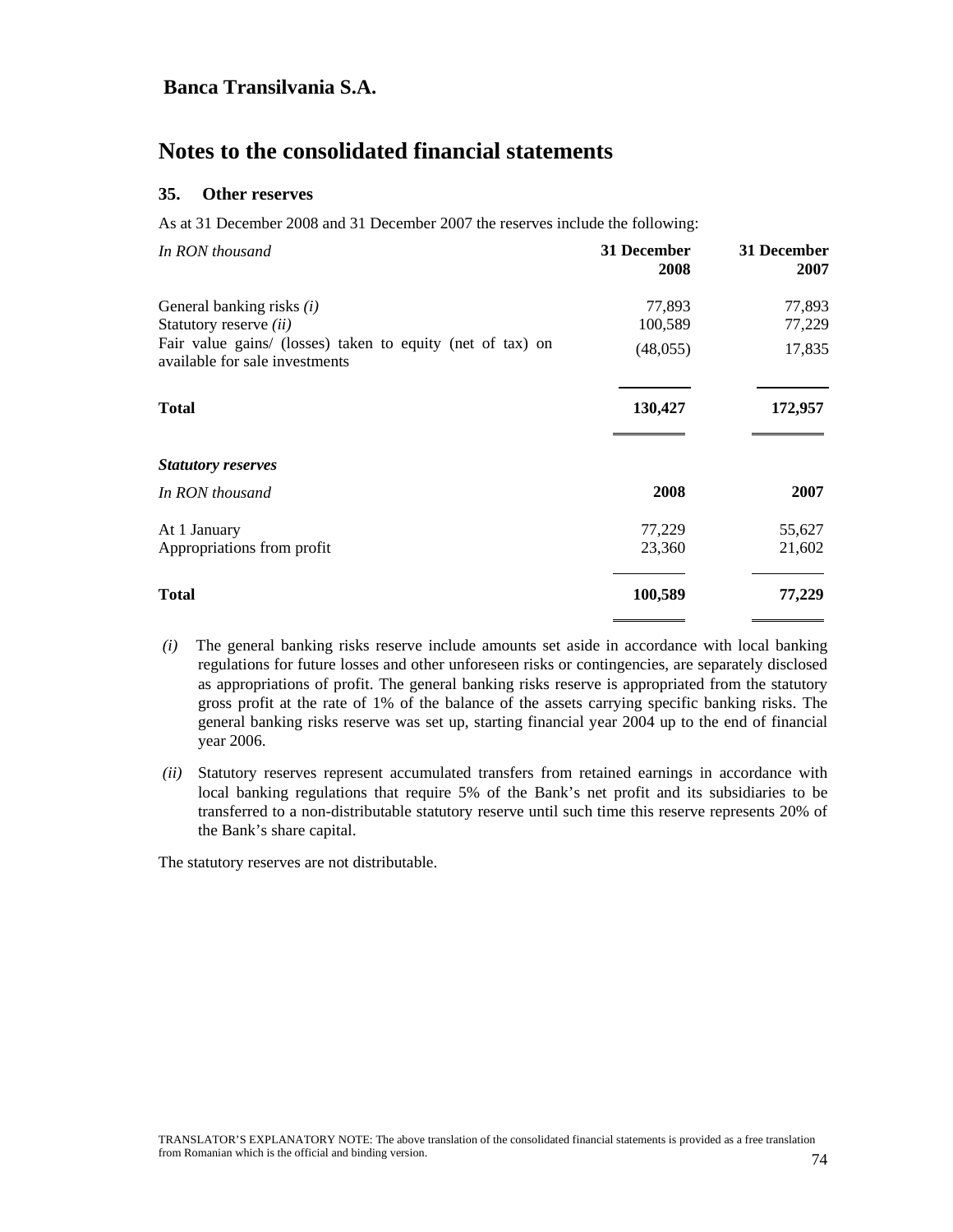## **Notes to the consolidated financial statements**

### **36. Related parties transactions**

#### **Transactions with shareholders**

During the year ended 31 December 2008, the following banking transactions were carried out with the shareholders:

| In RON thousand                                                                            | 2008    | 2007    |
|--------------------------------------------------------------------------------------------|---------|---------|
| <b>Assets</b>                                                                              |         |         |
| Loans to shareholders granted by Banca Transilvania SA, related<br>interest and provisions | 2,507   | 2,342   |
| <b>Liabilities</b>                                                                         |         |         |
| Current accounts at BT, deposits, related                                                  | 23,370  | 47,163  |
| Loans from financial institutions                                                          | 538,679 | 143,395 |
| Subordinated loans                                                                         | 47,937  | 43,322  |
| <b>Commitments to shareholders</b>                                                         |         | 337     |
| <b>Income statement</b>                                                                    |         |         |
| Interest income                                                                            | 310     | 288     |
| Performance commission income                                                              | 190     | 317     |
| Interest, commission expense                                                               | 17,564  | 11,757  |

#### **Transactions with key management personnel**

During the year ended 31 December 2008, the following banking transactions were carried out with key personnel:

| In RON thousand                                                                                              | 2008           | 2007         |
|--------------------------------------------------------------------------------------------------------------|----------------|--------------|
| <b>Assets</b><br>Loans to key personnel granted by Banca Transilvania SA, related<br>interest and provisions | 74.148         | 37,180       |
| <b>Liabilities</b><br>Current accounts at BT. deposits. related                                              | 24.894         | 11,210       |
| <b>Commitments to key personnel</b>                                                                          | 2.769          | 3,315        |
| Income statement                                                                                             |                |              |
| Interest income<br>Commission expense                                                                        | 6,465<br>2.723 | 2,548<br>529 |

During 2008 the total salaries paid by the Bank to the Board of Director's members and executive management amounting to RON 3,018 thousand (2007: RON: 3,120 thousand).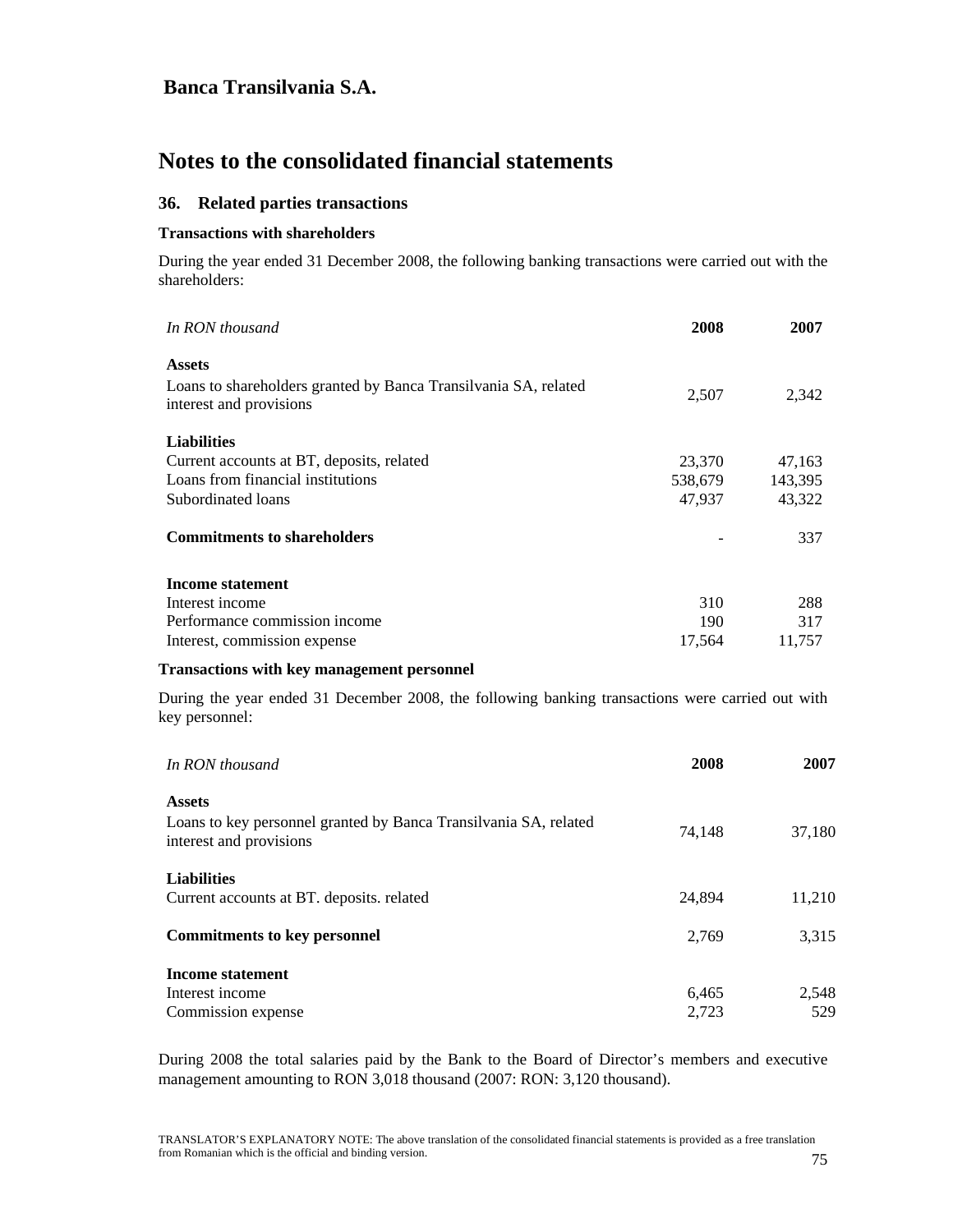## **Notes to the consolidated financial statements**

### **37. Commitments and contingencies**

At any time the Group has outstanding commitments to extend credit. These commitments take the form of approved loans and overdraft facilities. Outstanding loan commitments have a commitment period that does not extend beyond the normal underwriting and settlement period of one month to one year.

The Group provides financial guarantees and letters of credit to guarantee the performance of customers to third parties. These agreements have fixed limits and generally extend for a period of up to one year. Expirations are not concentrated in any period.

The contractual amounts of commitments and contingent liabilities are set out in the following table by category. The amounts reflected in the table as commitments assume that amounts are fully advanced. The amounts reflected in the table as guarantees and letters of credit represent the maximum accounting loss that would be recognized at the balance sheet date if counterparties failed completely to perform as contracted.

| 31 December<br>2008 | 31 December<br>2007 |
|---------------------|---------------------|
| 683,520             | 436,907             |
| 1,880,552           | 1,529,282           |
| 2,564,072           | 1,966,189           |
|                     |                     |

At 31 December 2008 the outstanding forward transactions in foreign currencies were sale transactions amounting EUR 47,370 thousand (31 December 2007: EUR 4,250 thousand and USD 10,395 thousand) and buy transactions amounting EUR 370 thousand (31 December 2007: EUR 3,200 thousand). The transactions outstanding at 31 December 2008 matured in April 2009.

#### *Litigations*

As at 31 December 2007 Group is involved in a number of litigations. The management of the Group. based upon legal advice. assessed the outstanding claims in progress and decided not to record a provision for such claims due to low probability of generating cash outflows in the foreseeable future.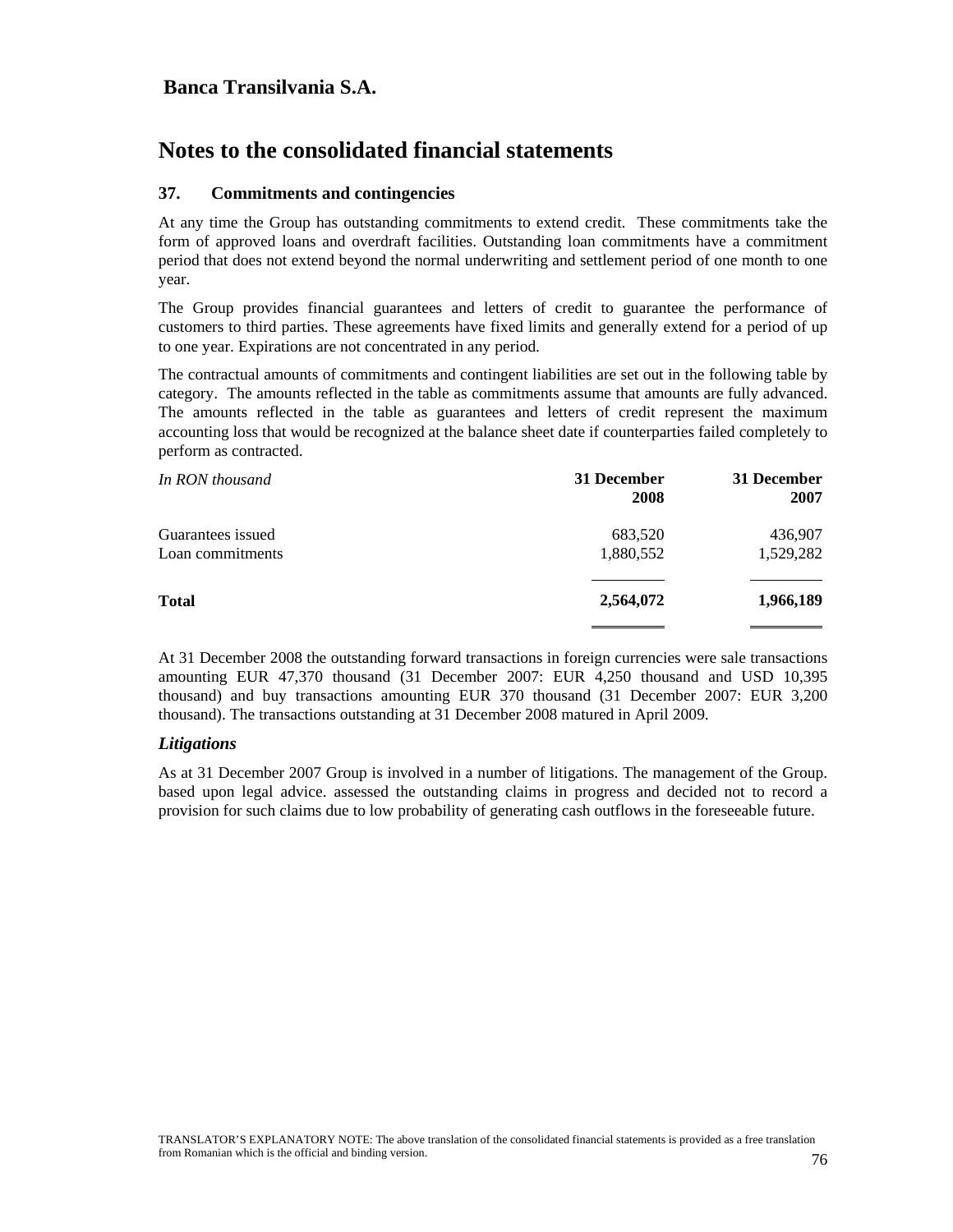## **Notes to the consolidated financial statements**

### **38. Earnings per share**

#### **Basic earnings per share**

The calculation of basic earnings per share (basic and diluted) was based on net profit attributable to ordinary shareholders of RON 361,672 thousand (31 December 2007: RON 307,823 thousand) and the weighted average number of the ordinary shares outstanding during the year calculated as follows:

|                                            | 2008          | $2007*$     |
|--------------------------------------------|---------------|-------------|
| Ordinary shares issued at 1 January        | 611,079,770   | 393.354.862 |
| Effect of shares issued during the year    | 436,042,053   | 186,528,329 |
| Weighted average number of shares as at 31 | 1,047,121,823 | 579,883,191 |
| December                                   |               |             |
| Weighted average number of shares as at 31 | n/a           | 997,945,615 |
| December 2007 retreated                    |               |             |

\* The number of shares related to 2007 was adjusted retrospectively (including the influence of shares nominal value modification during 2008 from RON 0.1 to RON 1).

#### **Diluted earnings per share**

The potential ordinary shares of the Bank are represented by the outstanding as at convertible bonds (please refer to Note 32). The potential ordinary shares are anti-dilutive because their conversion to ordinary shares would increase earnings per share.

Because the calculation of the diluted earnings per share does not assume conversion of potential ordinary shares that would have an anti-dilutive effect. this is the same as the basic earnings per share.

#### **39. Changes in Group's structure**

In the second part of 2008 the Bank set up a lease company BT Leasing MD SRL which activates in Moldavia. 100% ownership. the investment value was RON 1,269 thousand.

During 2008 BT Building SRL merged by absorption with SAR Building SRL based on the merger balance sheet as at 31 December 2007.

During 2008 two new companies were included the consolidation premise: BT Invest 1 and BT Obligatiuni.